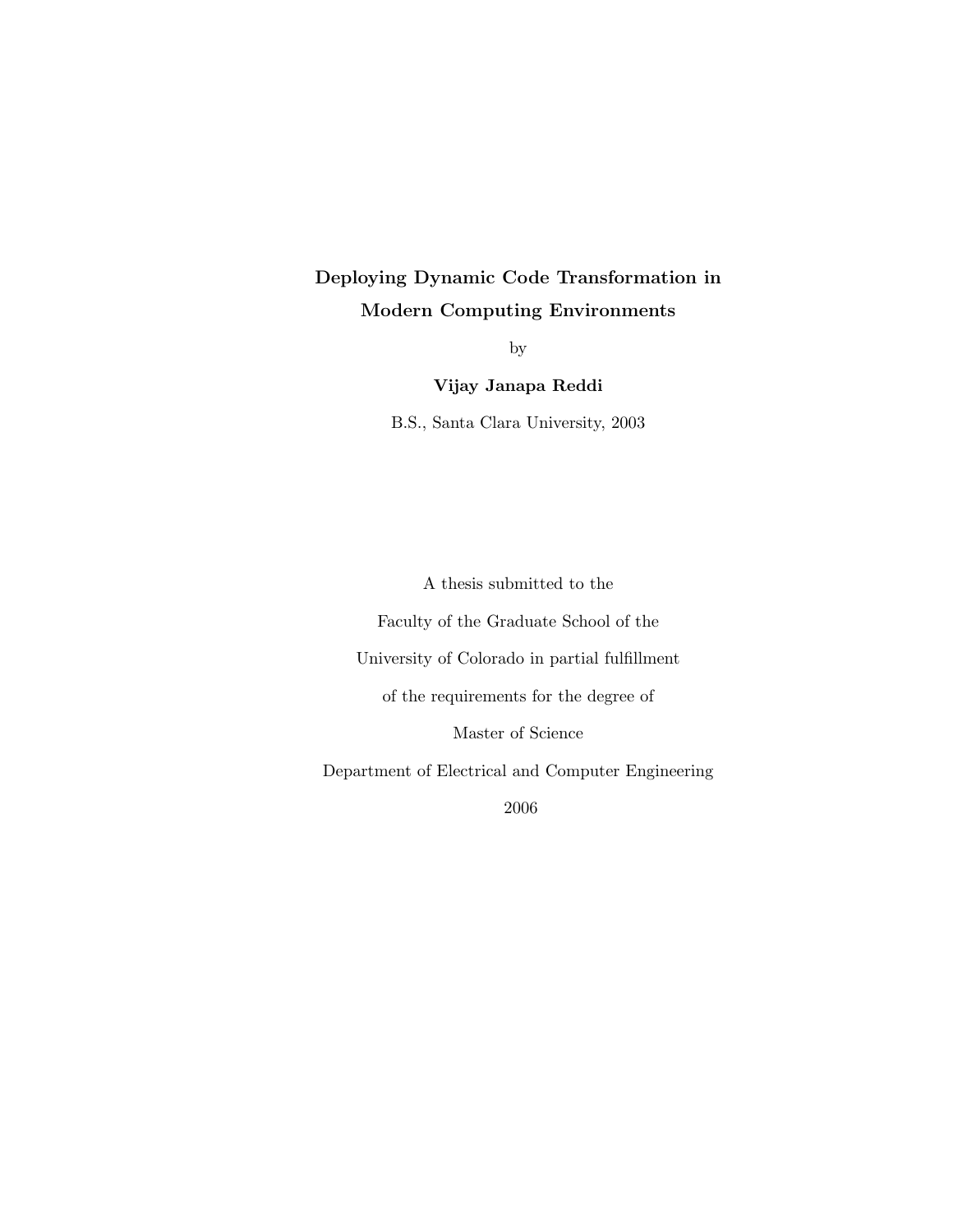This thesis entitled: Deploying Dynamic Code Transformation in Modern Computing Environments written by Vijay Janapa Reddi has been approved for the Department of Electrical and Computer Engineering

Professor Daniel A. Connors

Dr. Robert S. Cohn

Professor Andrew Pleszkun

Date  $\equiv$ 

The final copy of this thesis has been examined by the signatories, and we find that both the content and the form meet acceptable presentation standards of scholarly work in the above mentioned discipline.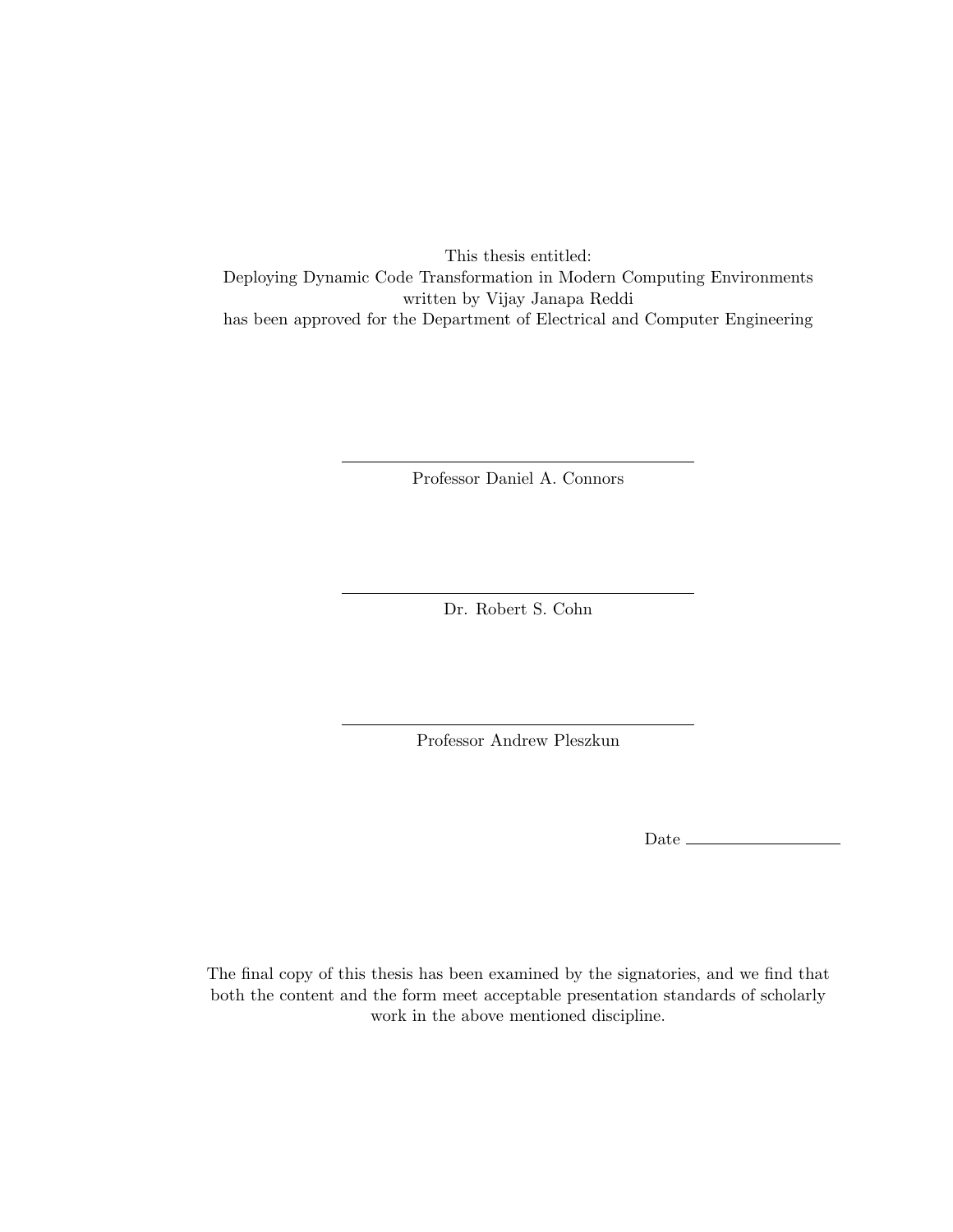Janapa Reddi, Vijay (M.S., Computer Engineering)

Deploying Dynamic Code Transformation in Modern Computing Environments

Thesis directed by Professor Daniel A. Connors

Dynamic code transformation systems are steadily gaining acceptance in computing environments for services such as program optimization, translation, instrumentation and security. Code transformation systems are required to perform complex and time consuming tasks such as costly program analysis and apply transformations (i.e. instrumentation, translation etc.) As these steps are applied to all code regions (regardless of characteristics), the transformation overhead can be significant. Once transformed, the remaining overhead is determined by the performance of the translated code. Current code transformation systems can only become part of mainstream computing only if these overheads are eliminated. Nevertheless, certain application and computing environments exist in which code transformation systems can be effectively deployed. This thesis identifies two such environments, persistence and mixed execution.

Persistence leverages previous execution characteristics to address the transformation overhead. This is accomplished by capturing the translated executions at the end of their first invocation. The captured executions are cached on disk for re-use. All subsequent invocations of the run-time system using the same application cause the system to reuse the cached executions. Since applications exhibit similar behavior across varying input data sets, this execution model successfully diminishes the transformation overhead across multiple invocations. Persistence in the domain of dynamic binary instrumentation is highlighted as an example.

Mixed execution accepts that the performance of the code generated by today's code transformation systems is in no position to compete with original execution times. Therefore, this technique proposes executing a mix of the original and translated code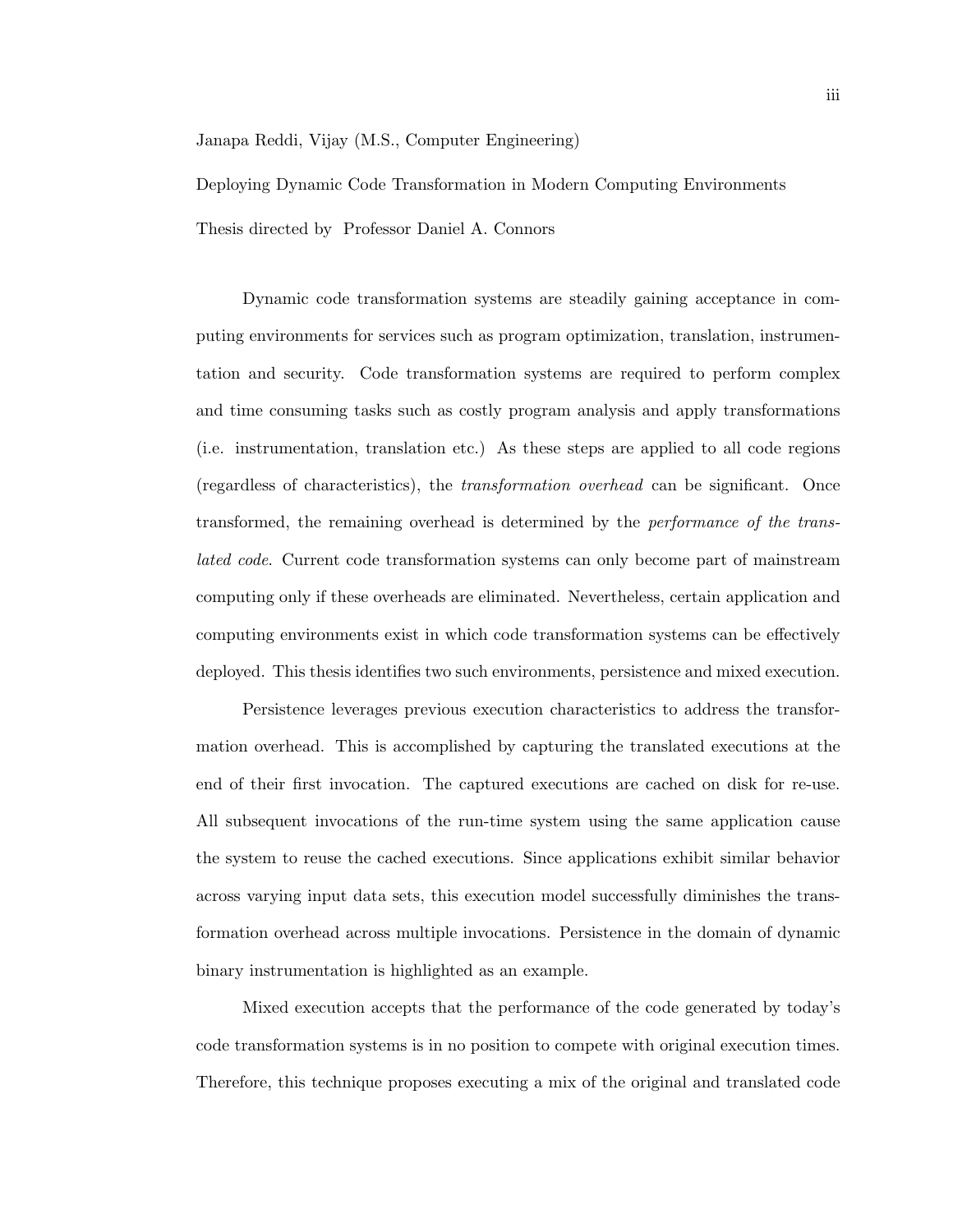sequences to keep the translated code performance penalties within bounds. This execution model is a more effective alternative to pure Just-in-Time compiler-based code transformation systems, when low overheads and minimal architectural perturbation are the critical constraints required to be met. A dynamic compilation framework for controlling microprocessor energy and performance using this model is presented in light of its effectiveness and practicality.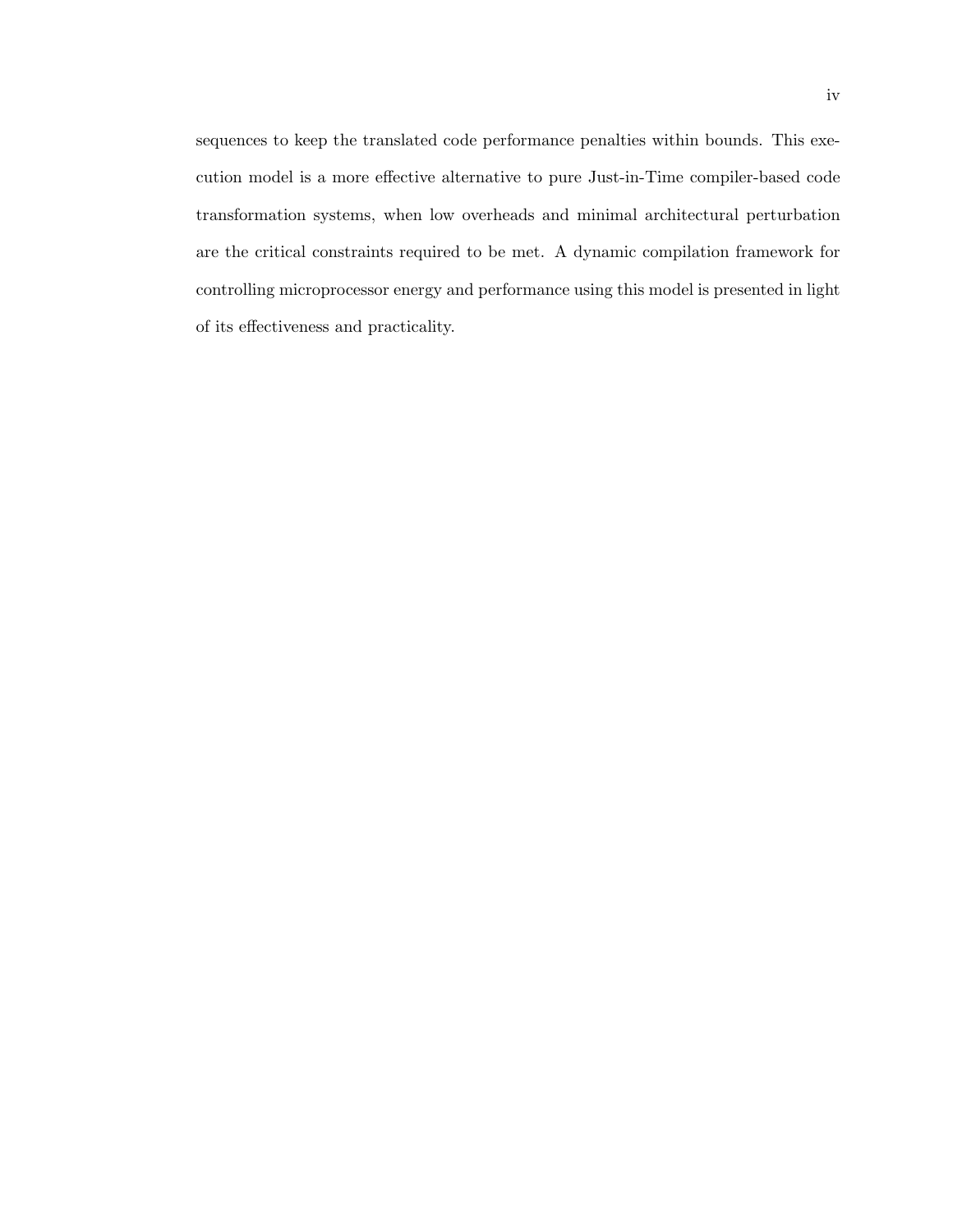# Contents

# Chapter

| $\mathbf{1}$   |     | Introduction |                                                                          | $\mathbf{1}$     |
|----------------|-----|--------------|--------------------------------------------------------------------------|------------------|
| $\overline{2}$ |     |              | Characteristics of dynamic code transformation systems                   | $\overline{5}$   |
|                | 2.1 |              |                                                                          | $\,6\,$          |
|                |     | 2.1.1        |                                                                          | 6                |
|                |     | 2.1.2        |                                                                          | $8\,$            |
|                |     | 2.1.3        |                                                                          | $\boldsymbol{9}$ |
|                |     | 2.1.4        |                                                                          | 10               |
|                | 2.2 |              |                                                                          | 11               |
|                | 2.3 |              | Framework used to delineate and address the fundamental barrier          | 12               |
| 3              |     |              | Challenges faced by state of the art run-time transformation systems     | 14               |
|                | 3.1 |              |                                                                          | 16               |
|                |     | 3.1.1        | Start-up (initialization) transformation overhead $\ldots \ldots \ldots$ | 16               |
|                |     | 3.1.2        |                                                                          | 19               |
|                |     | 3.1.3        |                                                                          | 19               |
|                | 3.2 |              |                                                                          | 22               |
|                |     | 3.2.1        |                                                                          | 22               |
|                |     | 3.2.2        | Varying branch target instructions                                       | 25               |
|                |     | 3.2.3        | Maintaining application transparency                                     | 27               |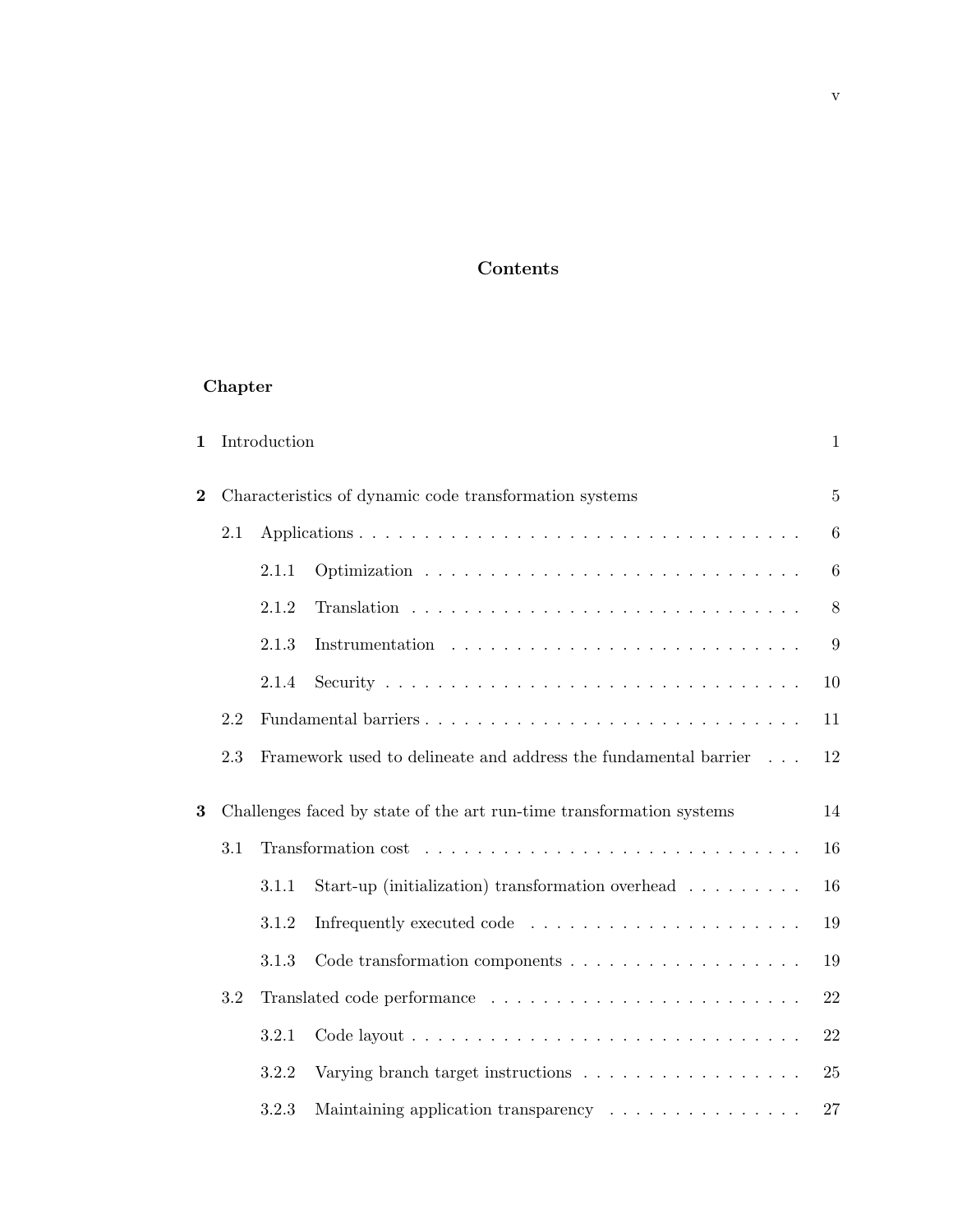|   | 3.3 |                                                                      | Execution environment effects on run-time systems $\dots \dots \dots \dots$ | 28 |  |  |
|---|-----|----------------------------------------------------------------------|-----------------------------------------------------------------------------|----|--|--|
|   |     | 3.3.1                                                                |                                                                             | 28 |  |  |
|   |     | 3.3.2                                                                |                                                                             | 30 |  |  |
|   |     | 3.3.3                                                                | Compiler consequences on dynamic optimization $\ldots \ldots \ldots$        | 31 |  |  |
|   |     | 3.3.4                                                                |                                                                             | 33 |  |  |
|   |     | 3.3.5                                                                | Everyday application environment $\ldots \ldots \ldots \ldots \ldots$       | 39 |  |  |
| 4 |     |                                                                      | Exploiting persistent characteristics to address transformation overhead    | 41 |  |  |
|   | 4.1 |                                                                      | Execution path variance across different inputs                             | 42 |  |  |
|   | 4.2 |                                                                      |                                                                             | 44 |  |  |
|   | 4.3 |                                                                      |                                                                             | 45 |  |  |
|   |     | 4.3.1                                                                |                                                                             | 47 |  |  |
|   |     | 4.3.2                                                                | Persistence in a binary instrumentation system                              | 49 |  |  |
|   |     | 4.3.3                                                                | Overhead reduction over the lifetime of programs $\ldots \ldots \ldots$     | 50 |  |  |
|   |     | 4.3.4                                                                | Start-up cost reduction $\ldots \ldots \ldots \ldots \ldots \ldots \ldots$  | 53 |  |  |
|   |     | 4.3.5                                                                |                                                                             | 54 |  |  |
| 5 |     |                                                                      | Mitigating the translation overhead via mixed execution                     | 57 |  |  |
|   | 5.1 |                                                                      |                                                                             |    |  |  |
|   |     | 5.1.1                                                                |                                                                             | 61 |  |  |
|   |     | 5.1.2                                                                |                                                                             |    |  |  |
|   | 5.2 | Addressing a rising concern with run-time code transformation: power |                                                                             |    |  |  |
|   |     |                                                                      |                                                                             |    |  |  |
|   |     | 5.2.1                                                                | A run-time dynamic voltage and frequency scaling optimizer                  | 68 |  |  |
|   |     | 5.2.2                                                                |                                                                             | 68 |  |  |
|   |     | 5.2.3                                                                |                                                                             | 69 |  |  |
|   |     | 5.2.4                                                                |                                                                             | 70 |  |  |
|   |     | 5.2.5                                                                | RDO baseline overhead $\ldots \ldots \ldots \ldots \ldots \ldots \ldots$    | 71 |  |  |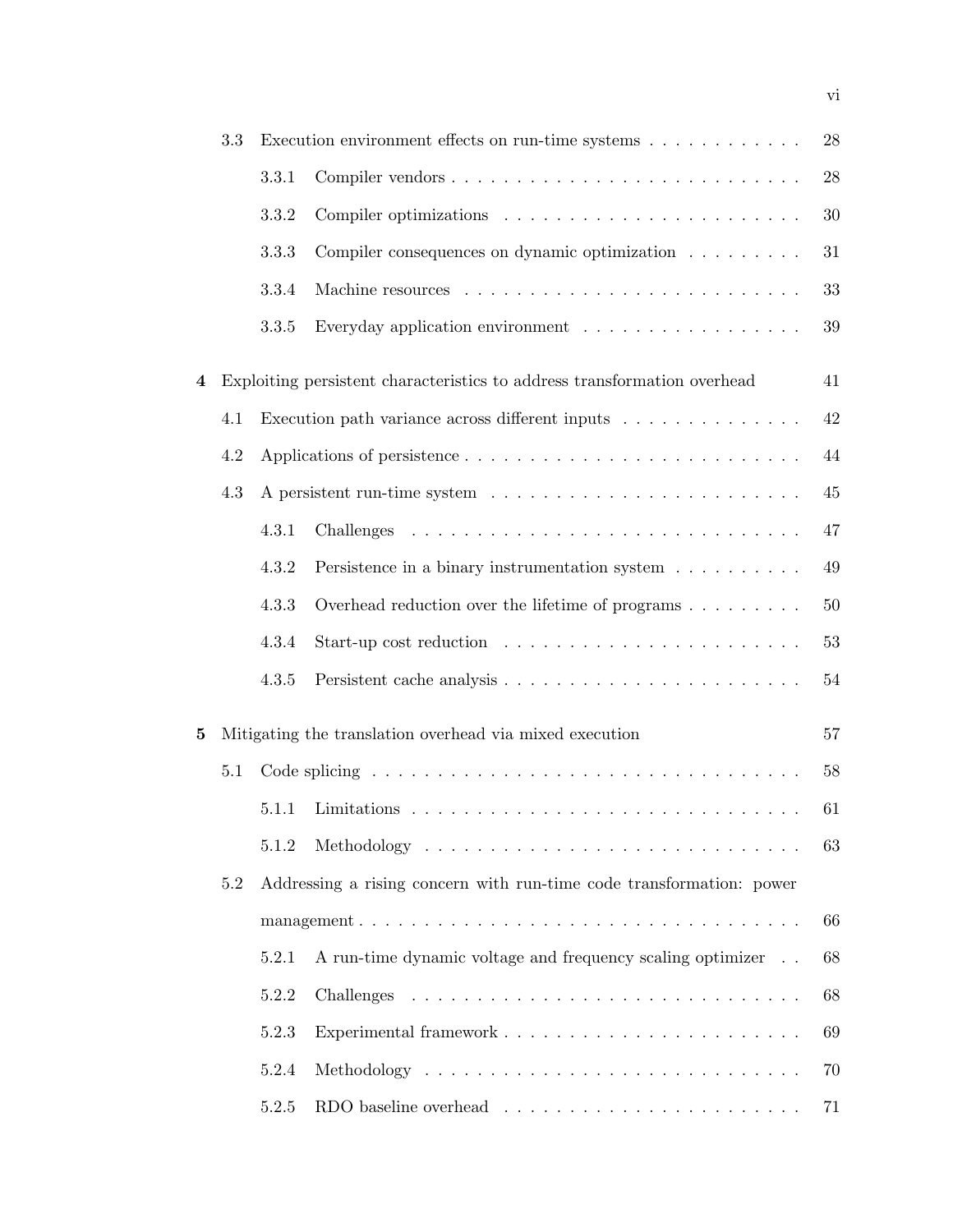| 5.2.6               |                                 |  |  | 73 |
|---------------------|---------------------------------|--|--|----|
|                     | <b>6</b> Summary and conclusion |  |  | 75 |
| <b>Bibliography</b> |                                 |  |  | 78 |

vii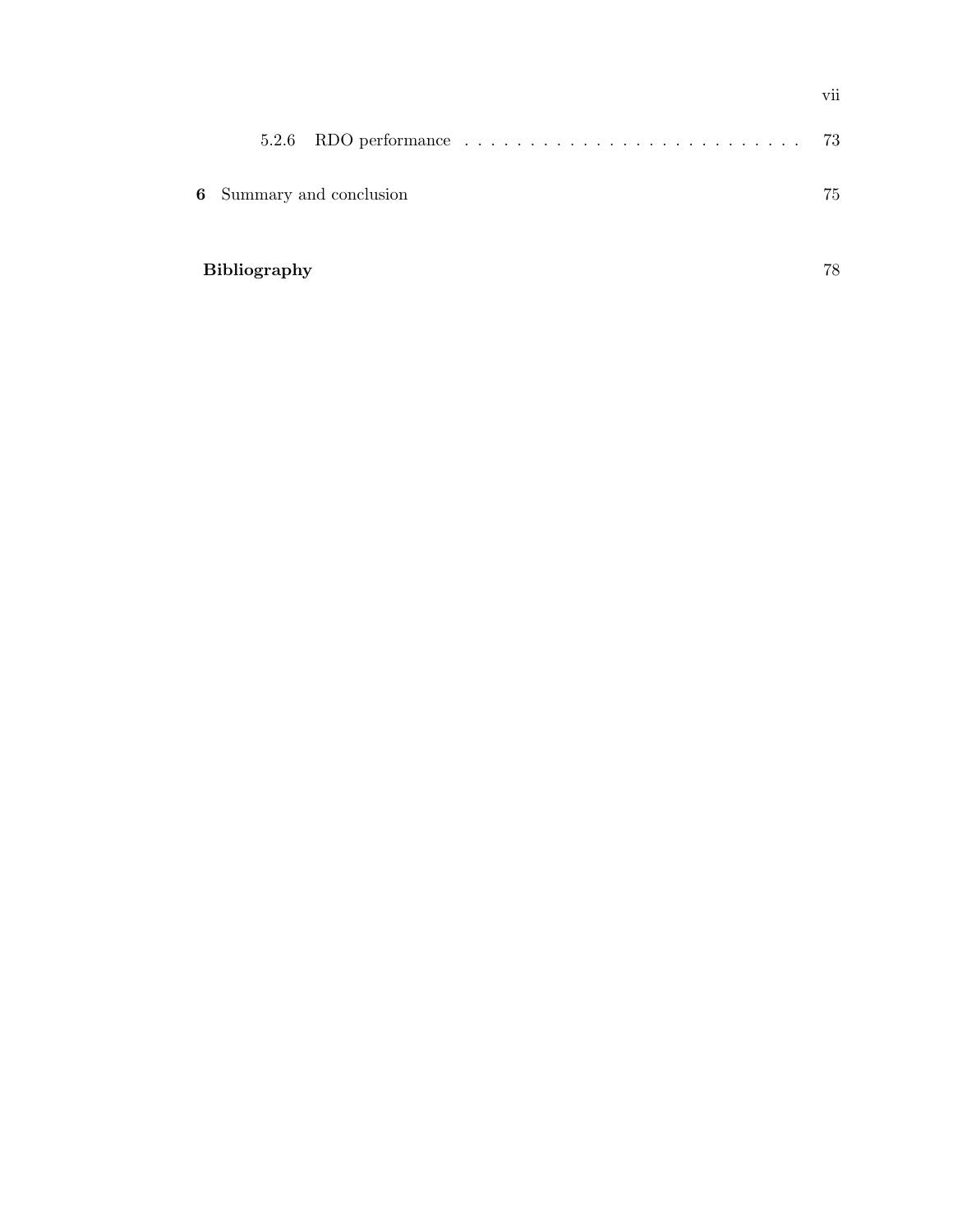## Tables

# Table

|  |  |  |  | 5.1 Systems where the mixed execution mode and JIT-based run-time sys- |  |
|--|--|--|--|------------------------------------------------------------------------|--|
|  |  |  |  |                                                                        |  |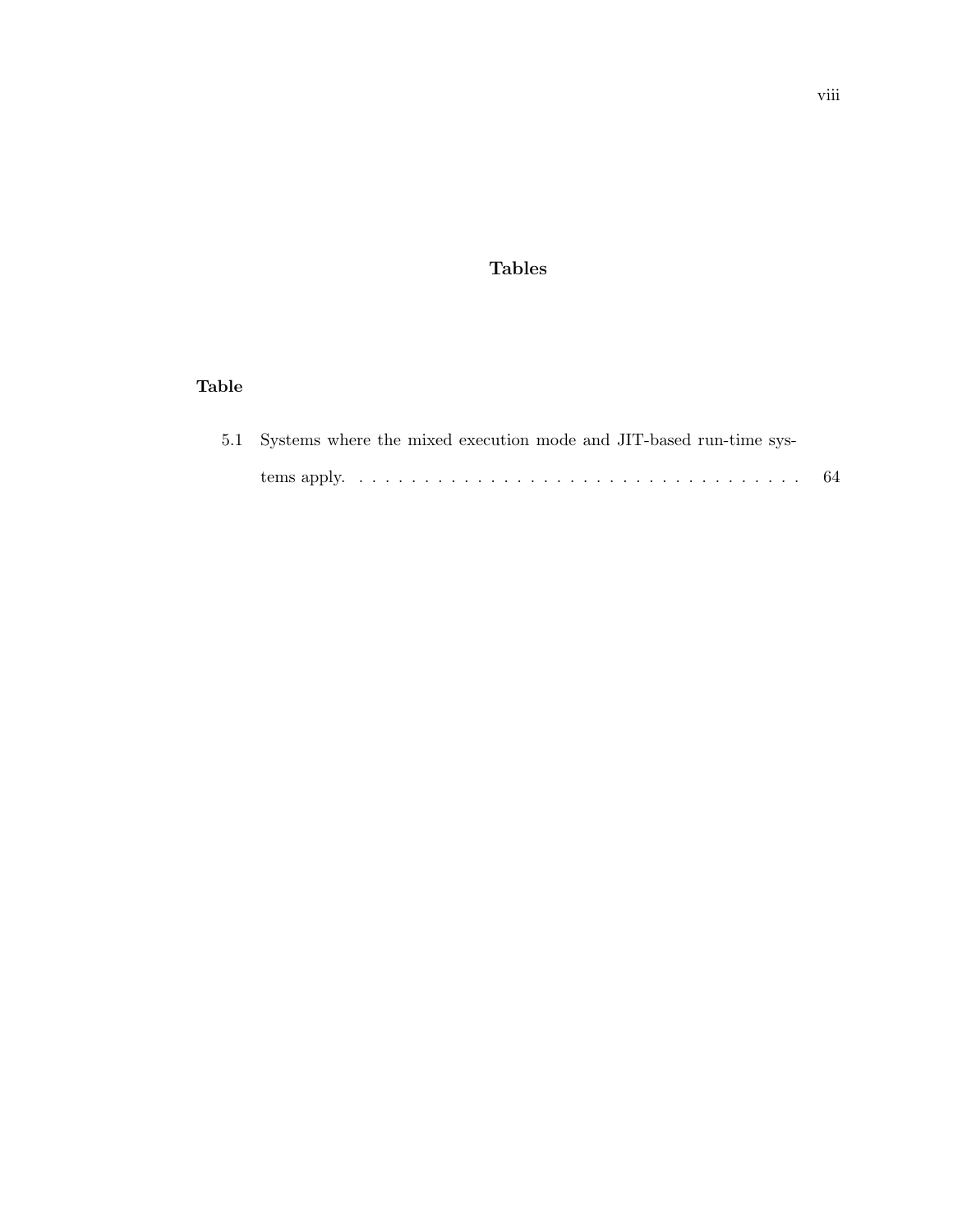# Figures

# Figure

| 2.1     | Overview of (a) interpretation and (b) Just-In-Time (JIT) based dynamic      |                 |
|---------|------------------------------------------------------------------------------|-----------------|
|         |                                                                              | $6\phantom{.}6$ |
| 2.2     | Overview of the run-time system utilized as the evaluation framework         | 13              |
| 3.1     | Performance of the translated code relative to the original program. Ex-     |                 |
|         | ecution time bars of the application running under the run-time system       |                 |
|         | are stacked to show the distribution of the time spent generating the        |                 |
|         |                                                                              | 15              |
| $\!.2$  | Time spent in the run-time code transformation system while executing        |                 |
|         | the SPEC2K benchmark suite. Every black line represents the compila-         |                 |
|         | tion of a new code sequences. Space between adjacent black lines indicates   |                 |
|         | time being spent in already compiled code paths. $\dots \dots \dots \dots$   | 17              |
| 3.3     | Average time between requests from the run-time system's virtual machine. 18 |                 |
| 3.4     | Cumulative percentage of the number of traces that dominate program          |                 |
|         |                                                                              | 19              |
| $3.5\,$ | Distribution of time spent in components of the run-time system. $\ldots$ .  | $20\,$          |
| $3.6\,$ | Code duplication that results as a result of speculative fetching and trace  |                 |
|         |                                                                              | 23              |
| 3.7     | Percentage of all the translated application code utilized by the run-time   |                 |
|         | system.                                                                      | 24              |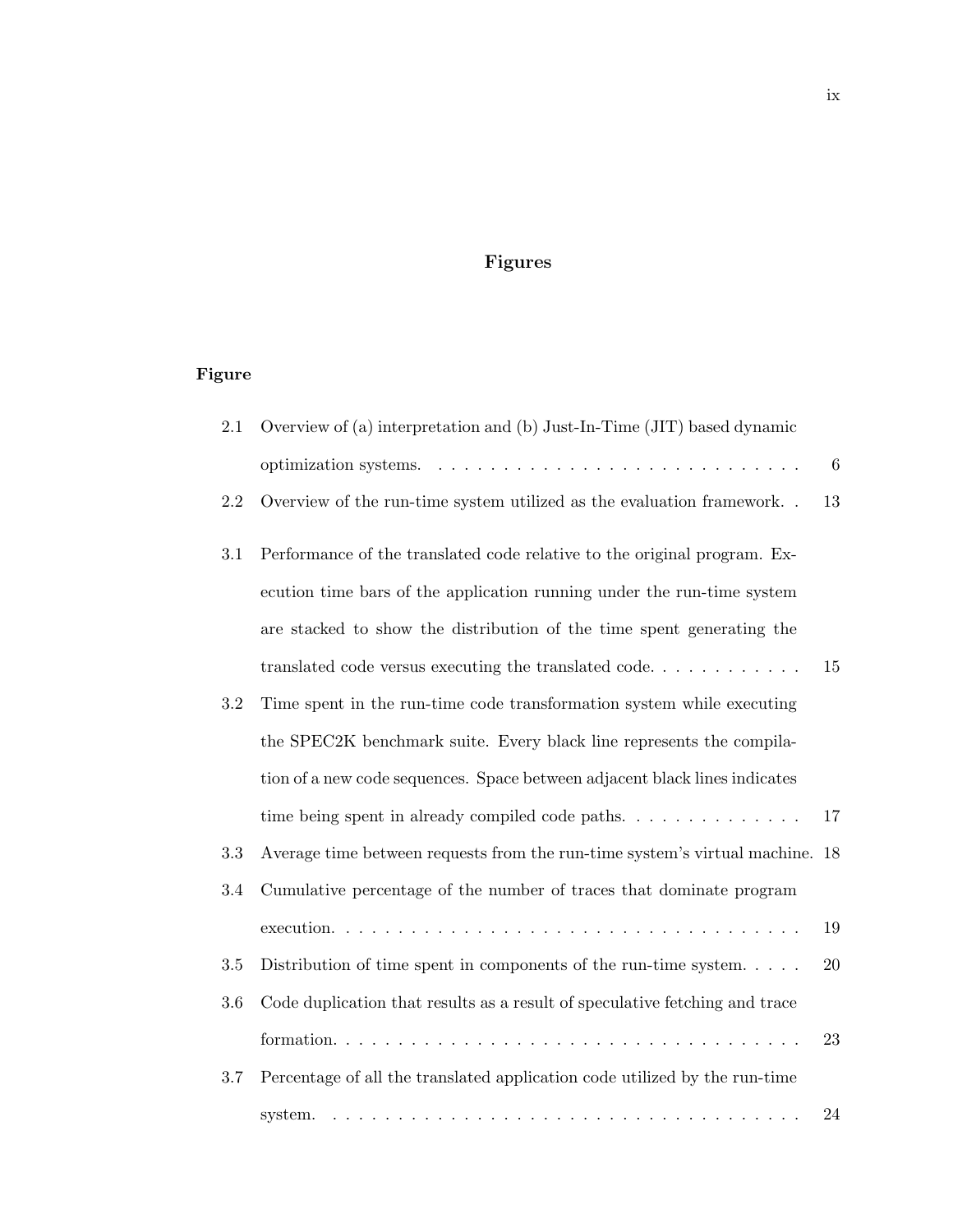| 3.8 | Percentage increase in instruction TLB misses when running the appli-                |        |
|-----|--------------------------------------------------------------------------------------|--------|
|     | cations under the control of the run-time system. $\ldots \ldots \ldots \ldots$      | 26     |
| 3.9 |                                                                                      | $27\,$ |
|     | 3.10 Performance impact based on the compiler used to generate the binaries.         | $\,29$ |
|     | 3.11 Effects of compiler optimizations on the performance of code transforma-        |        |
|     | tion and translated code execution time. $\ldots \ldots \ldots \ldots \ldots \ldots$ | 31     |
|     | 3.12 Comparison of dynamic optimization (loop unrolling and inlining) on             |        |
|     | binaries generated using different compilers: (a) Gcc and (b) Intel (Icc).           | $32\,$ |
|     | 3.13 Run-time system performance observed under different processor/system           |        |
|     |                                                                                      | 34     |
|     | 3.14 Performance of the run-time system utilizing the software based return          |        |
|     | address prediction stack                                                             | 38     |
| 4.1 | (a) Current model applied by dynamic code transformation systems where               |        |
|     | they target accomplishing their task only within the current instance of             |        |
|     | execution (b) Proposed design for run-time systems in the future that                |        |
|     | exploit execution characteristics across multiple invocations of the same            |        |
|     |                                                                                      | 42     |
| 4.2 | Cumulative contribution to program execution by basic blocks for 176.gcc             |        |
|     | and $253. perlbmk$ across all their SPEC2K reference input data sets. 43             |        |
| 4.3 | Overview of a persistent code transformation system. Dotted lines indi-              |        |
|     |                                                                                      | 46     |
| 4.4 | Persistent Pin's performance in comparison to native and Pin's perfor-               |        |
|     |                                                                                      | 51     |
| 4.5 |                                                                                      | 52     |
| 4.6 | Execution time for BBL instrumentation using Persistent Pin vs. Pin.                 |        |
|     | Percentage improvements of PPin over Pin are shown                                   | 53     |
|     |                                                                                      |        |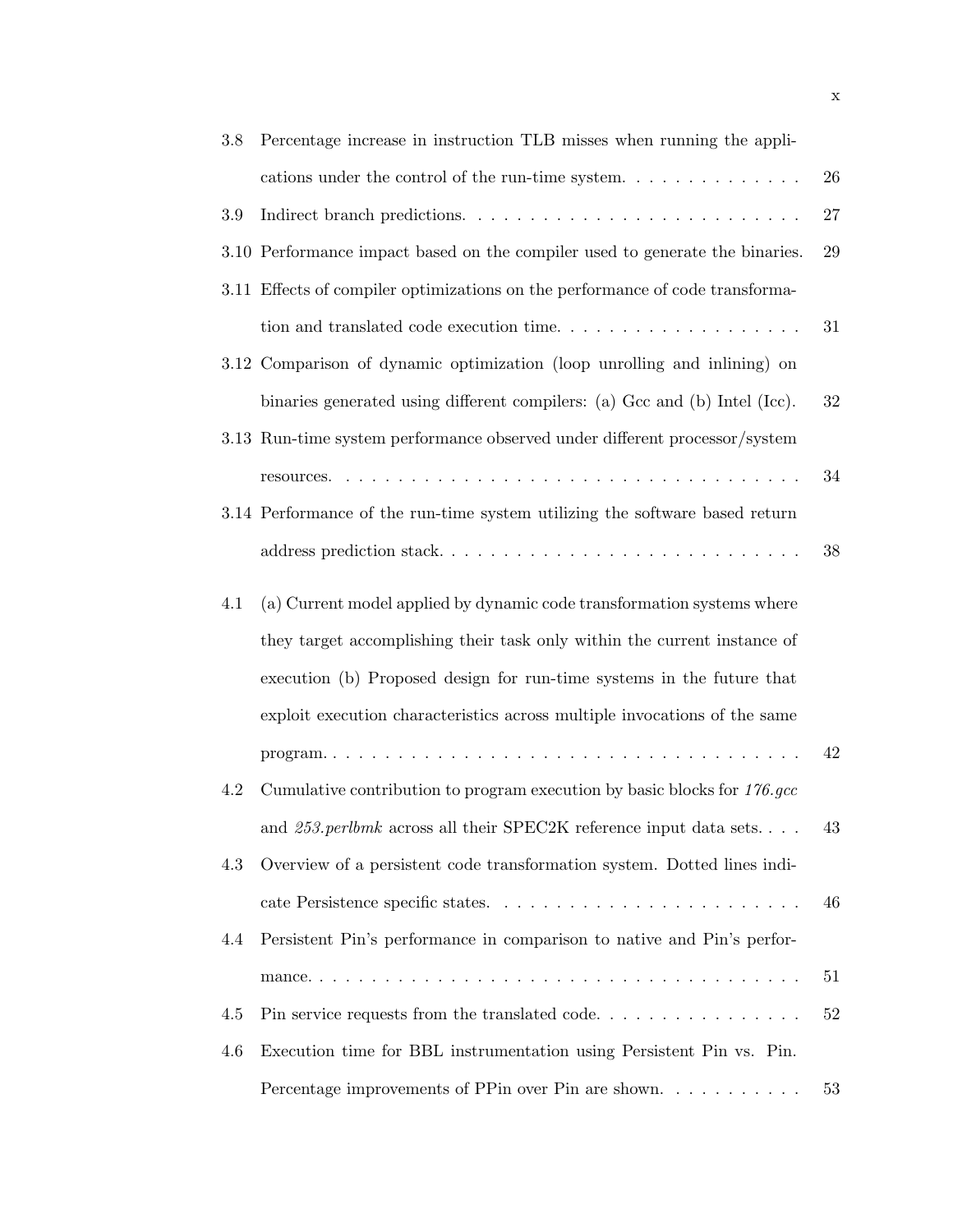| 4.7     | Execution time of Persistent Pin vs. Pin for BBL instrumentation of              |    |
|---------|----------------------------------------------------------------------------------|----|
|         | everyday applications. Applications were started and immediately shut-           |    |
|         | down, this is the worst case scenario and illustrates the benefits of caching    |    |
|         |                                                                                  | 54 |
| 4.8     |                                                                                  | 55 |
| 4.9     | Breakdown of the data structures persistent cache. $\ldots \ldots \ldots \ldots$ | 56 |
| 5.1     | Time to collect the dynamic execution count of all functions executed. .         | 60 |
| $5.2\,$ | Using code splicing as a means of transferring program control from the          |    |
|         | application to the code cache sequences. The gray shaded boxes are 5             |    |
|         |                                                                                  | 64 |
| 5.3     | Overall system structure showing the operation and interactions among            |    |
|         | different components of a dynamic compiler DVFS optimization system.             | 68 |
| 5.4     | Operation flow graph of the run-time dynamic voltage and frequency               |    |
|         |                                                                                  | 71 |
| $5.5\,$ | Performance and energy overhead for (a) Spec95 and SPEC2K FP and                 |    |
|         | (b) SPEC2K INT and Olden benchmarks resulting from the RDO system                |    |
|         |                                                                                  | 72 |
| 5.6     | Performance degradation because of running RDO along side the appli-             |    |
|         |                                                                                  | 73 |
| 5.7     | Energy savings achieved by the run-time dynamic voltage and frequency            |    |
|         |                                                                                  | 74 |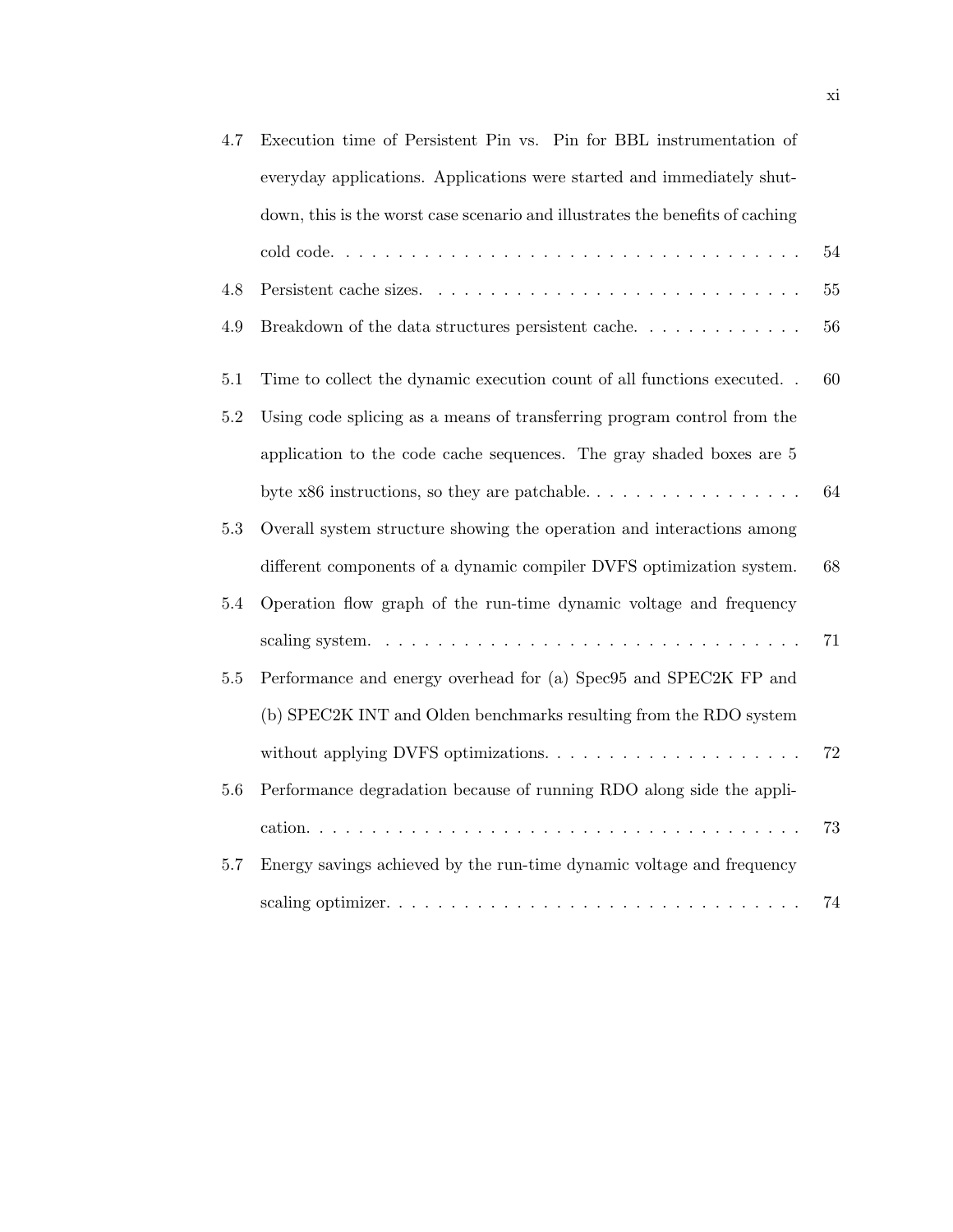### Chapter 1

### Introduction

Dynamic code transformation systems have the potential to impact the design and use of modern computer systems since they can provide a number of services at run-time, such as instrumentation, optimization, translation and security. These systems have an inherent advantage over static techniques, as they can collect and exploit run-time execution characteristics. The information collected can be used to adapt the execution of the target application. However, since the execution of current run-time system is generally interleaved with the execution of the application, there is a substantial overhead penalty. In the context of performance analysis and program behavior tools, the overhead of a dynamic code transformation system may be acceptable. Nonetheless, execution penalty is a major barrier towards deploying run-time code transformation in computing systems, specifically in use in large-scale application environments.

While prior works provide considerable insight into the potential of run-time adaptation of applications, such work provides only limited insight into the elements that are vital to the practical deployment of traditionally-proposed run-time systems. Other code transformation models exist such as the use of multi-core hardware and specialpurpose architecture-support for evaluating the full potential of code transformation systems; however this thesis centers on the deployment of run-time transformation in a software-based domain. In this context, program behavior and the design of the code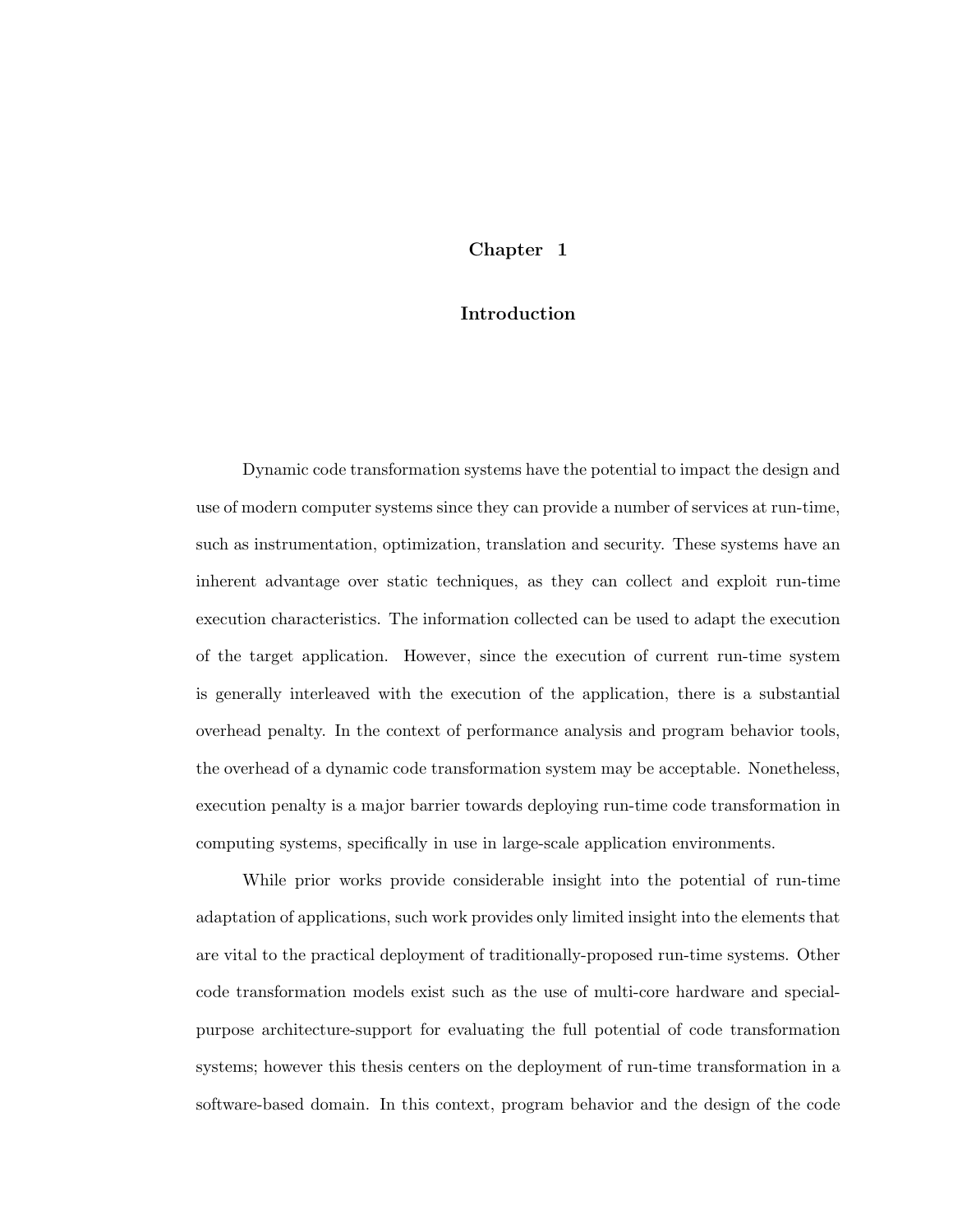transformation system have the largest impact on the execution overhead incurred by an application under a run-time system. The resulting overhead is an aggregate of the  $(1)$  transformation cost and  $(2)$  the penalty due to the poor translated code performance.

Transformation overhead is determined by the complexity of run-time analysis and transformation components applied to the code (run-time compiler, register allocator, optimizer, cache manager etc.). Likewise, the overhead of each system component is not fixed, but depends on the run-time characteristics of the application. For instance, at startup, most programs have tremendous amounts of code that are executed once or only a few times. A dynamic code transformation system will not be able to amortize the run-time overhead costs for these code sequences. Run-time systems rely on the repeated execution of the translated code sequences to amortize their overhead.

The performance of the translated code is controlled by factors such as whether optimization is applied or instrumentation code is added during transformation. In addition, the code generated by a run-time system often varies from the original instruction stream to make sure that the application remains under the control of the run-time system at all times. Likewise, care can also be taken to ensure that the application is not perturbed by the presence of the run-time system. These changes to the instruction stream often contribute to a significant amount of overhead.

It is imperative for researchers to understand the resulting transformation and translated code performance overheads as they are currently beyond tolerable. Only when run-time overheads break even with original execution times can current code transformation systems become integrated into mainstream computing environments. However, certain application and computing environment characteristics exist that can still benefit from the deployment of current code transformation systems.

This thesis presents two models of code transformation that exploit unique computing scenarios: persistence and mixed execution. Both models leverage aspects of an application and run-time system dealing with execution overheads. These executions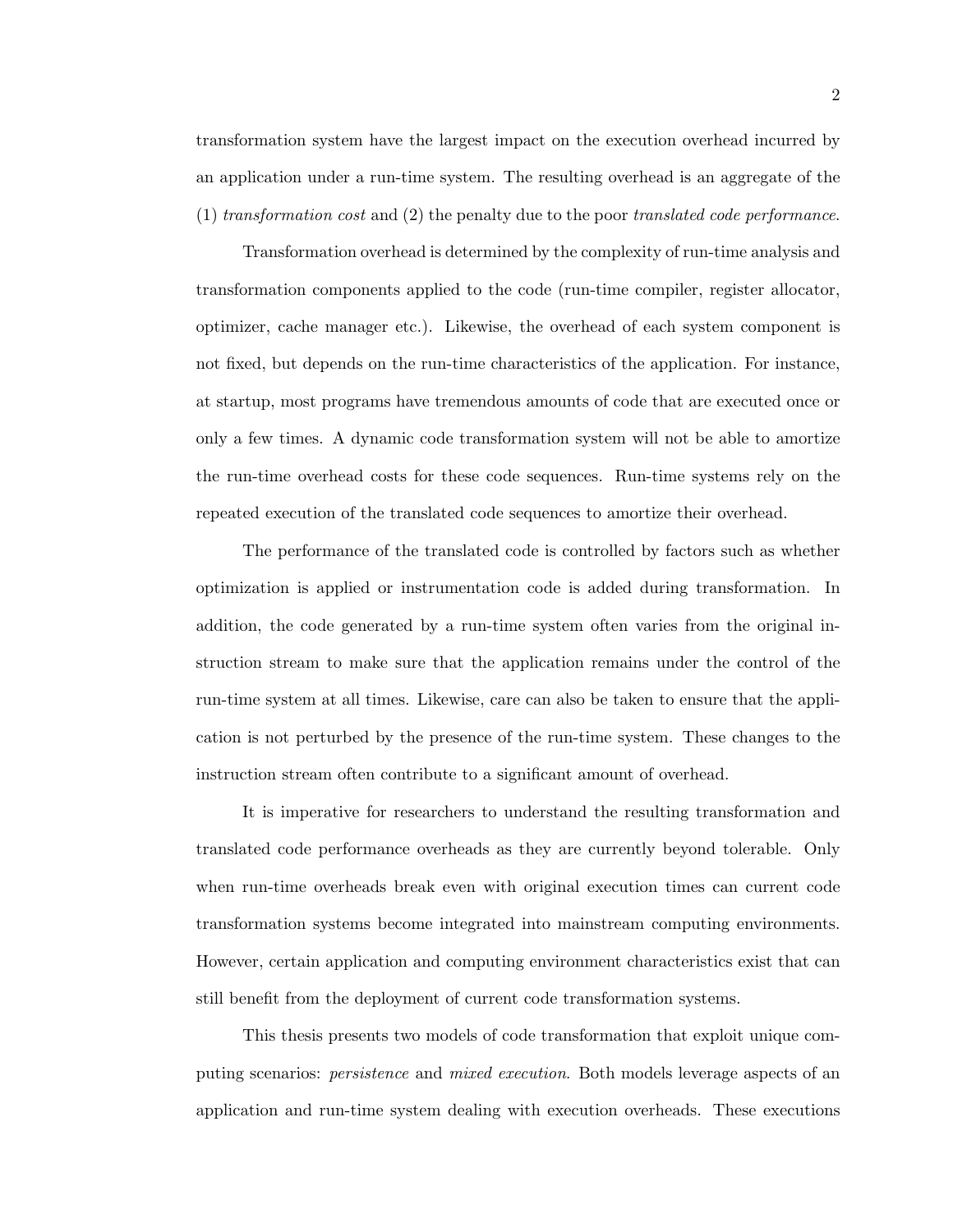models are evaluated in a state-of-the-art Just-In-Time (JIT)-based code transformation system to mitigate the transformation and translated code performance penalties. The conclusion made, based on their evaluations, is that existing dynamic code transformation systems can be deployed into mainstream computing environments when specific execution properties and conditions exist.

Persistence leverages an application facet; applications exhibit very similar execution paths across varying input data sets. The persistent code-transformation model mitigates transformation overhead across executions by caching translated executions. Translated code sequences, captured at the end of the first execution, are cached on disk for re-use. All subsequent invocations of the run-time system using the same application cause the system to reuse the cached executions. The Persistence execution model in the domain of dynamic binary instrumentation is highlighted as an example using the Pin [31] framework. The approach successfully mitigates the overhead of SPEC2K applications, by as much as 25%, and over 90% for everyday applications like web browsers, display rendering systems, and spreadsheet programs.

Mixed execution addresses a challenging aspect of run-time systems which is poor performance of translated code. The motivation behind this execution model is that code executed as a mix of the original and transformed code sequences can avoid many pitfalls of a fully translated code execution sequence such as the removal of costly return and indirect branch handling sequences. Therefore, mixed execution is a practical alternative to pure Just-In-Time compiler-based code transformation systems when extremely low overheads and minimal architectural perturbation are critical constraints. The mixed execution model is evaluated in the Pin [31] run-time system addressing the rising concern of microprocessor power consumption. It exhibits minimal overheads, which are as low as  $\sim$ 4%. Consequently, the run-time power-saving optimizer successfully achieves energy savings up to 70% for applications in the SPEC2K benchmark suite, with an ∼0.5% performance degradation.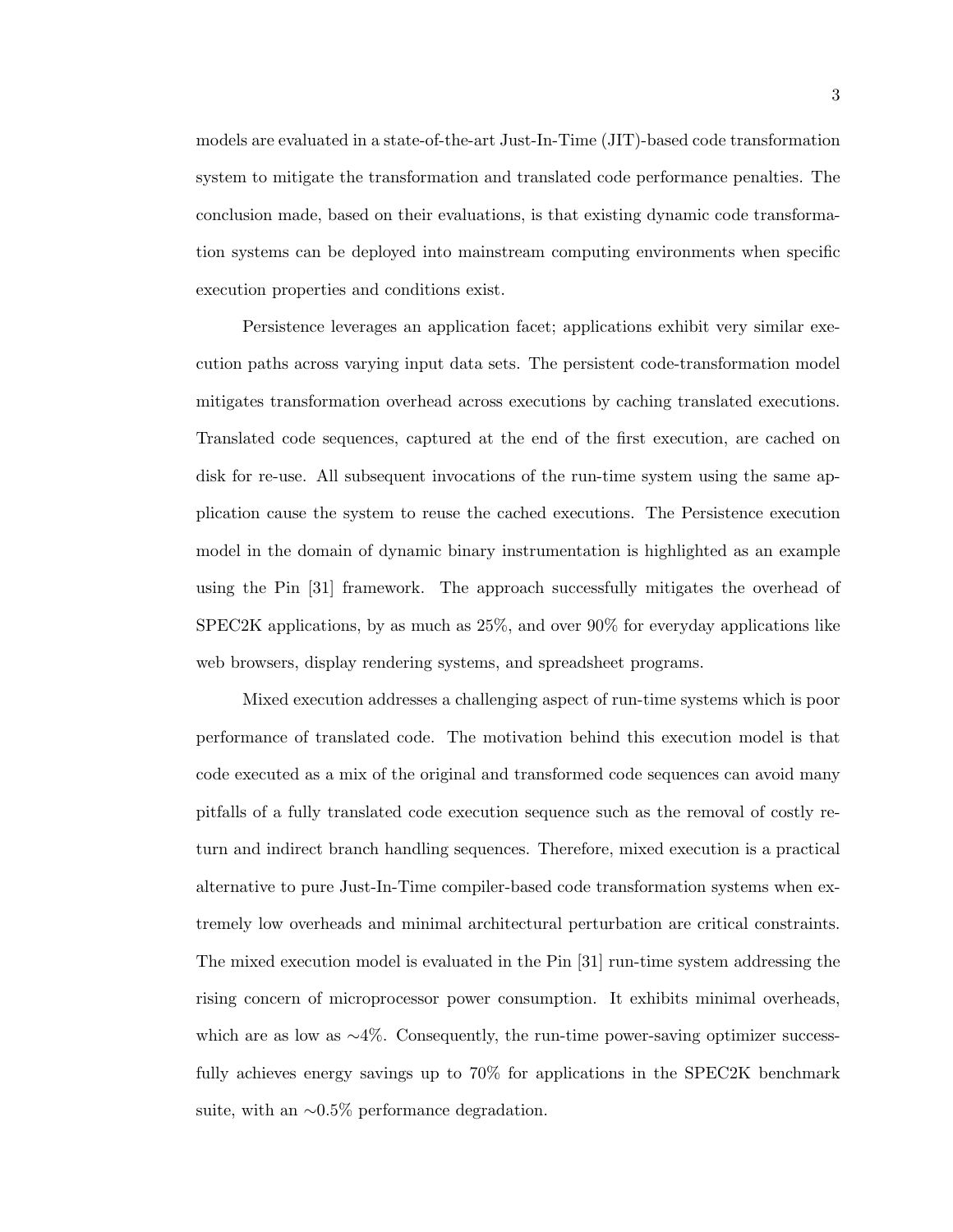The remainder of this thesis is organized as follows: Section 2 presents background into run-time code transformation systems and describes their fundamental barriers. Section 3 characterizes the various challenges faced by these systems. Two distinct models of addressing these barriers are proposed and evaluated in Section 4 and Section 5. Finally, Section 6 draws a summary of the work accomplished in this thesis.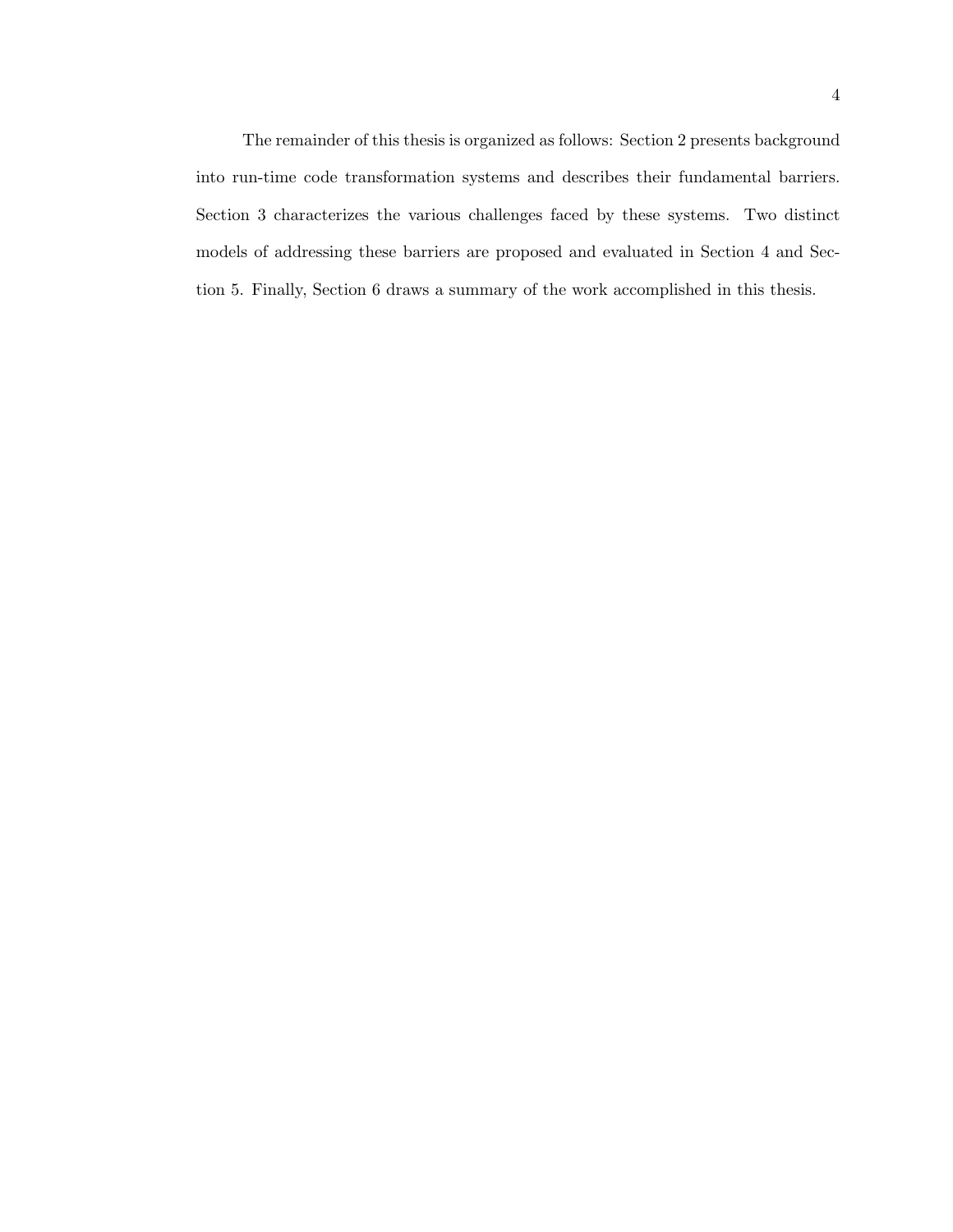## Chapter 2

#### Characteristics of dynamic code transformation systems

Existing dynamic code transformation systems rely on a Just-In-Time (JIT) compiler, or an interpretation system to follow the dynamic execution path of a program. Figure 2.1 illustrates how dynamic optimization is applied in either of the two methods of dynamic code transformation. In the Interpretation model, shown in Figure 2.1 (a), instructions are emulated while at the same time profile information is gathered inside the interpreter. Interpretation's advantage is that it is relatively simple to implement, especially in the case of software translation systems [26, 14] where the input ISA is different than the host ISA. However, interpretation generally is a slow process. In the JIT model, shown in Figure 2.1 (b), a run-time compiler is utilized due to its inherent ability to generate more efficient code sequences. Since all JIT approaches work on the granularity of at least a basic block, there is more scope for run-time optimizations. Such is not the case in the interpretation model since the scope is limited to just one instruction.

Generally, these systems disrupt the target program execution with multiple steps to initiate, monitor, and consider every code sequence for optimization/transformation. As the primary goal of these systems is to perform their task under execution time constraints, implementing practical systems based on these run-time models can be challenging in certain commercial and scientific environments that contain a substantial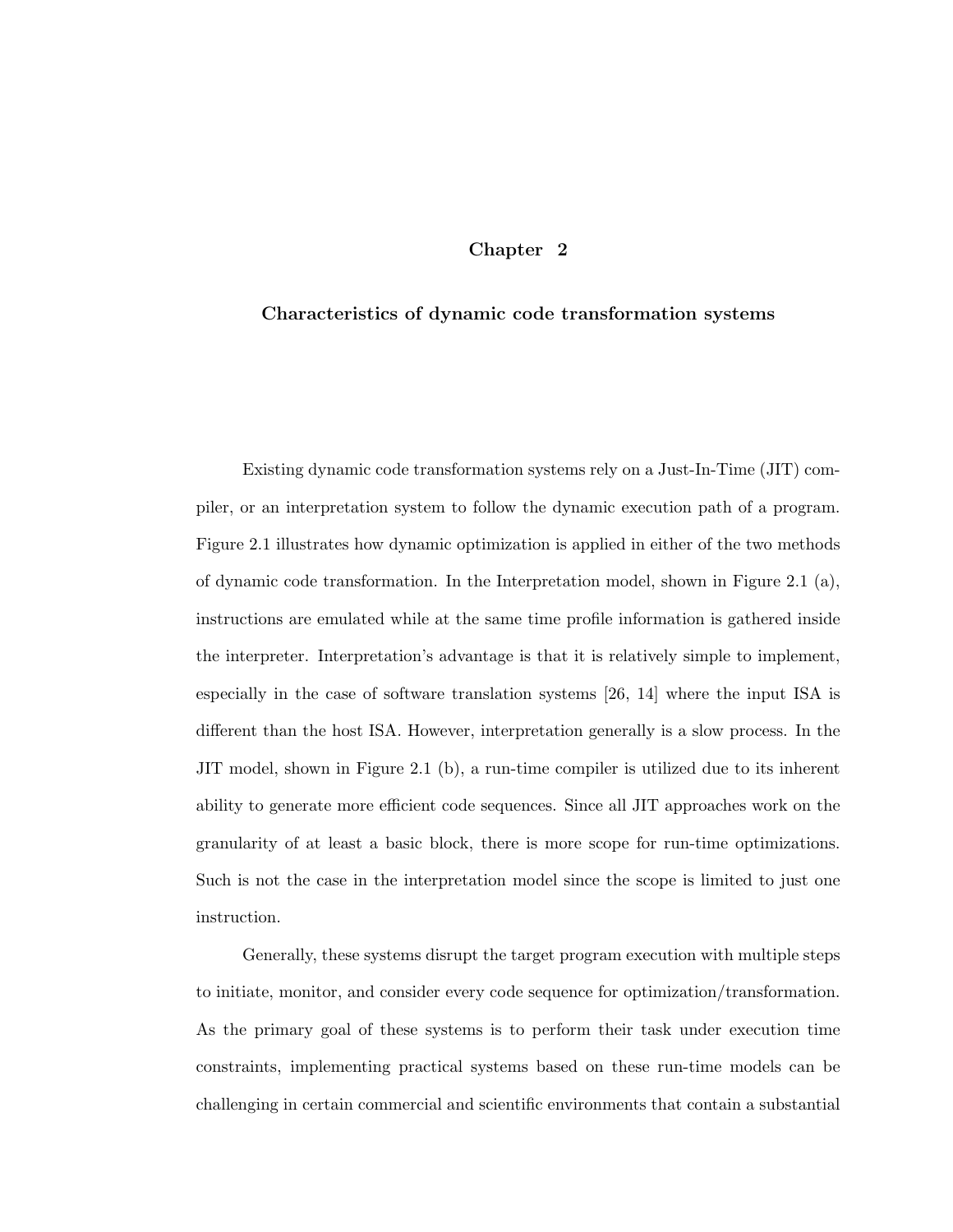

Figure 2.1: Overview of (a) interpretation and (b) Just-In-Time (JIT) based dynamic optimization systems.

number of unique execution paths.

## 2.1 Applications

This section presents background into existing run-time code transformation systems. The section first motivates the reason for performing the tasks at run-time versus at static compile time, followed by referrals to seminal works.

#### 2.1.1 Optimization

For years, the steadily growing clock speed of new processors has been relied upon to consistently deliver increasing performance for a wide range of applications. However, processor frequency scaling has stalled, driving microprocessor companies to investigate adding value through alternative technologies. To continue making gains in system performance, the overall system must dynamically adjust resource allocations to meet system needs. Unfortunately, existing systems do not provide such support. Without such support, static compilers, due to their inherent limitations, fail to realize the interaction between the hardware and application the code. In fact, aggressive compiletime optimization may even lower performance [46] when run-time characteristics and architecture resource constraints are not accurately addressed. Overcoming such issues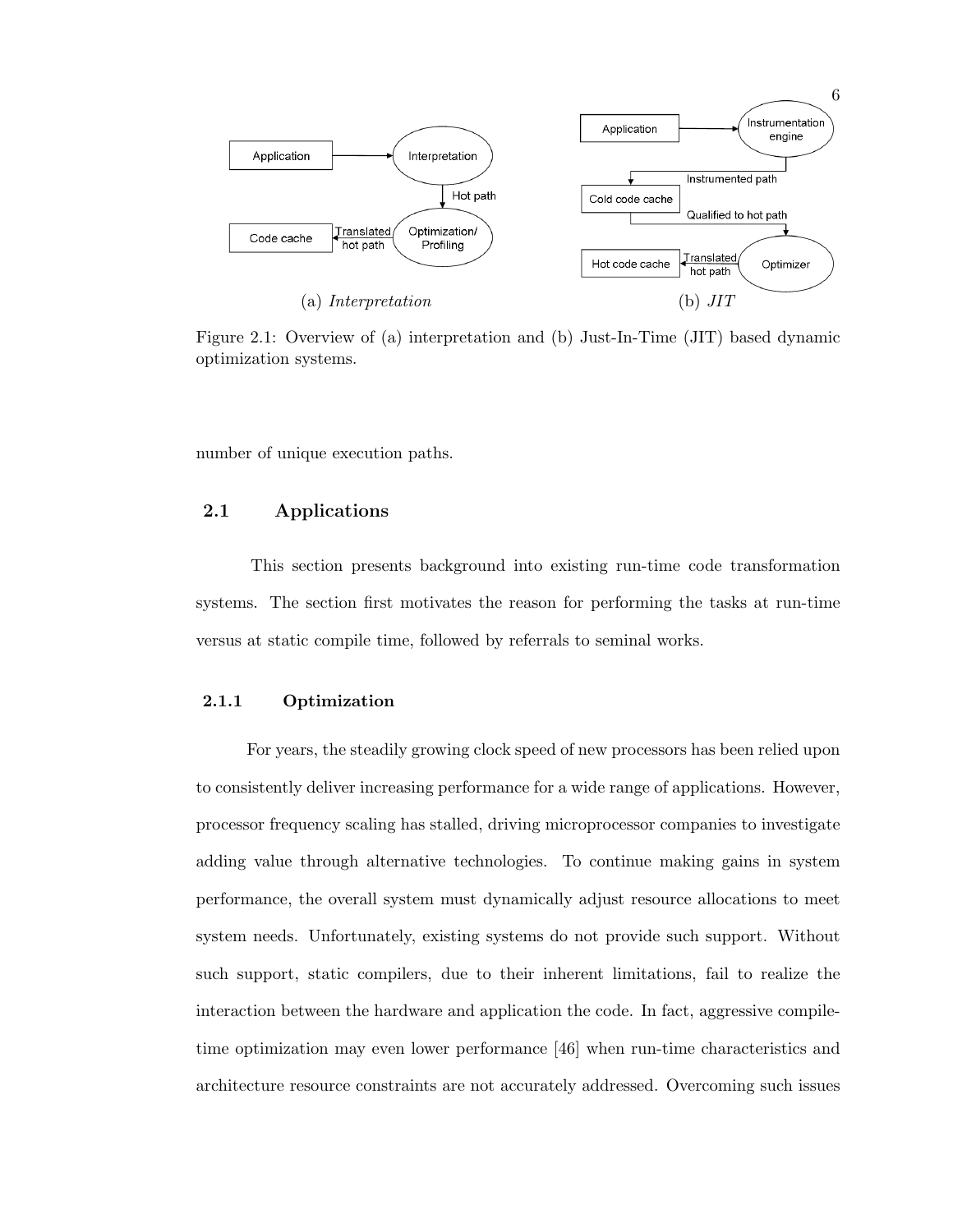involves embracing new architecture and software ideas, rather than simply attacking the problem by scaling hardware resources. As such, the need for run-time system support to adapt and optimize application behavior to hardware resources is increasing across each generation of emerging systems.

Taking advantage of the run-time behavior has been the motivation behind many recent works in the area of dynamic optimization (code transformation) [3, 6, 11, 29]. Generally, dynamic optimization refers to the process of modifying an application binary at run-time to promote desirable execution characteristics, such as high performance [6, 11, 3], low power [38, 44], or managed resource consumption [21]. Traditional dynamic optimizers first observe run-time characteristics to determine frequently executed sequences of code for performing optimizations within a given instance of execution. These sequences span procedure boundaries as well as cross into shared libraries and therefore have more potential for optimization.

There are several successful implementations of dynamic optimization systems such Dynamo [3], DynamoRIO [6], Mojo [11], DELI [13], and ADORE [29]. DynamoRIO, Mojo and DELI are examples where execution is initially done from a code cache where code is being monitored for optimization opportunities. Once an execution threshold metric (hot code detection) is exceeded, the systems go into code specialization mode of laying out a single-entry multiple-exit code sequence for the detected hot code region. The threshold identification metrics rely on software mechanisms that promote code from the initial cache to the optimized cache. DynamoRIO $[6]$ , an extension of Dynamo, supports applications in the Windows and Linux environments. These two optimizer infrastructures primarily focus on reducing the execution time of the application by identifying hot sections of the code and optimizing them to make the programs run more efficiently. The general performance improvement technique is centered on code layout optimizations. ADORE [29] is a dynamic optimizer that uses the hardware performance monitoring (HPM) system of a processor to detect hot code sequences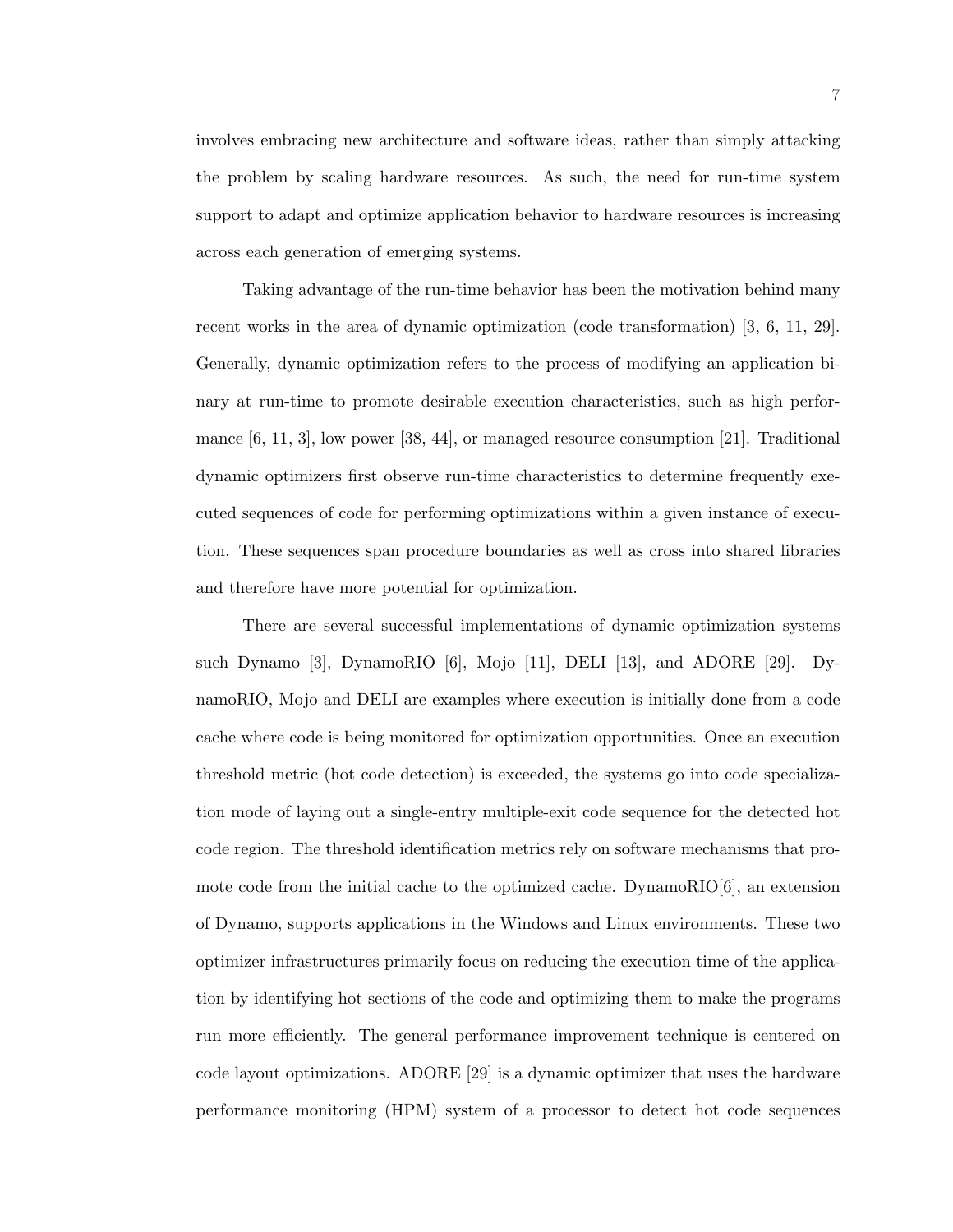and memory bottlenecks. The hardware information replaces the need for dynamic instrumentation and significantly lowers the overhead of the run-time code transformation system. ADORE is best known for dynamically deploying software prefetch instructions through the run-time identification of cache bottlenecks.

Feedback-directed optimization (FDO) also falls into the domain of optimization. It describes any technique that automatically alters a program's execution based on the run-time execution tendencies observed in current or previous runs. A good overview of the techniques and challenges of FDO are presented in [40]. Feedback-directed optimization tools such as Spike [12] and Vulcan [41] are static post-link optimizers that can statically optimize application binaries in response to user input and data patterns. Relatedly, Ispike [30] utilizes performance counters available on the Intel Itanium Architecture to automate the optimization between runs. The term continuous optimization has also emerged and is centered on performing continuous profiling, and therefore optimizing a program across multiple invocations. DCPI [1] is an example of such a system which continually samples a hardware performance monitoring unit to collect profiles. Kistler [28] explores a similar framework using hardware to collect profiles and continuously optimize programs between different runs.

#### 2.1.2 Translation

Related to dynamic optimization, translation systems facilitate the execution of binaries compiled for one Instruction Set Architecture (ISA) to execute on a different ISA. This is an effective means for companies to migrate from one ISA to another while maintaining backward compatibility.

With the recent announcement that Apple Computer will ship systems with Intel chips using Transitive's Rosetta translation software (to convert PowerPC applications to x86 at run-time) [33], code transformation systems have moved into the mainstream and are no longer an impractical full-system deployment strategy. IA32EL [4], HP-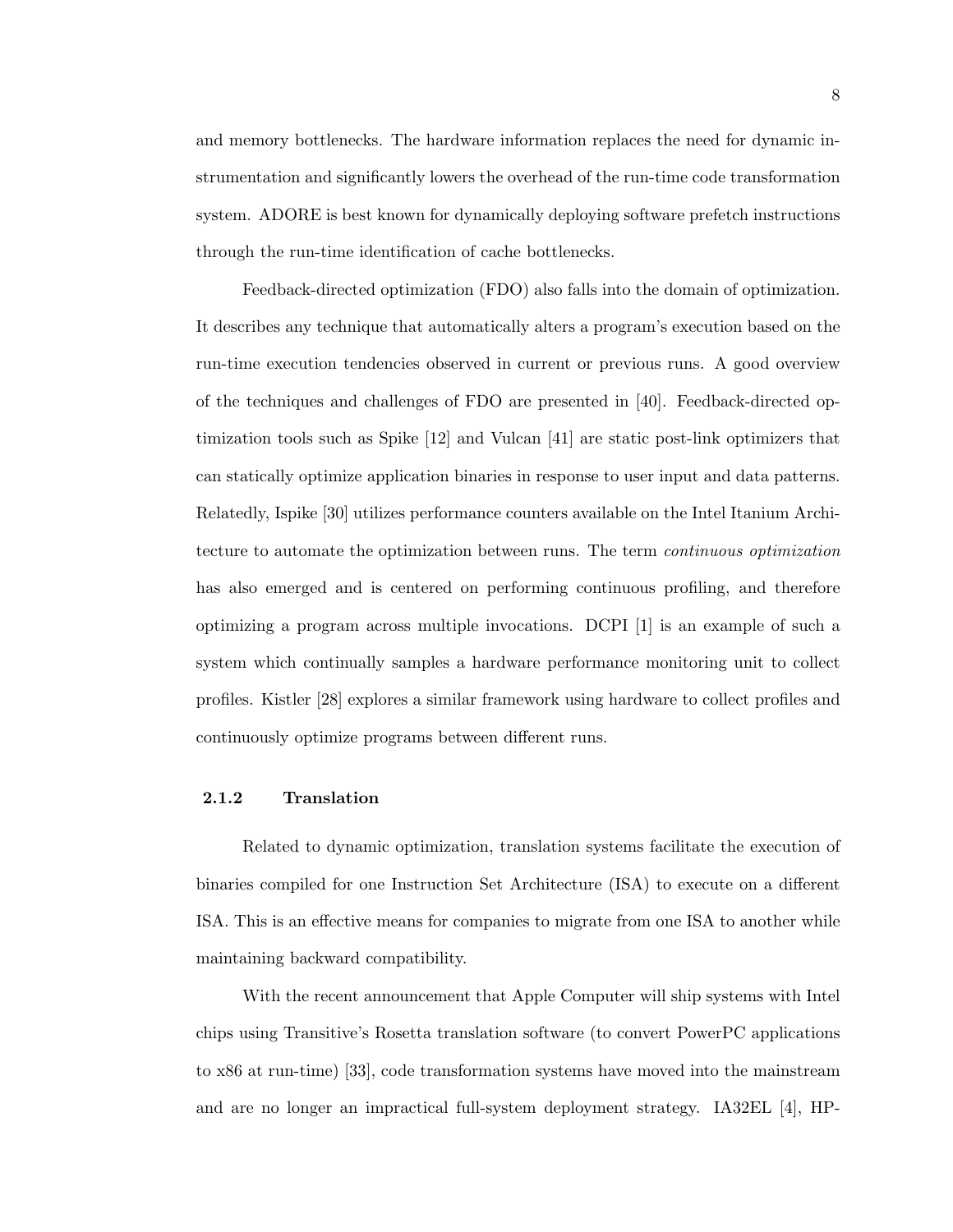Aries [48], Daisy [14], Transmeta's CMS [26] and FX!32 [19] are other such translation systems. All of these systems with the exception of FX!32 are JIT based translation systems. FX!32 translates code from the x86 architecture to the Alpha architecture. It profiles the x86 application as it is emulated; afterward, the profile is used to generate optimized native code from the translated x86 code generated during the run. Future invocations utilize the native code, eliminating the full cost of performing profiling and transformation at execution time.

#### 2.1.3 Instrumentation

Understanding application characteristics for debugging or performance evaluation on systems is important to ensure that binaries compiled and shipped to customers function correctly and operate at peak performance. Applications can be analyzed at various stages of their creation - source code, link, or run-time. With the growing complexity of everyday software systems, the method chosen for introspection is critical to effectively and efficiently study the application behavior.

Source code instrumentation is extremely time consuming since the code has to be explicitly added/removed by editing the original program files. This form of instrumentation by definition requires the application source code. This requirement makes it an impractical approach in certain circumstances. Post-link and run-time instrumentation systems work at the binary level. They are classifiable into static or dynamic approaches.

The static approach relies on rewriting the object or executable file with the required instrumentation, thereby generating a new instrumented executable. Most static tools suffer from tool-chain dependence which requires the cooperation of the compiler and/or the linker when the binary is created. Dynamic instrumentation is a more effective and practical approach of instrumenting a binary since it imposes no special requirements.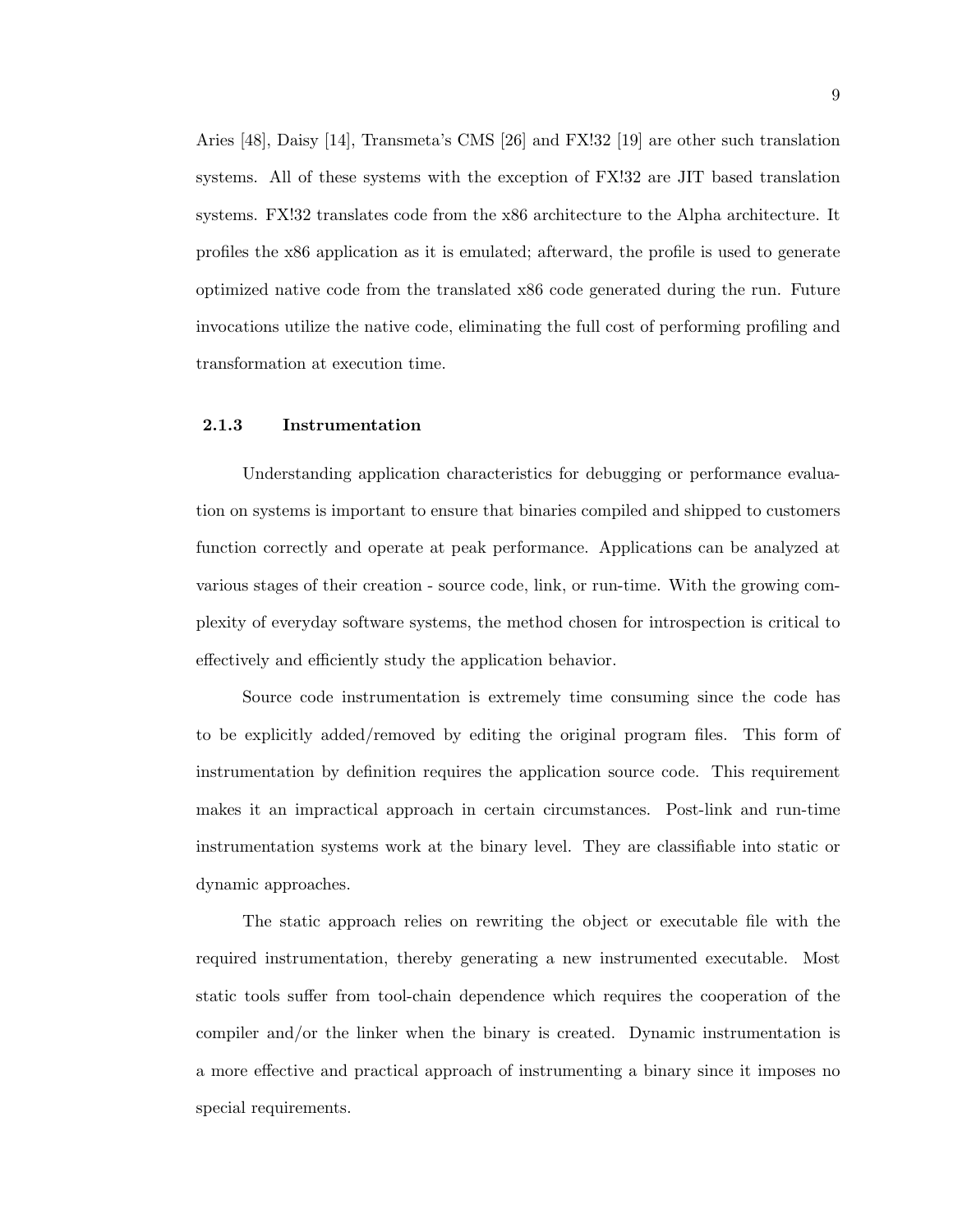Dynamic binary instrumentation systems are widely accepted and used as a means of characterizing program behavior for performance, code coverage and program correctness. They are also applicable in payload delivery and target function replacement [24].

Dynamic binary instrumentation is implementable either via (1) binary modification or (2) the recompilation of the application at run-time. Binary modification relies on using probes/trampolines which overwrite the original program instructions to invoke special code that handles the process of instrumenting the application code. The latter does not touch the original code. Instead, it decodes the original instructions and encodes them into a separate area of memory commonly referred to as the code cache, while inserting instrumentation at the specified points.

Dyninst [7], Gilk [37], KernInst [42] and DTrace [2] are examples of instrumentation systems that rely on code splicing to apply the instrumentation. Pin [31] and Valgrind [34] are systems that rely on the recompilation at run-time strategy to perform instrumentation.

#### 2.1.4 Security

Run-time systems are gaining acceptance as the vehicle of delivering security against malicious code execution. All security systems, regardless of whether they are dynamic or static in nature, are bound to impose execution overhead on the application being monitored. However, due to the fundamental design of run-time systems, dynamic security systems can adapt their monitoring mechanisms to be either active or inactive to limit performance degradation. Furthermore, applying run-time system based security has the added benefit that modifications are not required to the host environment. Most successful tools [8, 15, 9, 36] require a customized environment to operate.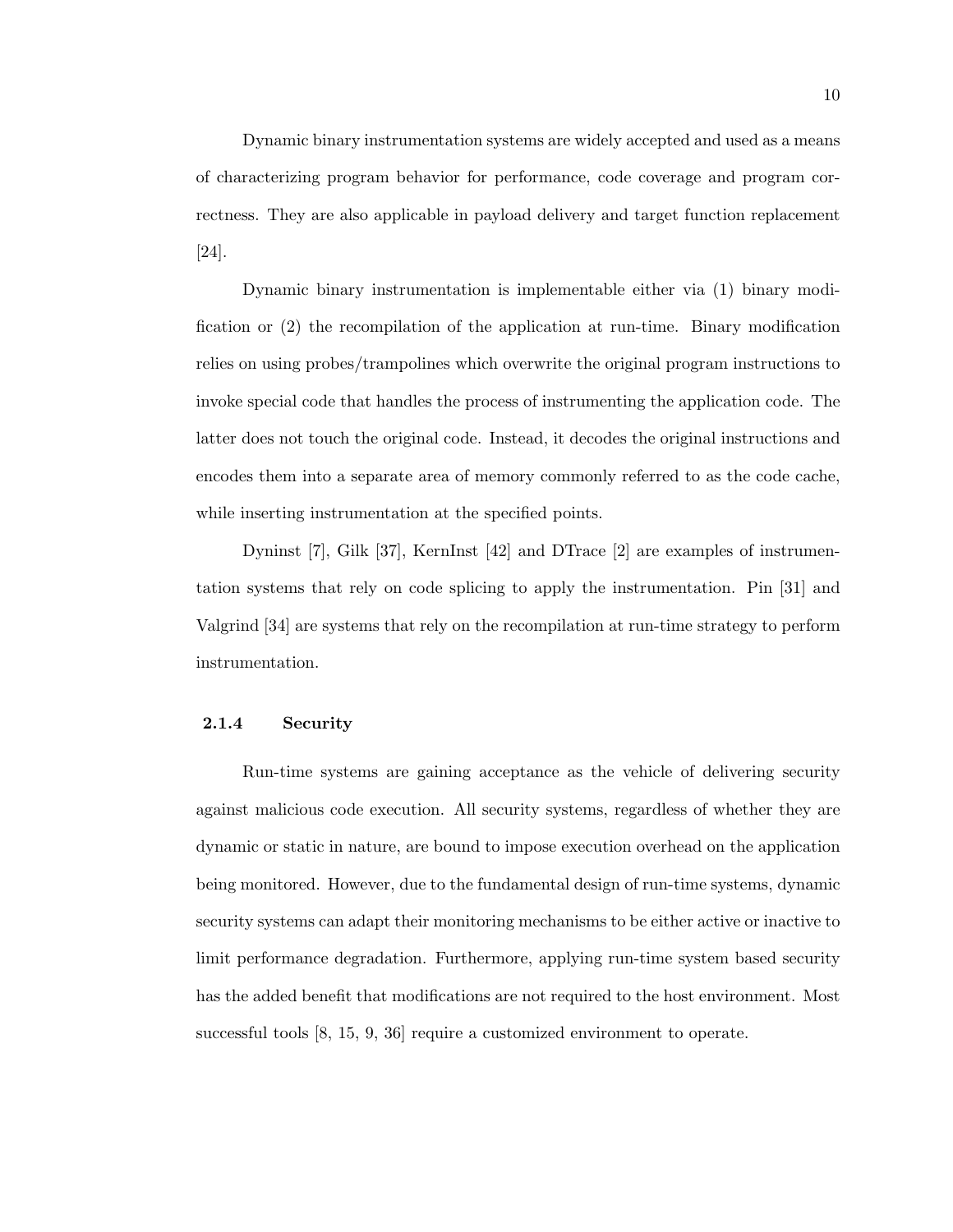#### 2.2 Fundamental barriers

The usefulness of run-time code transformation systems is apparent from the applications presented in the previous section. Yet, these dynamic code transformation systems are not prevalent in everyday systems. The lack of enthusiasm in realizing their potential is because these systems face numerous challenges.

Low overhead: All run-time systems experience overhead since their execution is interleaved with the execution of the application itself. To keep the overhead minimal run-time systems are required to collect dynamic information, as well as perform lowoverhead optimizations.

Hot code detection: To keep the overhead low enough, the optimizations performed, or the information collected, must be applied to those sections of application code that are vital for performance and carry out optimizations accordingly.

Efficient optimizations: Upon having identified the hot code, these systems need to carry out optimizations and apply them to the execution run. This step involves two critical aspects: (1) time to optimize and (2) the strength of the optimizations. Both of them are closely tied together; with an increased amount of time, more efficient code can be generated. However, increased time for analysis and optimization can hurt performance if a significant amount of time is not spent executing the optimized code sequences to make up for the time lost generating the sequences. This balance is hard to approximate without information such as the average lifetime of the program.

The work in this thesis aims at addressing the current barriers to state of the art JIT-based dynamic code transformation systems by specifically targeting their low overhead issue. The following section explains the framework utilized to study the issue.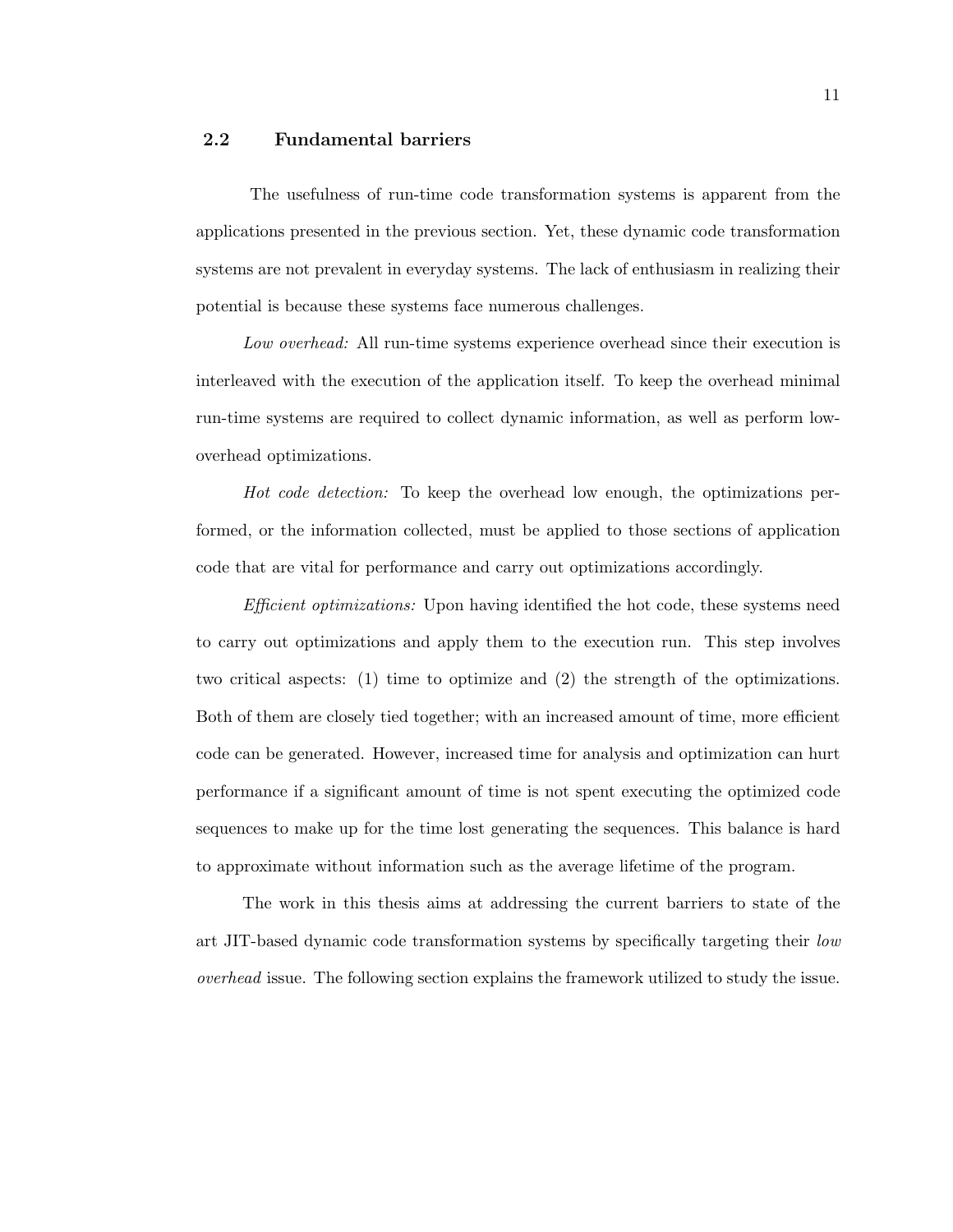# 2.3 Framework used to delineate and address the fundamental barrier

All the work presented in this thesis has been done using Pin [31]. Pin is a JITbased instrumentation engine that supports binary introspection on the IA32, EM64T, IPF and XScale platforms via the use of Pin Tools that export a rich user interface. Without applying instrumentation, the system can be viewed as a native-to-native binary translator. Pin performs various optimizations such as code caching, trace linking, inlining, register allocation and liveness analysis on the generated code to minimize the overhead incurred at run-time.

The system is illustrated in Figure 2.2. The core of the system is the Virtual Machine (VM). The VM works by injecting itself into the address space of the application being introspected, thereafter becoming a part of the application. It is not considered a separate process by the host operating system. The system does not execute any instructions out of the original application. Rather it utilizes the JIT compiler to recompile the application dynamically into the code cache. The recompilation occurs in small units of compilation called a *trace*, which is comprised of dynamic basic blocks. The motivation for doing so is explained in Section 3.2.1. Once the compilation is complete for that unit, control is transferred by the dispatcher to the code/translation cache, where the execution of the compiled unit occurs. If an execution path has not yet been previously visited and is about to be executed, control is transferred over to the virtual machine first, which generates the path. Once generated, subsequent executions of that path no longer invoke the VM. Instead, control is directly transferred to the target. An emulation module in the VM exists to assist with corner cases such as handling system calls.

Though Pin supports various platforms, this work focuses only on the IA32 platform. Data about application behavior is gathered using Pin Tools. Run-time system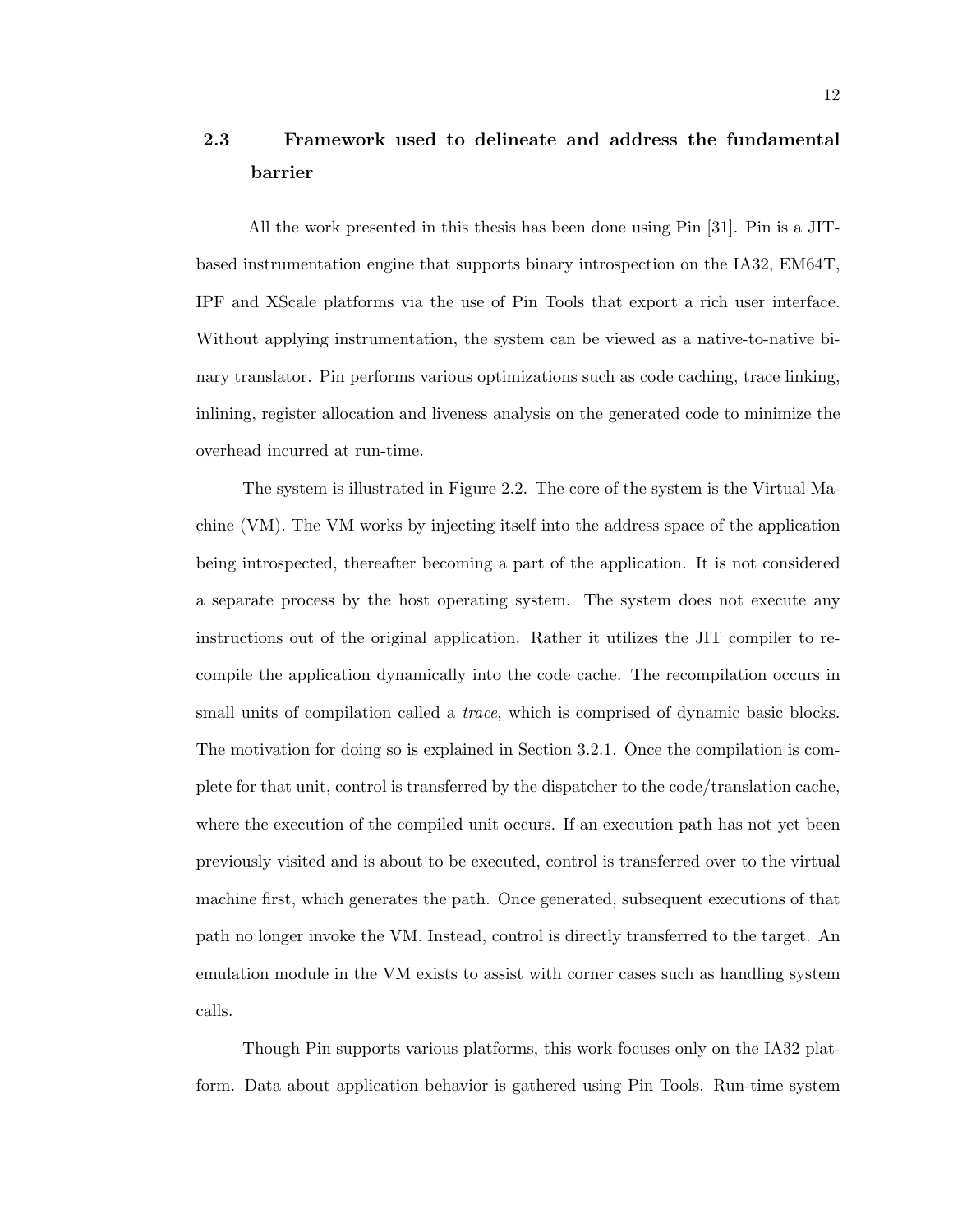

Figure 2.2: Overview of the run-time system utilized as the evaluation framework.

behavior is also evaluated using the Pin infrastructure.

Of all the available run-time systems, Pin is chosen as the subject of evaluation since it is widely used both by industry and academia. Furthermore, it is currently looked upon as the state of the art run-time code transformation system in the domain of run-time binary instrumentation. Since its fundamental design resembles a general code transformation system, any conclusions drawn based on this system are fairly accurate and representative of other run-time code transformation systems. When evaluating run-time system characteristics, no instrumentation is applied unless stated otherwise. All experiments were performed on a system that hosted an Intel 1.7GHz microprocessor with 1GB main memory running the RedHat 7.0 Linux distribution unless explicitly stated.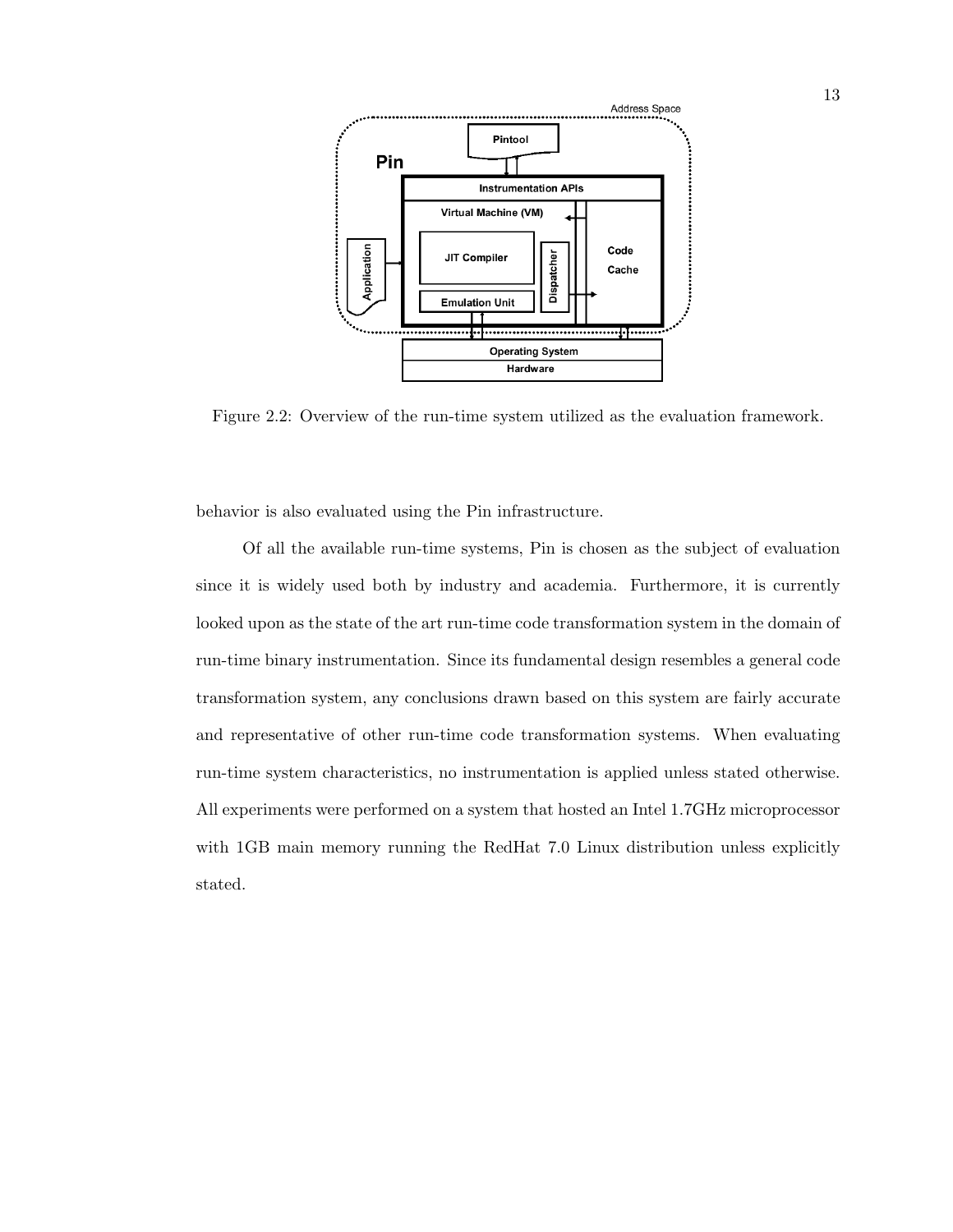#### Chapter 3

#### Challenges faced by state of the art run-time transformation systems

The fundamental barrier to run-time code transformation systems is the overhead incurred during execution. The slow-down incurred by applications running under a runtime system stems primarily from the transformation cost and the performance of the translated code.

Transformation cost: In a JIT-based run-time system, original code is recompiled. This process incurs a certain amount of overhead. Figure 3.1 (a) compares the distribution of the time spent generating/recompiling the code versus executing it for the startup phase of graphic applications. The transformation and translation overheads are stacked on top of each other to illustrate the ratios of where time is being spent. The original startup times are less than a second for all the applications. However, under the run-time system, the applications experience several magnitudes of slow-down. The performance penalty is between 40x to 400x. A significant amount of time is spent transforming the code. When so much time is spent transforming code, even a faster JIT compiler will not be able to overcome this transformation overhead because the code consists of paths that are executed infrequently.

Translated code performance: This overhead is a result of the performance of the code generated by the run-time system. Figure 3.1 (b) compares the performance of the SPEC2K INT benchmarks against the performance of its translated counterpart. Once again, the run-time system transformation and translation overheads are stacked on top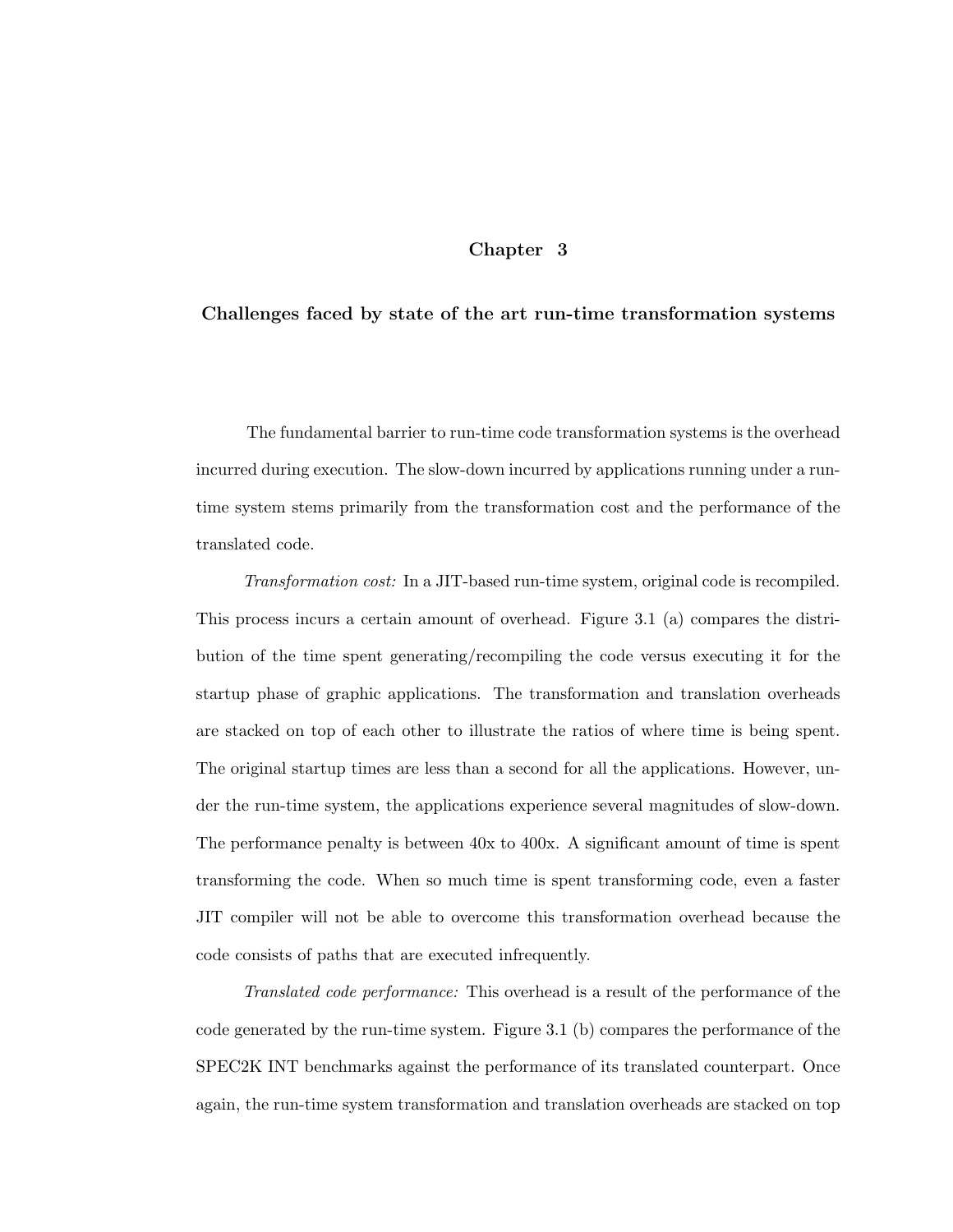

Figure 3.1: Performance of the translated code relative to the original program. Execution time bars of the application running under the run-time system are stacked to show the distribution of the time spent generating the translated code versus executing the translated code.

of each other to illustrate the ratios of where time is being spent. Only SPEC2K INT benchmarks are shown since the applications contain fairly complex control flow relative to the SPEC2K FP benchmarks. The floating point benchmarks experience negligible overheads. From observing the data, it is seen that the overheads vary significantly from one application to another. In applications like  $181 \text{.mcf}$  and  $300 \text{.} \text{two} \text{.}$  the overhead is tolerable. In others, like 176.gcc, 186.crafty, 253.perlbmk and 255.vortex, the slow-down experienced is over 2x.

Figure 3.1 confirms that both the transformation and translation overheads are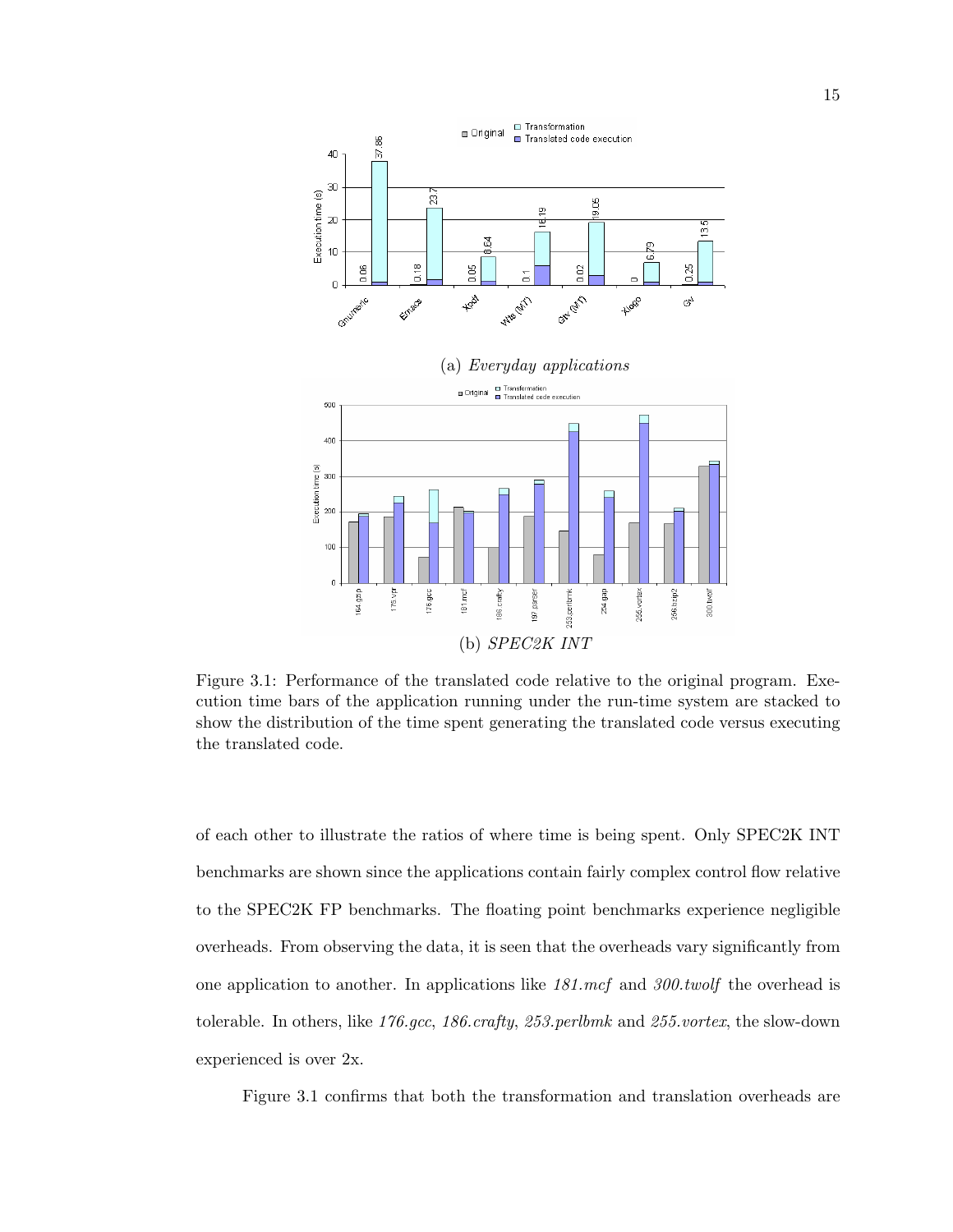significant and need to be addressed. In the following sections, the transformation and translation costs are broken down to explain their origins. The overheads are explained in relation to the design of run-time systems and the behavior of applications. Following that, Section 3.3 takes a more holistic approach to the source of these problems. It demonstrates the impact of compilers and machine resources on run-time system performance.

#### 3.1 Transformation cost

The first form of overhead is determined by the run-time compilation steps and the amount of code that requires run-time compilation. The cost varies based on the execution characteristics of the application. Programs with large footprints, such as 176.gcc, tend to stress the infrastructure more heavily than their counterparts like 181.mcf, 164.gzip and 256.bzip. The latter have relatively smaller code sizes (smaller footprint) and fewer executed unique paths through code (less control intensive).

#### 3.1.1 Start-up (initialization) transformation overhead

Figure 3.2 shows the usage of the Pin binary transformation infrastructure by the SPEC2K benchmark suite. They are sorted in ascending order based on how aggressively they utilized the infrastructure. The x-axis represents time while the y-axis corresponds to a unique benchmark. Therefore, a vertical line on the graph corresponds to a service request from the run-time system to either generate a new code sequence or to emulate a selective system call. At this point, the application is making no progress since the runtime system is executing and time is being spent in the Virtual Machine (VM). Space between two lines implies the application is making progress and time is being spent in the code cache. From observing the figure, specifically the SPEC2K INT benchmarks, it is evident that demands on the run-time system vary drastically from one application to another.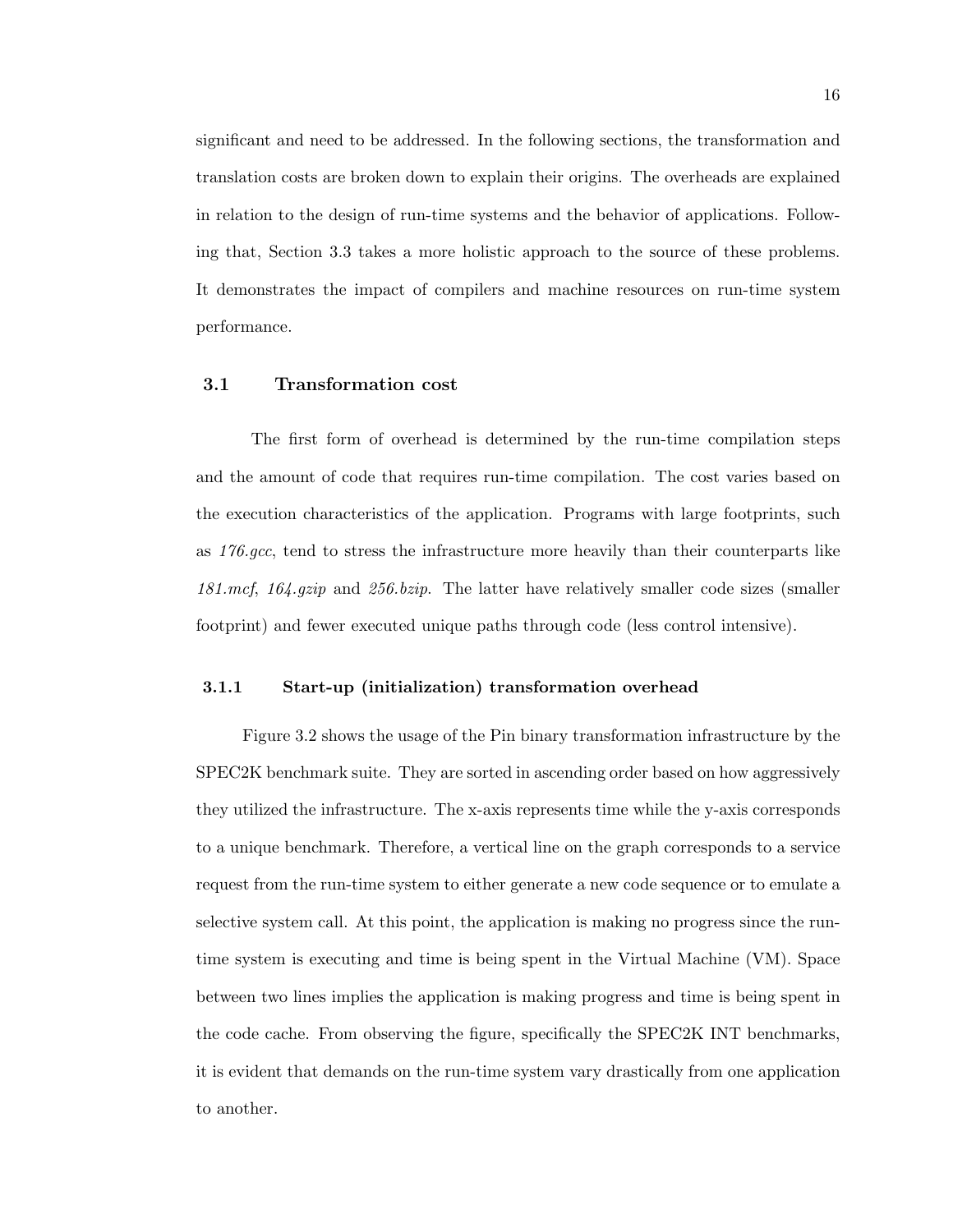

Figure 3.2: Time spent in the run-time code transformation system while executing the SPEC2K benchmark suite. Every black line represents the compilation of a new code sequences. Space between adjacent black lines indicates time being spent in already compiled code paths.

Benchmark 176.gcc while running under the run-time system experiences significant slow-down of approximately 3x. This is because the benchmark has a very large footprint with minimal code reuse. Therefore, a significant amount of time is spent by the run-time system compiling new code paths. Only near the end of each application run is the majority of the time spent executing the translated application.

Repeatedly invoking the code transformation system degrades performance since the effects of invoking the system are similar to a process context switch from the viewpoint of an operating system. Architectural resources like the cache, translation look-aside buffer, and branch target buffers, which exist to help application performance, are polluted every time the virtual machine is invoked. The insight gained from this data is that a benchmark with a large footprint will consume a substantial transformation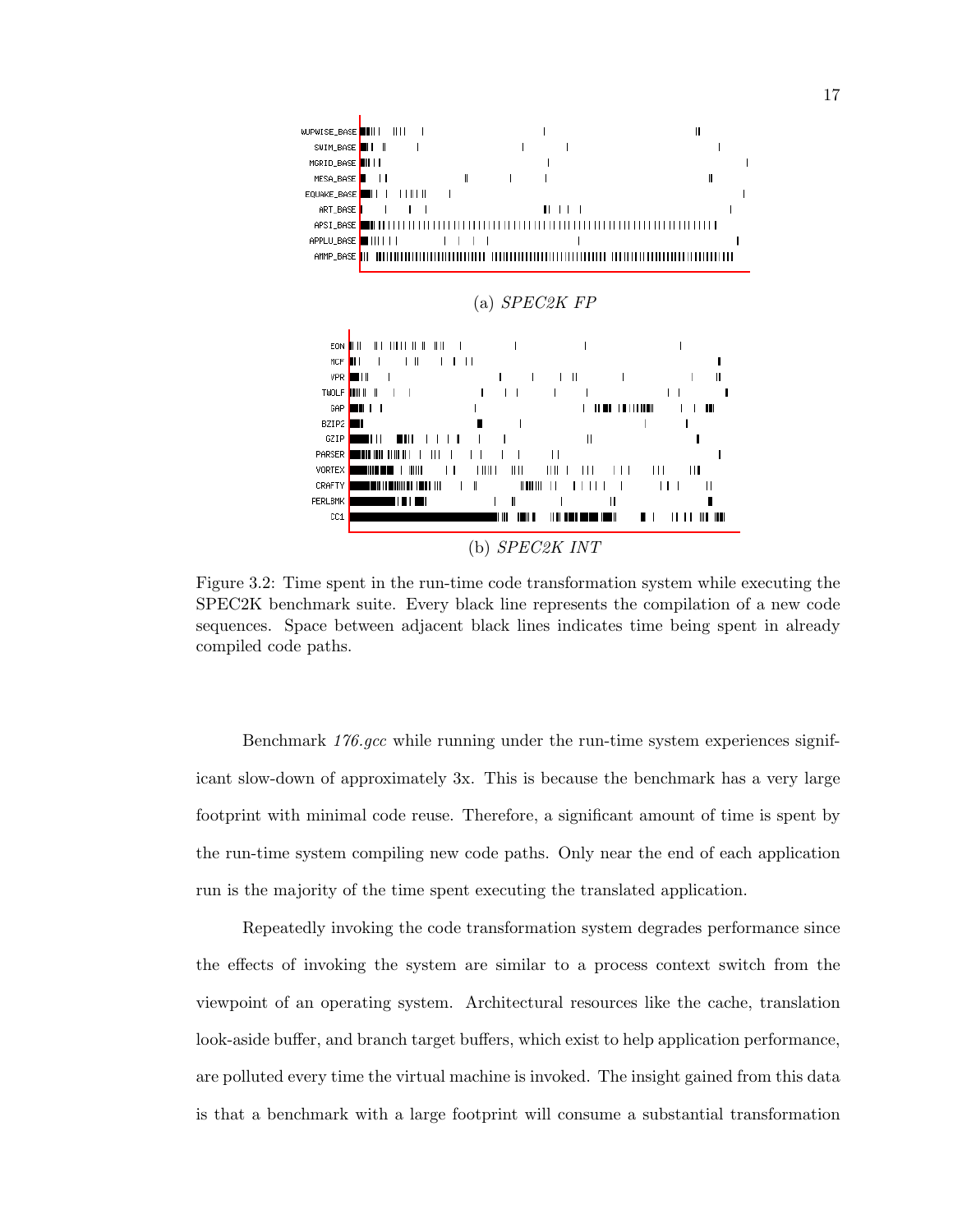

Figure 3.3: Average time between requests from the run-time system's virtual machine.

time. Also a significant amount of transformation time is spent on infrequently executed code.

Contrasting to benchmark 176.gcc is benchmark 181.mcf, which experiences no execution overhead while running under the run-time system as shown in Figure 3.1 (b). This benchmark performs well because it has a small working set that is quickly captured. As such, the run-time system is not invoked frequently. This is evident from Figure 3.2; the benchmark has fewer vertical lines. The same traits are also evident in benchmarks like 252.eon, as well as the entire SPEC2K FP suite. Such characteristics are ideal for run-time systems. The initial overhead incurred due to the run-time system is easily amortized by repeated executions of the already cached translated code sequences.

Data similar to Figure 3.2 is presented in Figure 3.3, which calculates the execution time divided by the number of code cache traces created for each application. The data indicates that the applications with reduced code footprints, such as  $181$ .mcf, 197.parser, and 300.twolf all have longer time intervals between subsequent invocations of the run-time system. On the other hand, benchmark  $176 \text{ gcc}$  has a very short time period. Such a short period implies significant demands on the run-time system.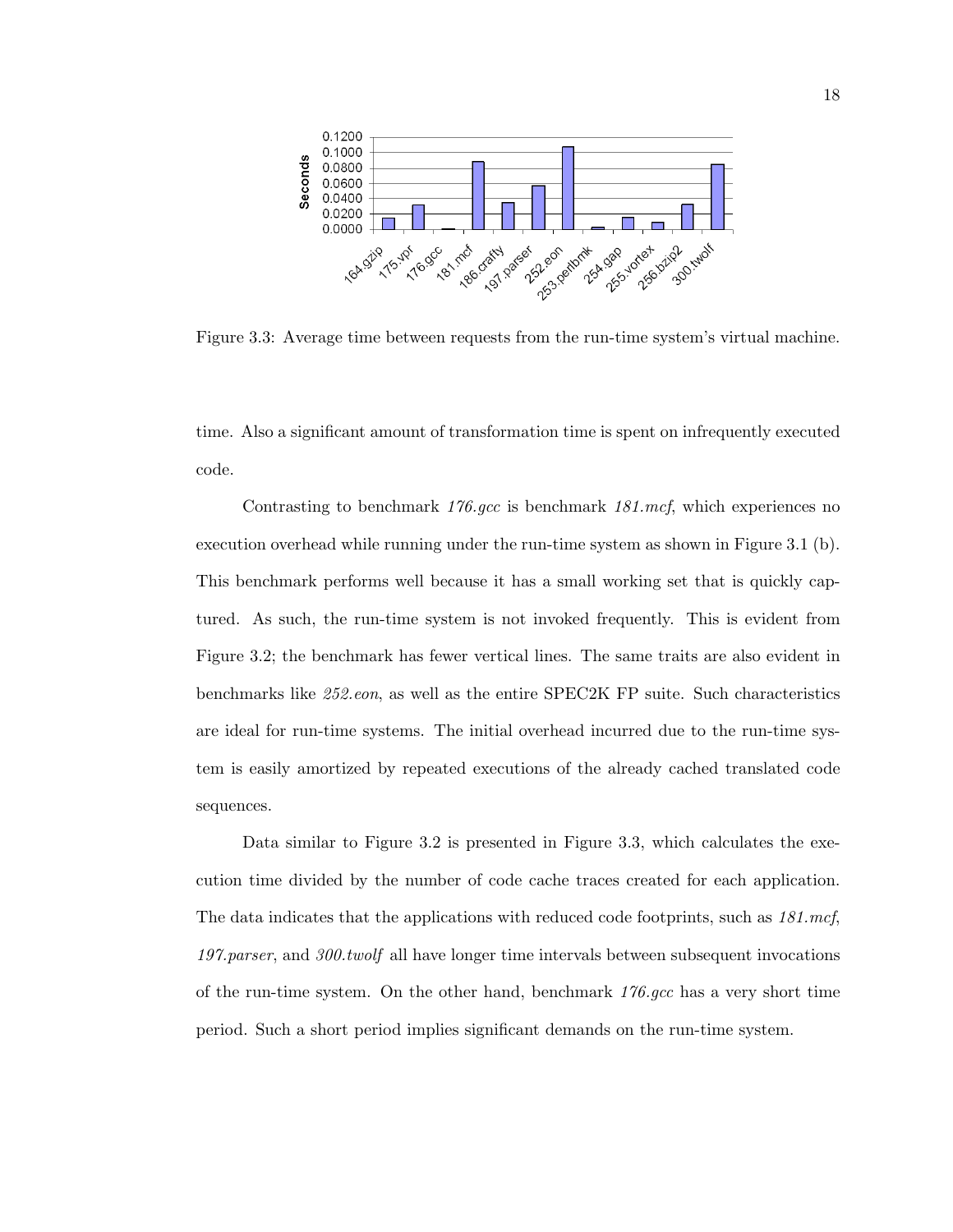

Figure 3.4: Cumulative percentage of the number of traces that dominate program execution.

#### 3.1.2 Infrequently executed code

Cold code, code executed once or a few times, is yet another source of transformation overhead for run-time systems. The execution of such code is challenging for run-time systems because they rely on amortizing the cost of the transformation overhead by repeated executions of the translated code sequences. Figure 3.4 shows the sorted distribution of code sequences generated by the run-time system to cover the execution of each program. Most of the execution time is spent in just a few traces, except in a few applications. On average, benchmarks spend the majority of execution time in fewer than 150 traces. Benchmark 176.gcc has the largest code footprint, and therefore requires the most individual traces (greater than 500) to cover its entire execution. In fact, the run-time system used for evaluation, Pin, generates over 17,000 code sequences that contribute only about  $1\%$  to the complete execution. This is because much of the code is infrequently executed and also a result of code layout (explained in Section 3.2.1).

#### 3.1.3 Code transformation components

Figure 3.5 presents the components of the run-time system and their associated overheads when starting up graphic applications. These components describe the com-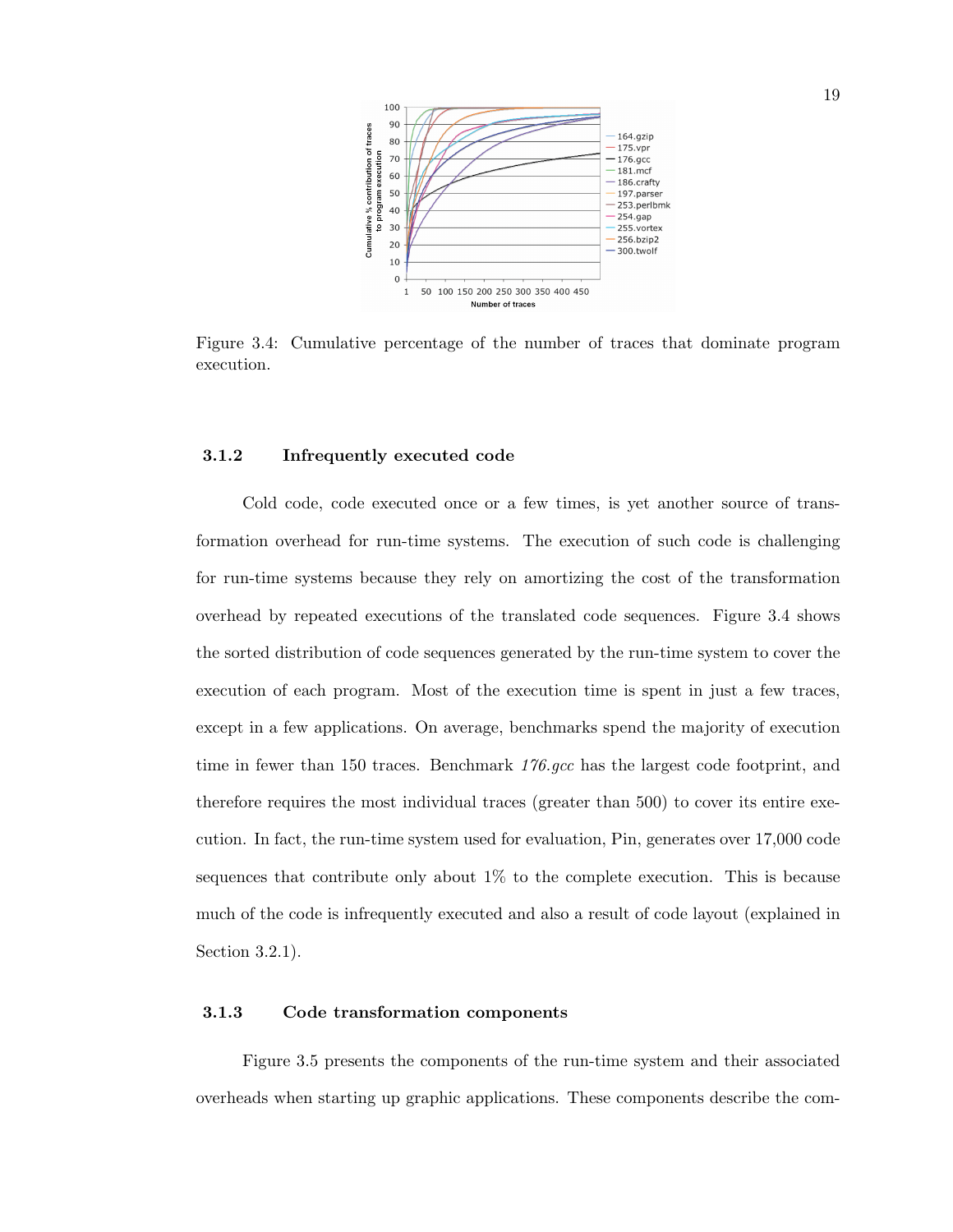



Figure 3.5: Distribution of time spent in components of the run-time system.

plexity of each of the targeted application's ability to be transformed at run-time. By describing the components (stages) in detail, interesting points can be derived about issues with code transformation systems. The description of components are as follows: Jitted application is the time spent executing the code generated by the run-time system. Instruction decoding is the time to fetch instructions from the main applications text section. Compilation is the time to compile the fetched instruction stream from the native form into its corresponding translated form. Code cache is the time to perform trace linking optimizations. It also includes other services like those detailed in [17]. Register allocation accounts for the time to assign registers to the fetched code sequence so that register liveness properties are identical to the original code. *Miscellaneous* accounts for a series of other events in the system. These events include the allocation of basic blocks, setting up the state required to transition in and out of the dispatcher, the interception of system calls etc.

It can be seen in Figure 3.5 that for the applications shown, on average, less than 20% of the execution time is spent in Jitted application. All the others can be attributed to the time spent inside the run-time system transforming the code (i.e. compiling, allocating registers etc). On average, 25% of the time inside the run-time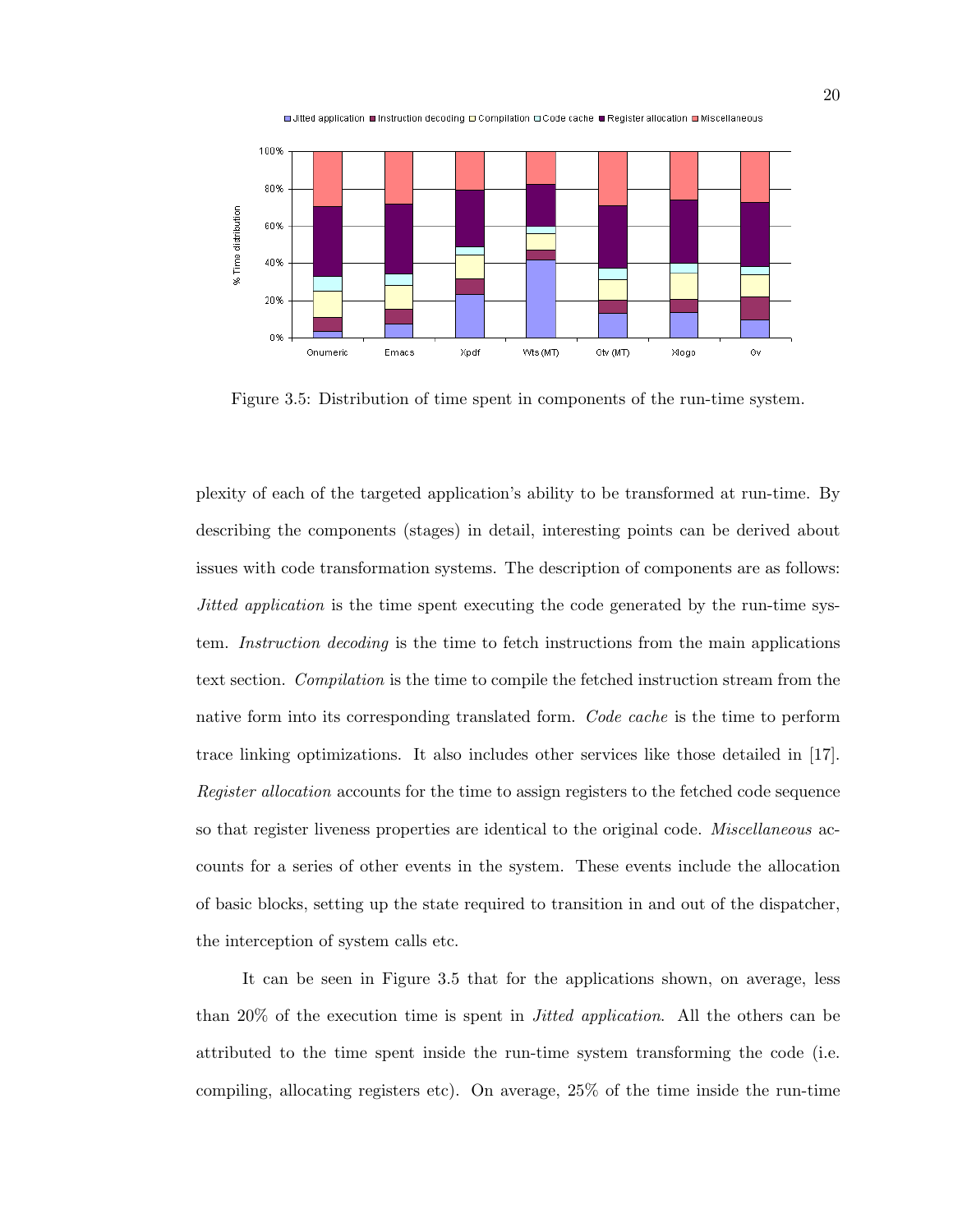It is likely to be more efficient if this expensive optimization is applied in two phases. During the first phase, the system opts not to perform expensive register allocation on all the code sequences it generates. Rather, it utilizes the compiler generated register assignments. When the system itself requires registers to perform its task, it spills and fills the registers as required. This approach is likely to function well in comparison to the overhead resulting from this aggressive optimization. Once certain code regions are discovered as being hot, the system can regenerate them using expensive register allocation (the second phase). Since these code regions are likely to be executed for a significant amount of time, the time spent optimizing during the second phase can be amortized. This two pass technique is likely to work well with speculative fetching (described in Section 3.2.1) since a significant amount of time is not wasted applying this optimization on code that is never/rarely executed.

and contributes a significant amount to the execution overhead.

Taking a closer look at the miscellaneous costs associated with programs, the system call interception ensures that the run-time system is aware of things such as memory mapping, system calls etc. Some of these have to be emulated and cannot be directly executed. If not, the run-time system may lose control of the application. The emulator executes an instruction manually and lets the run-time system regain control immediately. As such, the application characteristics directly impact the distribution of the run-time system time. For instance, in the SPEC2K suite, programs with a high number of calls to memory management routines, such as  $181$ .mcf demonstrate higher miscellaneous overhead. This is important to note since this time cannot generally be improved with better code transformation framework design. Rather, is the overhead experienced by ensuring that system calls are obeyed properly. Benchmark 176.gcc has more complex code, in terms of both functionality and control-flow; the register allocation time for generating code traces is much higher than the average of most other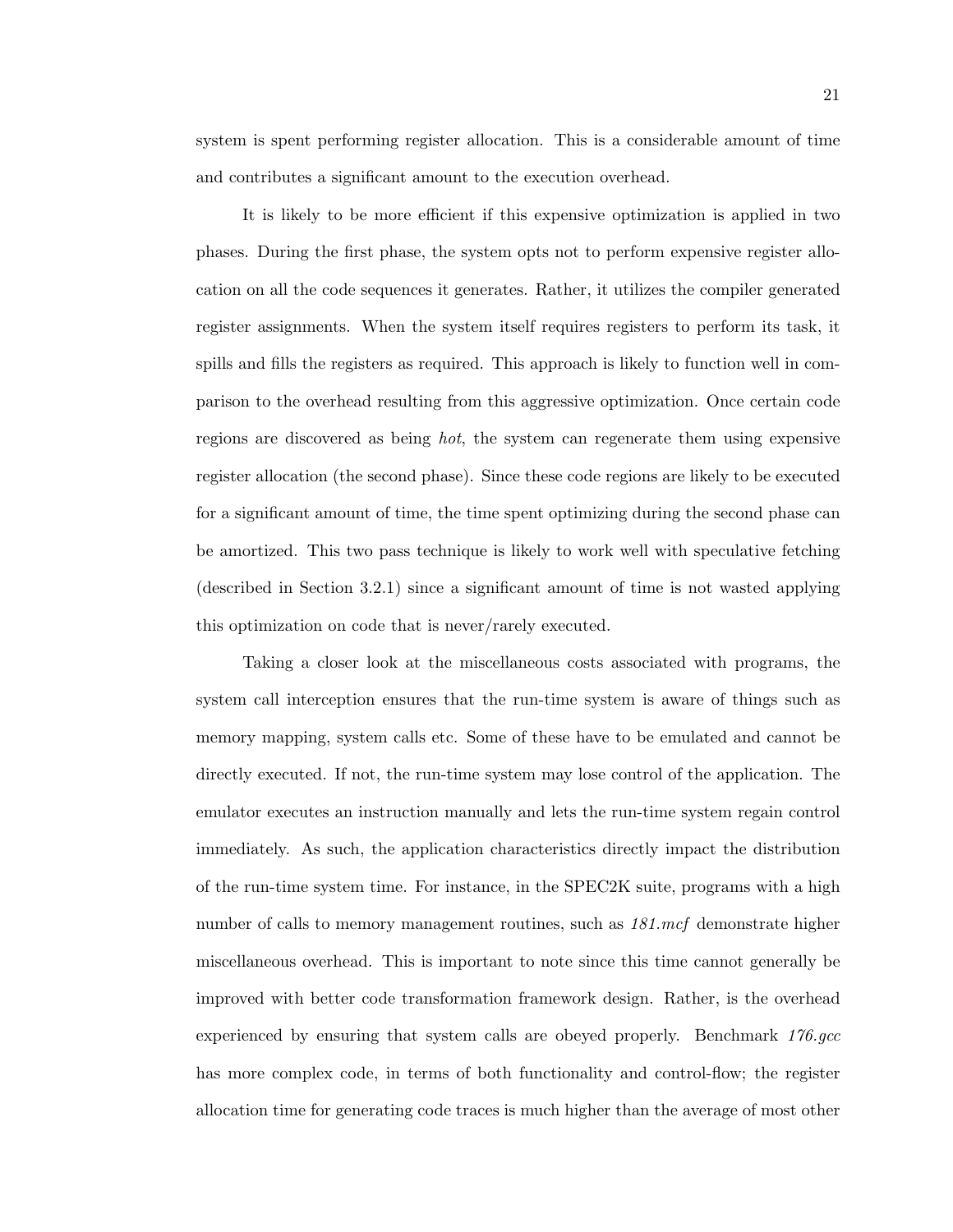applications.

In order to build effective run-time code transformation systems, designers must evaluate every component to ensure that they work efficiently. Figures 3.4 and 3.5 indicate that transformation overhead can be large. It can result from various things such as the infrequent execution of translated code sequences or the severe demands of an application on the miscellaneous services. Therefore, addressing the transformation overhead is critical to improving the performance of these systems.

### 3.2 Translated code performance

While certain applications suffer from transformation overhead, others suffer from poor performance of the translated code. Translated code overhead is determined by a number of factors that include the characteristics of the original code, modifications applied to the code (optimization or instrumentation), and transformation artifacts for transparently maintaining the original application's functionality. In the absence of code optimization and instrumentation, the dynamic execution count of translated code may have significant overhead as detailed in the following sections.

### 3.2.1 Code layout

Overhead can be added based on the layout of the translated code in memory since this determines the I-cache, translation look-aside buffer (TLB), and memory system performance. Most JIT-based run-time systems compile the application code in units, each referred to as a trace. A trace consists of a pre-defined number of conditional control flow instructions, a pre-defined number of fetched instructions or it is code selected due to its execution characteristics. If a trace is built without applying prior knowledge of the dynamic execution path of program, it can be said that the trace consists of a speculative instruction stream. This is so because the system cannot determine whether the instructions in the trace will all be executed or not.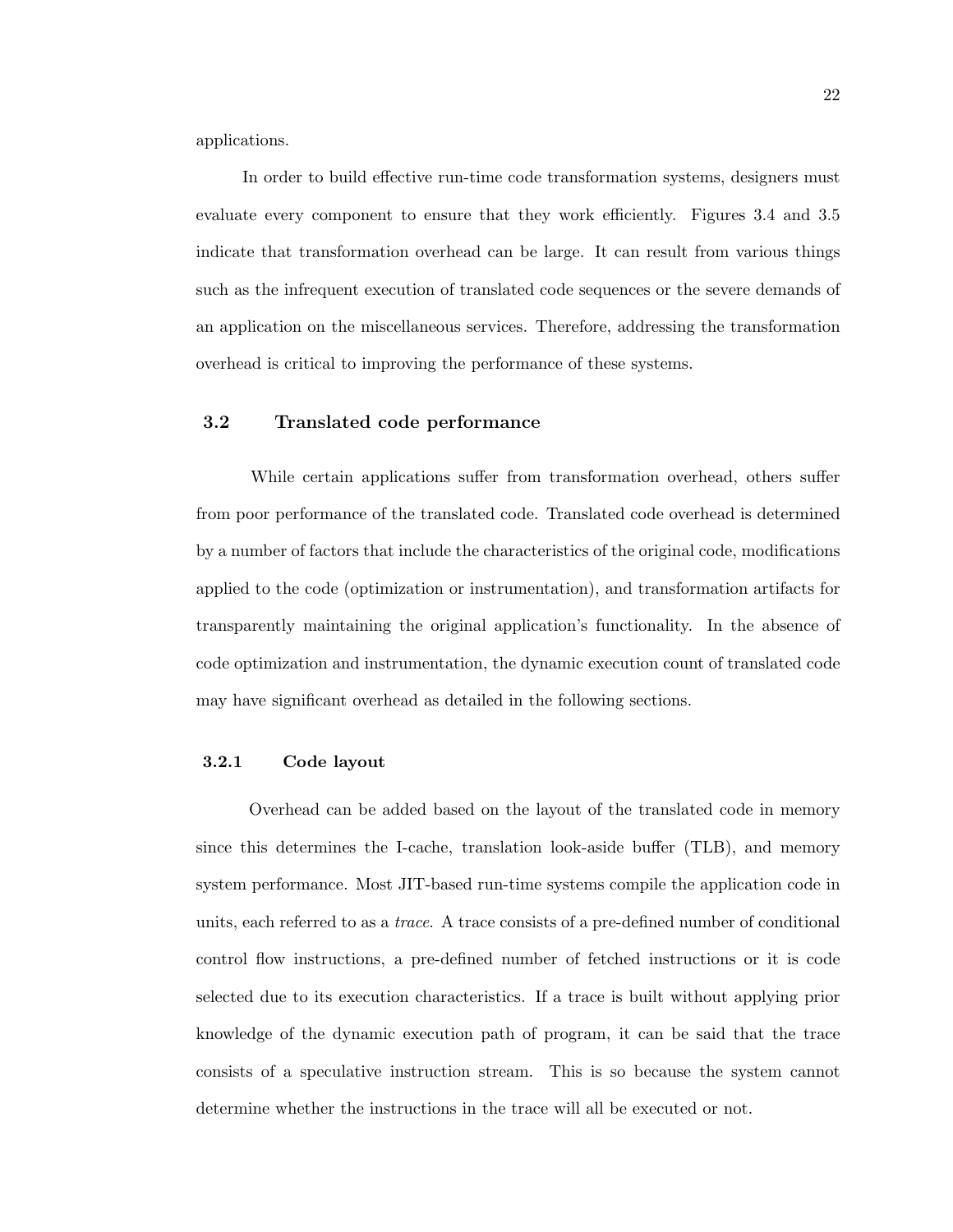

Figure 3.6: Code duplication that results as a result of speculative fetching and trace formation.

Most dynamic code transformation systems speculatively fetch instructions into the compilation unit in order to minimize the overhead of being frequently invoked. Through speculative fetching the run-time systems hope to maximize the time spent executing the translated code. A trace is a single-entry, multiple-exit unit. Therefore, even if the source and target of a control flow instruction are in the same trace, the source cannot branch to the target basic block. A new trace must be generated beginning at the target. These units of compilation are utilized by most systems such as [3, 6, 31, 4].

Speculative fetching and the constraint of a single-entry, multiple-exit code sequence has a negative side effect, which is code duplication. This is illustrated in Figure 3.6. Trace 1 has basic blocks: A, B, C, D, and E. The conditional taken path of basic block A is basic block C. Since A and C are in the same trace, and C cannot be reached from A, a new trace beginning at C must be created. Because the principle of speculative fetching is applied, *Trace 2*, that begins with basic block  $C$ , speculatively fetches basic blocks  $D$  and  $E$  prior to reaching its trace termination condition. As a result of the speculative fetching, basic block  $C, D$  and  $E$  are duplicated in the code cache.

The concept of trace formation is akin to the concept of *superblocks* in the domain of static compiler optimization. However, the consequences of such code duplication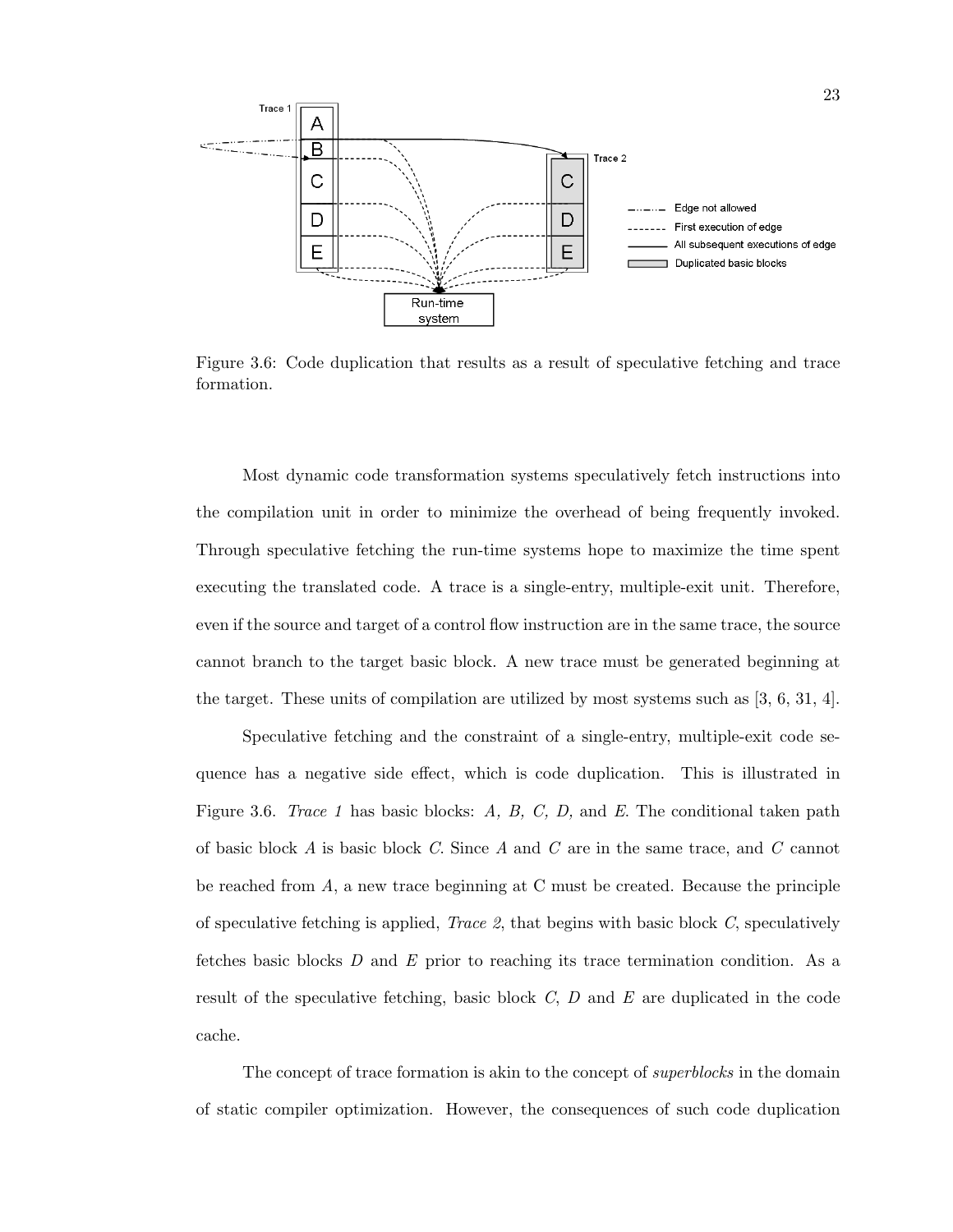

Figure 3.7: Percentage of all the translated application code utilized by the run-time system.

are quite different from its static counterpart. Code duplication in a run-time system implies more time to compile the code, as well as to execute it. The application makes no progress during the compilation process. Furthermore, duplication may also result in code sequences that never executed. The run-time system under evaluation, due to its speculative fetching, utilizes only 40% of the code it generates at run-time, as shown in Figure 3.7. Usage is shown for every reference input set;  $164. gzip(1)$  refers to the first SPEC2K INT reference input data set followed by  $164.$   $gzip(2)$ , which corresponds to the second input data set, etc. Another observation about the utilization of the code generated is the consistent behavior of applications regardless of the input data set. Consider benchmark 253.perlbmk, its cache utilization does not vary significantly over 33% despite the input data set. All benchmarks with multiple input data sets,  $164.gzip$ , 176.gcc, 253.perlbmk, and 255.vortex, exhibit no variation in code utilization despite the input data set. This observation illustrates the effects of trace creation are independent of the input data set.

The result of speculative fetching is an increase in compilation time. Also, if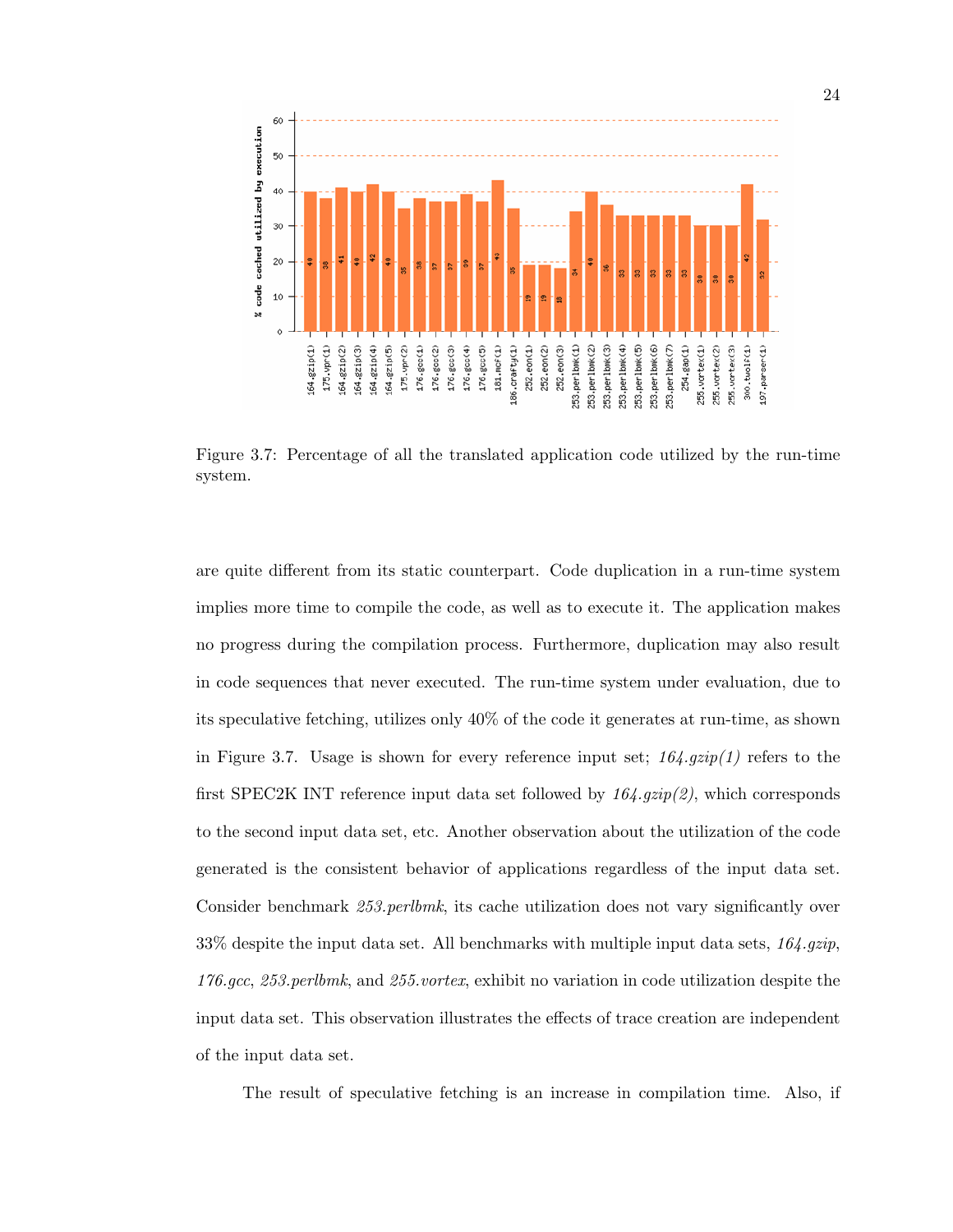the branch out of basic block  $A$  is frequently taken, the result is worse architectural performance. No I-Cache locality will be exhibited since all instructions brought in following basic block A will never/rarely be utilized. If Trace 2 is located elsewhere in memory, perhaps on a different physical page, the result may be an increase in the execution time due to potential increase in instruction TLB misses.

Figure 3.8 shows measurements made using the PAPI performance counters interface to count the increased number of instruction TLB misses experienced during the execution of an application under the control of a run-time system. Multiple inputs were used to evaluate the impact of the code transformation system on the performance of the TLB. Measurements indicate a severe number of additional instruction TLB misses for programs that exhibit a large number of service requests from virtual machine. At each virtual machine invocation, the application is deterred for long periods of time, waiting for the system to finish its task. By observing multiple inputs for several of the applications, it can be deemed that for some applications like  $164$  gzip,  $255$  vortex and 256.bzip2, run-time transformation disruption can be very consistent regardless of the input. Other benchmarks like  $176.$  gcc and  $253.$  perlbmk vary dramatically based on the input. As such, the design of modern run-time systems must be careful not to base design techniques on an aggregate value of the characteristics of all applications (e.g. average TLB miss rate). Instead, design decisions need to be evaluated in response to the application behavior based on varying the input data sets, and by comprehending the behavior of an application under a run-time system.

#### 3.2.2 Varying branch target instructions

Code that includes branches with varying targets requires special handling under a run-time system. Figure 3.9 illustrates how varying branch target instructions are handled in Pin. The system utilizes a virtual register, *indirectReg*, to resolve indirect branch targets at run-time. The original instruction, 0x805494b RET is translated into two in-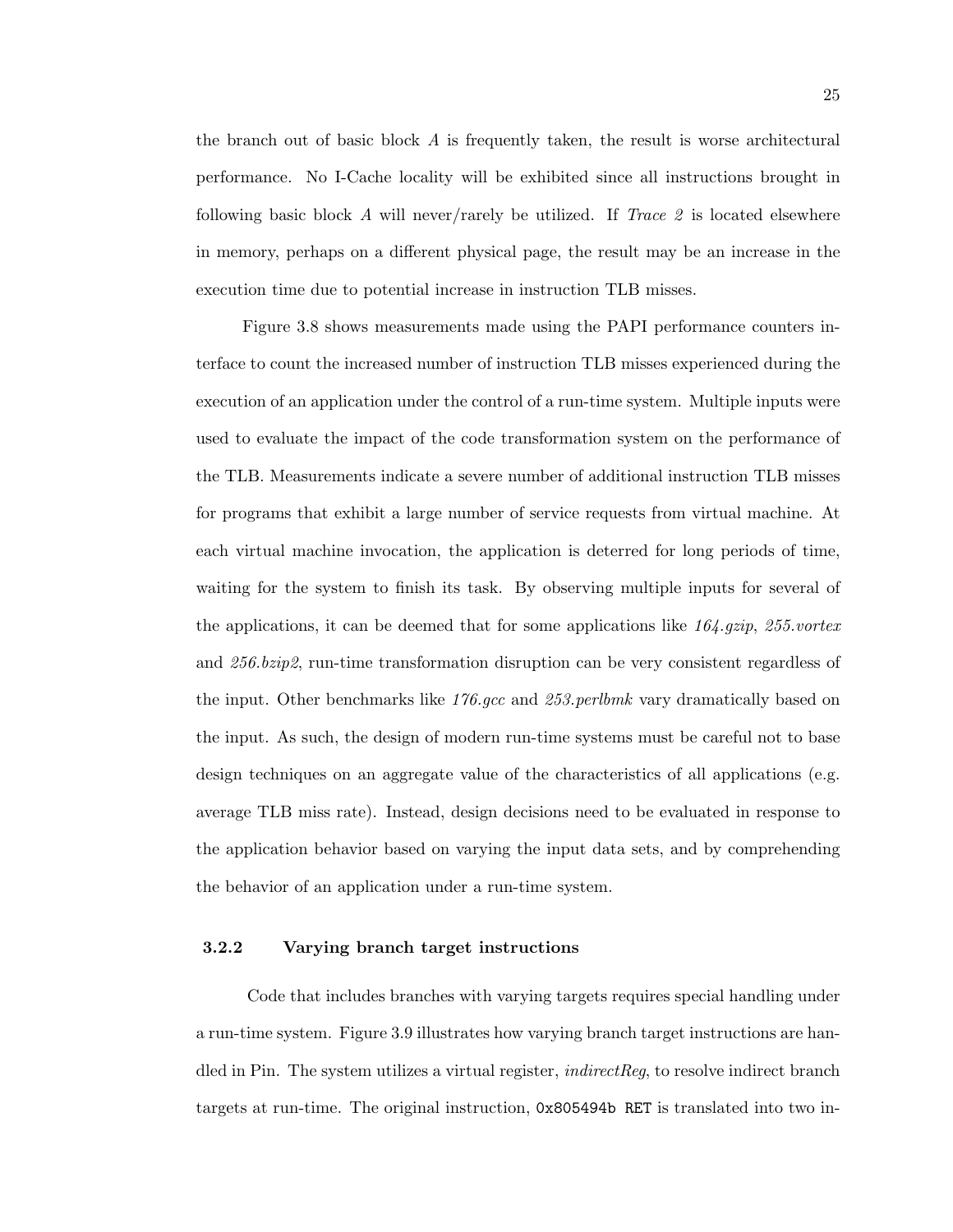

Figure 3.8: Percentage increase in instruction TLB misses when running the applications under the control of the run-time system.

structions:  $(1)$  a POP %indirectReg instruction to move the return target from the stack into the virtual register followed by (2) an unconditional branch, JMP 0x78000000, to the first translated return target trace. RET instructions can have multiple return sites, as such, the run-time system must make sure that control is transferred to the correct translated return target. To verify this a check is performed at the entry point of all return target traces. For example, the first three of a return target trace instructions starting at address 0x78000000 verify if the return site is address 0x8054900. If not, control is transferred to another return target trace beginning at address 0x78002000. If the current return target does not match any of the previously generated traces, the run-time system is invoked to generate a new return trace. The new trace is added to the end of the list of possible translated return sites for the RET instruction at address 0x805494b. This approach is different from other systems; for instance, the virtual machine is invoked if the first prediction fails (e.g. DynamoRIO [6]).

In the presented approach, if the varying branch target instructions have numer-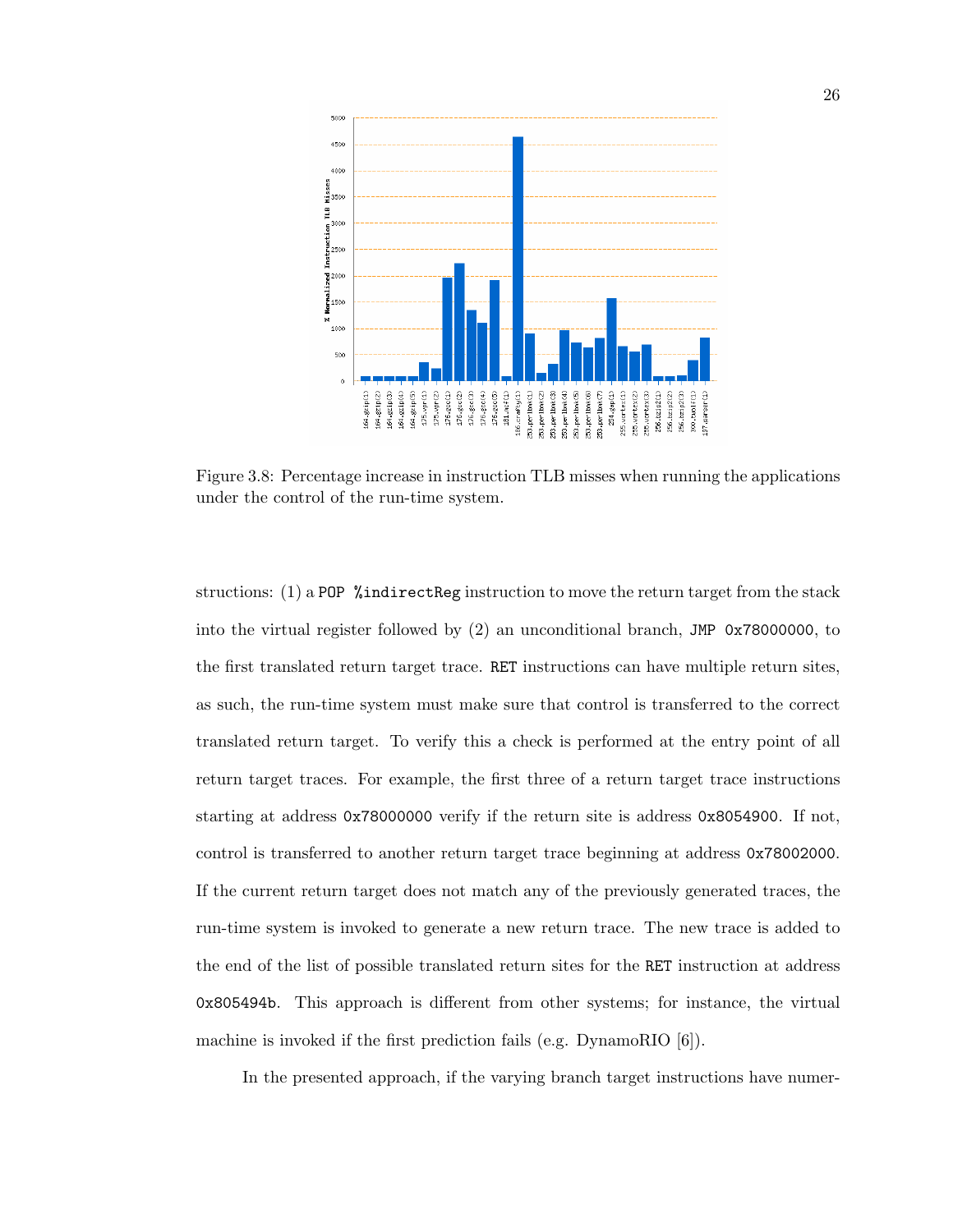

Figure 3.9: Indirect branch predictions.

ous sites they can return to, the list sizes are likely to get large. Long lists are bad for performance; they will consume significant amounts of time to locate the trace that corresponds to the target. If the traces are located across different physical pages, performance may be degraded due to the poor performance of the I-Cache and the I-TLB.

# 3.2.3 Maintaining application transparency

Most run-time systems implement complex optimizations to ensure that the application being monitored does not alter execution because of the presence of the system. These optimizations come at a price, an increase in the execution overhead.

The run-time system used for evaluation, applies an optimization called stackswitching. In this optimization, the system ensures that it does not use the application stack for its own use. This is important to ensure application correctness. For example, certain applications access data beyond the top of the stack pointer. And if the run-time system places its own data on the top of the stack, it is possible to break the program.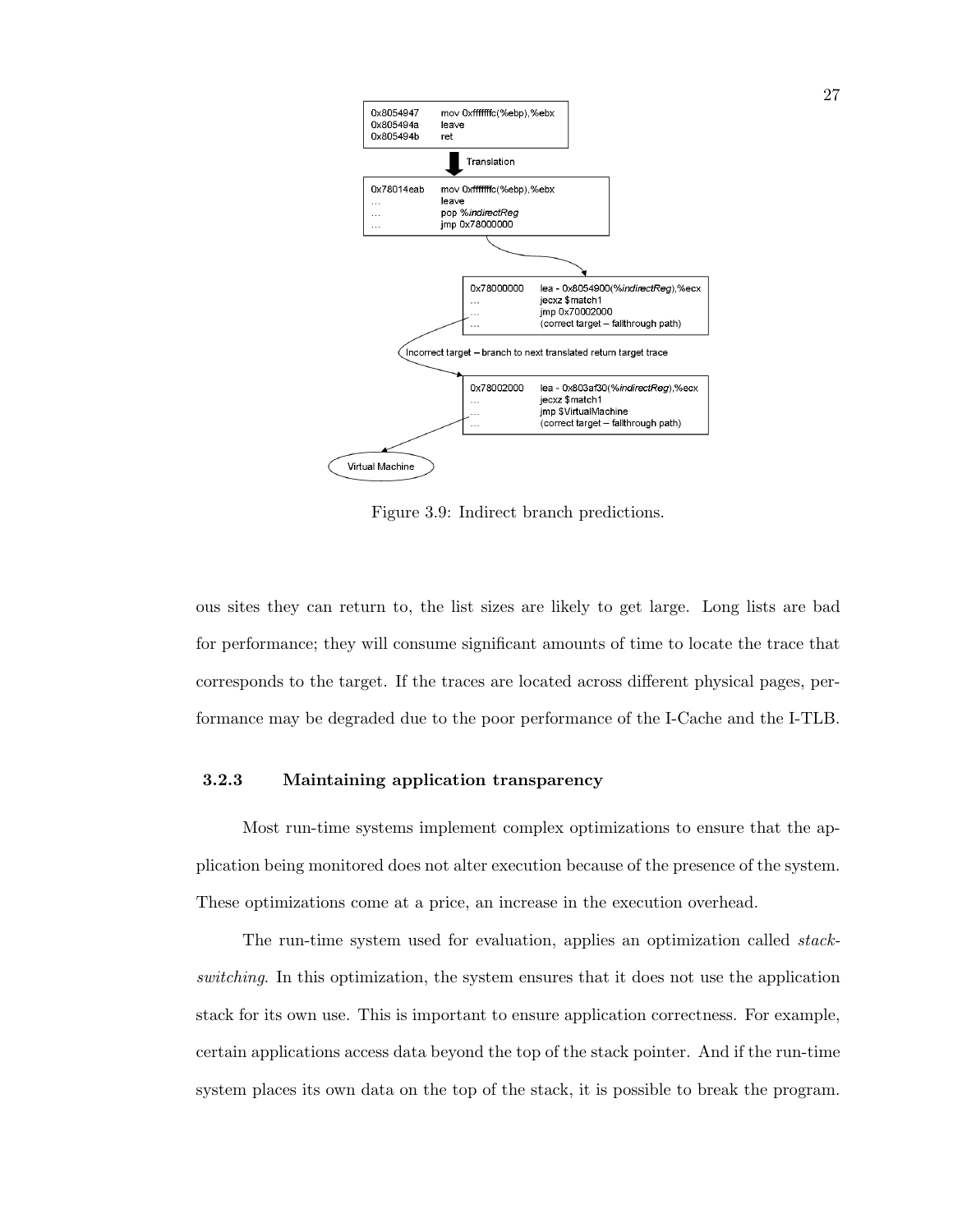While putting data on top of the stack is a matter of program correctness, the system itself must not make the bug visible. Therefore, optimizations like stackswitching are critical despite the overhead (stackswitching results in ∼33% execution overhead). Other optimizations exist that run-time systems implement to enforce transparency (e.g. system call emulation).

#### 3.3 Execution environment effects on run-time systems

Transformation and translation overheads explained thus far are from the perspective of application characteristics and how they relate to run-time system design. Another perspective on the challenges faced by run-time systems is the execution environment. Understanding the host environment of a run-time system can help us understand how to benefit from the potential of these systems. Code transformation and translated code performance can vary significantly based on the environment. Elements of the environment include the compiler used to generate the binaries, the optimizations applied or even architectural features of the machine. The current model of binary generation and delivery needs to be adapted in the future to facilitate the widespread use of these systems. The following sections illustrate that there exists a dire need for us to re-think the traditional model. The sections also make a brief point or two on how the current models can be adapted to cater for these systems.

#### 3.3.1 Compiler vendors

Compiler makers like Gnu and Intel try to out perform each other by generating efficient binaries. To achieve good performance their binaries are put through various levels of optimization. And once shipped to customers, the binaries are commonly referred to by their parent compiler and the optimization level applied during their generation (e.g.  $Gcc$  3.2.2 using  $-O3$  flags). The actual set of optimizations applied at a given optimization level may vary from one compiler to another. As such, it is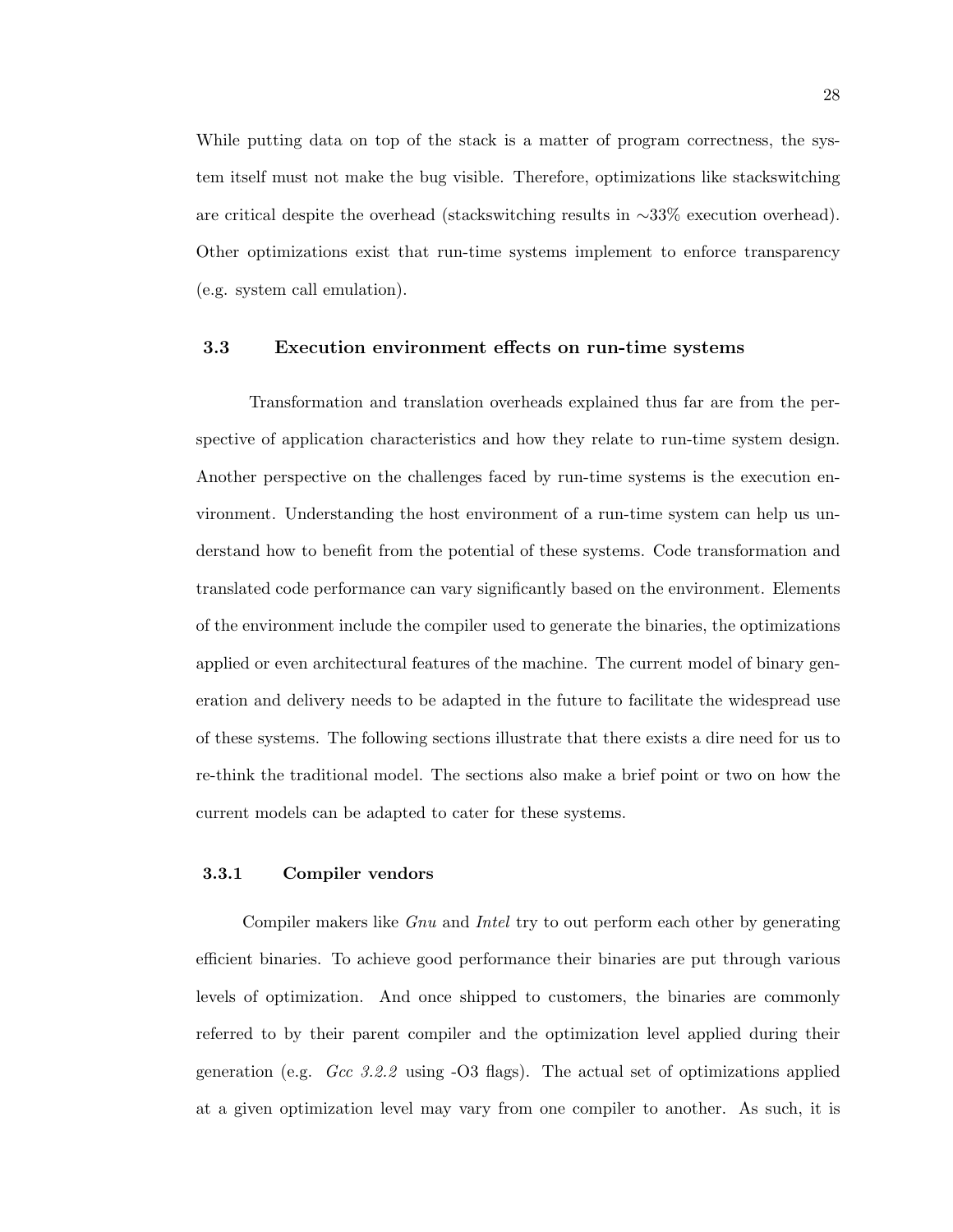

Figure 3.10: Performance impact based on the compiler used to generate the binaries.

important to understand the performance variation of an application under a run-time system when it is generated by different compilers at the same level of optimization.

Figure 3.10 compares the execution time of binaries generated by different compilers with and without a run-time system. The binaries were compiled using the Gcc 3.3.2 and Icc  $8.0$  compilers using level 3 optimizations. Each application has four bars that are grouped into two sets. The first set corresponds to Gcc compiled binaries. Of the two bars in the first set, the first corresponds to the execution time of the application running by itself. The second corresponds to the execution time under the run-time system. Correspondingly, the next set of two bars reflect the execution time of binaries generated using the Icc compiler running with and without the run-time system.

Running without the run-time system, the original Icc binaries perform slightly better than those generated by the Gcc compiler. Contrasting to this are the execution times when the applications are running under the control of the run-time system. The times vary significantly between the two compilers. The run-time system performs significantly better on the Gcc compiled binaries. Also, when benchmark  $181$ .mcf, generated by the Gcc compiler, is run under the run-time system, it consistently yields better performance than the original run. The application benefits because of good code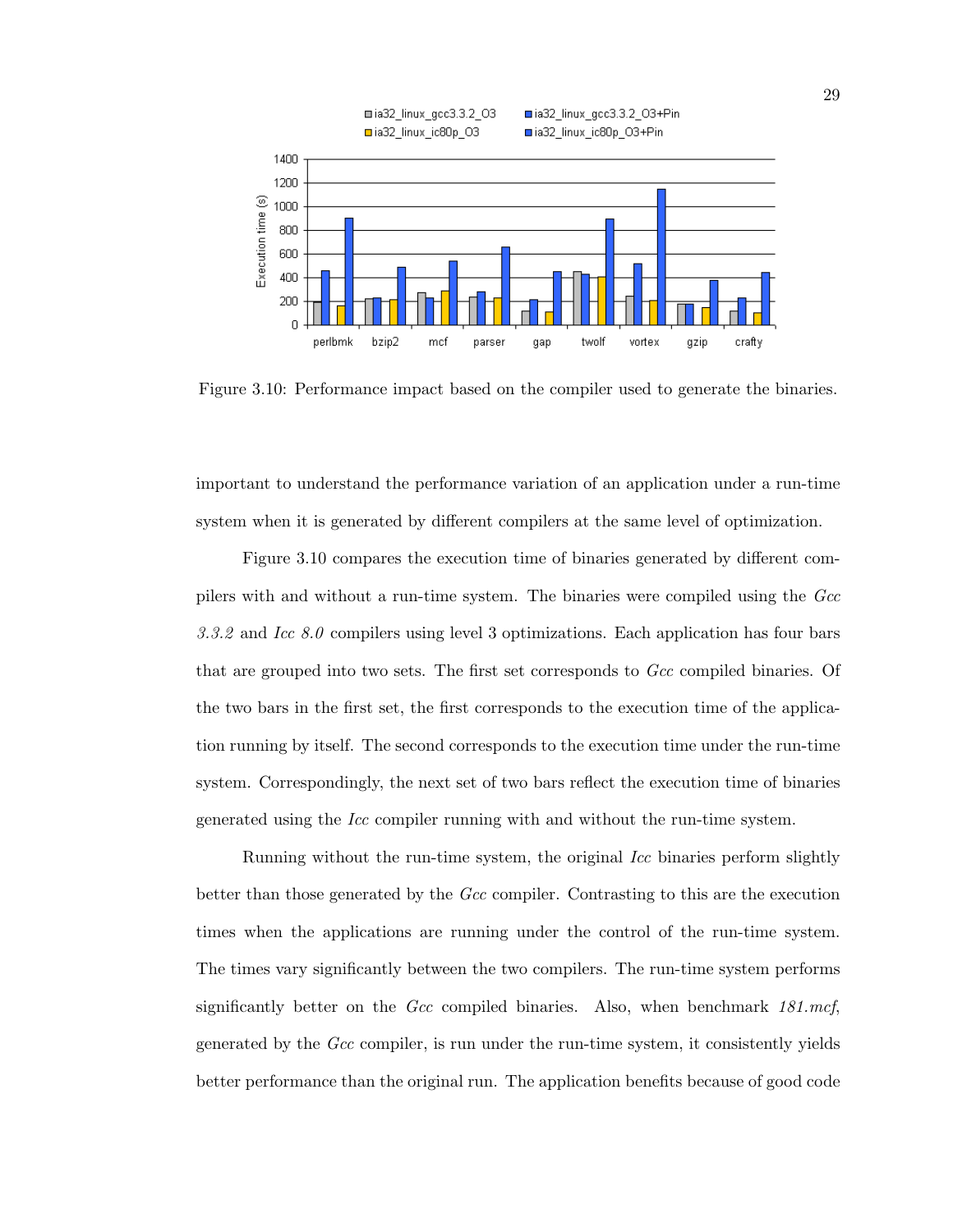layout.

All the Icc generated binaries require more compilation and register allocation time. These binaries contain more control flow compared to the Gcc compiled binaries. The Icc binaries also have more indirect branch instructions. Such instructions require special handling as explained in Section 3.2.2. Figure 3.10 shows that product compilers compete and evaluate their system performance against one another. As such, with run-time systems moving into mainstream computing environments, it is critical that compiler vendors evaluate the performance of their binaries under these systems.

# 3.3.2 Compiler optimizations

Binary optimizations applied by compilers can affect the performance of a code transformation system. Two sets of binaries were generated using the Icc  $8.0$  compiler under varying levels of optimization. Each application contains four bars that are grouped into two sets as shown in Figure 3.11. The first set corresponds to the execution time of the application compiled using the standard O3 flags running with and without the code transformation system. The second set corresponds to the binaries compiled using more aggressive, as well as chipset specific optimizations.

There is not much gain in performance between the two sets of binaries when they are run by themselves without the transformation system. However, the aggressive optimizations have a dramatic performance improvement on the run-time system as shown in Figure 3.11. The results indicate that the system overhead is reduced on average by nearly 50%, and dramatically reduced in cases of 255.vortex, 253.perlbmk, and 197.parser.

To understand this behavior, vortex, compiled using the standard O3 flags is analyzed. It has the worst performance of all benchmarks compiled using the standard O3 flags. 255.*vortex* has subroutines that are heavily invoked from numerous callsites. A subroutine CALL instruction almost always terminates with the execution of a RET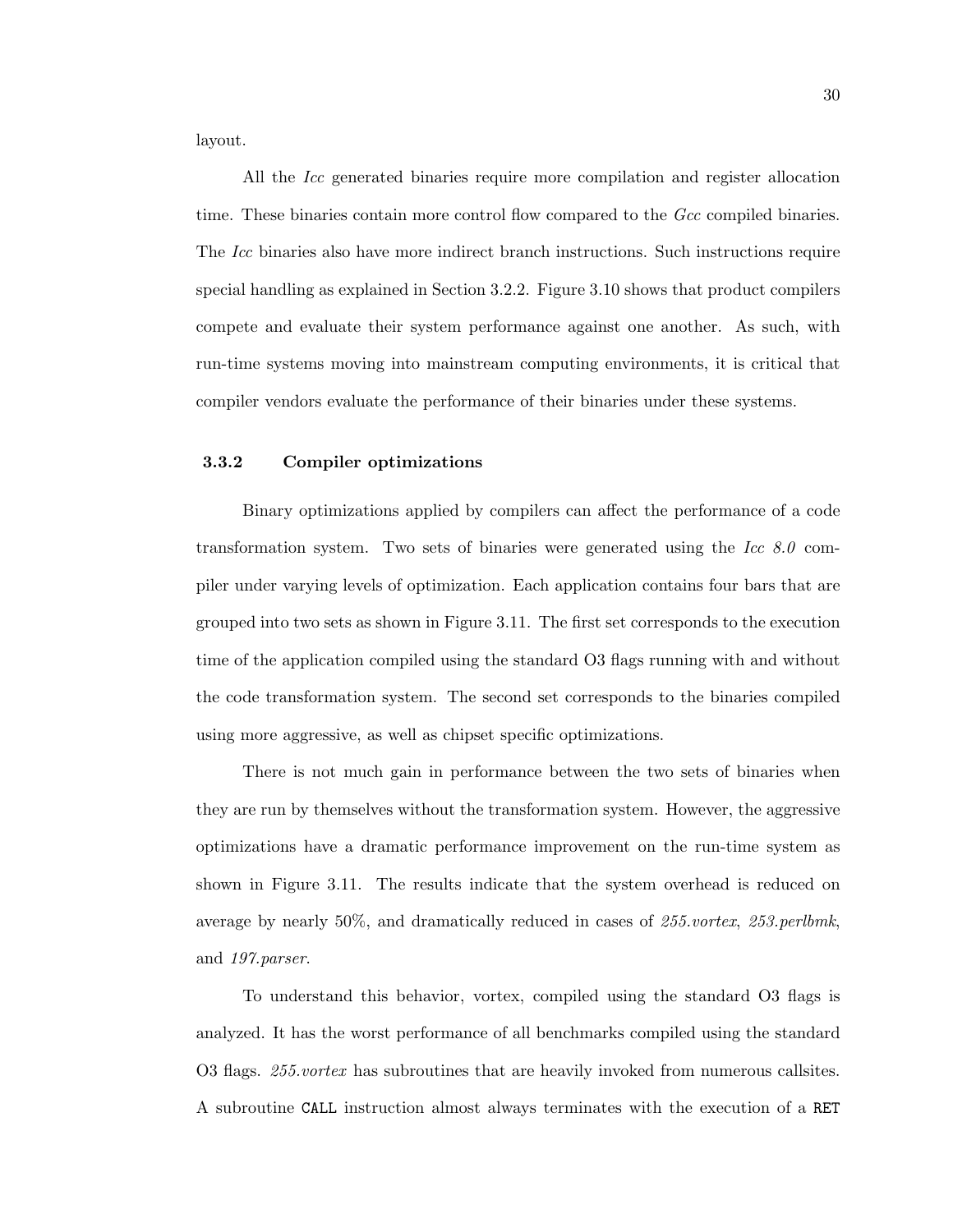

Figure 3.11: Effects of compiler optimizations on the performance of code transformation and translated code execution time.

instruction. Of all the indirect branches executed, the benchmark executes ∼94% RET instructions. Furthermore, the number of unique callsites to a single function is as high as 233. And as explained in Section 3.2.2, varying branch target instruction requires special handling in a run-time system and are the source of significant overheads.

A solution to mitigate the performance overhead resulting from the numerous RET instructions is the aggressive inlining of subroutine calls. Aggressive inlining eliminates the CALL and RET instructions along with other prologue and epilogue instructions. This reduces the number of indirect RET instructions to handle. As a result, performance of benchmark 255.vortex improves by nearly 50%. Therefore, it is extremely critical that the static compiler is aware of the effects of its optimizations on a dynamic code transformation system. Such an awareness can help keep the overheads minimal.

# 3.3.3 Compiler consequences on dynamic optimization

Run-time systems are being explored to boost the application performance by exploiting execution characteristics [3, 6, 11, 29]. However, it is critical to first understand the scope of dynamic optimization as it stands in todays computing environment (i.e. potential for run-time specific optimizations). Figure 3.12 shows the ability of a Pin-based code optimization system (known as the O-Pin framework) to perform dy-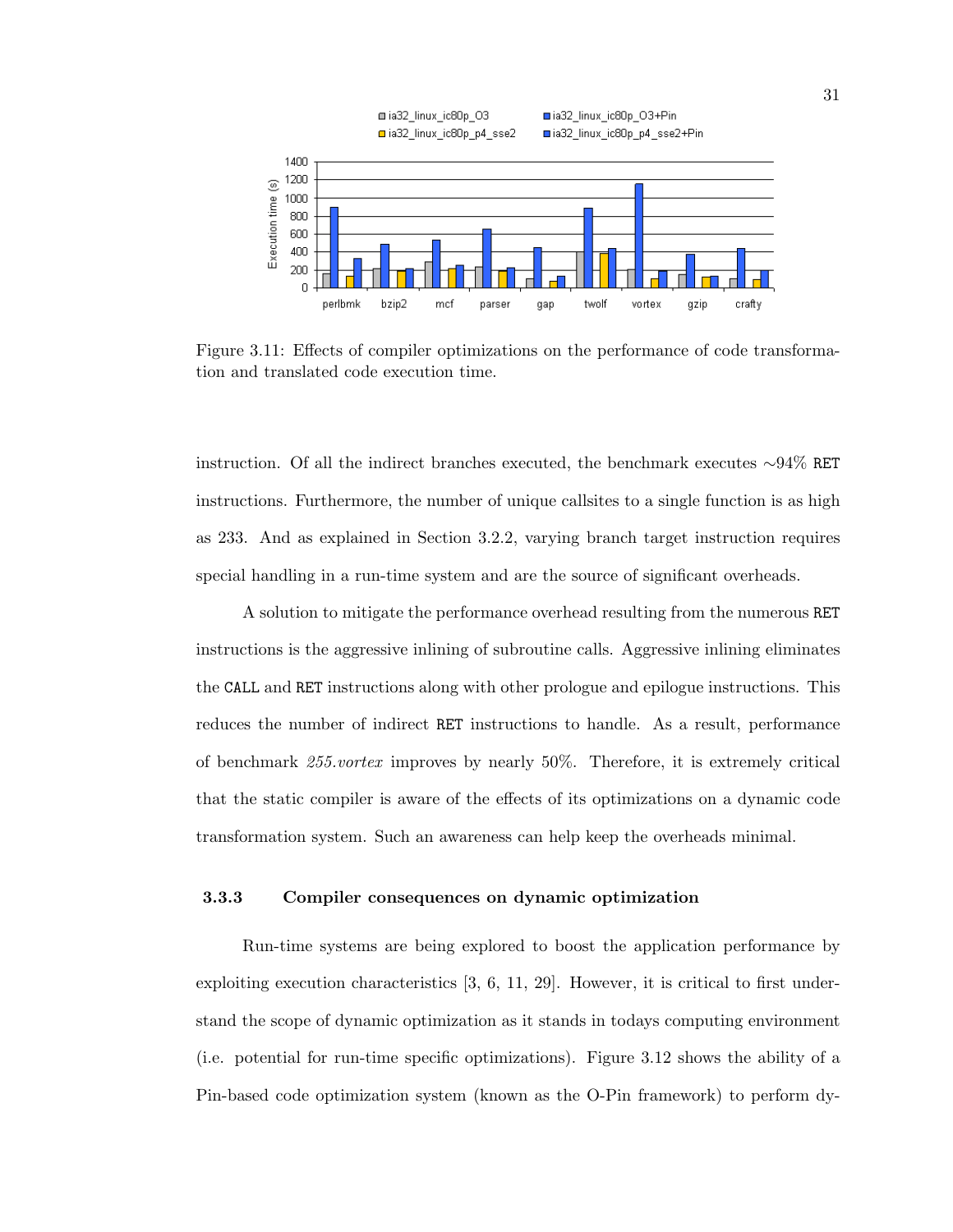

Figure 3.12: Comparison of dynamic optimization (loop unrolling and inlining) on binaries generated using different compilers: (a) Gcc and (b) Intel (Icc).

namic loop unrolling and function inlining on translated code sequences. As illustrated in earlier sections, the compiler can directly impact the application behavior as observed by the code transformation system. For instance, the compiler may have already performed a large amount of optimization. If so, it is possible that the scope for run-time transformations is limited.

Figure 3.12 (a) shows the percent reduction in taken branches using dynamic loop unrolling and inlining on code originally generated using the  $Gcc$  3.2.2 compiler. While Figure 3.12 (b) show the same percent reduction for code compiled with the Icc  $8.0$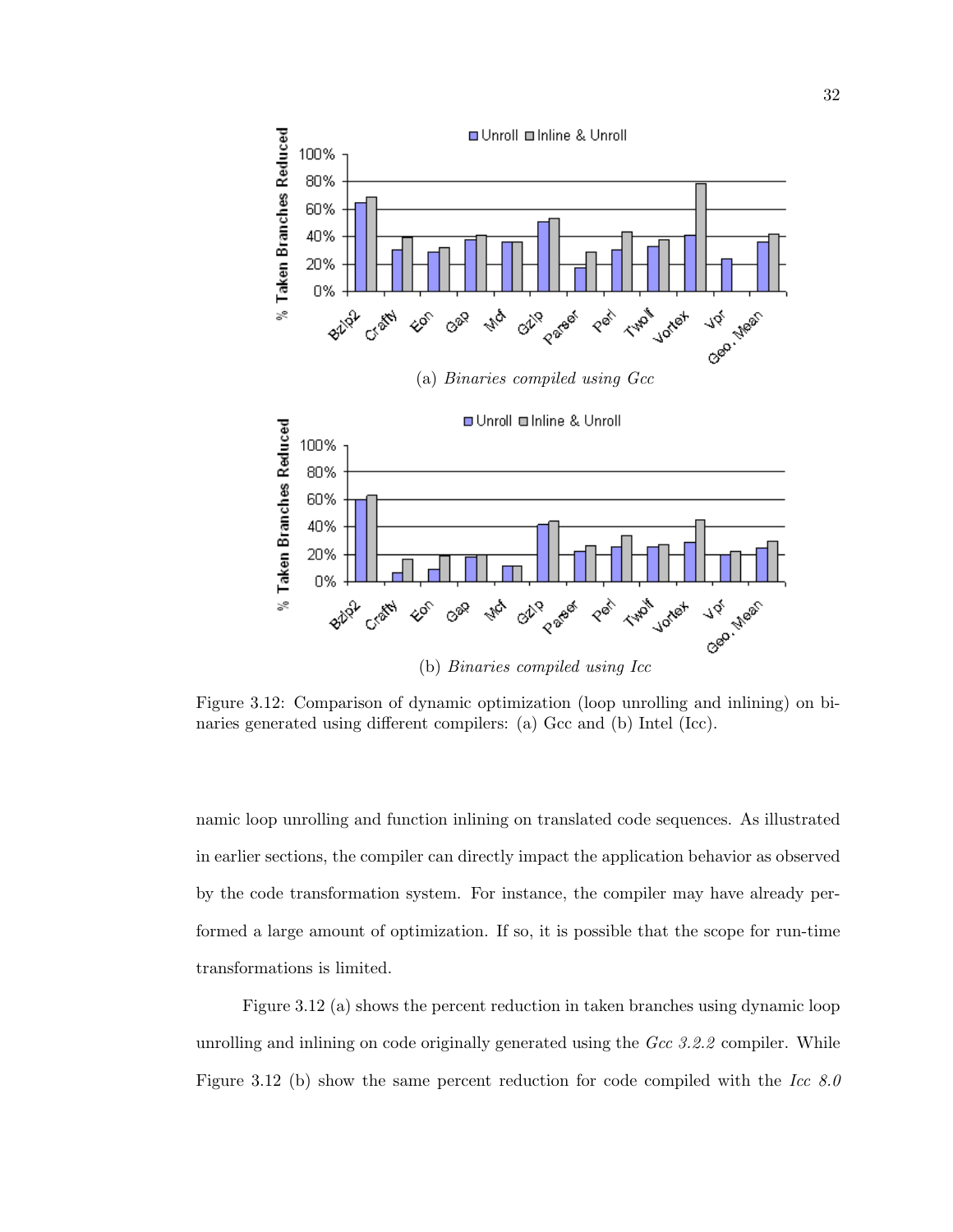compiler. The  $Gcc$  compiler generated binaries achieve a  $40\%$  reduction in the number of taken branches, while the Icc compiler generated binaries achieve only 30% reduction in taken branches. The latter set of binaries exhibit relatively fewer opportunities for the run-time system because they have already been optimized using loop unrolling and inlining.

This leads to an interesting question: is it possible to inhibit potential run-time optimizations due to static code structuring techniques? The static compiler may be able to aid a run-time transformation system without generating code that assumes certain run-time behavior. Overall, the future of proposing any profile-based compilation is at question since the run-time system may be able to eliminate its need.

## 3.3.4 Machine resources

Microarchitectural features exist to help boost application performance. The L1/L2 cache, Branch Target Buffer (BTB), Trace Cache, Return Address Stack etc. are all such resources. The effectiveness of these resources is determined by the dynamic instruction stream of the application. For instance, the BTB's usefulness is mitigated if the dynamic instruction stream consists of a significant number of branch instructions. An excess of branch instructions (static count) can cause BTB thrashing. Consequently, it hinders the system from capturing the history pattern of certain branch instructions. As a result, more branch predictions are likely to be incorrect. This directly impacts the performance of the pipeline. Incorrectly predicted branch instructions flush the pipeline resulting in an increase of the execution time. Certain static compiler optimizations are aware of this and perform their task accordingly. Along those lines, the following sections present the overall impact of architecture resources on the performance of runtime systems.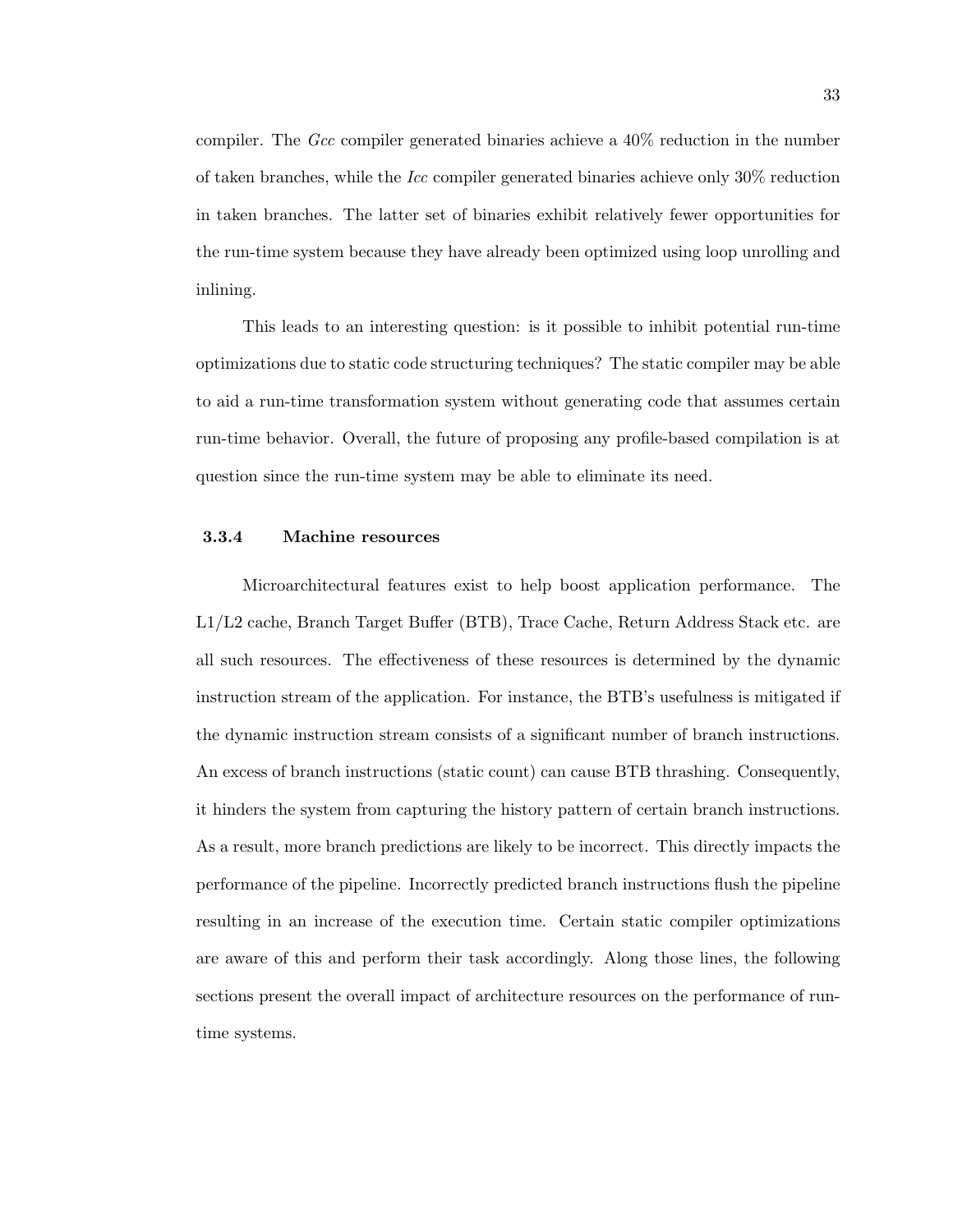

Figure 3.13: Run-time system performance observed under different processor/system resources.

#### 3.3.4.1 Resource impacts

In order to evaluate the impact of machine resources on a run-time system, two systems were selected to evaluate SPEC2K INT benchmarks. By averaging the execution time across inputs, and comparing the difference between two systems, insight is gained about the operating characteristics of the code transformation system. The results are shown in Figure 3.13.

The presented results do not show the percentage relative to the improvement in the base. Rather, they highlight the performance improvement obtained to the run-time system given more resources. The two systems differ in processor speeds and on-chip cache capacity by a factor of two. The observed performance improvement is on average 60%. One of the largest improvements is seen in benchmark 255.vortex. The benchmark is a memory intensive application [10] that suffers from cache limitations. This factor is directly attributable to the increase in processor resources. It experiences less interference with the code transformation system as a result of a larger cache (increase from 512KB to 1M level-2 cache).

Several run-time analysis and optimization techniques can be activated in a host system with larger architectural resources since the corresponding overheads can be mitigated. An interesting study is required to determine the exact limits to which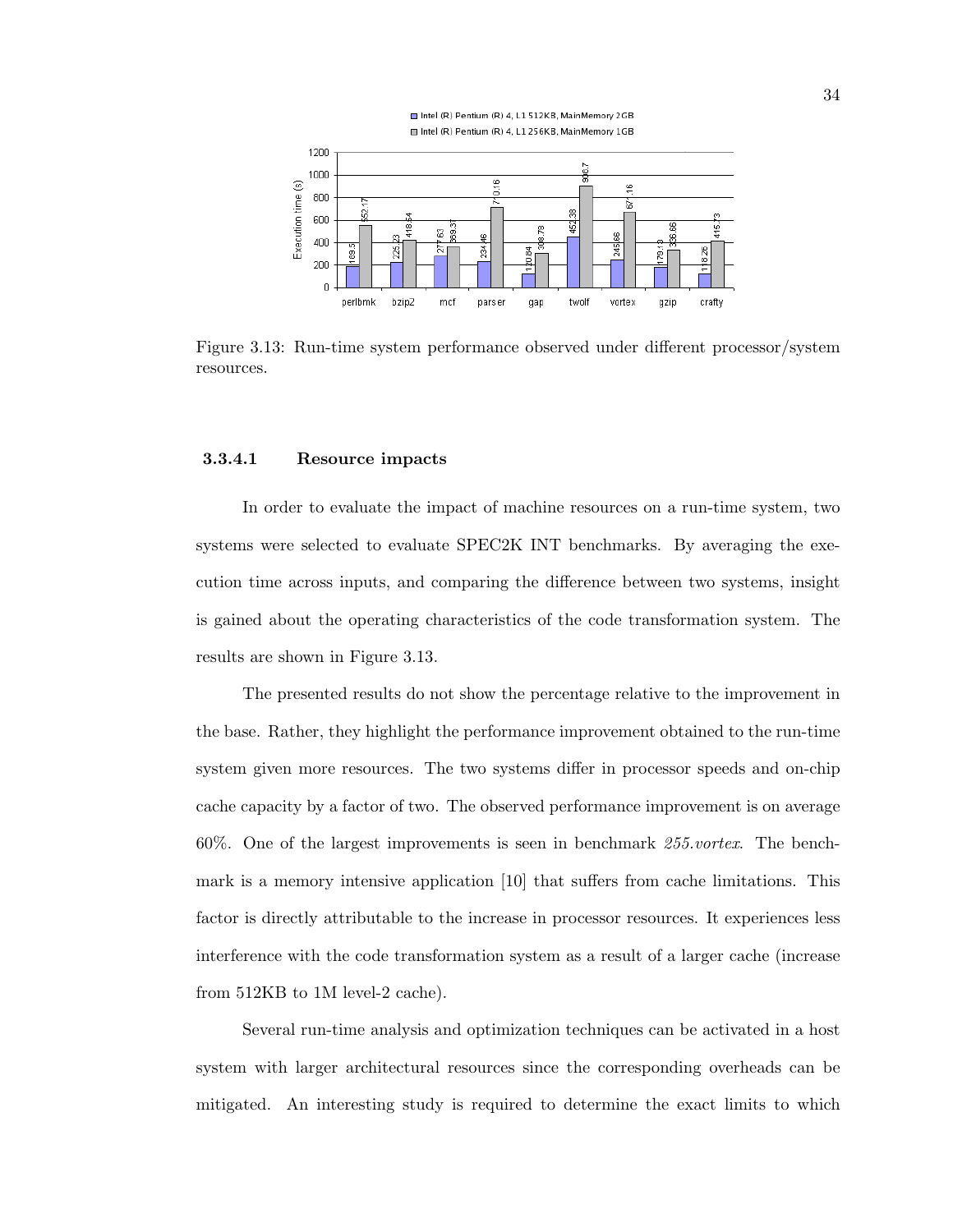dynamic code transformation systems can be stretched between processor generations.

#### 3.3.4.2 Utilizing architectural features

Most modern processors (e.g. Pentium and Athlon) maintain an internal stack called the Return Address Stack (RAS) to help boost application performance. This technique is capable of improving performance by as much as 15% in programs that execute subroutine calls frequently [27]. This stack is updated every time a CALL or RET instruction is executed. When a CALL instruction is executed, the original application return target address is put on top of the return address prediction stack. The return target is also placed on top of the regular application stack; on the x86 architecture this is referred to via the %esp register. The execution of a RET instruction pops the top address off of the return address stack, as well as the regular stack. An instruction stream, beginning at the address on top of the return prediction stack, is fetched to keep the processor pipeline busy.

The RAS functionality, as explained above, is tied to the CALL and RET instructions. Most run-time systems modify these instructions into their run-time idiom form to ensure proper execution of the program in the presence of the run-time system. There are two fundamental issues associated with these modifications/translations. First, it imposes overhead due to the special handling required for RET instructions (explained in Section 3.2.2). Second, it inhibits the use of the RAS.

A CALL instruction is translated into the following: (1) an instruction that puts the address following the CALL instruction on top of the application stack. And (2) an unconditional branch, JMP, to the first instruction of the target subroutine. Likewise, a RET instruction is translated into the following two instructions: (1) a POP instruction that removes an address from the top of the stack. Followed by  $(2)$  a JMP to the address just removed. Since the original CALL and RET instructions have been substituted, the RAS is not activated for translated subroutine CALL and RET instructions.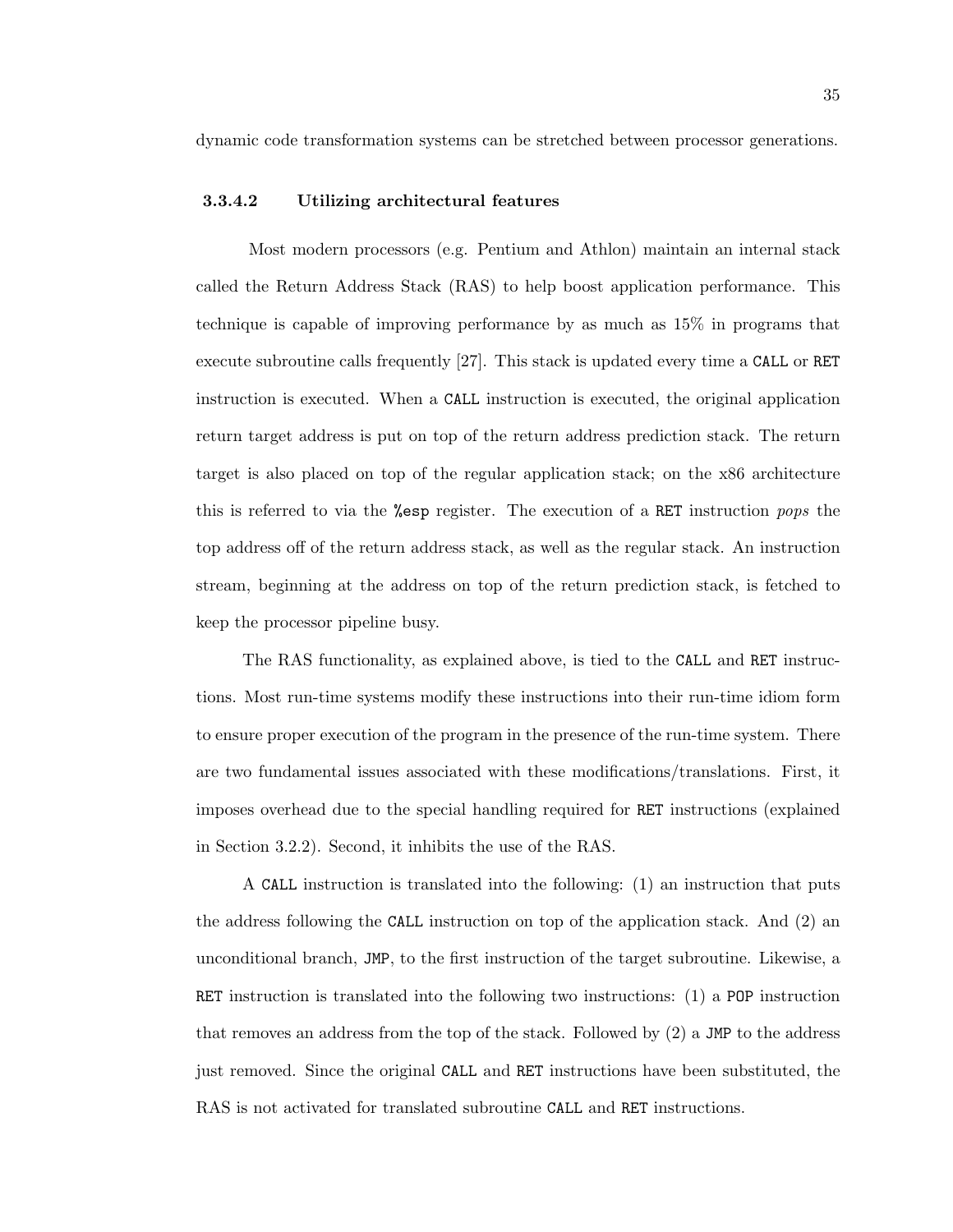To facilitate the use of the RAS by the translated CALL and RET instructions, they must not be translated into their run-time idiomatic form. Rather, they must be executed natively. There are two benefits of this approach. First, RET instructions contribute to the varying branch target overhead. As such, this overhead can be reduced by the proposed approach because it resembles the original program model; most RET instructions transfer control to the instruction following the CALL instruction that invoked the subroutine. Therefore, the penalty incurred as a result of return trace lists such as the one illustrated in Figure 3.9 can be reduced. Second, native execution of the CALL and RET instructions results in the hardware RAS working in conjunction with this approach. This facilitates improved I-Cache performance as the hardware RAS can keep the processor pipeline busy using the translated address on top of the stack just prior to removing it. However, there are certain challenges that must be addressed to facilitate native execution of these instructions:

Cannot modify application stack: JIT-based run-time systems copy instructions and execute them from the translation/code cache. Placing any translated addresses on the application stack can break C++ exception handling, garbage collection or the execution of setjmp()/longjmp() instructions. Furthermore, certain applications unintentionally look beyond the top of the stack for data. These may fail if any translated addresses are put on the application stack. Both the CALL and RET instructions touch the stack; CALL instructions put the instruction address following it on top the stack. Therefore, their native execution from the code cache may cause a program to fail.

To avoid touching the application stack, a separate stack must be maintained to allow the native execution of the CALL and RET instructions. This stack address must be swapped in and out of the stack pointer register just before and after executing the CALL and RET instructions natively in the code cache. This separate stack is referred to as the software return address stack (SRAS). It is named as such because it imitates the hardware prediction stack.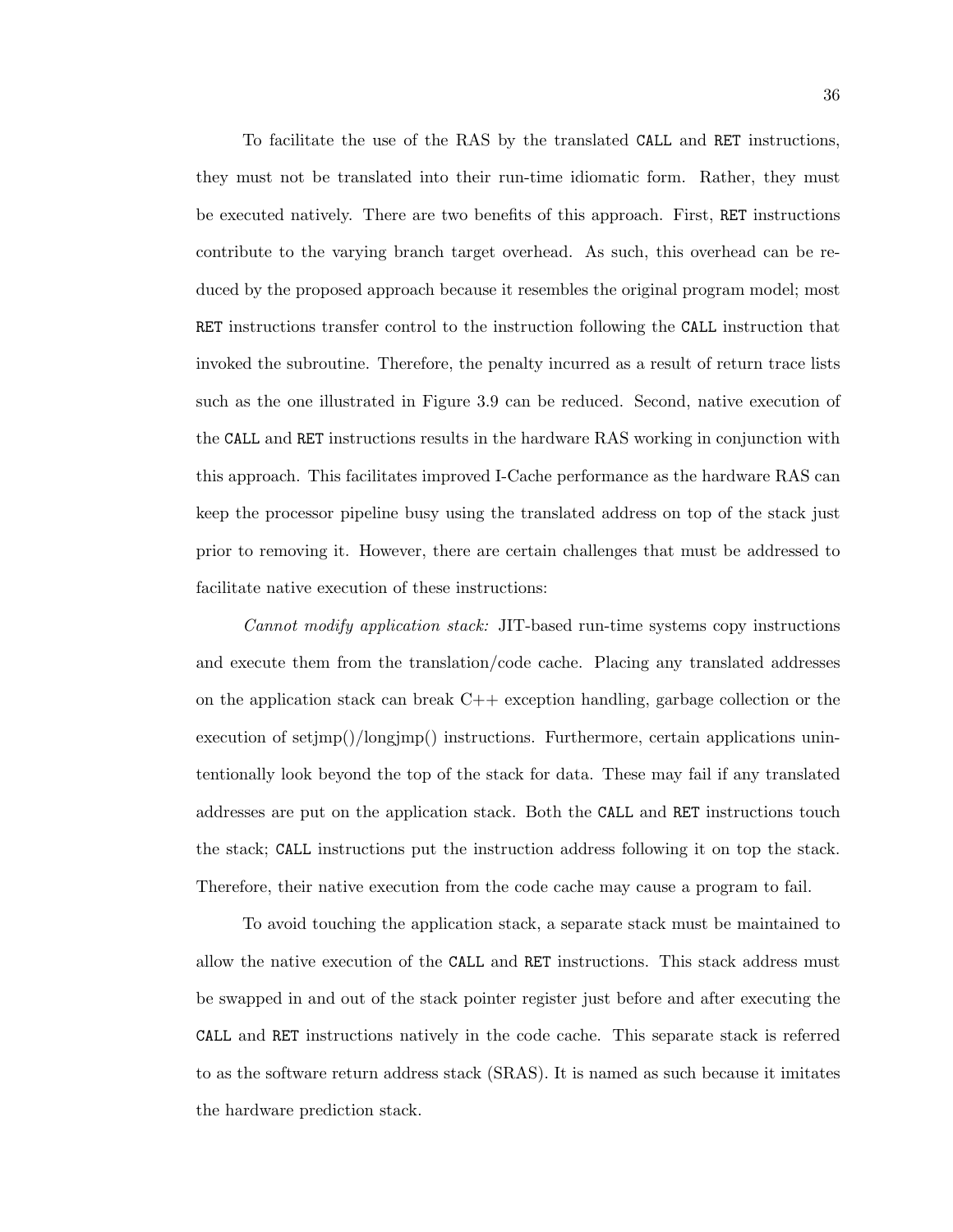Empty prediction stack: When running an application under a run-time system, it is possible the number of CALL instructions executed are less than the number of RET instructions executed. This can cause the run-time system to loose control of the application or cause program failure. The SRAS is populated only by the execution of CALL instructions. Therefore, it is possible that the return address prediction stack is empty even though a valid RET is about to be executed.

Just before executing a RET instruction on the SRAS, the stack must be checked to ensure it contains a valid translated return target. Else the system needs to make sure there is a fall-back mechanism to handle the execution of the instruction. One such mechanism is illustrated in Figure 3.9.

Position independent code (PIC): This form of code is heavily utilized in shared libraries to facilitate code relocation at load time. On the x86 architecture there is no instruction to get the instruction pointer. A CALL instruction targeting the next instruction is executed to materialize the program counter on the application stack. Such instructions are called PC-materialization instructions. These instructions have no corresponding RET instruction.

As a result of PIC code, PC-materialization instructions can upset the accuracy of the proposed optimization. This can result in more instances of an empty return prediction stack. For example, if the inner most leaf function of a nested function call executes a PC-materialization instruction, all the return predictions back up the nested call stack will be incorrect. Upon reaching the top of the stack, the prediction stack will be empty. Therefore, precaution must be taken to ensure that SRAS predictions of the return target are correct. Also, there must be a mechanism to handle incorrect predictions.

No interprocedural optimizations are allowed: As explained in previous sections, run-time systems apply optimizations to reduce their overheads. The optimizations applied by a run-time system must not violate the calling conventions for the proposed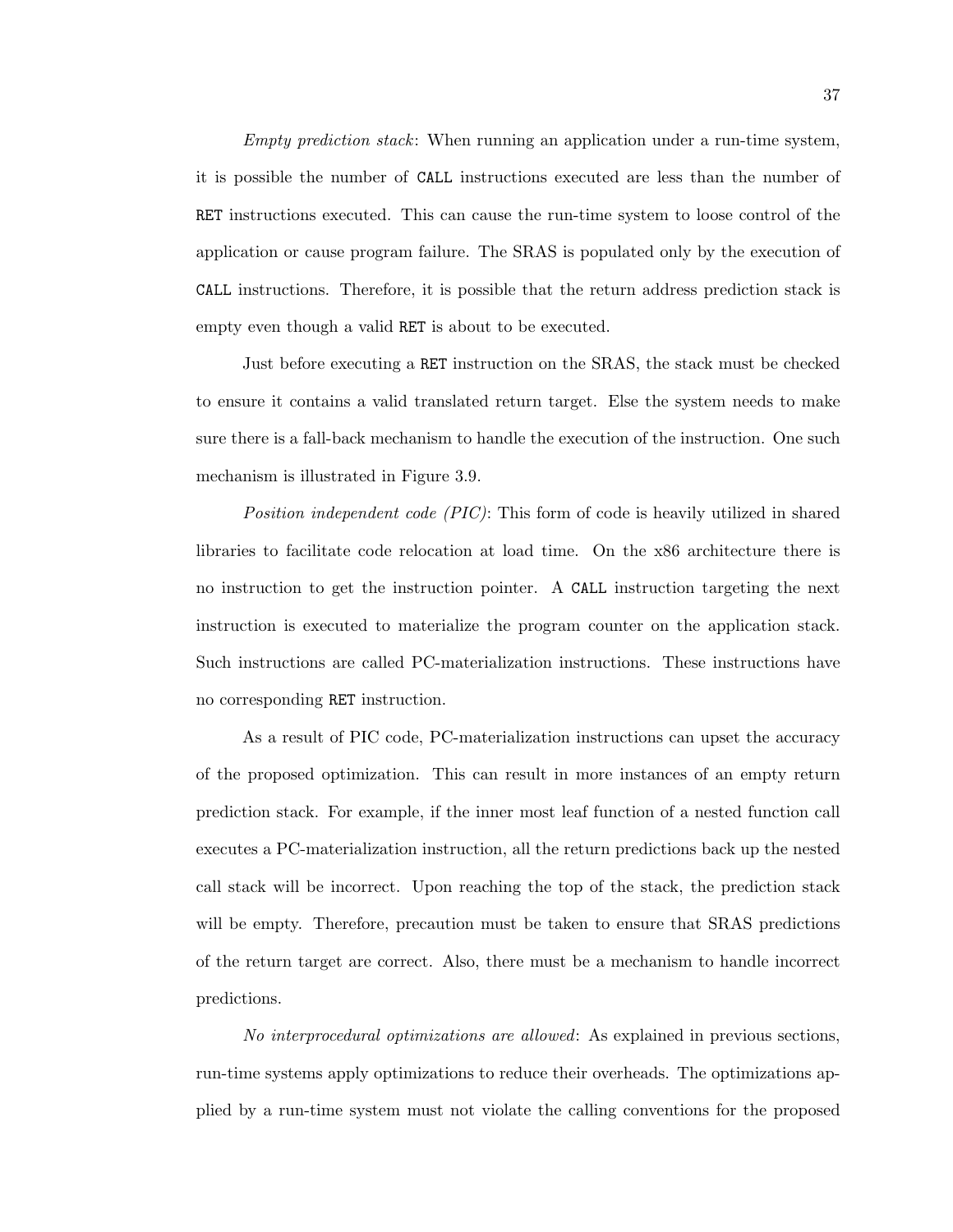

Figure 3.14: Performance of the run-time system utilizing the software based return address prediction stack.

mechanism to function properly. This is akin to the rules followed by compiler optimizations that are non-interprocedural. If optimizations are applied, state must be restored prior to the execution of the RET instruction.

Ensuring that all of the above challenges are properly addressed imposes significant amounts of overhead on the run-time system. The performance results are shown in Figure 3.14. The results are relative to the approach illustrated in Figure 3.9. The performance of the run-time system using the technique detailed in Section 3.2.2 is labeled Pin. The version of the run-time system that relies on the suggested approach is marked as RasPin.

The large overhead shown in Figure 3.14 indicates that run-time systems cannot drastically benefit from existing architectural features as do normal applications. In fact, any attempt to do so as results in performance degradation. Only benchmarks 176.gcc, 186.crafty and 252.eon (not shown because it makes the rest of the execution time numbers look insignificant due to its large y-axis data-point) benefit from this optimization. Their average improvement is around 22%. In all others benchmarks, significant performance loss is seen.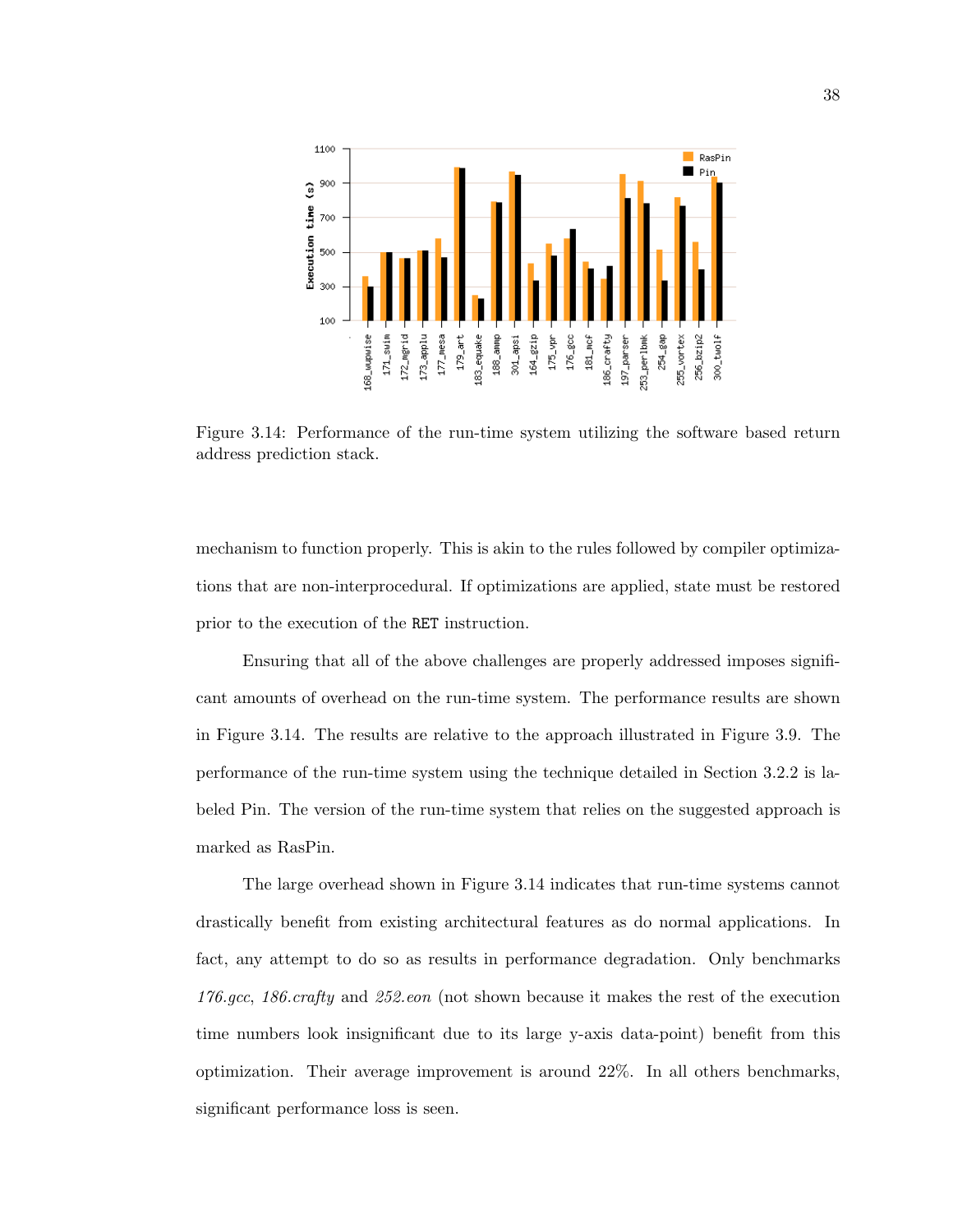The execution time degradation is a result of code explosion. Two instructions (CALL and RET) are expanded into nearly fifteen instructions. This expansion is because of the safeguards required to address the stated challenges. For instance, eight of the instructions result from having to change the register holding the stack pointer from the application stack to the prediction stack and vice versa.

The results presented in Figure 3.14 confirm that current run-time systems cannot directly hope to exploit all existing architectural resources. Certain resources designed for regular application domains are ill-suited for run-time code transformation systems, these systems need additional architectural support to be effective. For instance, having another register to hold the prediction stack pointer with variations of the CALL and RET instructions that work on the prediction stack can significantly alter the performance numbers. This is not too far fetched as architectural support for virtual machines is on the rise [25].

Due to the lack of support for run-time systems, several techniques such as function cloning and indirect branch resolution optimizations are attempted by current state of the art systems like [3, 6, 13, 31] to mitigate the overheads. However, current techniques are far from being successful in reducing the overheads to negligible. As such, it is imperative for computing environments to adapt for run-time systems.

# 3.3.5 Everyday application environment

In order to understand the impact of code behavior on the code transformation system, several non-standard applications were evaluated. These applications use several shared libraries, where as the SPEC2K codes have only limited use. The applications include user interface programs such as emacs, xpdf, and xlogo. In general, the specific details of how a code transformation system behaves with graphic based user-interactive programs has not yet been evaluated. These applications are evaluated only for their start-up costs (generation of initial screens, etc.).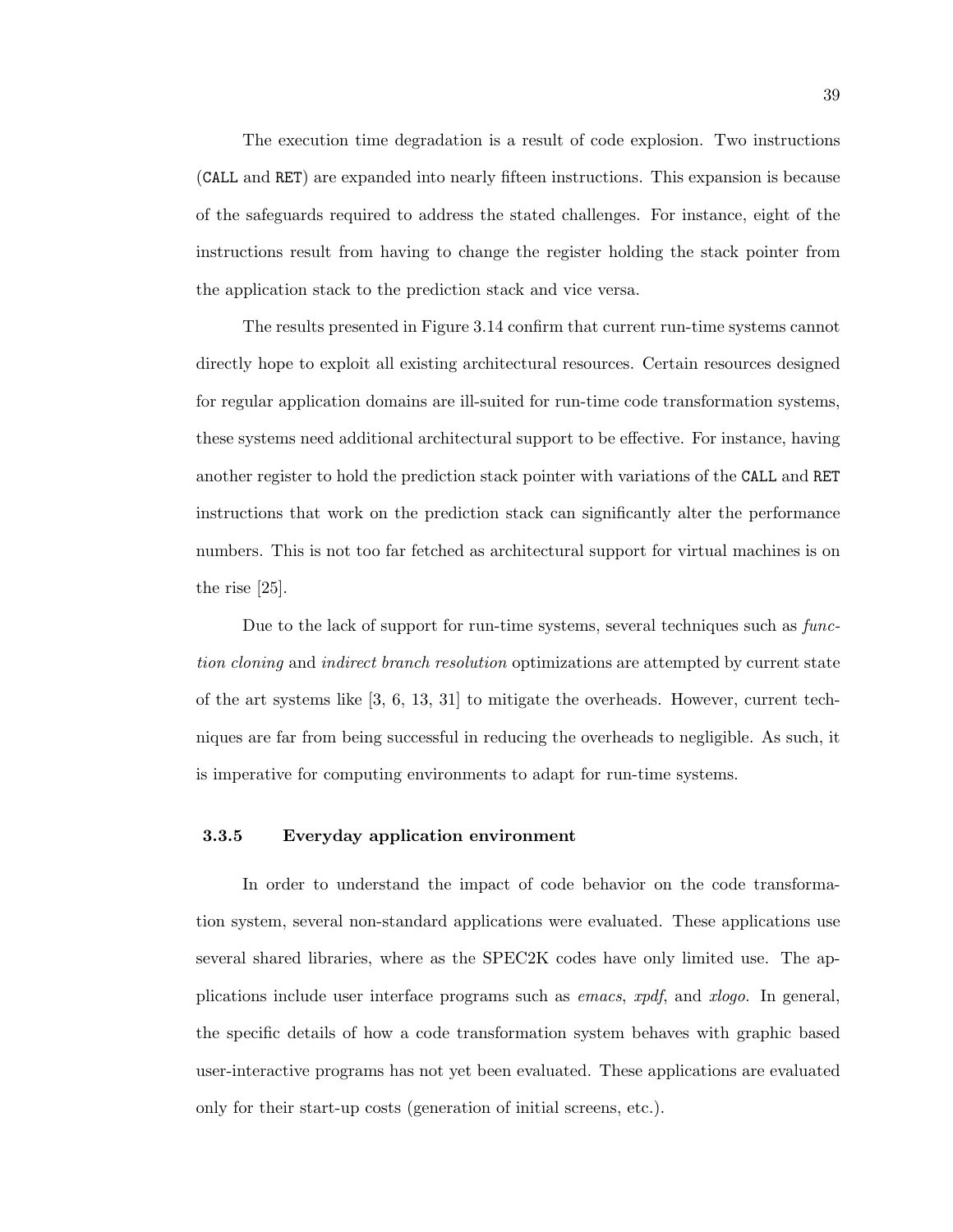Figure 3.1 (a) presented the overheads for these applications under the run-time system. The original execution time of each application is very small compared to the excessive amount of execution time under the transformation system. The applications slow-down by about 40x-400x relative to their original execution time. The slow-down is because of their large footprint due to code across multiple shared libraries. Although these results indicate the poor state of operation of a modern code transformation system to handle normal (non-benchmark) applications, the experiment opens the opportunity for creative directions in run-time code transformation system design. For instance, several of these application use the same library behavior to display graphics. As such, it may be possible to design dynamic code transformation systems that leverage such common traits across executions and applications.

Furthermore, this highlights that code transformation design should focus on workloads other than SPEC. SPEC's benchmark spectrum is often limited because of portability issues [18]. However, run-time systems are capable of handling generic applications and so designers ought to evaluate performance on a more diverse set of benchmarks.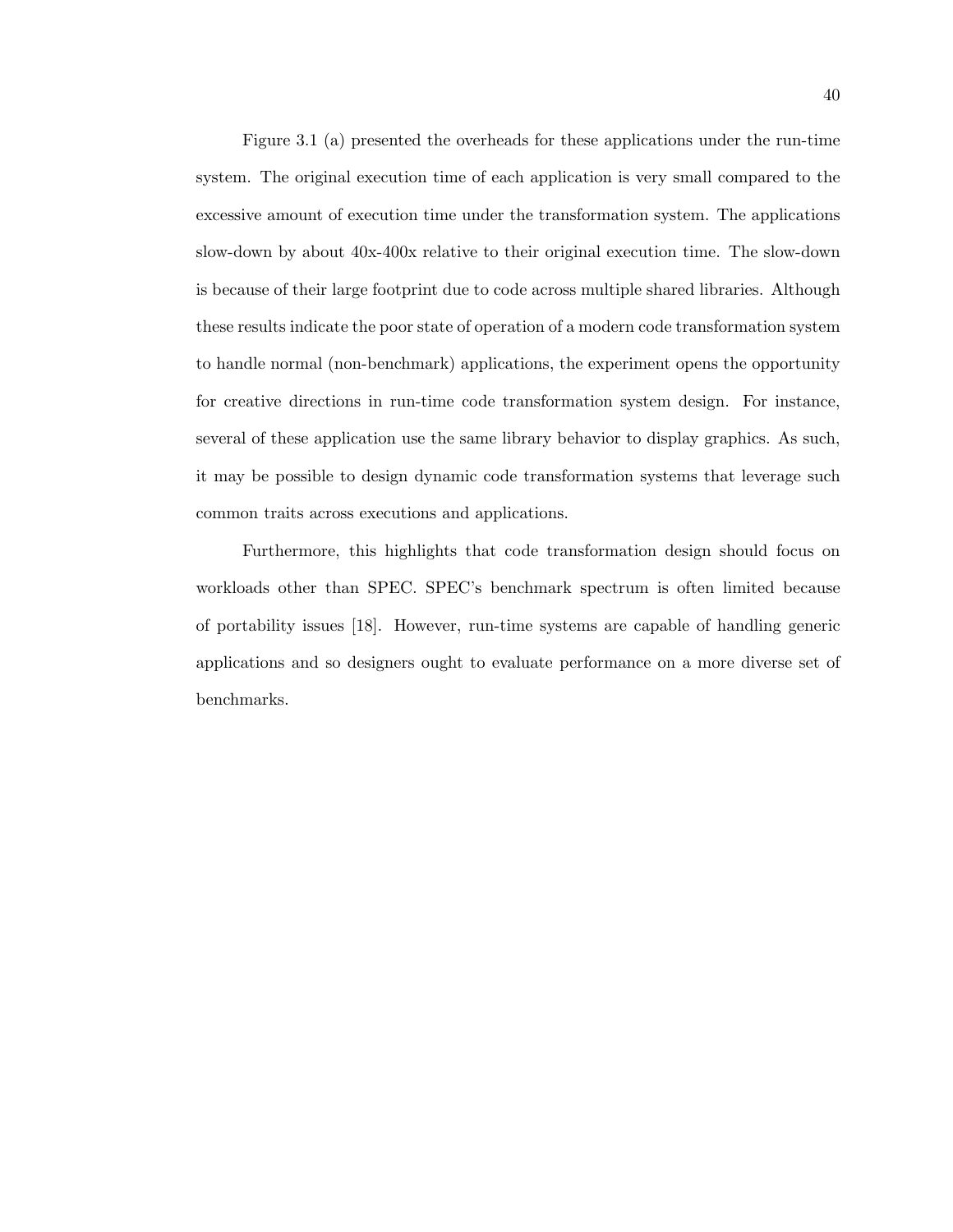# Chapter 4

# Exploiting persistent characteristics to address transformation overhead

Thus far, the work has elaborated on the barriers to run-time code transformation systems and makes a case centering on finding new design strategies of these systems. Exploring the design space for these systems is critical for their development and in realizing their true potential. This chapter makes a case that the dynamic instruction stream of an application does not vary significantly across different input sets. As such, a model of code transformation, persistence, is proposed that leverages this invariance trait to address the transformation overhead explained in Section 3.1.

Traditionally, dynamic code transformation system designs have primarily focused on achieving a given transformation task on a single execution instance of a program as shown in Figure 4.1 (a). Repeated invocations do not exploit identical characteristics such as frequent/identical code paths or other information from previous executions as suggested in Figure 4.1 (b). This is a significant drawback since applications tend to exhibit identical characteristics across executions as shown in Section 4.1. Exploiting shared behavior can dramatically reduce the run-time overhead since the time spent performing identical tasks such as analysis and optimizations in a repeated invocation can be avoided.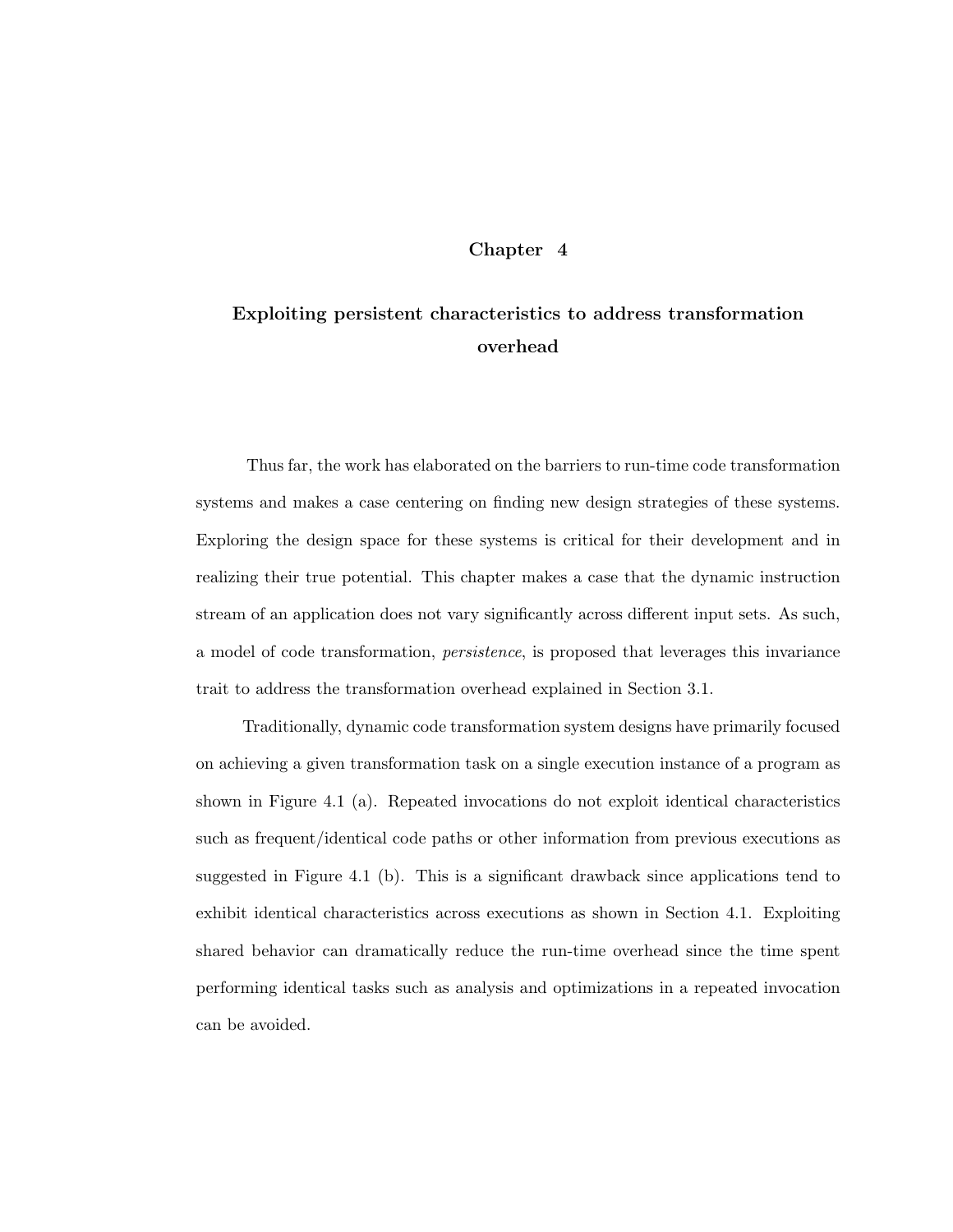

(a) Traditional run-time systems



Figure 4.1: (a) Current model applied by dynamic code transformation systems where they target accomplishing their task only within the current instance of execution (b) Proposed design for run-time systems in the future that exploit execution characteristics across multiple invocations of the same program.

# 4.1 Execution path variance across different inputs

To effectively exploit the concept of reusing information from prior runs, the requirement is that applications exhibit identical behavior across invocations regardless of the input data set. To verify if this is indeed the case with applications, dynamic execution counts of all basic blocks were collected across all the SPEC reference input data sets. A cumulative graph is presented in Figure 4.2 for all the input data sets along with the cumulative average of all basic blocks across all inputs.

Only 176.gcc and 253.perlbmk are presented here since they have the most number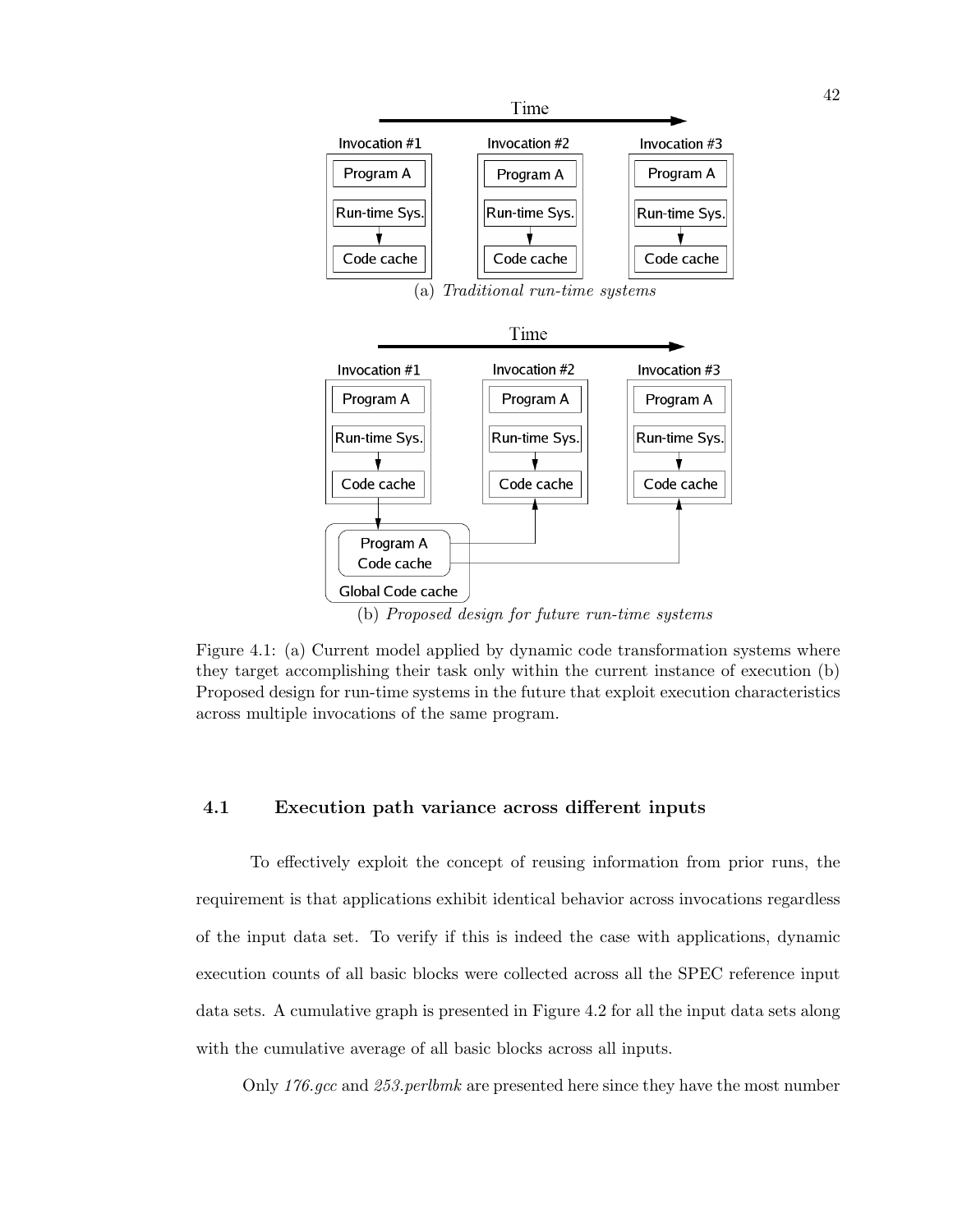

Figure 4.2: Cumulative contribution to program execution by basic blocks for 176.gcc and 253.perlbmk across all their SPEC2K reference input data sets.

of reference input data sets. Also, of all the benchmarks that have multiple reference input sets (197.art, 164.gzip, 175.vpr, 176.gcc, 252.eon, 253.perlbmk, 255.vortex and  $256.bzip2$  in the SPEC2K suite), they were the only two benchmarks that yielded maximum variation in response to the input data set variation. Figure 4.2 is interpreted as follows, the x-axis consists of basic blocks across all the inputs regardless of whether that block was executed in an input or not. The y-axis is the corresponding dynamic execution contribution of that basic block to the execution. A horizontal shift on the x-axis with zero or tiny gradient implies that the basic block contributed nothing or very little to the execution when the program was run using that particular input data set was utilized.

The data clearly indicates that nearly 60% of the application is executed by the same basic blocks across all the inputs. Past that point, there is a slight deviation in the contribution of basic blocks across the different input sets. However, since most of the basic blocks still contribute to execution regardless of their dynamic execution, the case stands that programs do exhibit persistent characteristics across varying input sets. The variance in the dynamic execution counts of the basic blocks in relation to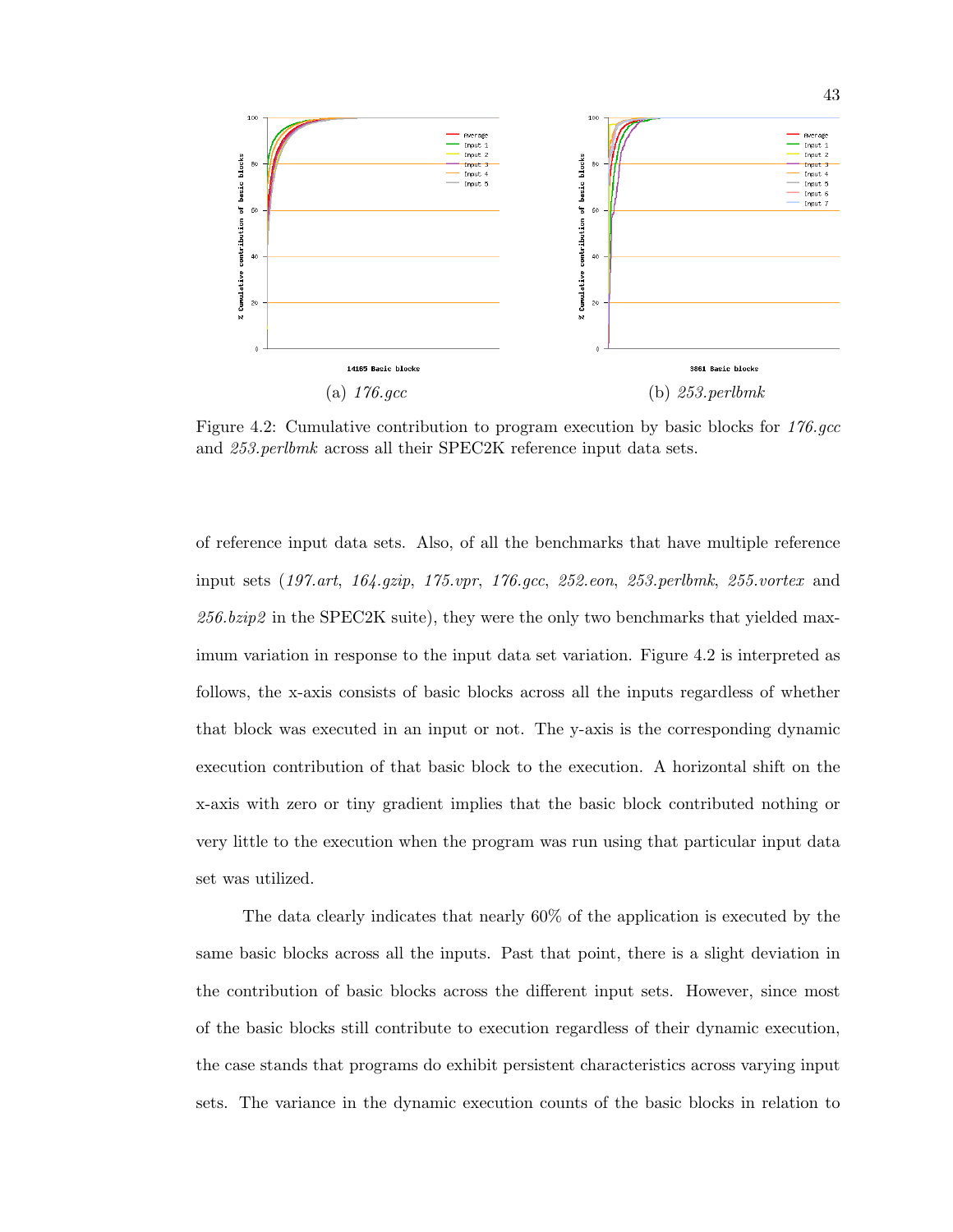the work presented here is beyond the scope of this thesis.

This data confirms that despite the input used on a binary, code variation in the SPEC2K suite is minimal and thus the suggested strategy of exploiting previous executions is an effective strategy to tackling the transformation overhead.

# 4.2 Applications of persistence

The practicality of exploiting persistent execution characteristics in a real environment is described in this section to strengthen the argument in support of it.

Instrumentation: Persistent caching of executables instrumented via a run-time binary instrumentation system is particularly beneficial for large software systems under development. Complex software systems are usually put through some form of daily regression tests to ensure that development changes to the source do not break the application. They are fed with multiple input sets to ensure enough of the code is touched to ensure robustness. Such applications, due to their complexity, tend to stress the instrumentation systems aggressively. For instance, a database program under a memory checking tool using the Pin infrastructure experiences a 1.4x slow-down simply due to transformation overhead. Separate invocations of the program with different input sets would all therefore result in an identical transformation slow-down. By using persistence, only the first invocation of the application needs to incur the performance penalty. The rest of the invocations may reuse a cache generated from the first invocation. This results in incurring minimal amounts of transformation overhead as a result of any new paths taken by the application due to the input variation.

Optimization: Dynamic optimizers have thus far focused on optimizing just a single run of an application. While this has been a step forward from static compiler optimizations in being able to leverage execution characteristics, it has its limitations. For example, it is inefficient to spawn dedicated processes of a dynamic optimizer on every application running on a system simply due to the vast number of processes.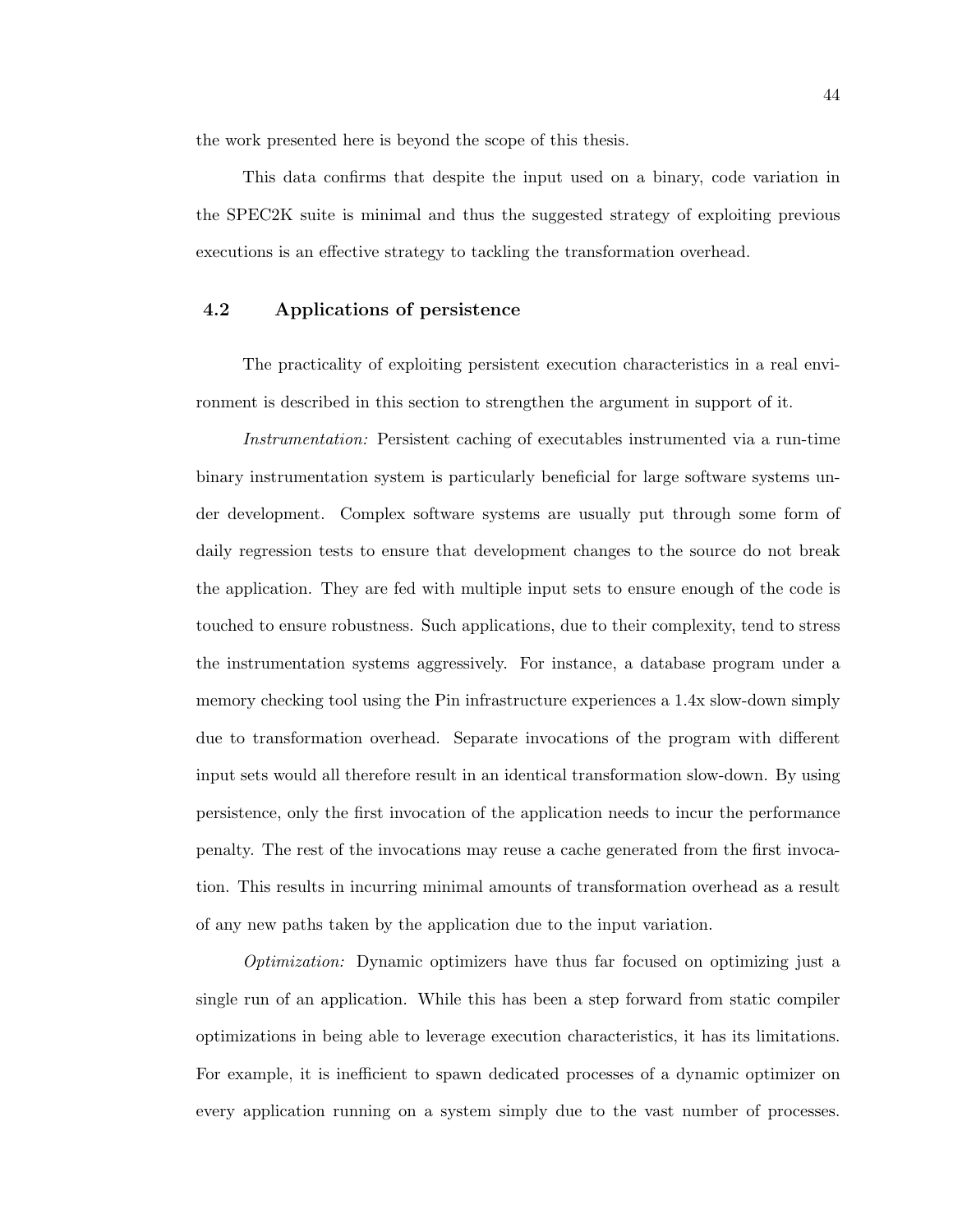Rather it is more practical to envision a dynamic optimization system that is deployed system wide to allow applications to share code from different runs of the same program or even perhaps across programs (shared library code).

In a server domain, a daemon may spawn multiple threads which execute identical code sections. A dynamic optimizer could pay the cost of identifying the hot code once and reuse the optimized code paths for other threads that are spawned there after. The idea is that the high cost of performing optimizations is only paid once and subsequent runs would benefit from the prior work. Another strategy would be that the optimization analysis is spread across multiple threads, the main dynamic optimization thread could spend minimal amounts of time in the optimization and analysis phase for every thread in order to ensure it does not drop the response time for the thread. Eventually, the system would be able to gain enough information to efficiently deploy the optimizations.

To evaluate persistence and its benefits, a working solution has been implemented in the Pin binary instrumentation framework described in Section 2.3. In the following section, the persistence model is demonstrated to be an effective solution to the transformation cost in Pin. This model of Pin is referred to as Persistent Pin (PPin). PPin is capable of the following:

- Caching pure and instrumented translations of program executions.
- Reusing cached instrumented executions across separate invocations.
- Reusing a persistent cache for a previously unseen input.
- Supports multi-threaded applications.
- Fully inheriting Pin's run-time optimizations across executions.

# 4.3 A persistent run-time system

Figure 4.3 illustrates the control flow of a persistent run-time system. The system is started with some basic initialization steps. Past the initialization phase, the system checks if a prior execution exists in the persistence cache database. If a prior execution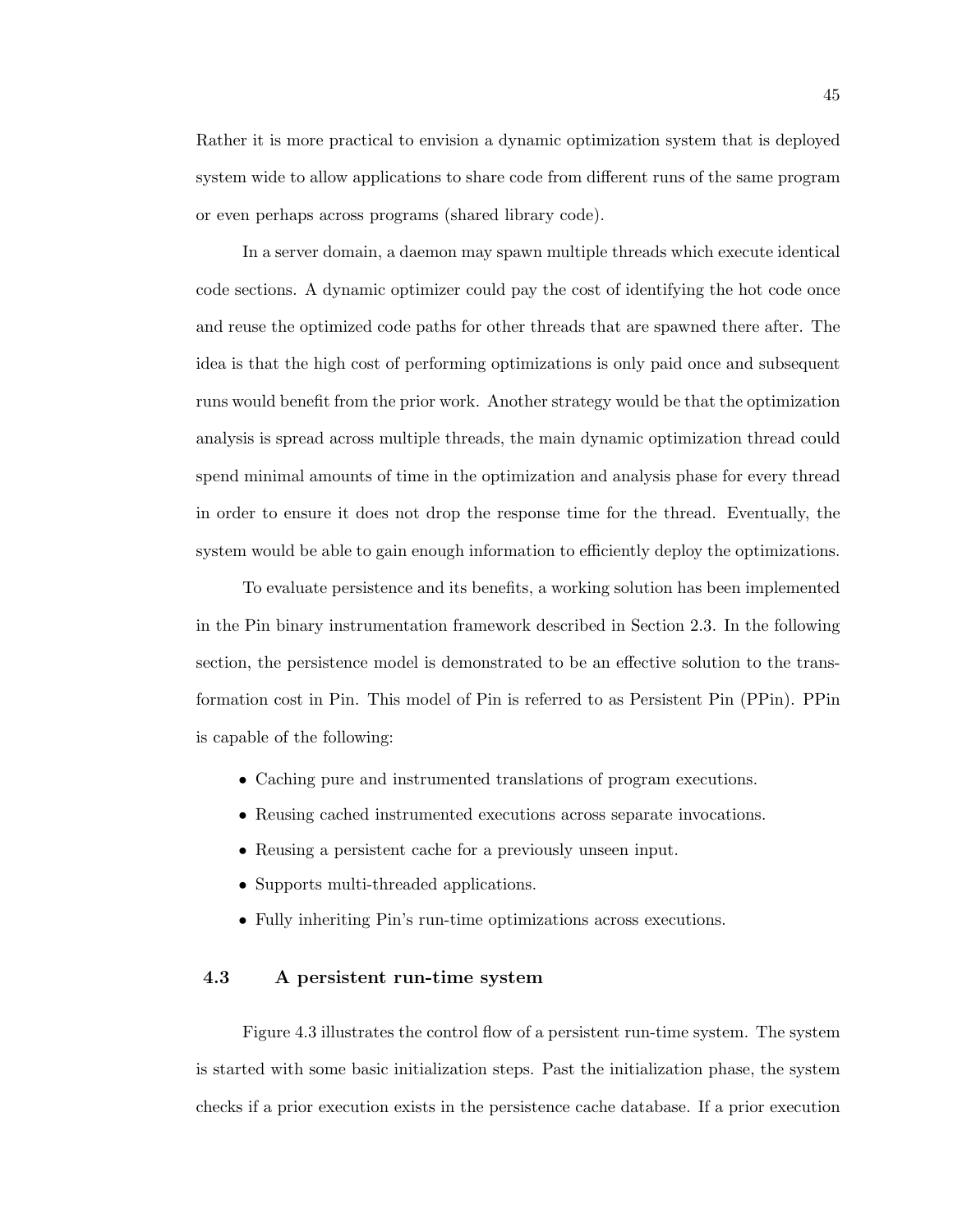

Figure 4.3: Overview of a persistent code transformation system. Dotted lines indicate Persistence specific states.

cache does not exist it proceeds to initialize modules that are persistent-specific, such as memory allocators that allocate space for run-time data structures and the translated code from memory pools that are live across application invocations. These memory pools are cached in the persistence database and are made available for reuse when the same binary is re-invoked.

Past the initialization phase, the system defaults to steps normally taken by any dynamic binary code transformer such as those explained in Section 2.3. At the end of the execution, the translated code sequences and their relevant data structures are stored in the persistence database.

Subsequent invocations of the system on the same application trigger the system to check the database for a prior execution instance that has been cached. If one exists, the system initializes itself with the required state that allows it to reuse the cached execution and proceeds. Program paths previously seen demand no code transformation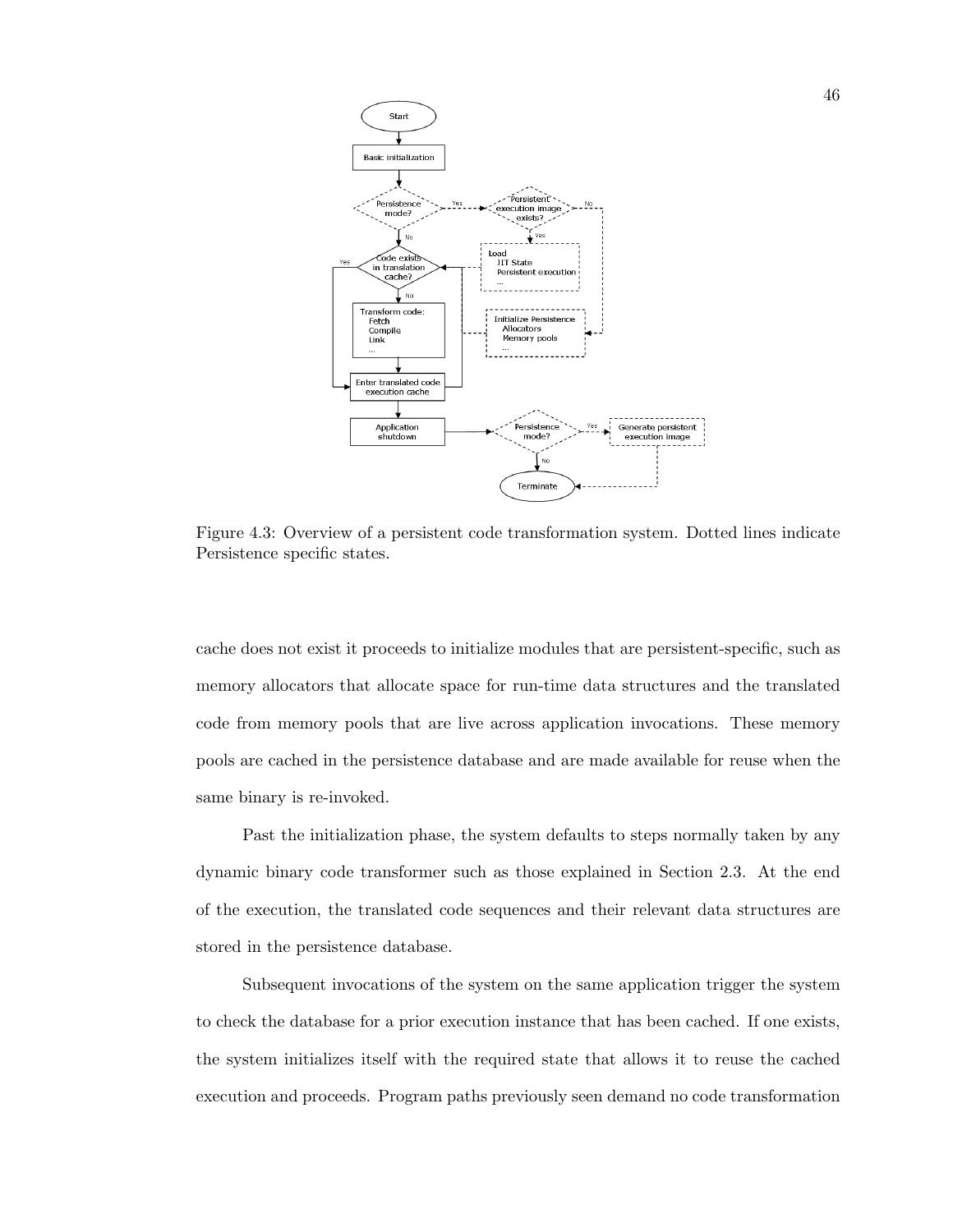and translation since the paths already exist in memory. The system gets invoked only for new execution sequences. At the end of the program, all new code sequences generated may be appended to the already cached execution in the database or a new persistent cache file may be created.

# 4.3.1 Challenges

Realizing persistence in a dynamic system lends itself to many complex problems that need to be addressed to make it a practical solution. In this section, some of the fundamental challenges that are believed to be generic to any dynamic code transformation system are elaborated.

Consistency: A cached execution cannot be reused if the application binary has been modified since its last invocation. If the application has been modified then all the cached executions for that particular application have to be invalidated and a new persistent cache file has to be generated. Identifying changes requires a signature for the current execution instance. This signature has to be generated and verified prior to executing the first instruction of the cached execution. Signatures may be generated using generators such as  $md5sum$  and sha1sum.

Randomized address space  $(RAS)$  [36]: Operating systems that support randomized address space are capable of loading shared libraries at different addresses across executions. This is a problem since all run-time systems maintain a translation mapping between the original and translated instructions. A scenario where this is problematic for a system is when two shared libraries,  $A$  and  $B$ , originally loaded at addresses  $X$  and Y, are swapped and loaded at addresses Y and X respectively in the second run. This interchange will break the application in the second run if a cached execution is reused. This is because the mappings will be incorrect - if the first instruction address of A is looked up in the cached execution, it will incorrectly return the translated instruction address as X when it is really Y during the second run.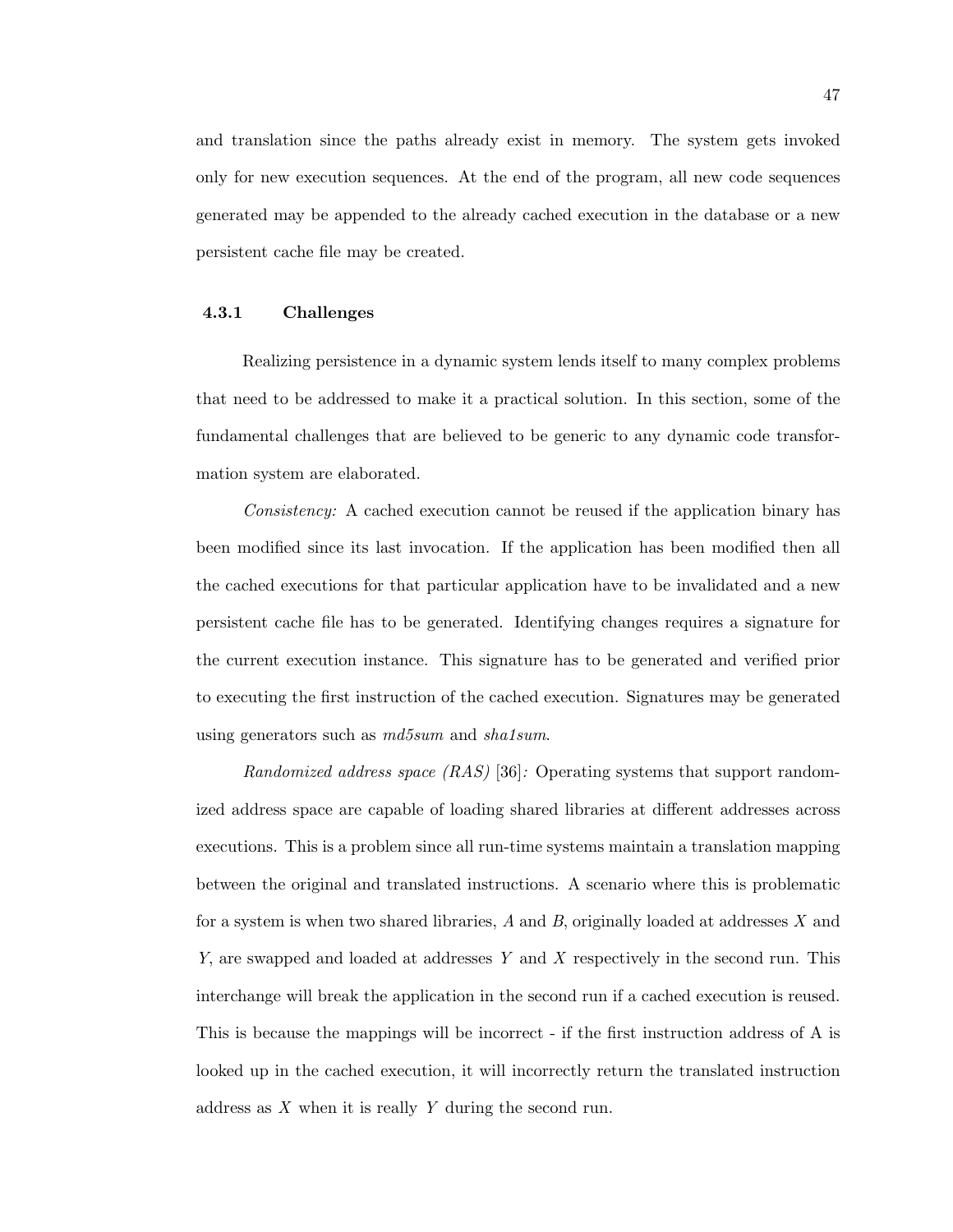A possible solution is to update the mappings at program start-up time so that all mapping lookups return valid results for the current execution instance.

Absolute addresses in translated code: The loading of executables at different addresses across executions creates yet another problem that is specific to translated instructions. For example, a run-time system may translate a CALL 0x8048494 instruction into a (PUSH 0x8048499, JUMP 0x8048494) pair (the PUSH instruction is placing the return address onto the stack) to maintain transparency. If the CALL instruction is relocated in a subsequent run due to RAS then the literal in the PUSH instruction needs to be updated to reflect the new return address after the CALL instruction.

A possible solution is to generate translated code that is of the position-independentcode form, so that regardless of where the code is loaded, the translated code will work correctly. Another solution is to generate relocation entries for the translated code and to fix-up the code prior to execution. This technique is similar to what the loader does at program start-up.

Memory constraints for the run-time system: Translated code is cached in a special area of memory in the address space. Applications that have a very large footprint tend to exhaust the allocated space quickly. Most systems respond to this by reclaiming the space allocated for all the code translations generated in the current instance. If the execution is cached only at program termination, it will limit the performance of persistence because all the paths initially seen will not be in the cached version. Therefore, in the subsequent runs the system will have to regenerate the lost paths which results in transformation overhead again.

Rather than losing the paths, prior to space reclamation, it is better to generate a persistent cache every time the allocated space is being reclaimed. These multiple caches can be reused individually by the system in later executions.

Self modifying code: Code that dynamically modifies itself cannot be cached in the persistent database if the cache is generated only at the end. This is because it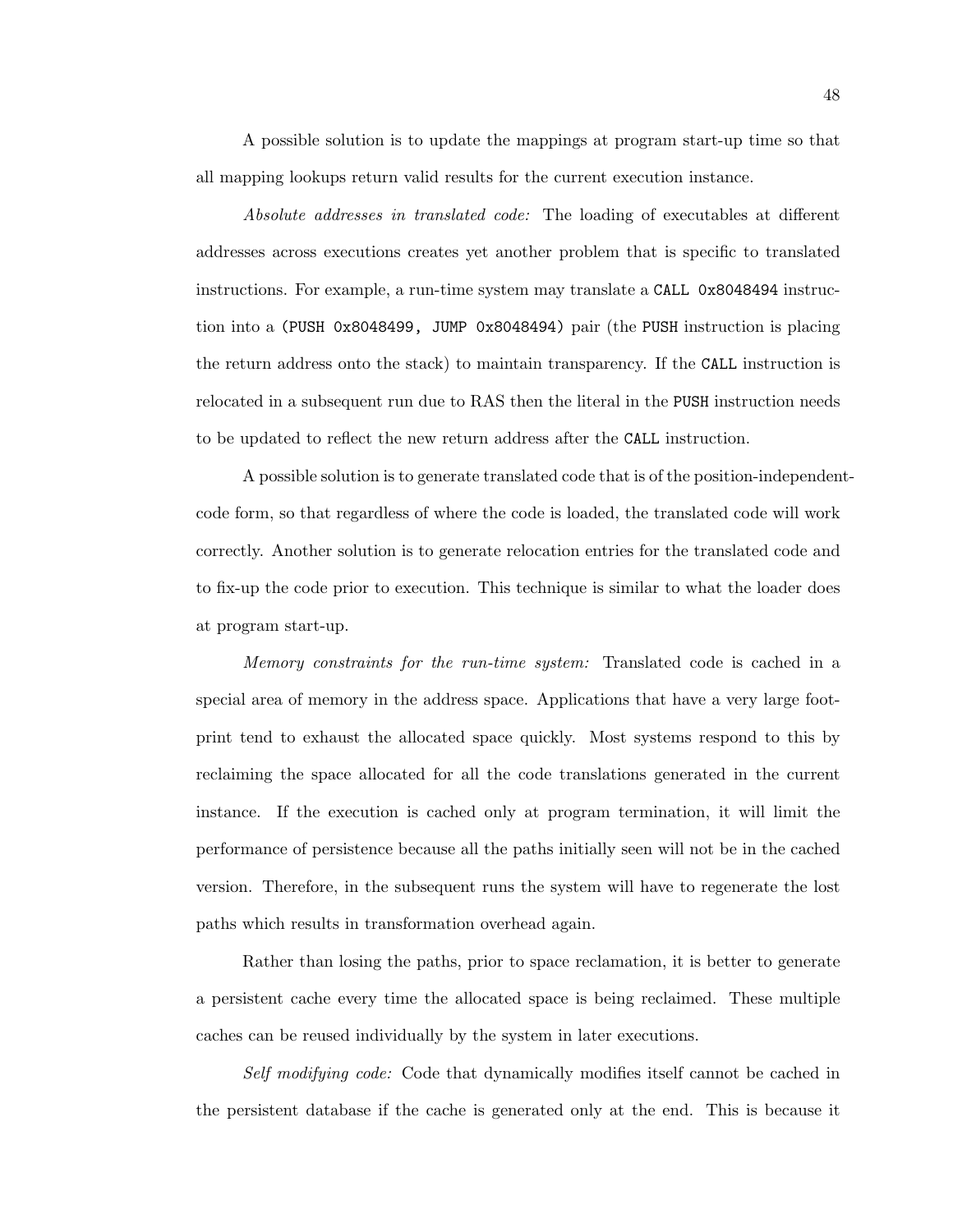only contains the final version of the code which may have been modified through the life-time of the program.

Generations of code may have to be maintained in the persistent executions so that they may be swapped in when SMC is detected.

Optimization: Certain optimizations performed by the code transformation system during one execution instance cannot be propagated across executions since they might be dependent on the inputs. For example, constant propagation often tends to be input dependent. Therefore, in order to reuse an already existing execution the inputs may have to match, in case the system applied that optimization.

Persistent run-time system design: While the above are all important challenges a persistent run-time system must handle, the design of the system itself cannot be overlooked. Persistence relies not only on the state of the application but also on state that corresponds to the run-time system. Most systems are developed simultaneously by multiple coders. Requiring all coders to comprehend persistence and to cater for it is likely to diminish the rate of development and increase system complexity. Therefore it is important to design the system in a manner that its presence is constrained in the code base.

Object oriented programming features have proved to be an important concept to exploit. They ease the implementation of persistence in a system that is being actively developed. Developers only have to register their classes with a persistent memory manager which ensure that run-time objects were cached properly and available for accesses/modifications in subsequent runs.

# 4.3.2 Persistence in a binary instrumentation system

Persistent Pin (PPin) is specifically designed to reduce the overhead of dynamic instrumentation. The overhead is the result of Pin generating new traces for paths being executed by the application that have not been seen yet and for generating the required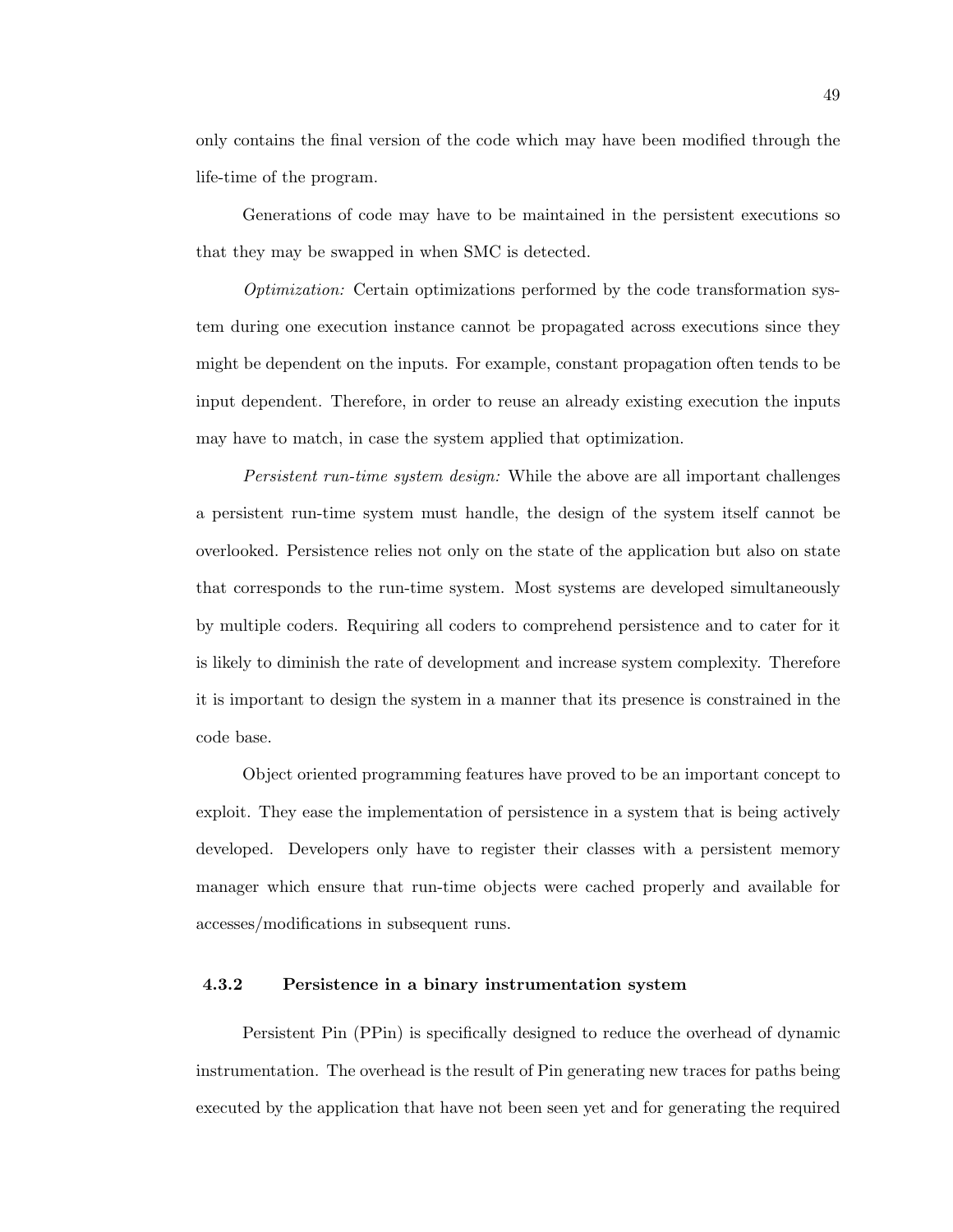instrumentation introspection code. The impact of the overhead on the architecture may be viewed as being similar to the effect of a regular operating system context switch. The overhead reduction is a two-step process that involves a warm-up phase of generating a cache file on disk that is later made available for reuse in subsequent invocations of the application under Pin, with either an identical or varying input. A cache file consists of the translated code in memory and the necessary data structures to support code reuse across executions. Thus by reusing as much of the code as possible from a prior run, PPin guarantees smaller overhead because paths previously visited will not require Pin's compilation.

PPin was evaluated on the SPEC2K suite and everyday applications. The latter is a suite of interactive graphics applications comprising of a spreadsheet, text-editors, ps/pdf viewers, a virtual desktop manager and a media player. The last two are multithreaded applications. They were chosen to characterize and reflect their more aggressive and demanding start-up behavior in comparison to SPEC2K programs, which are poor indicators of everyday application characteristics on run-time systems.

The experiments performed are divided into two groups to characterize the (1) effectiveness of persistence in reducing the overhead over the lifetime of programs and its (2) effectiveness in minimizing start-up costs. The motivation for doing this is to clearly present the benefits of persistence.

#### 4.3.3 Overhead reduction over the lifetime of programs

Traditional dynamic code transformation systems rely on amortizing their overhead by repeated executions of the code already translated in the current execution instance. Therefore, once the system covers enough of the program footprint, its overhead becomes negligible. Thus, it is essential to carefully analyze how effective persistence is over the length of the program execution.

The first evaluation of persistence in Pin was to run Pin without instrumentation.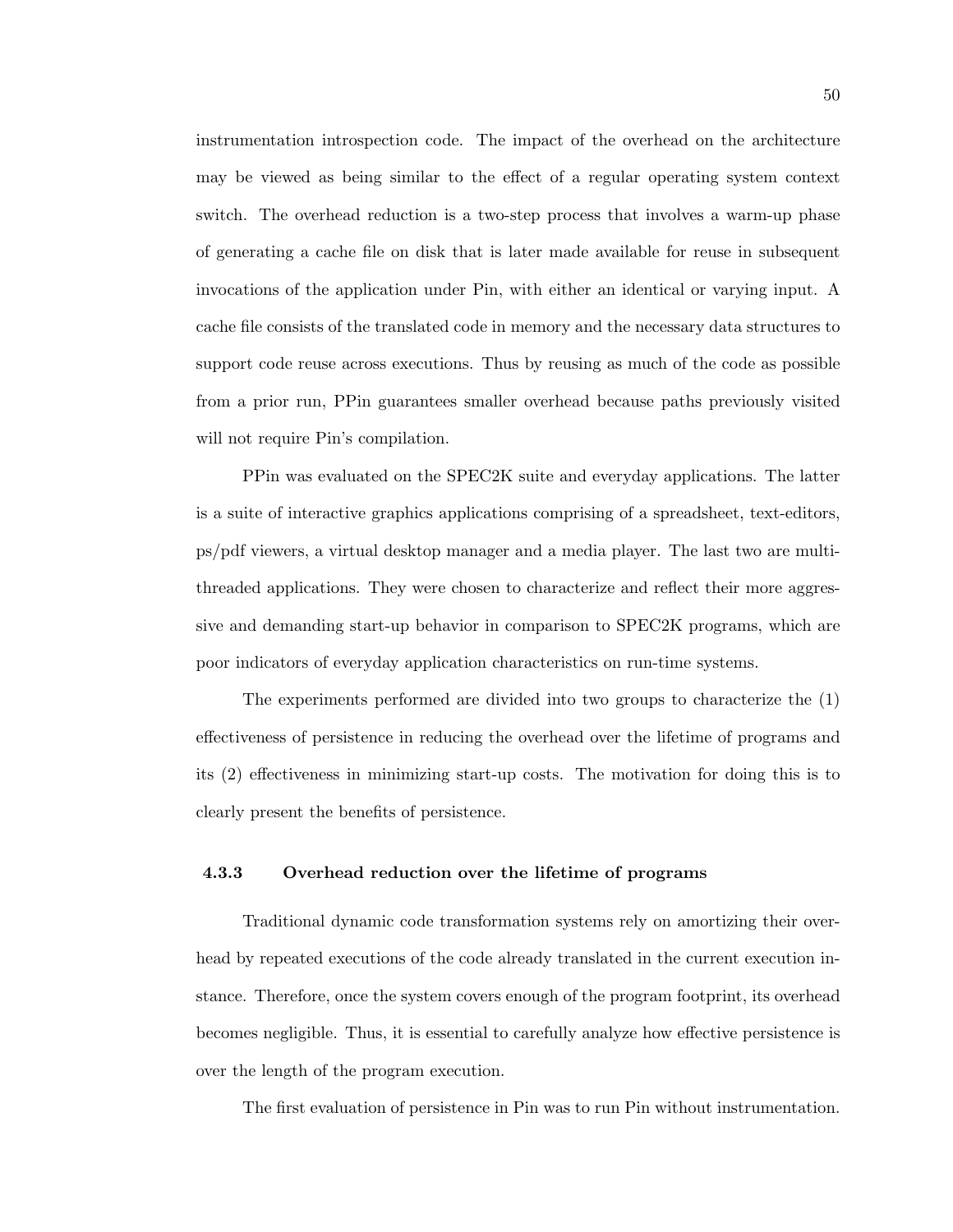

Figure 4.4: Persistent Pin's performance in comparison to native and Pin's performance.

Without instrumentation, Pin is highly representative of a generic run-time system. This can be seen as Pin functioning as a native-to-native translator with Pin's default optimizations and transformations. Some transformations are for transparency and incur overhead.

Figure 4.4 shows the execution times of the SPEC benchmarks running the original binary, under Pin, and using an already cached execution (PPin). Only SPEC2K INT benchmark performance is reported since it has been shown in [31] that Pin does affect SPEC2K FP benchmarks performance significantly. The data shows two things. First, PPin is effective across all benchmarks in reducing the code transformation overhead. Second, the performance improvement of PPin is limited by the performance of the translated code.

The code transformation overhead reduction is confirmed by the reduced number of Pin service requests evident in Figure 4.5. A service request occurs when Pin is called to generate new code paths and handle system calls. In PPin, these services are still likely to occur based on the execution characteristics of the application and the environment. Benchmark  $176 \text{.}$  gcc benefits most from persistence with an improvement of  $30\%$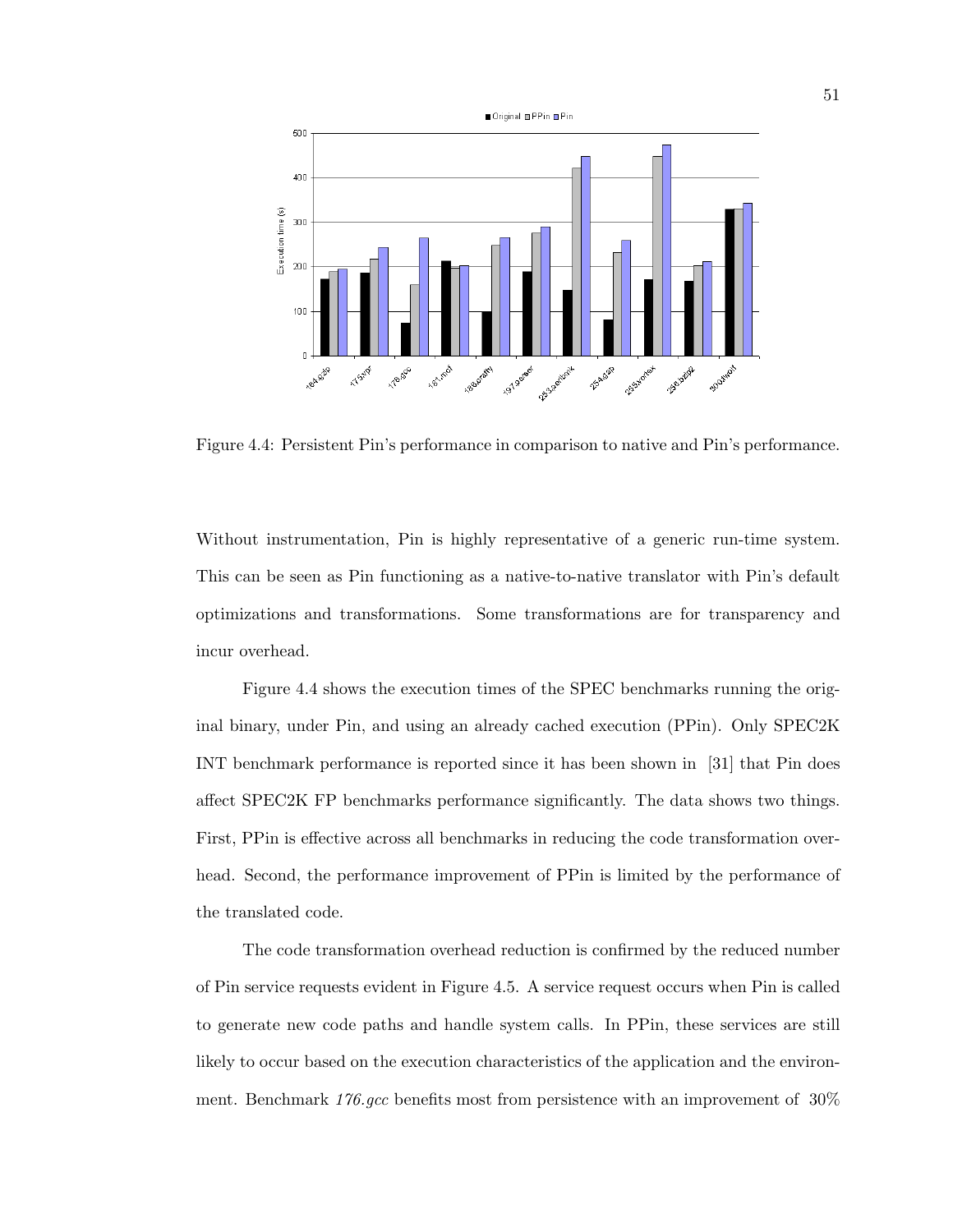

Figure 4.5: Pin service requests from the translated code.

in execution time. This shows that Persistence is most effective on benchmarks that are complex in control flow with large footprints since that tends to stress the infrastructure heavily during the code transformation phase. Other benchmarks do not exhibit dramatic gains because they have relatively smaller footprints. Small footprints are easy to work with for code transformation systems because once the code is translated and cached in memory, the system is not frequently invoked for code transformation. Therefore, it can easily amortize the initial cost over repeated executions of the cached code sequences.

253.perlbmk and 255.vortex benchmarks also show dramatic reductions of  $80\%$ in service requests. However, these reductions in service requests do not improve the respective execution time since these applications are affected by the performance of the translated code. Both applications have a very high dynamic execution of indirect branches. The challenges in handling such instructions has been elaborated in detail in Section 3.2 and in works such as [3, 31]. This is not the task of the proposed solution and thus is not discussed further.

Proceeding to the evaluation of persistence in instrumentation, basic block (BBL)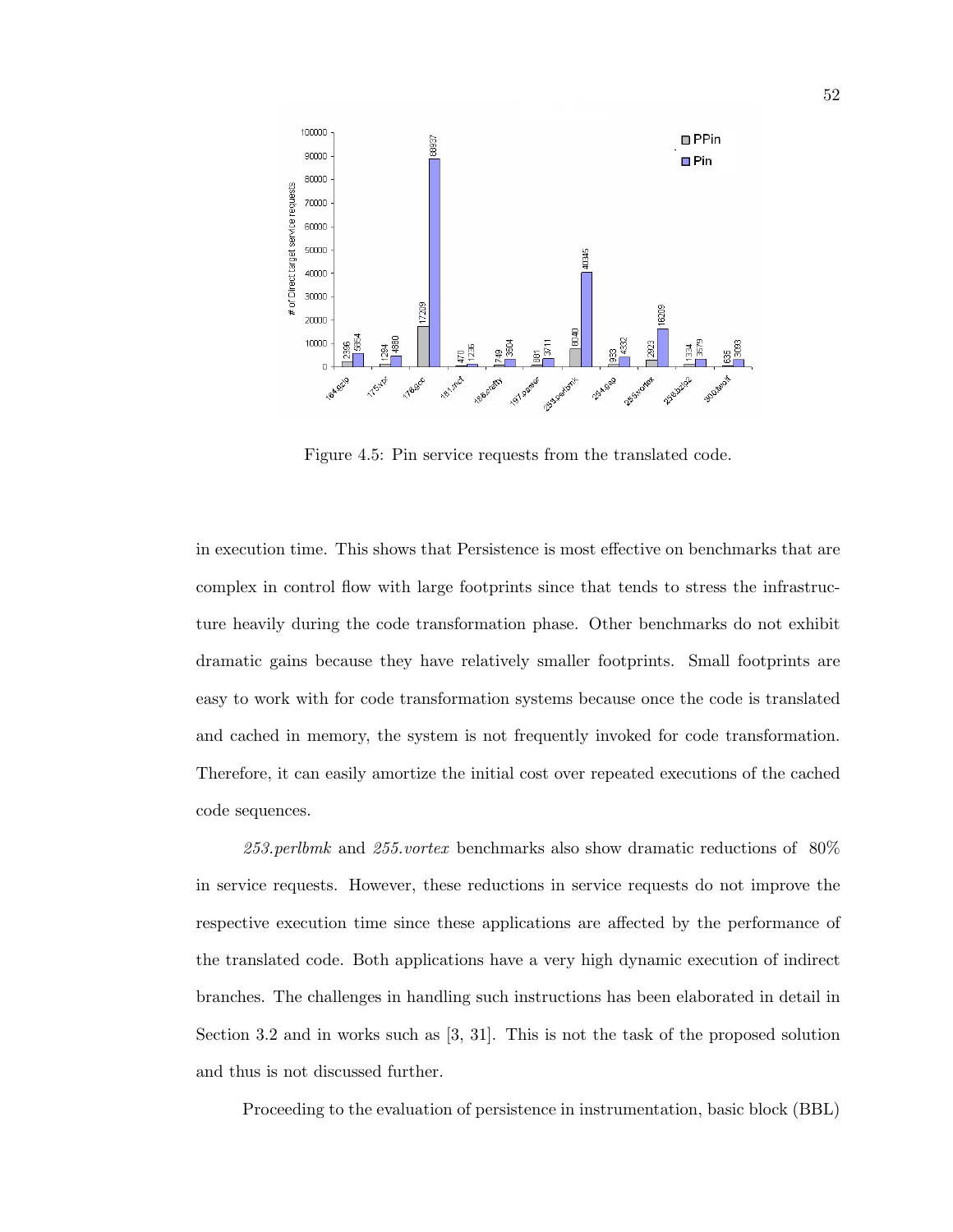

Figure 4.6: Execution time for BBL instrumentation using Persistent Pin vs. Pin. Percentage improvements of PPin over Pin are shown.

profile instrumentation was applied to the SPEC2K INT benchmarks. Figure 4.6 indicates an average saving of 26% execution time over the regular Pin by re-using cached executions for subsequent invocations of the program. This proves that the caching of instrumented program executions is beneficial and worthy of further investigation. The benefits of caching instrumented code will vary based on the granularity of the instrumentation. Instrumenting every instruction will result in more benefits than caching instrumented code that instruments every load or store instruction since less code is generated in the latter case.

# 4.3.4 Start-up cost reduction

The start-up phase is the most difficult part for any code transformation system since it is constantly invoked to generate new code paths that have not been seen yet. Applying these systems to interactive programs is difficult because users do not tolerate especially long pauses at start-up. This slow-down is a result of a lot of shared library initialization. Cold code that is bad for run-time systems because there is no way to amortize the overhead incurred during the start-up phase.

Figure 4.7 shows the execution time to start the graphic programs and to shut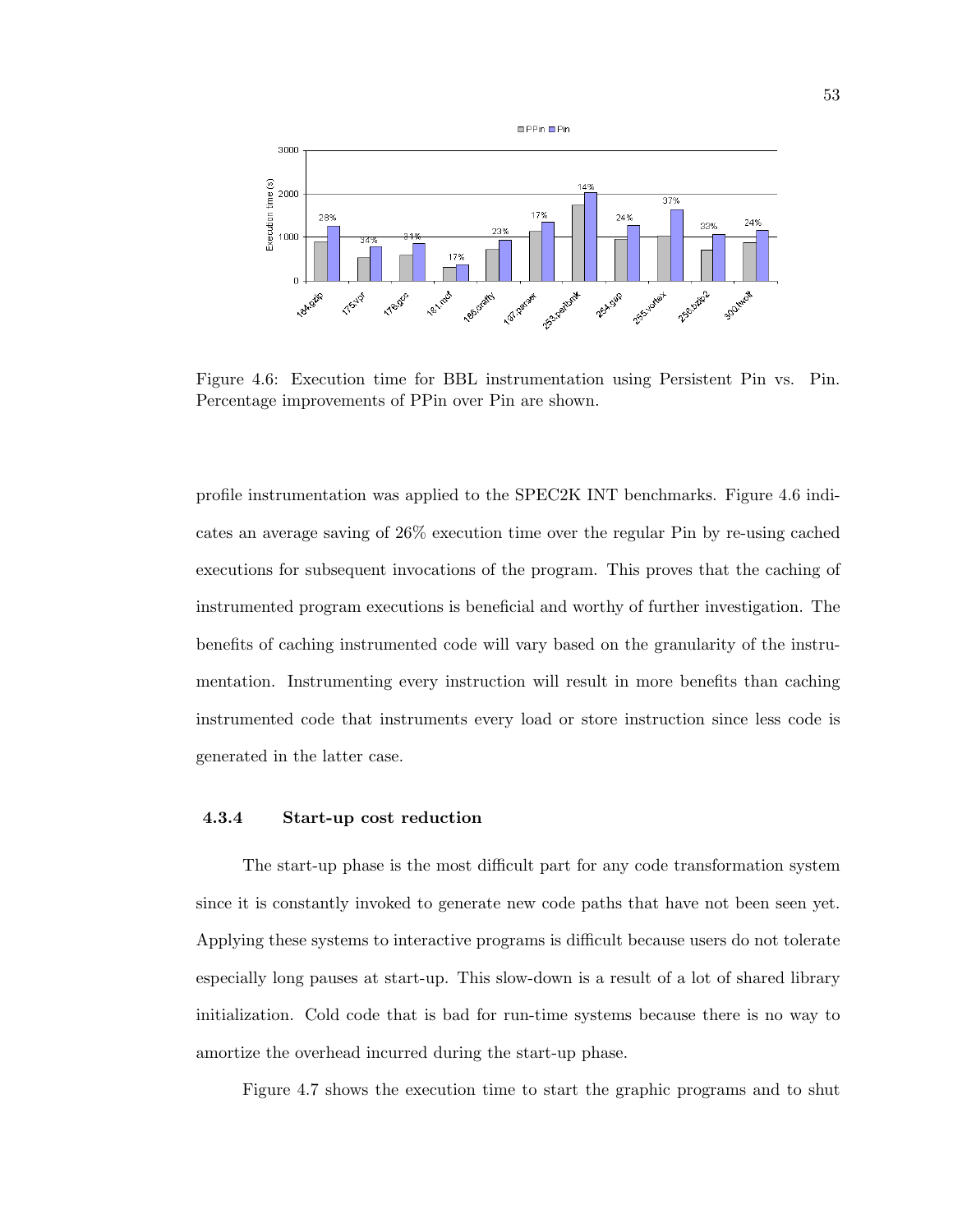

Figure 4.7: Execution time of Persistent Pin vs. Pin for BBL instrumentation of everyday applications. Applications were started and immediately shutdown, this is the worst case scenario and illustrates the benefits of caching cold code.

them down once they are completely ready for user interaction for the cases when no instrumentation is applied as well as when basic block profile is collected. The runtimes show that persistence is highly effective in handling the start-up overhead with an average improvement of 90% execution time savings for both pure and instrumented executions. This dramatic improvement is possible because graphics programs exhibit tremendous amounts of initialization sequences. For instance, Gnumeric is a Linux spreadsheet program that relies on interacting with over 50 shared libraries and Emacs with 18 libraries. All of these libraries have to be loaded into memory and initialized to be ready for user interaction. This initialization code is rarely reused and thus, this overhead cannot be amortized by any run-time system that does not use persistence-like services.

# 4.3.5 Persistent cache analysis

With the growing size of the executables and the number of shared libraries they interact with, code caches tend to be fairly large in size as detailed in [17]. The size of the persistent executable image is critical. The run-time system shares the address space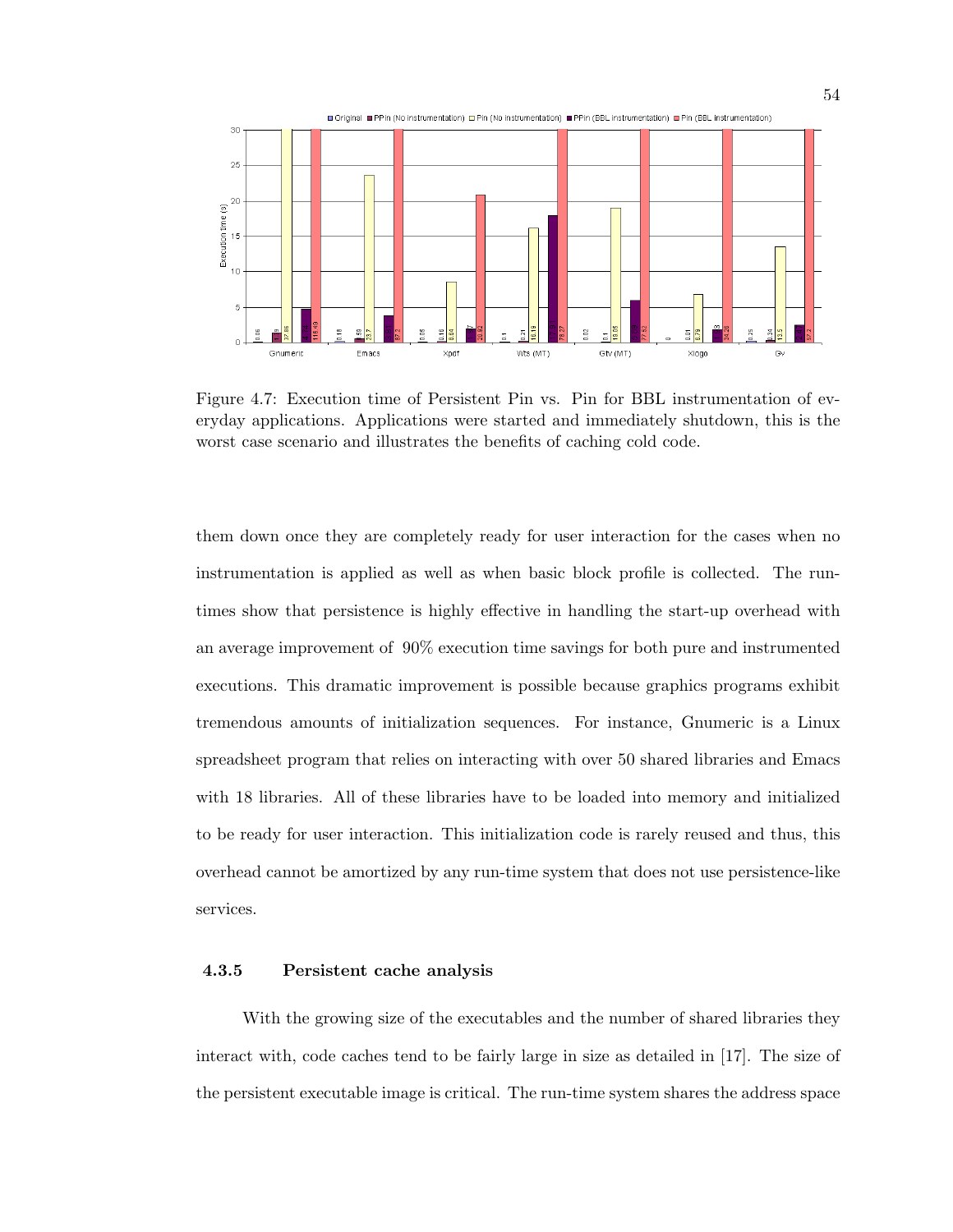

Figure 4.8: Persistent cache sizes.

of the main application being monitored, so if the cache size is too large the address space may be exhausted. However, with the advent of 64-bit address space systems, persistent cache sizes are highly unlikely to be problematic.

The persistent cache sizes for SPEC2K applications are relatively small with a maximum cache of approximately 3MB with the exception of benchmark 176.gcc which reached a size of 24MB. Figure 4.8 shows the persistent cache sizes of everyday applications, they are significantly larger than most of the SPEC2K applications.

It is interesting to note the size of the translated execution bits relative to their corresponding data structures. The latter is nearly twice the size of the execution bits, this data is representative of even the SPEC2K benchmark suite. Further investigation revealed that majority of the cached data structures were those that corresponded to the cache directory ( $\sim$ 70%) as shown in Figure 4.9.

The cache directory is a structure that maintains mappings of original program addresses to their translated code addresses and other relevant metadata. The directories are so large because they are polluted with entries that are not utilized. This piece of data can be related to the code cache utilization presented in Figure 3.7 which shows that many of the translated code sequences are not utilized due to speculative code generation (Section 3.2.1). The cache directory has to keep track of every compilation unit regardless of its utilization. It is a critical component of any run-time system and is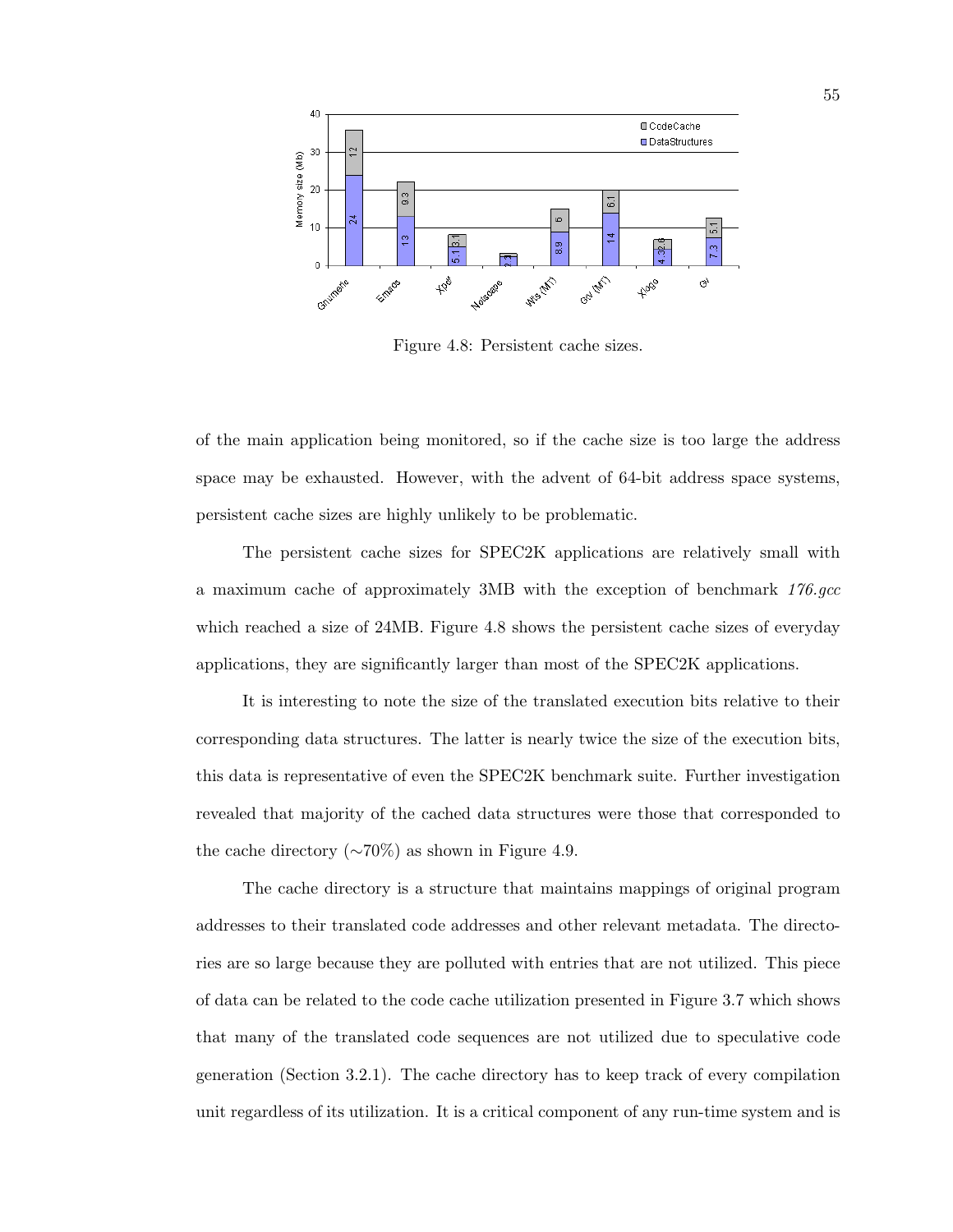

Figure 4.9: Breakdown of the data structures persistent cache.

heavily utilized during code transformation. It facilitates trace-linking, an optimization that is extremely critical for keeping the overheads small in run-time systems. Therefore it is important that it has good run-time performance. A large directory could impact performance since traversal time during code transformation is likely to be high, thereby adding to the execution overhead.

The other two components of the data structures are the re-register allocation optimization information and the run-time system's context information. Re-register allocation information is cached across executions since it is required to facilitate adding new code paths to the cache. All subsequent executions have to utilize the same register binding as the cached instance. Context is the metadata of the run-time system itself and is state required for the system to be able to support persistence. These too are utilized during code transformation and their performance is critical as well.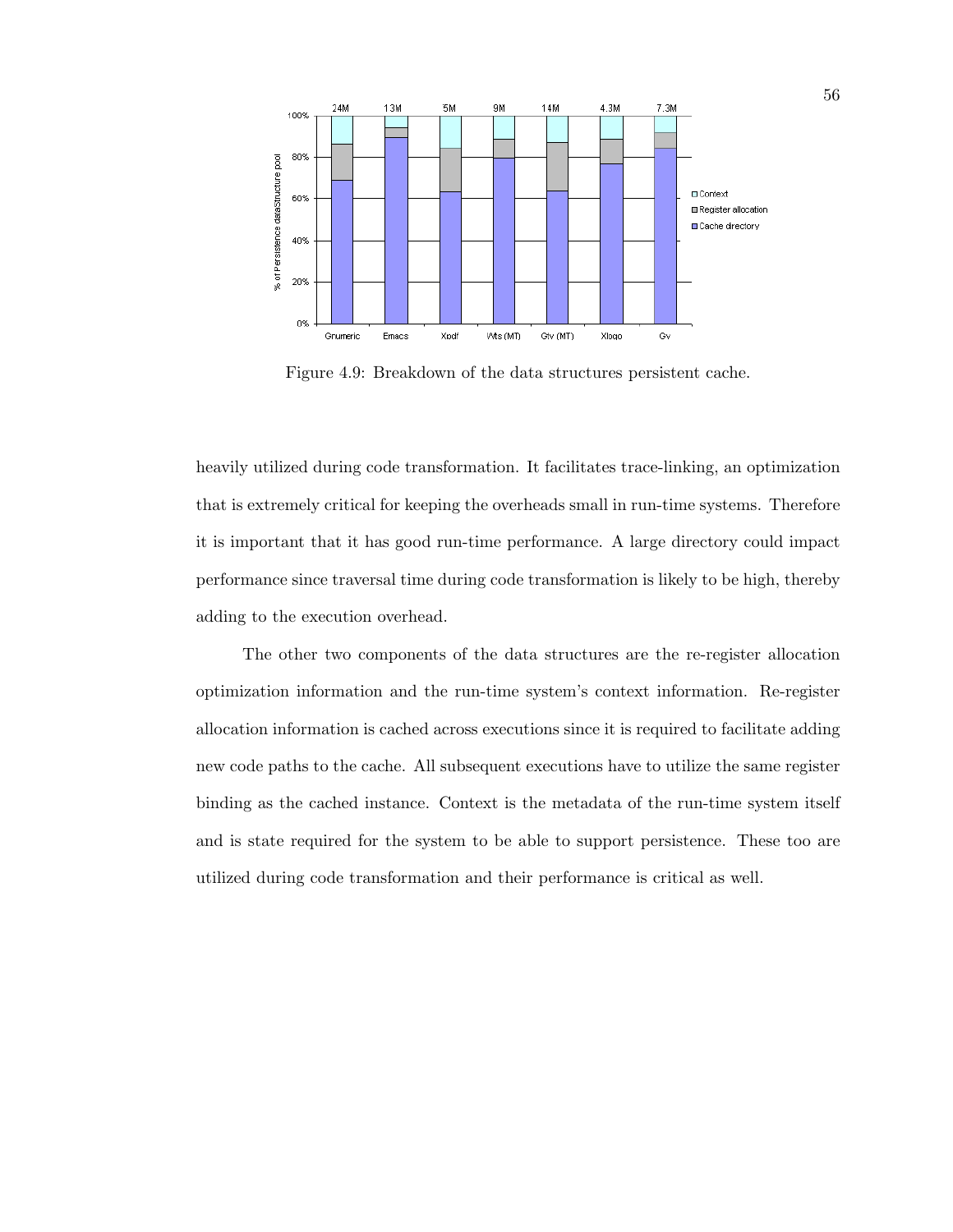# Chapter 5

# Mitigating the translation overhead via mixed execution

The previous chapter addressed the dynamic code transformation problem experienced when applications have fairly large footprints. However, Figure 3.1 shows that certain applications experience significant overhead as a result of the translated code performance. All run-time systems apply optimizations specifically aimed at reducing the translation overhead. Despite all past work, no one system has shown that the translation overhead can be successfully mitigated to negligible numbers. Overcoming the translation barrier is difficult due to the challenges presented in Section 3.2. This raises the question as to whether pure JIT-based run-time systems are practical to implement in everyday systems.

In lieu of the execution overhead faced by JIT-based run-time systems, a different execution model is proposed as a technique capable of keeping translation overheads minimal. It is called *mixed execution*. The code executed is a mix of translated code and instructions from the original binary. In this model, the run-time system's JIT compiler is involved only at points of interest rather than the entire execution. The premise of this model is that executing original code intermittently results in minimal translation performance penalties. Therefore, by carefully selecting the regions of interest for code transformation, the performance degradation is kept within limits. Mixed execution is an effective alternative to its JIT-based counterpart, when constraints like extremely low overheads and minimal architectural perturbation are critical to execution.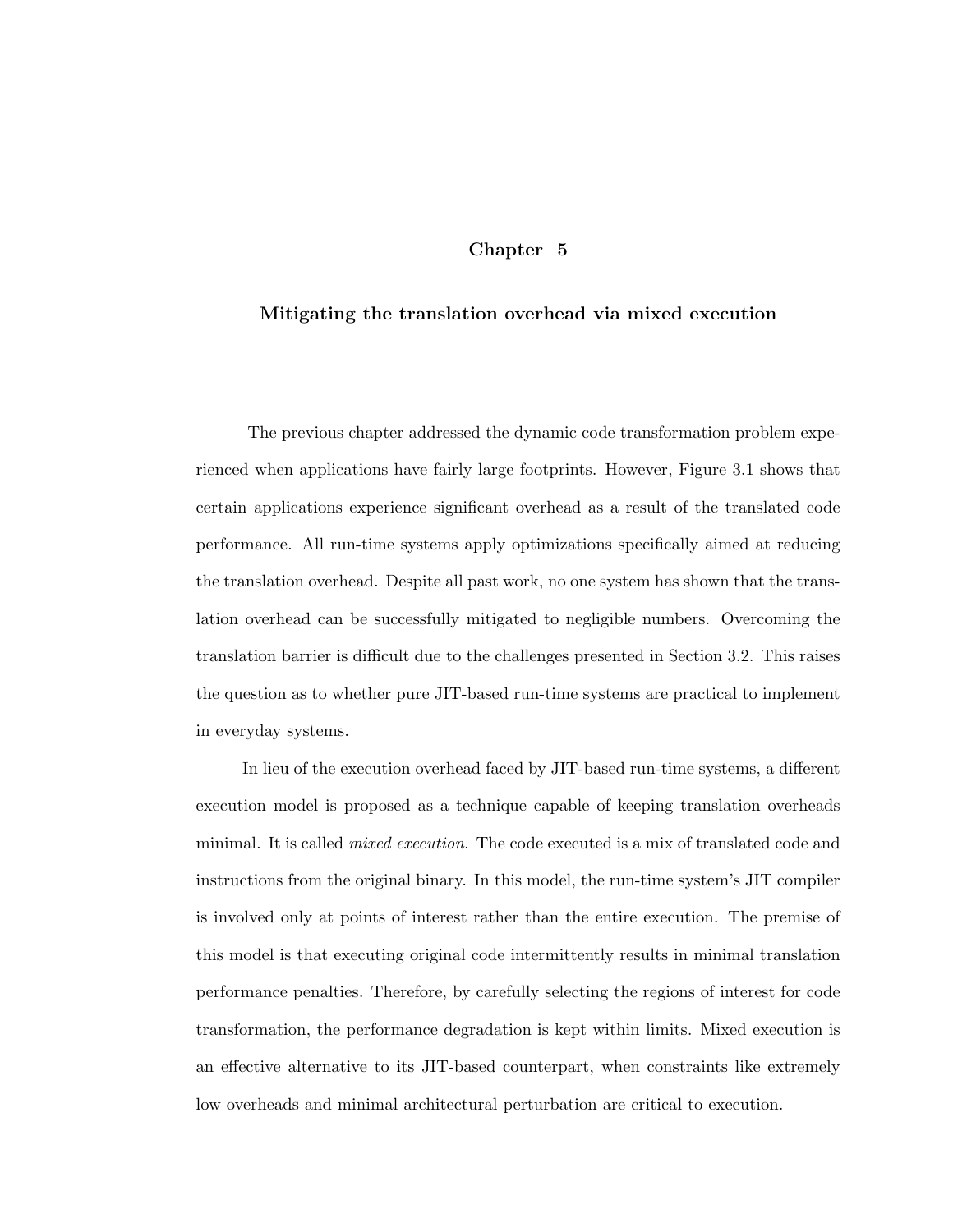In the following section, the underlying technique facilitating mixed execution, code splicing, is introduced, and its limitations on the x86 architecture are discussed. Additionally, the methodology is discussed further to illustrate how mixed execution generates effective code sequences. The section also introduces function migration, which is a novel, and previously unexplored, technique surpassing certain limitations of code splicing.

## 5.1 Code splicing

Code splicing is the modification of a binary's static instruction stream. The technique is useful to redirect control elsewhere during execution. The target of the redirection can be one of two:  $(1)$  transformed code in the translation cache or  $(2)$ the entry point of the run-time system. The first has the disadvantage that the code needs to be generated prior to execution. This is achievable by scanning the binary and splicing instructions of interest just before executing the first instruction. As such, it is possible to generate code sequences that will never be executed. Code is guaranteed to execute only if instructions in the dynamic instruction stream are spliced. In the second, code is generated just prior to execution. It closely resembles JIT compiler systems.

Thus far, code splicing has been prominent in the domain of dynamic instrumentation [1, 7, 37]; especially for kernel level instrumentation. Here, the JIT and interpretation methods are impractical because it is a timing sensitive environment. In theory, the process of code splicing is relatively simple. However, there are complications when implementing code splicing on the popular x86 architecture. These challenges are discussed later in Section 5.1.1.

The mixed execution approach is practical in a domain where overheads beyond certain thresholds are not acceptable. For example, such domains can be run-time code optimization and light weight instrumentation. For instance, if the only interest is to profile the execution count of all functions executed, it is better to apply the mixed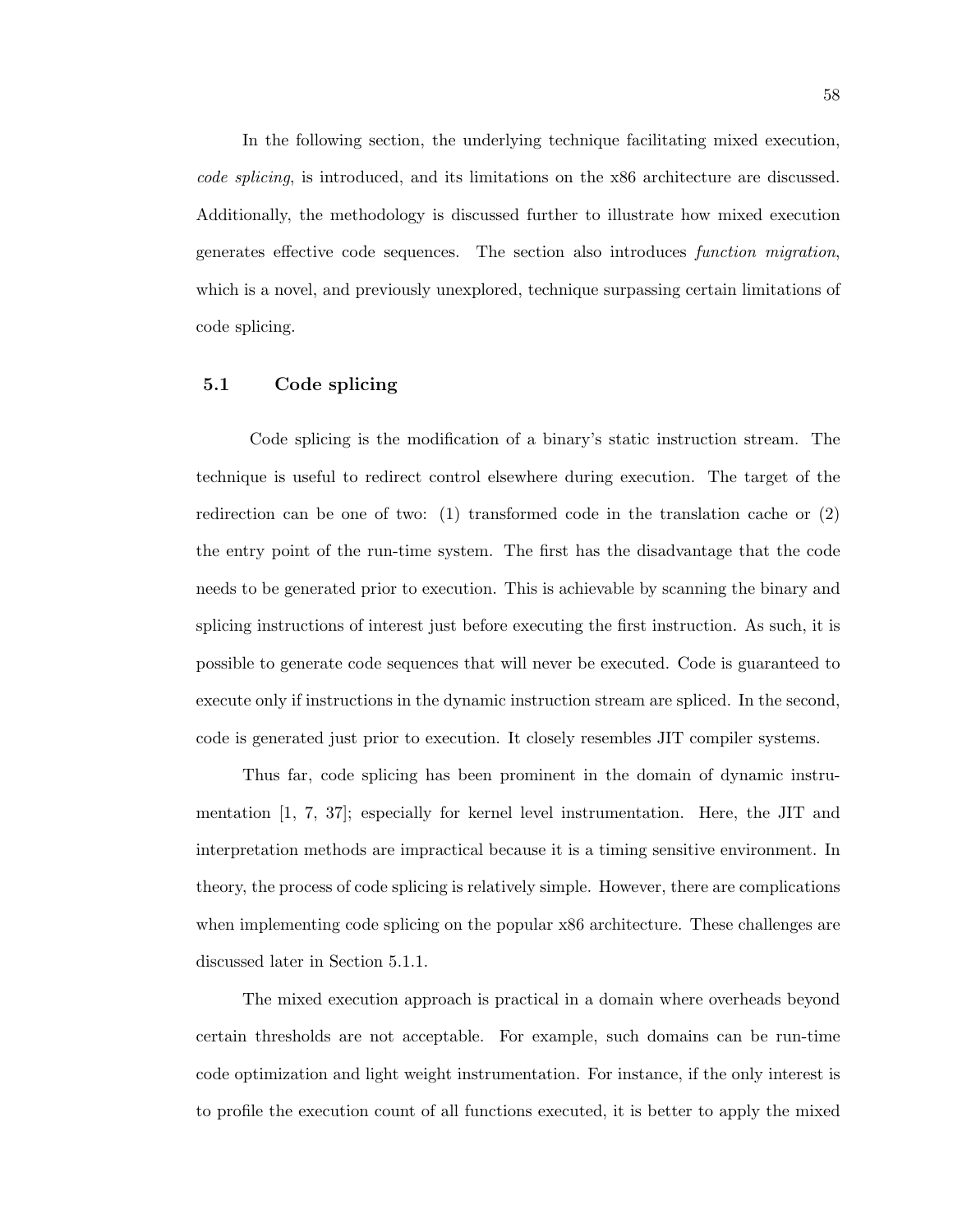execution approach versus the pure JIT approach. Figure 5.1 compares the performance of the original program with the execution time of the mixed approach and JIT-based instrumentation in order to profile functions at two different granulates.

The first experiment, Functions Visited, counts the number of times a function is invoked until a threshold of four is reached. Once the execution count of a function reaches four, the profiling code is removed. The overheads between the mixed execution and JIT approach vary significantly for benchmarks in the SPEC2K INT suite. Benchmarks like 186.*crafty, 253.perlbmk* and 255.*vortex* experience a slow-down of ∼2x. Contrasting the performance of the JIT-based approach is the mixed execution approach. It matches the performance of the original program across the entire benchmark suite. Under the mixed execution approach, benchmarks 301.apsi and 164.gzip serve as interesting observations. Both these benchmarks consistently outperform their original performance. SPEC2K performance does not vary much under either of the approaches. Changes in the I-Cache and I-TLB behaviors, due to the addition of profiling code, are suspected for the performance change. Unlike benchmarks in the SPEC2K INT suite, the SPEC2K FP applications do not exhibit performance variation. The floating point benchmarks are not as aggressive as the SPEC2K INT benchmarks in subroutine calls.

The second experiment, Function execution profile, collects the execution profile of how many times a function is invoked during execution. Both approaches show no performance degradation on the SPEC2K FP suite. Once again, the floating point benchmarks do not make too many subroutine calls. Also, they have relatively smaller execution foot-print than their counterpart SPEC2K INT programs. Figure 3.2 (a) shows that the run-time system quickly captures the small foot-print. Thereafter, execution time is spent in the translated code sequences. This allows the application to make progress. The SPEC2K INT applications perform differently under the two approaches. Mixed execution once again significantly outperforms its JIT-based run-time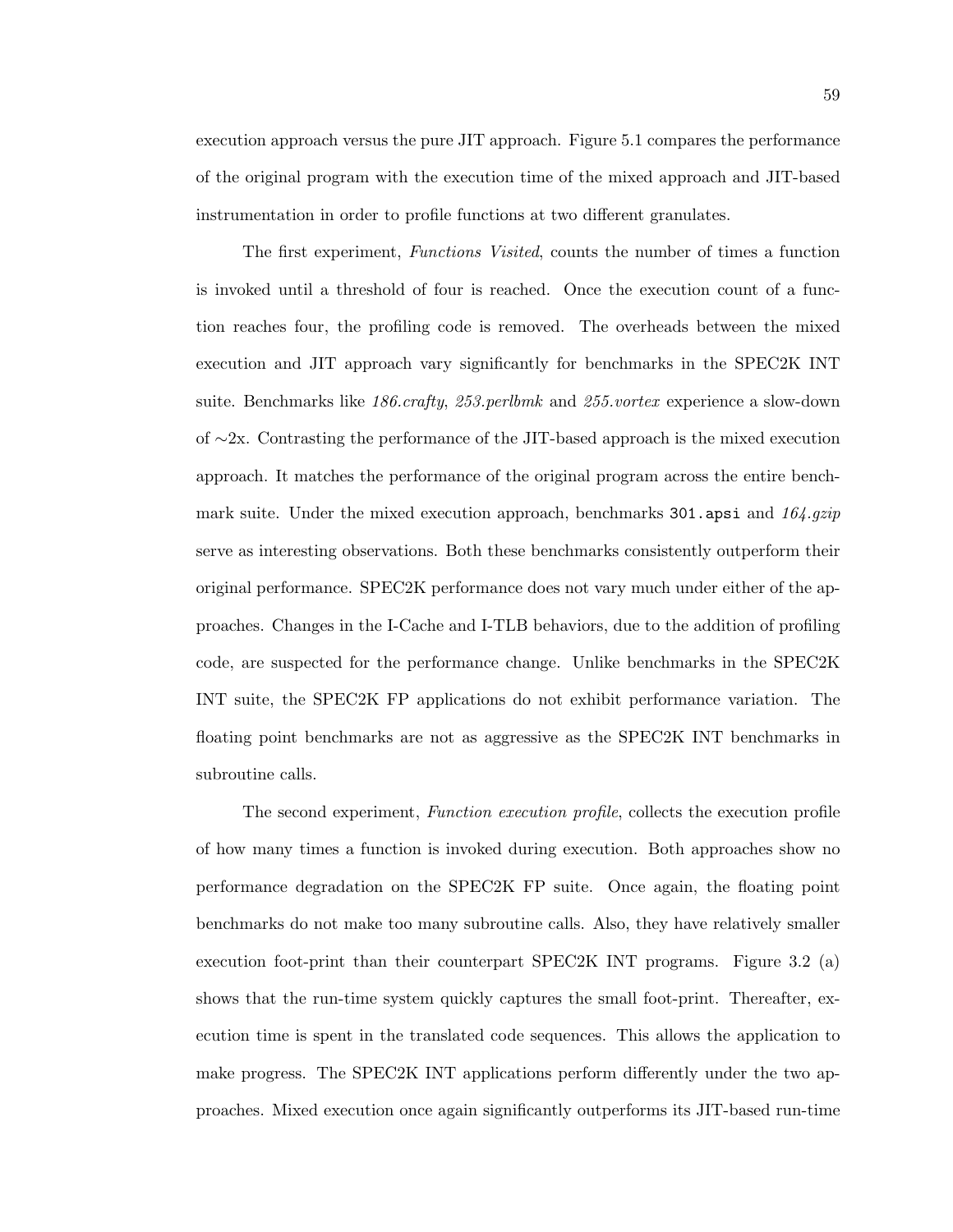

Figure 5.1: Time to collect the dynamic execution count of all functions executed.

counterpart.

In both experiments, the JIT approach is slower because of the transformation cost, as well as the poor performance of the translated code. The JIT-based system incurs more transformation overhead because the system must compile the entire dynamic execution path of a program. On the other hand, the mixed execution approach needs to compile just enough code to facilitate profiling.

The performance of the translated code varies because the JIT approach incurs overhead as a result of making sure that it maintains control at all times. The performance of benchmarks 253.perlbmk and 255.vortex under the JIT approach, in relation to the mixed execution, is degraded by nearly 60% due to translation penalties. Mixed execution does not incur such penalties to perform function profiling (technique is elaborated in Section 5.1.2). As such, it experiences significantly lower translated code performance overheads.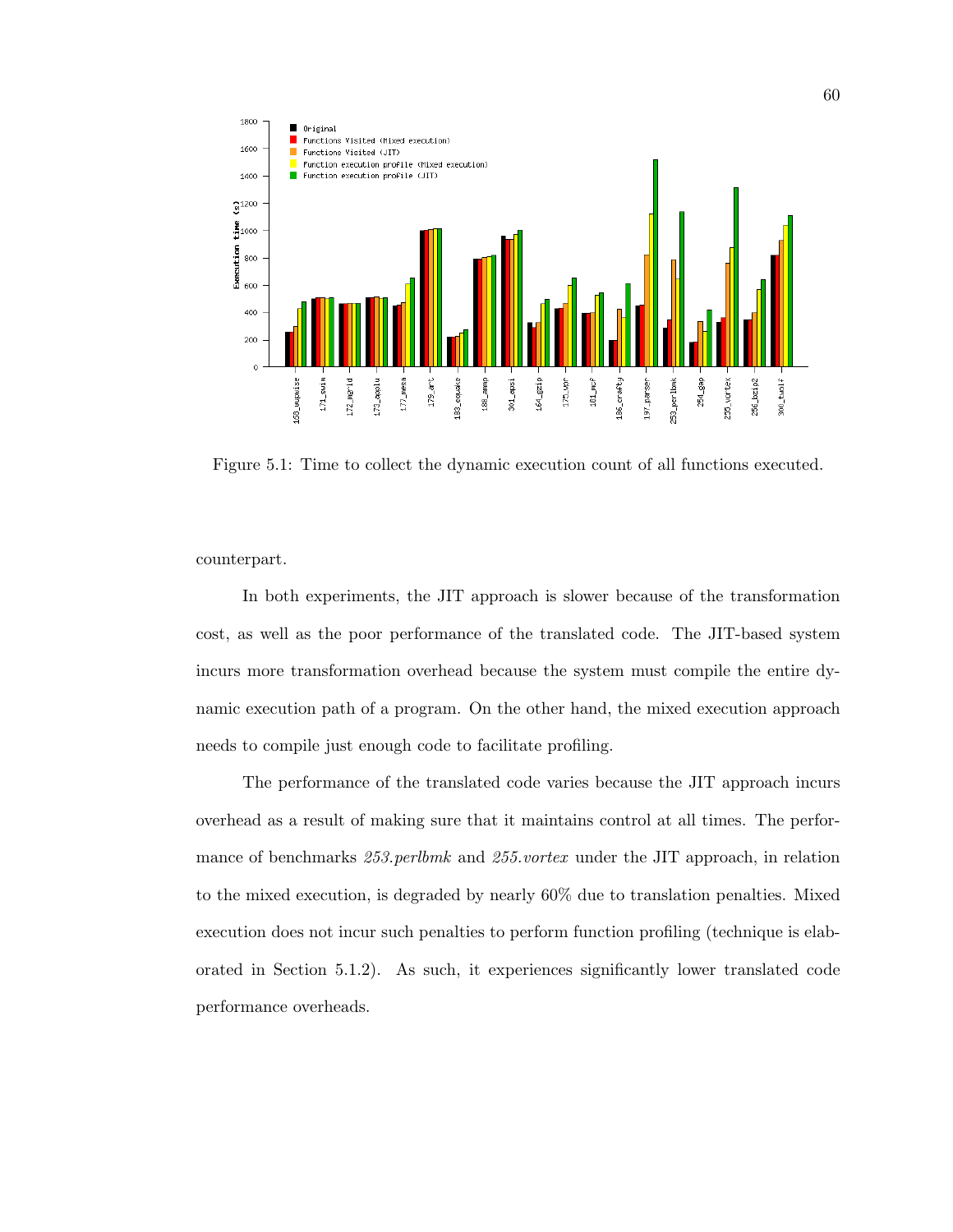## 5.1.1 Limitations

The challenges of code splicing depends on the instruction set architecture (ISA). For fixed length ISA's, splicing does not prove problematic since every instruction is fixed size. Overwriting an instruction with another in order to redirect control elsewhere is safer than doing so in the x86 architecture. In the x86 architecture, this is more challenging due to its variable length instruction set. There are three potential hazards when splicing  $(1)$  over instruction and basic block boundaries,  $(2)$  threaded applications and (3) position independent code.

Splicing over instruction and basic block boundaries: The x86 architecture requires a splice to be the same size as the instruction it overwrites. Only then does code-splicing guarantee program correctness. However, this is challenging in the x86 architecture. The code cache offset is often too big to fit into eight and sixteen bit branch instruction offset fields. One way around this limitation is to overwrite the smaller instructions with the splice, migrate the overwritten instructions to the target of the splice, and then execute the instructions there. However, this is risky. One of the overwritten instructions may be the target of a branch elsewhere in the application. In this case, a branch may be taken during program execution that would jump into the middle of the newly-written spliced instruction and cause the program to fault. Consequently, not all instructions can be safely spliced unless additional information is present. One piece of critical information that can distinctly aid the splicing process is complete control flow graph information of a subroutine. With precise control flow graph information, basic block boundaries can be determined and other splicing options then become available.

Another alternative is to write a special x86 trap instruction ( $0xCC$ , one byte) to splice arbitrary points in the original program. Executing this instruction causes an INT 0x3 exception, which invokes the kernel. Its is a standard practice used in debugging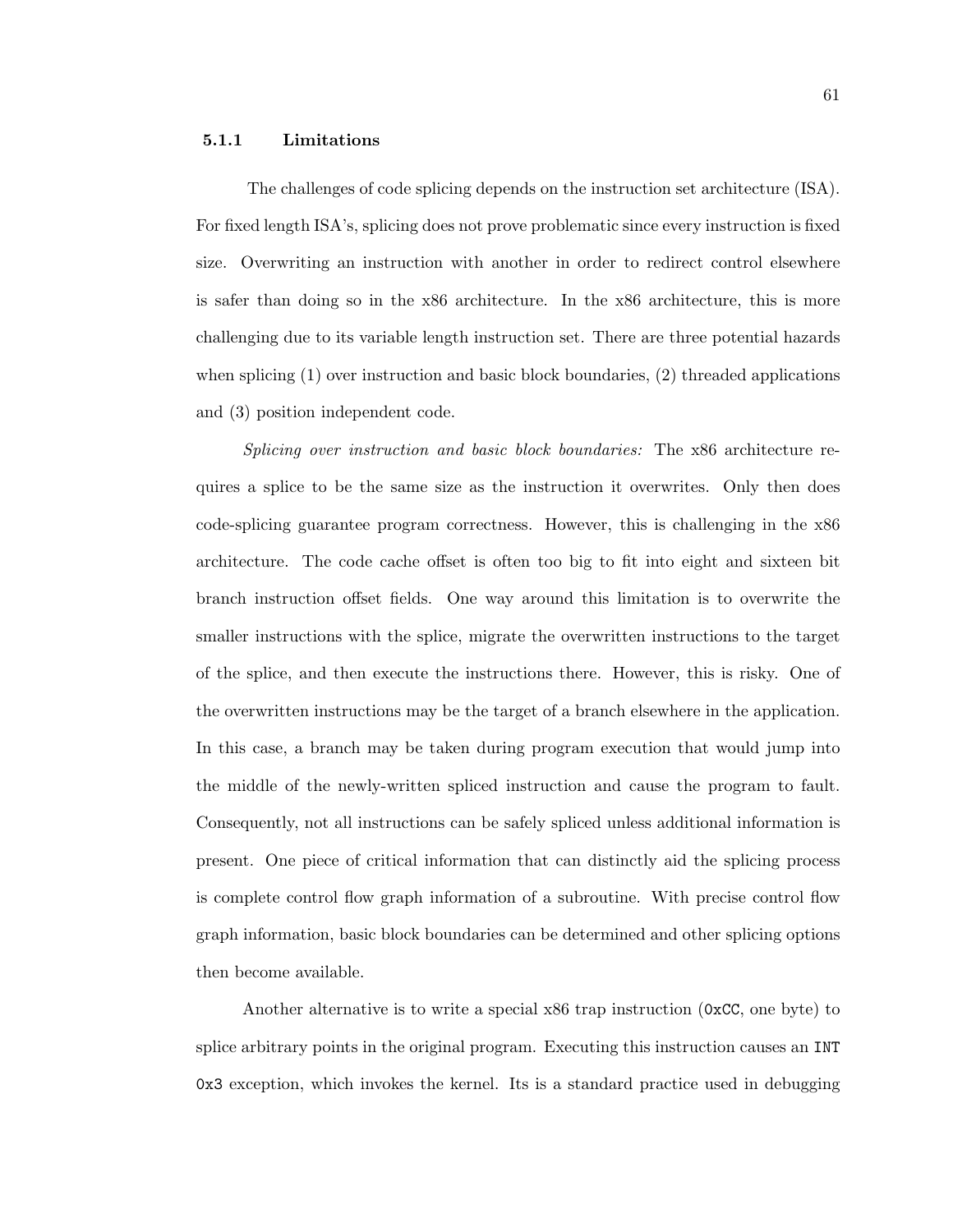systems. In the same sense, a splicing system can register a signal handler to catch the execution of that special trap (splice). And then redirect the control flow elsewhere. Nonetheless, this is an impractical technique because a kernel trap costs many thousands of cycles due to context switch overhead.

Splicing a threaded application: In a threaded environment, splicing cannot cross instruction boundaries, even if the control flow graph indicates a point is safe to splice. Consider this scenario, a splice that spans multiple instructions is being written. One of the instructions being overwritten is the resume address of a sleeping thread. This sleeping thread will fault the very instant it is scheduled for execution because its resume address has been overwritten. As such, it is resuming execution in the middle of an instruction. Therefore, it is risky to splice a threaded application across instruction boundaries.

Position Independent Code (PIC): PIC relies on computations that require the instruction pointer of an instruction to find targets, such as the the global offset table (GOT). The x86 has no instruction to get the current instruction pointer address. The only way is to execute a PC-materialization call instruction. It is a CALL instruction to the following instruction address. Executing such an instruction puts the current instruction pointer on top of the stack. This value is moved into a register using a POP instruction. The value in the register is then used to compute PIC target addresses. An example is shown below in which the PIC is generating the GOT offset.

(gdb) disassemble \_fini dissemble \_fini Dump of assembler code for function \_fini: 0x08048440: push %ebp 0x08048441: mov %esp,%ebp 0x08048443: push %ebx 0x08048444: call 0x8048449 <\_fini+9> 0x08048449: pop %ebx 0x0804844a: add \$0x111f,%ebx 0x08048450: push %edx 0x08048451: call 0x8048310 <\_\_do\_global\_dtors\_aux> 0x08048456: mov 0xfffffffc(%ebp),%ebx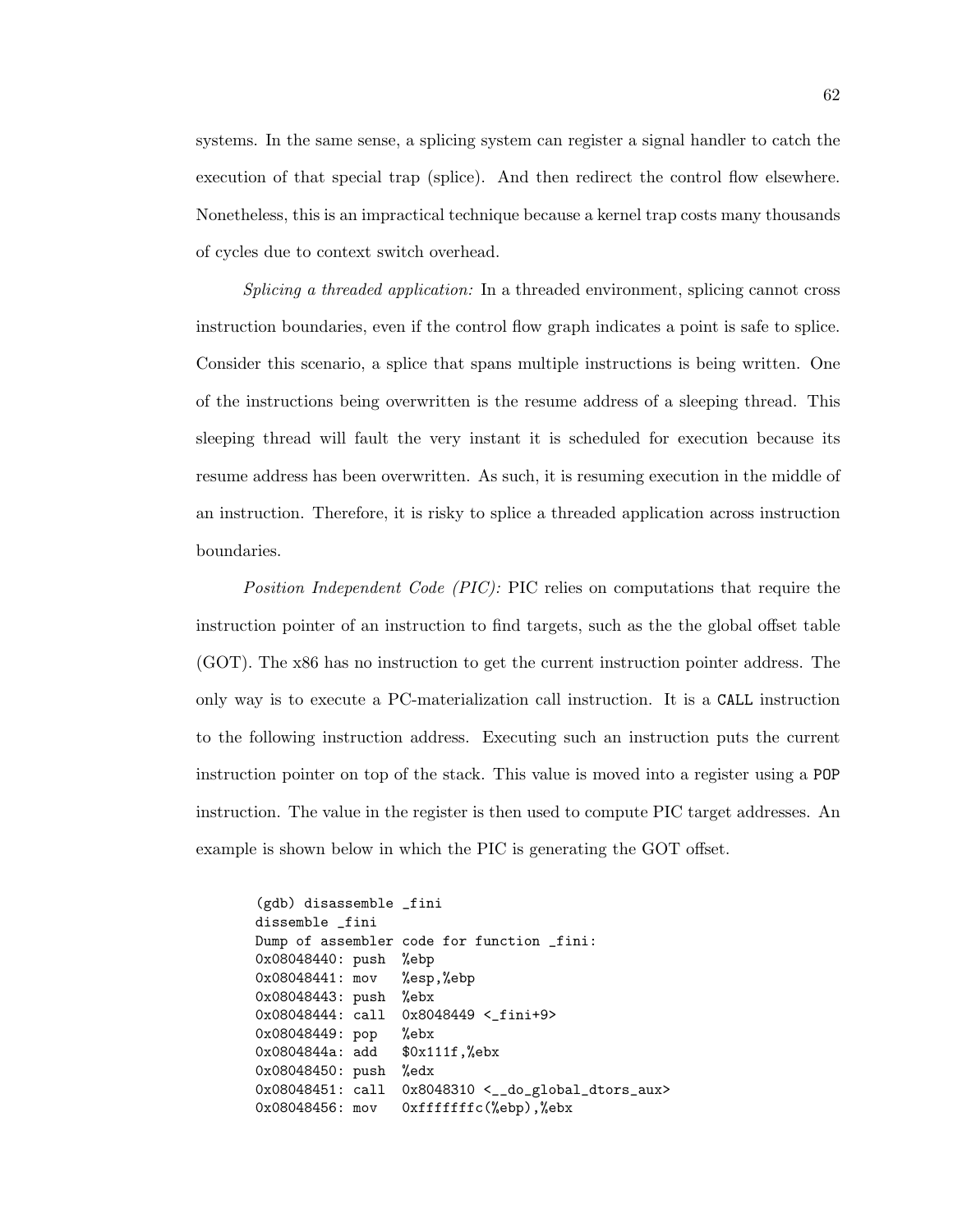0x08048459: leave 0x0804845a: ret End of assembler dump. (gdb)

Instructions at address 0x08048444, 0x08048449 and 0x0804844a are computing a PIC target address. Instruction CALL 0x8048449 cannot be spliced. If this PCmaterialization instruction is migrated and executed elsewhere, the instruction pointer will be different. As a result, the PIC target computation will be incorrect causing program failure. Such special cases of five byte instructions must not be considered for splicing.

From the limitations, it becomes evident that code splicing may severely limit the transformations applied to the original code. Table 5.1 shows where mixed execution and JIT-based approaches are applicable. The applications presented are in reference to the systems presented in Chapter 2. Optimization, instrumentation and security are listed as being task-dependent for mixed execution because they are limited by whether or not a given point in the program is safe to splice.

For an optimization system, the JIT approach is marked as being dependent on the task because it is unlikely to function properly when optimization decision making algorithms rely on architectural performance data. JIT-based systems affect the architectural behavior since their execution is interleaved with the execution of the application itself. This means that any field of study relying solely on observing the architectural behavior will most likely not be able to utilize a JIT-based approach. A case study is presented in Section 5.2 to illustrate this claim.

## 5.1.2 Methodology

The fundamental method of splicing an instruction is illustrated in Figure 5.2. Control flow is redirected by *splicing* the original code to a point in the translation/code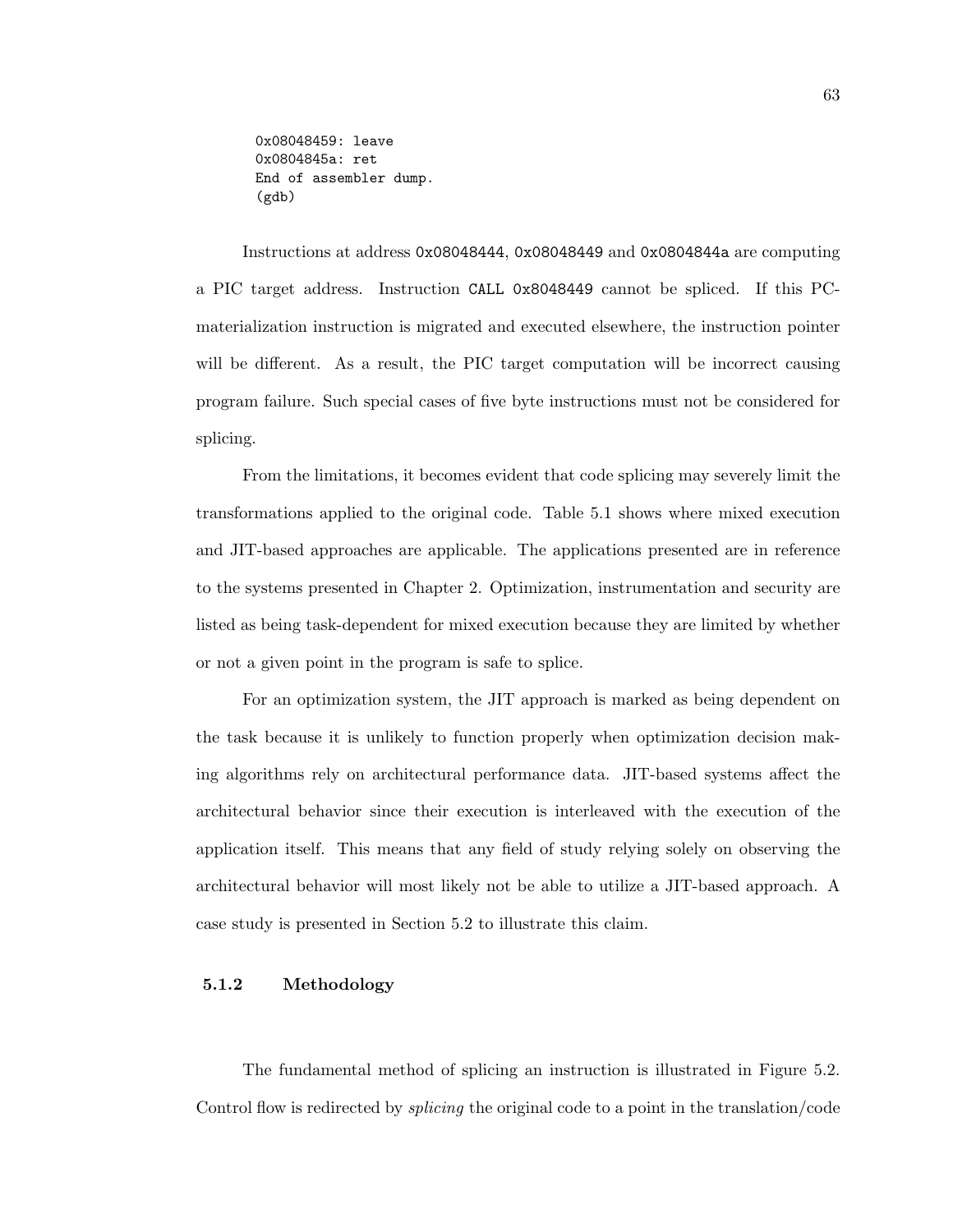|                 |                 | 64             |
|-----------------|-----------------|----------------|
| Type of system  | Mixed execution | JIT            |
| Optimization    | Task dependent  | Task dependent |
| Instrumentation | Task dependent  | Yes            |
| Translation     | No              | Yes            |
| Security        | Task dependent  | Yes            |

Table 5.1: Systems where the mixed execution mode and JIT-based run-time systems apply.



Figure 5.2: Using code splicing as a means of transferring program control from the application to the code cache sequences. The gray shaded boxes are 5 byte x86 instructions, so they are patchable.

cache. The control flow redirection is forced by replacing the instruction JE bar with an unconditional branch instruction JMP bar'. The replaced instruction is executed at the splice target. It can be redirected by overwriting the immediate field of the CALL foo instruction as CALL foo'. At the end of a code sequence in the code cache, there is an unconditional control transfer instruction (JMP) that transfers control to the appropriate place in the original application code.

Example uses of code splicing are presented in the following paragraphs. The example applications collect profiles of various program elements: function callsites, functions, and loops. Any issues regarding the usage of this technique are also discussed.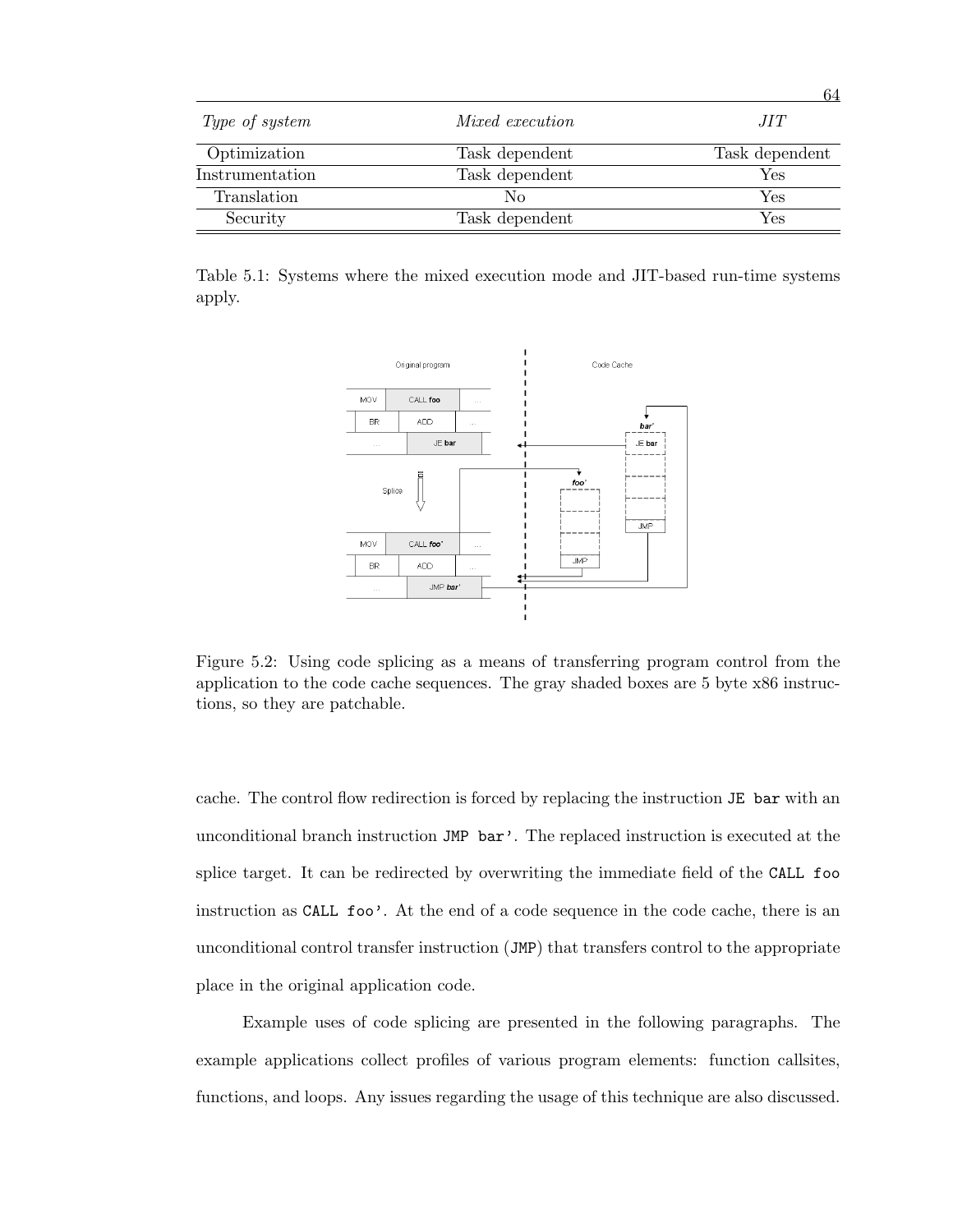*Callsite profiling:* This can be accomplished via the following sequence: (1) copying the CALL instruction over to the code cache, (2) instrumenting the copied instruction with the required profiling code, (3) adding an unconditional branch after the copied instruction to transfer control back to the original program, and (4) overwriting the original CALL instruction with a splice (an unconditional JMP) to the copied instruction. Every time the program reaches the callsite, control is transferred to the instrumented CALL in the cache. The instrumented instruction executes the profiling code either before or after it invokes the instruction target in the original program depending on the instrumentation. It then transfers control back to the original program via an unconditional branch. From experience, all CALL instructions generated by the Gcc compiler have 32-bit offsets. Therefore, the issue of overwriting a smaller instruction with a larger 5-byte splice (JMP instruction) has thus far not surfaced as an issue. However, callsite profiling is not guaranteed to be safe due to PIC code which is explained in Section 5.1.1.

Function invocation profiling: This is achieved by overwriting the first instruction of the function with an unconditional JMP instruction. It transfers control to an instrumented copy of the instructions it overwrote. This is a common technique. It is illustrated in works such as [24, 37, 35, 43].

Loop profiling: This is challenging to achieve via the mixed execution approach because of the variable length x86 ISA. To profile this program element, instrumentation needs to be added to the loopback edge, as well as the entry and exit points of a loop. However, compilers generate at most 16-bit loopback branch instructions. These branches do not have a large enough offset to reach the code cache. Therefore, the instruction cannot be overwritten with a splice; splice instruction offsets normally need to be 32-bits wide. This is detailed in Section 5.1. A solution capable of addressing this issue is discussed below. Function migration is a technique that can facilitate loop profiling via the mixed execution approach. It is believed this technique is a novel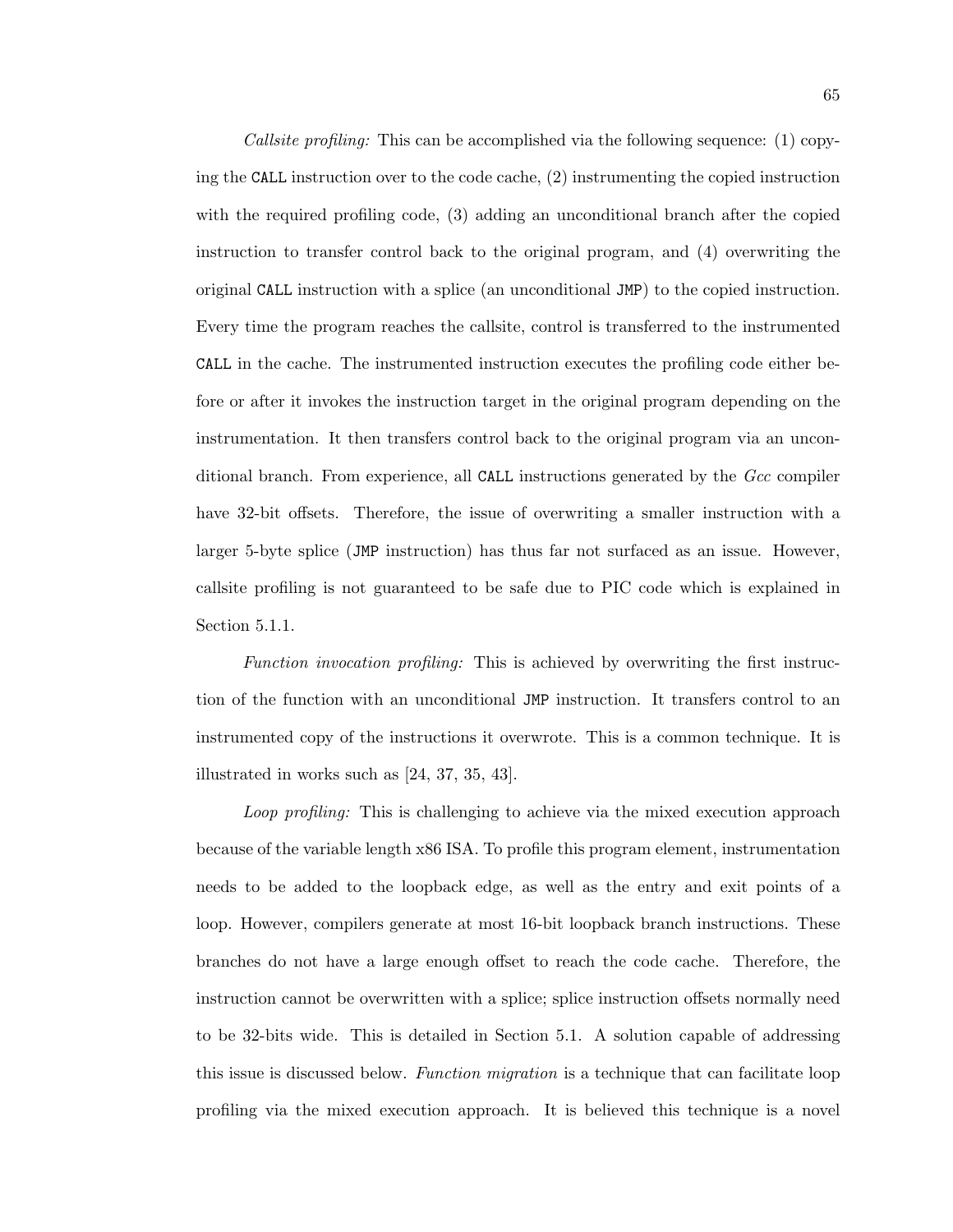contribution to prior work in code splicing. There are other proposed techniques such as those discussed in [24, 35].

#### 5.1.2.1 Function migration

Function migration generates a copy of the original function and places it in the code cache. The only difference between the copied and the original function is the eight and sixteen bit offset changes applied to all the PC-relative branch instructions. They are modified into their corresponding 32-bit versions. There are two fundamental reasons for this modification: First, if the branch target is outside the bounds of the copied function, the branch offset must be large enough to reach the original code from the code cache. Second, applying transformations to the function changes the distance between instructions within the migrated function. So, all PC-relative branch instructions need to be updated. This migrated (copied and transformed) function is made available to the main application by the function invocation technique described in the previous section.

The primary advantage of this technique is that it facilitates the fine-grained transformation of x86 variable sized instructions. However, it comes at the cost of having to compile an entire function at run-time. Nevertheless, this approach is better than the pure JIT approach in certain scenarios. For example, this approach can successfully perform loop profiling. It is also applicable if just a few functions are of interest. Executing a mix of the original and transformed functions results in small transformation and translation code performance penalties.

# 5.2 Addressing a rising concern with run-time code transformation: power management

To illustrate when mixed execution is a more suitable approach than the JIT approach, a case study is presented. This case study addresses the growing concern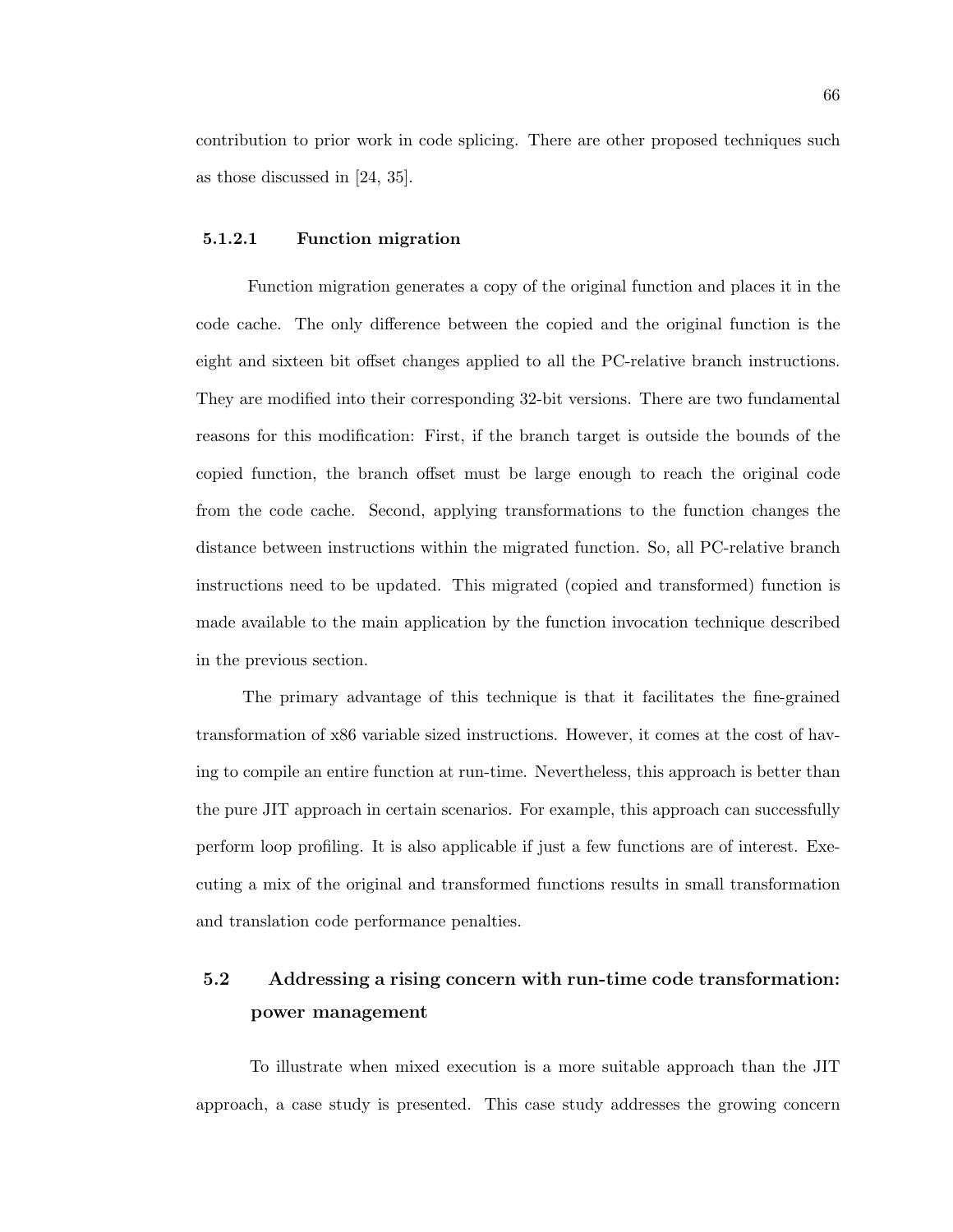of microprocessor power consumption using a run-time dynamic voltage and frequency scaling system (RDO). The system utilizes the mixed execution to perform its task.

Scaling microprocessor energy and power control, Dynamic voltage and frequency scaling - DVFS, based on an application's execution behavior, is an effective means of conserving power in a system. It is implemented in many modern processors [5, 16]. Significant efforts are dedicated to DVFS control. Many of them are hardware based [23, 32, 39]. The rest are dependent on the OS time-interrupt or are static compiler techniques [20, 47]. All of these techniques rely on a fundamental concept of scaling of the processor frequency. The frequency is scaled down when the ratio of memory to arithmetic logic unit operations is high for a prolonged period and vice versa.

Existing hardware or OS time-interrupt-based DVFS techniques typically monitor some system statistics, such as issue queue occupancy [39], in fixed time intervals, and also decide DVFS settings for future time intervals [32, 39, 45]. Since the time intervals are re-determined and are independent of program structure, the DVFS control by these methods is not efficient in adapting to program phase changes. One reason is that program phase changes are generally caused by the invocation of different code regions, as observed in [22]. Thus, the hardware, or OS techniques, are not in a position to infer precise application code characteristics and the most effective adaptation points. Also, program phase changes are often recurrent (i.e. loops). In this case, the hardware, or OS, schemes would need to detect and adapt to the recurring phase changes repeatedly.

Static compilers apply DVFS optimizations based on the use of some profiler. A major limitation to static compiler DVFS is that the setting obtained at static compile time is possibly not appropriate for the program at execution. This is due to different execution environments for the profiler and the actual program. Program behavior in terms of memory boundedness is dependent on run-time system settings such as machine/architecture configuration, program input size and patterns. For example, machine/architecture settings such as cache configuration or memory bus speed affect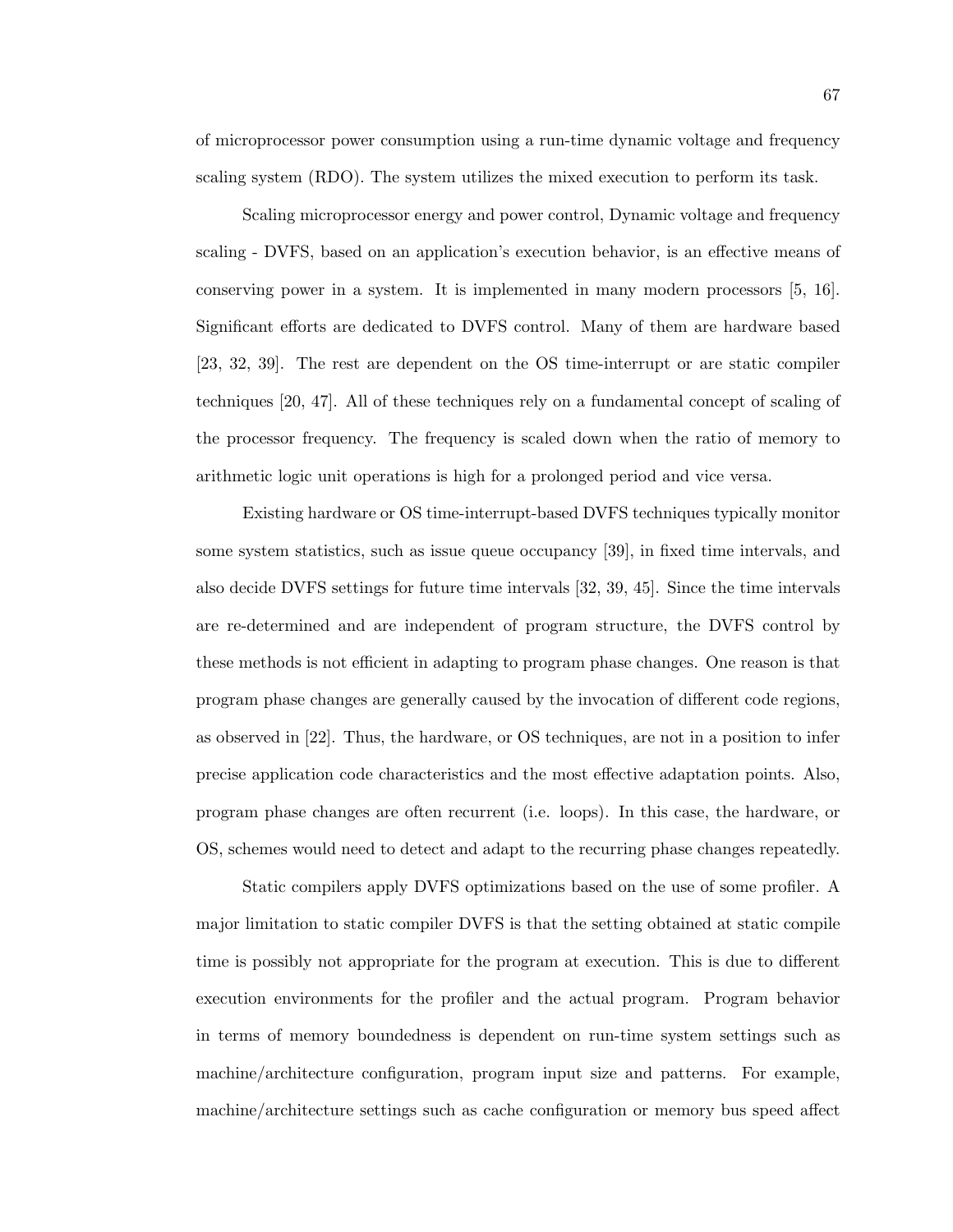

Figure 5.3: Overall system structure showing the operation and interactions among different components of a dynamic compiler DVFS optimization system.

how much CPU idle time exists. Different program input sizes or patterns affect how much memory is used. Additionally, as well as how it is going to be used. Therefore, it is difficult for a static compiler to make DVFS adaptive decisions based on the above factors. However, a dynamic compilation framework utilizes run-time information and can therefore make input-adaptive and architecture-adaptive decisions yielding better results.

#### 5.2.1 A run-time dynamic voltage and frequency scaling optimizer

The run-time power optimizer structure is illustrated in Figure 5.3. Its requirements are follows: First, dispatch executable code for execution by the hardware. Second, monitor the code execution to identify hot code regions. These code regions are memory bound/intensive with regards to dynamic voltage and frequency scaling. Third, periodically apply, as well as remove, DVFS optimization to the code regions based on the execution history.

#### 5.2.2 Challenges

The most significant RDO challenge is every cycle spent optimizing might be a cycle lost to execution. Therefore, the primary challenge becomes applying simple and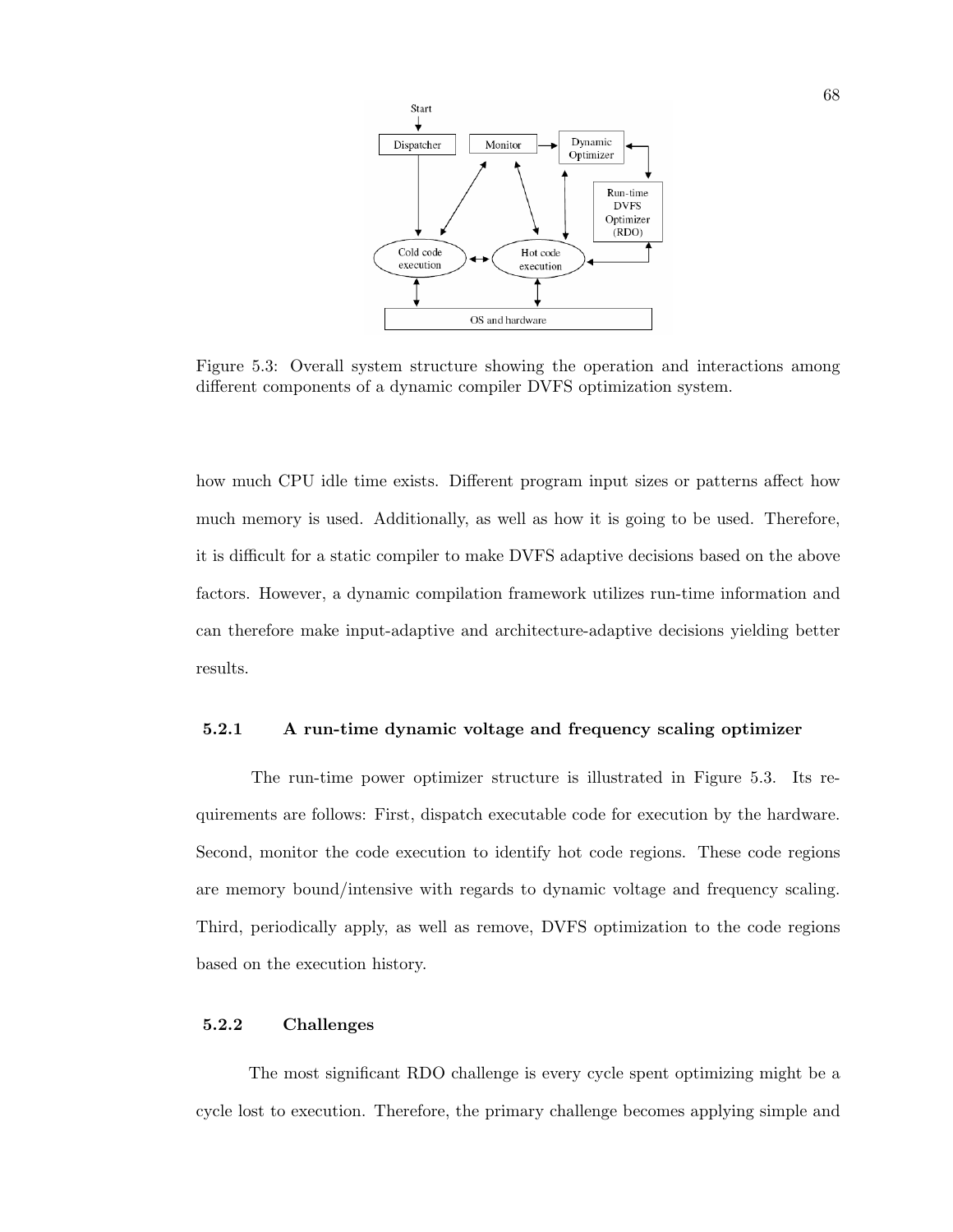inexpensive analysis and decision algorithms in order to minimize the run-time system cost. For the analysis to be successful, the overhead resulting from code transformation and the translated code performance must be within bounds. As mentioned previously, a key task of the run-time power optimizer is to identify hot code regions (functions and loops) by monitoring whether their execution frequency reaches a certain threshold. It has been shown in Figure 5.1 that this overhead is significant if a JIT-based approach is used. From this data, it can be drawn that a JIT-based approach is not the means by which to tackle the profiling aspect of this problem.

Yet another critical challenge to address is the process of identifying run-time information. Once the RDO identifies hot code regions by execution thresholds, it needs to segregate them into CPU or memory bound regions, the latter being the region of interest. This data is aggregated using performance counters. Because data is collected via the run-time system, perturbation as a result of running the system itself must be minimal. Figure 3.8 shows the architectural perturbation as a result of running the run-time system. It is far from negligible. Therefore, data collected by the system is likely to be polluted. And any analysis drawn based on this data is also likely to be incorrect.

## 5.2.3 Experimental framework

RDO was implemented in a real system using an Intel development board, running a Pentium-M (855GME, FW82801DB) processor. The processor is capable of six DVFS settings (1.6GHz, 1.4GHz, 1.2GHz, 1.0GHz, 800MHz, and 600MHz) with two 32K L1 caches and one unified 1M L2 cache. The board has a 400MHz FSB bus and a 512M DDR RAM. The system was setup to run a Linux 2.4.18 kernel with loadable module support. The modules provide user level hardware performance counter interface and DVFS control settings in the form of system calls.

The optimization system uses the Pin run-time system as the fundamental soft-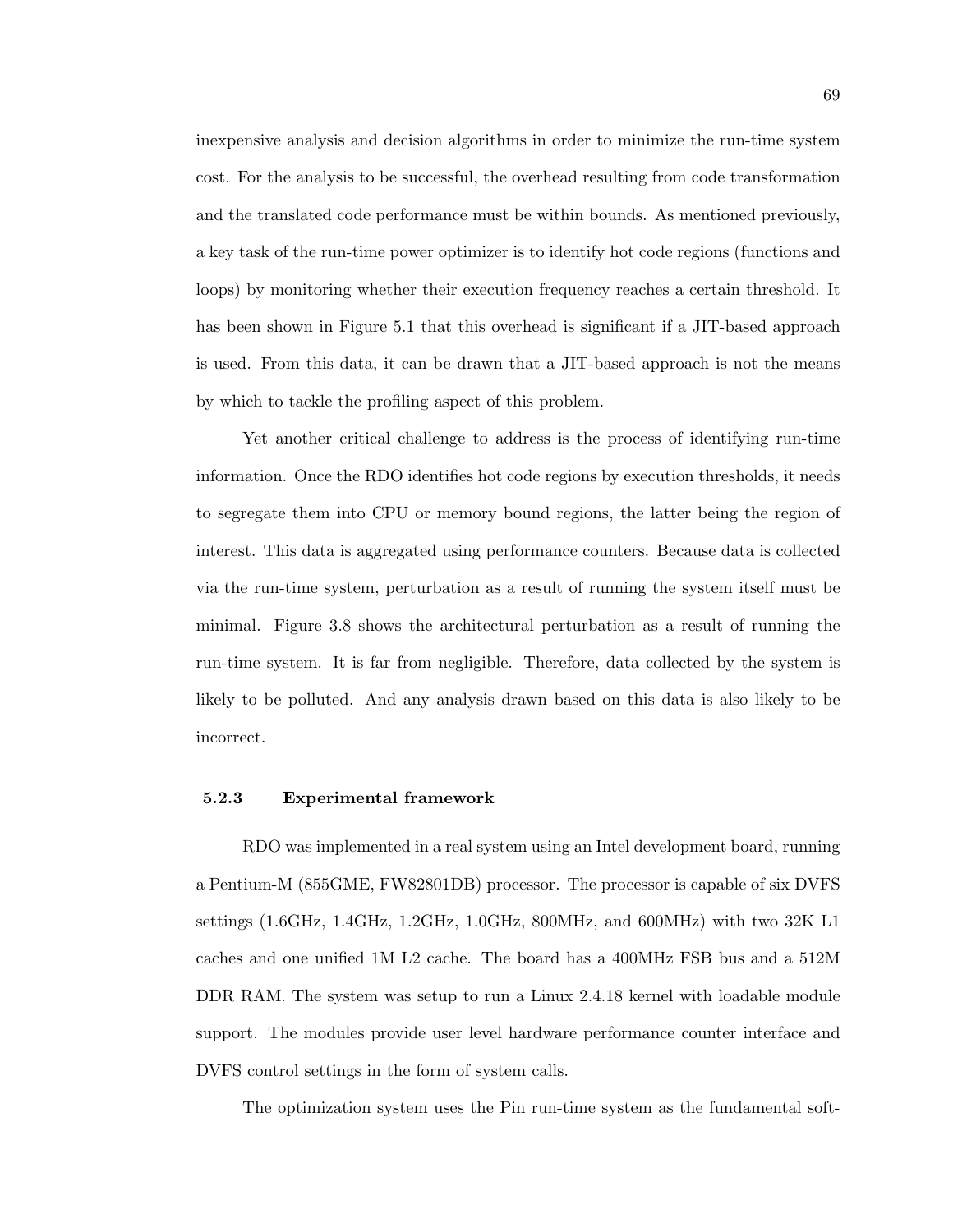ware platform. It supports programming interfaces for dynamic optimizations. This version of Pin is referred to as Optimization Pin (O-Pin). O-Pin has added features to support dynamic optimizations, such as adaptive code replacement and customized trace selection. It selectively generates code and does more light-weight profiling and optimization of the dynamically compiled code (i.e. loops inside a function and function entry points). It relies on mixed execution and employs techniques described in Sections 5.1.2 and 5.1.2.1 to ensure its overheads are small.

Functions and loops are transformed to use instrumentation to monitor execution thresholds and/or extract data from the hardware performance counters. Specifically, the system utilizes callsite and function invocation profiling to identify hot, as well as cold code regions. Loops are instrumented on their backedges. This determines their execution weights. If a certain threshold is met the system applies its optimizations to the loop header and exit paths. By translating a few regions of the original application, RDO achieves lesser transformation and translation overhead compared to the regular JIT-based system.

## 5.2.4 Methodology

Of the three key steps described in Section 5.2.1, the one relating to the work in this thesis is step two, monitoring the code execution to identify code regions that are memory bound/intensive.

Figure 5.4 illustrates the operation flow graph of the system. The RDO instruments all function calls and loops in the program to monitor and identify frequently executed code regions. If a candidate code region is found hot (i.e. the execution count is greater than a hot threshold), DVFS testing and decision code is applied to collect run-time information and decide how memory-bound the region is. This information is collected using two hardware performance counters. They keep track of the number of memory bus transactions and the total number of micro-ops retired. The ratio is used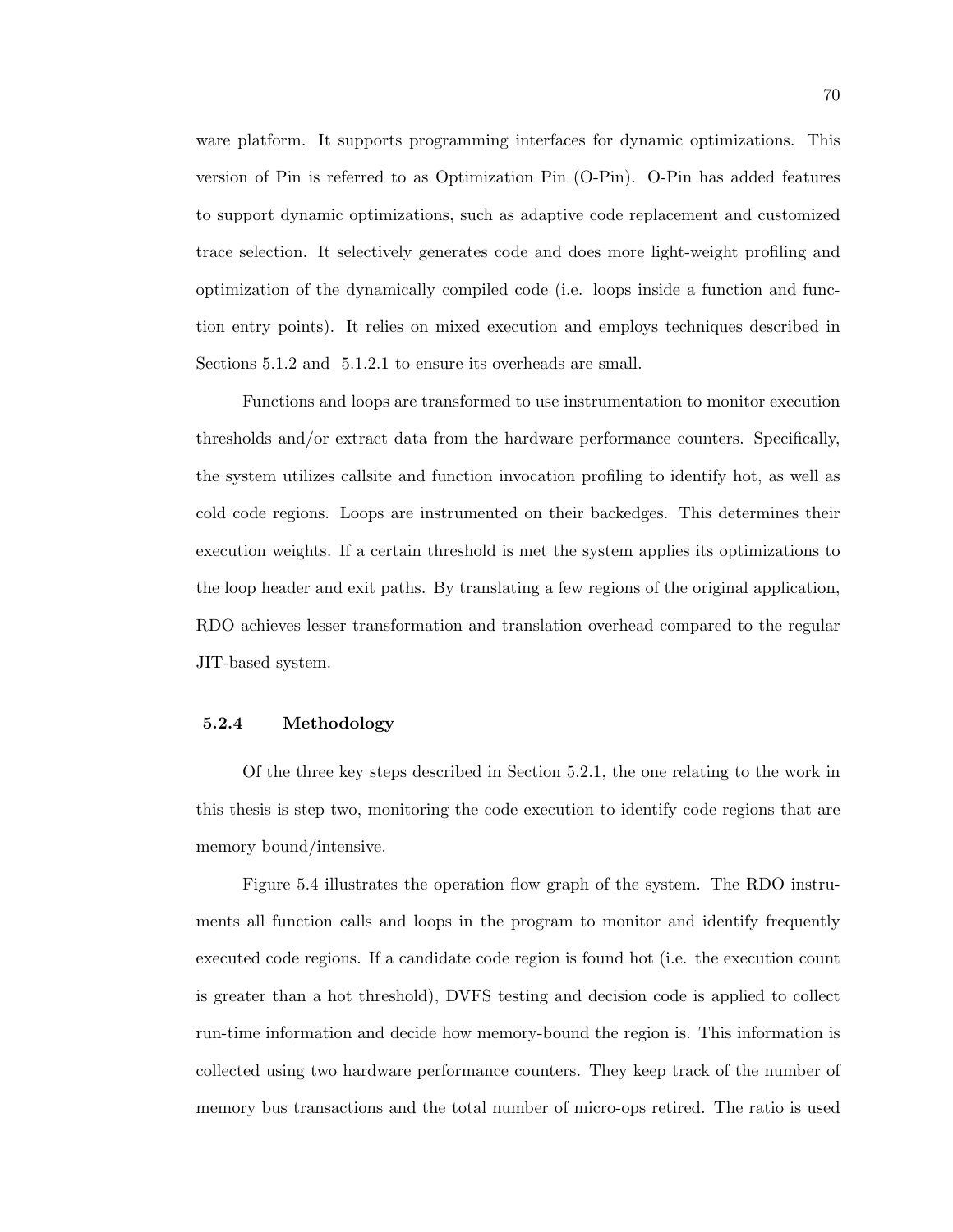

Figure 5.4: Operation flow graph of the run-time dynamic voltage and frequency scaling system.

to approximate how memory/CPU bound an application is.

RDO removes the profiling code if a code region is found to be memory bound. It proceeds to insert DVFS mode set instructions to scale the frequency of the processor down, and resumes execution. If a region is found to be CPU bound, no DVFS instructions are inserted. However, there is still a medium case that the candidate code region exhibits mixed memory behavior. This is likely because the code region contains both memory-bound and CPU-bound sub-regions. For such cases, the system determines if it is a long-running function containing loops. So, a copy of the function is dynamically generated and all loops inside the candidate function are identified and instrumented, and the process repeats.

# 5.2.5 RDO baseline overhead

Since the optimization of interest is power, it is critical to identify the overhead incurred from running the RDO system along side the application, while no DVFS optimizations are deployed. The overhead is a sum of the time to select, apply, and execute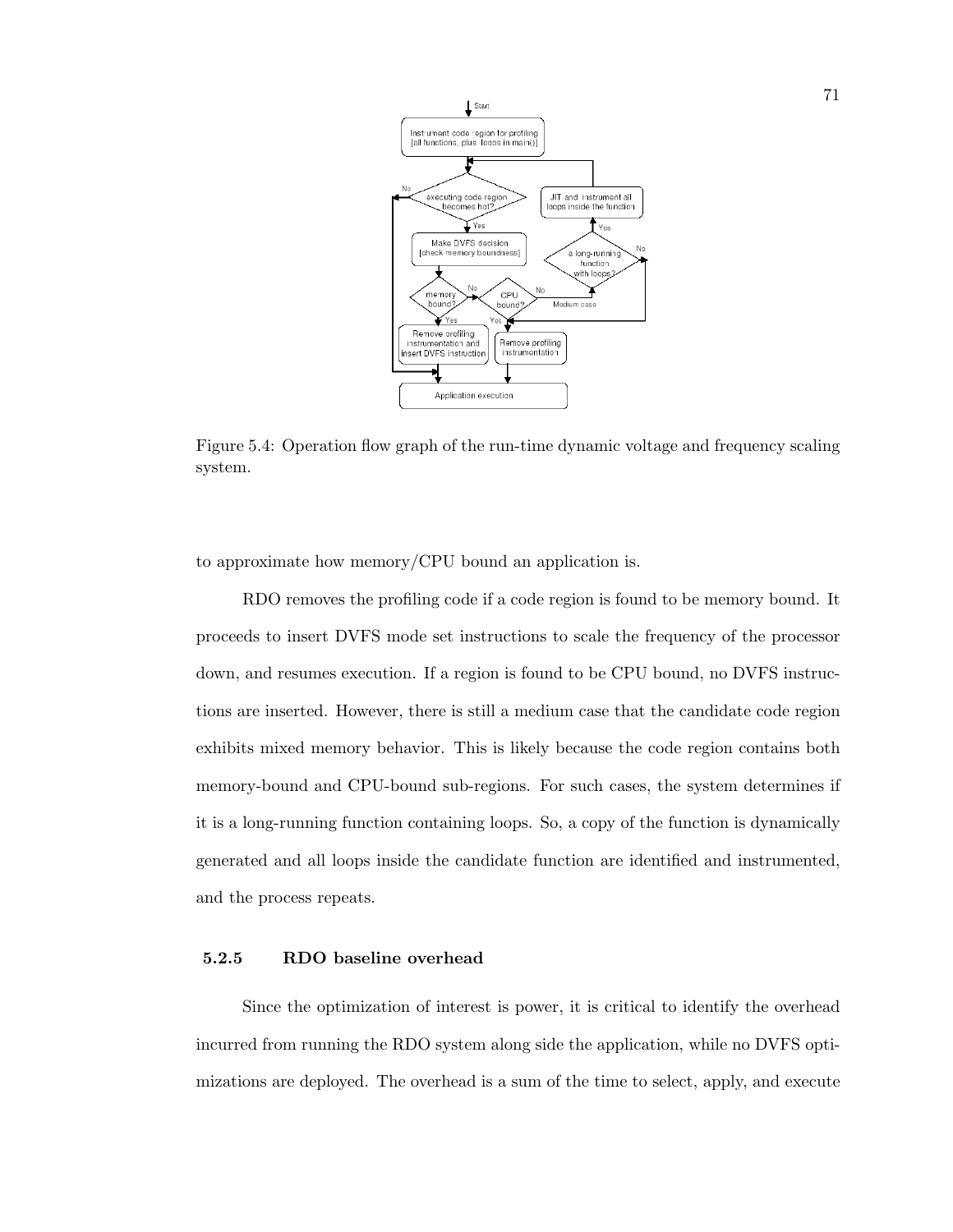

Figure 5.5: Performance and energy overhead for (a) Spec95 and SPEC2K FP and (b) SPEC2K INT and Olden benchmarks resulting from the RDO system without applying DVFS optimizations.

profiling instrumentation on selected functions and loops. Section 5.2.1 details the selection and execution methodology. This overhead is overcome by the system breaking even with the native application performance. Figures 5.5 shows the performance and energy overhead for the basic O-Pin infrastructure (computed relative to the original program). For individual benchmarks, the performance overhead is as low as 0.5% for benchmarks like  $164.$ gzip and  $171.$ swim, and is as high as  $15\%$  for benchmarks like 176.gcc. On average, the performance overhead for O-Pin is about 3.3% for SPEC95 FP, 1.8% for SPEC2K FP, 3.7% for SPEC2K INT, and 0.5% for Olden benchmarks. The energy overhead values are similar. These values are significantly lower than the basic overhead for a pure JIT-based system, because of the low-overhead mixed execution approach.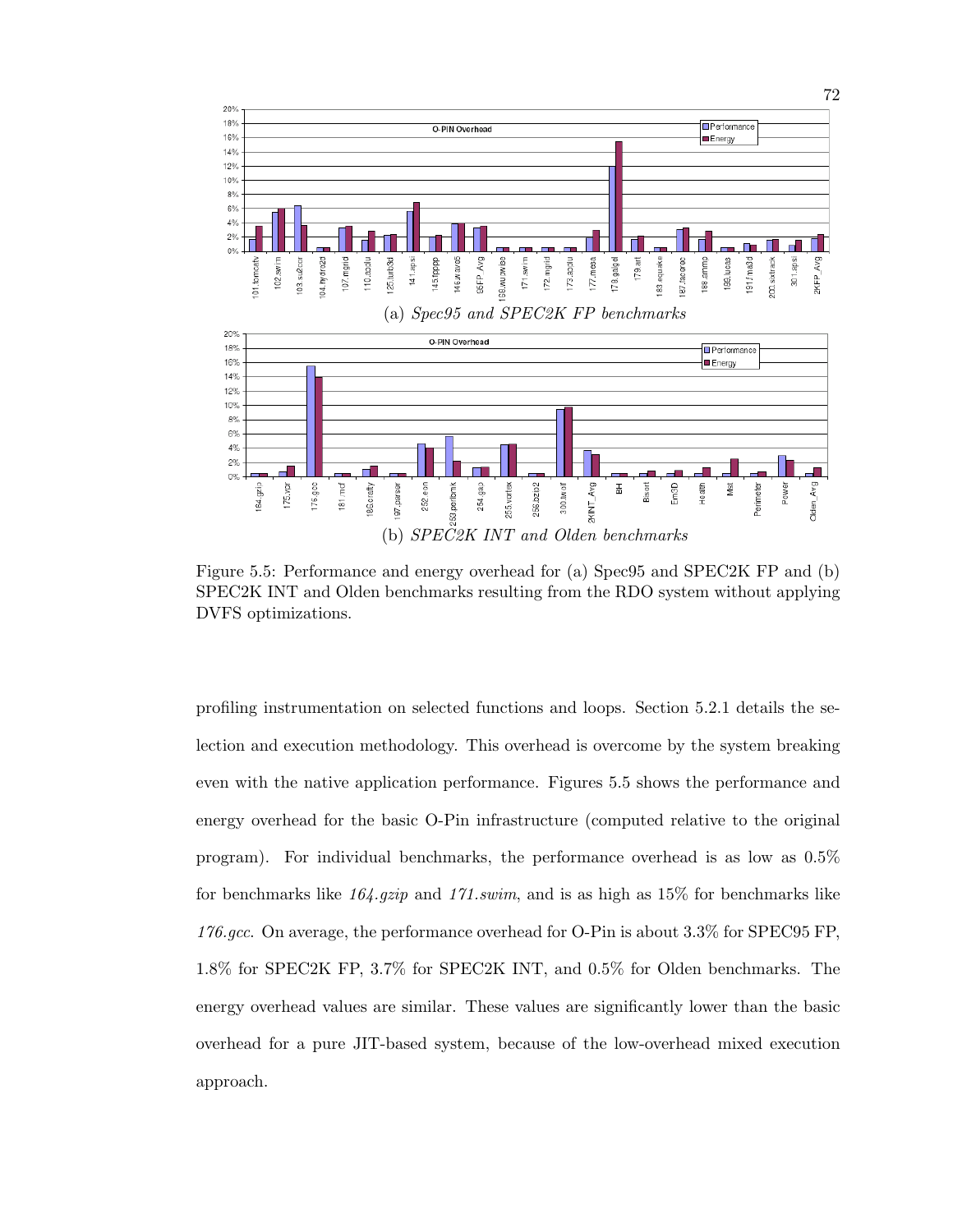

Figure 5.6: Performance degradation because of running RDO along side the application.

#### 5.2.6 RDO performance

An application's performance is degraded when the RDO is run next to it. Monitoring application behavior and applying DVFS optimizations results in overhead that degrades performance. This is because time is consumed to run the RDO, the application makes no progress while the RDO is running. Performance degradation is shown in Figure 5.6. However, the slight performance loss is sustained by the significant power savings achieved by the RDO, shown in Figure 5.7. Both these results are compared against Static Scale. Static Scale refers to an established compiler DVFS optimization. The results vary significantly between the benchmark suites. On the high end, RDO achieves a maximum of 64% energy savings (4.9% performance loss) for SPEC95 FP  $(101.tomcatv)$ , a maximum of  $70\%$  energy savings  $(0.5\%$  performance loss) for SPEC2K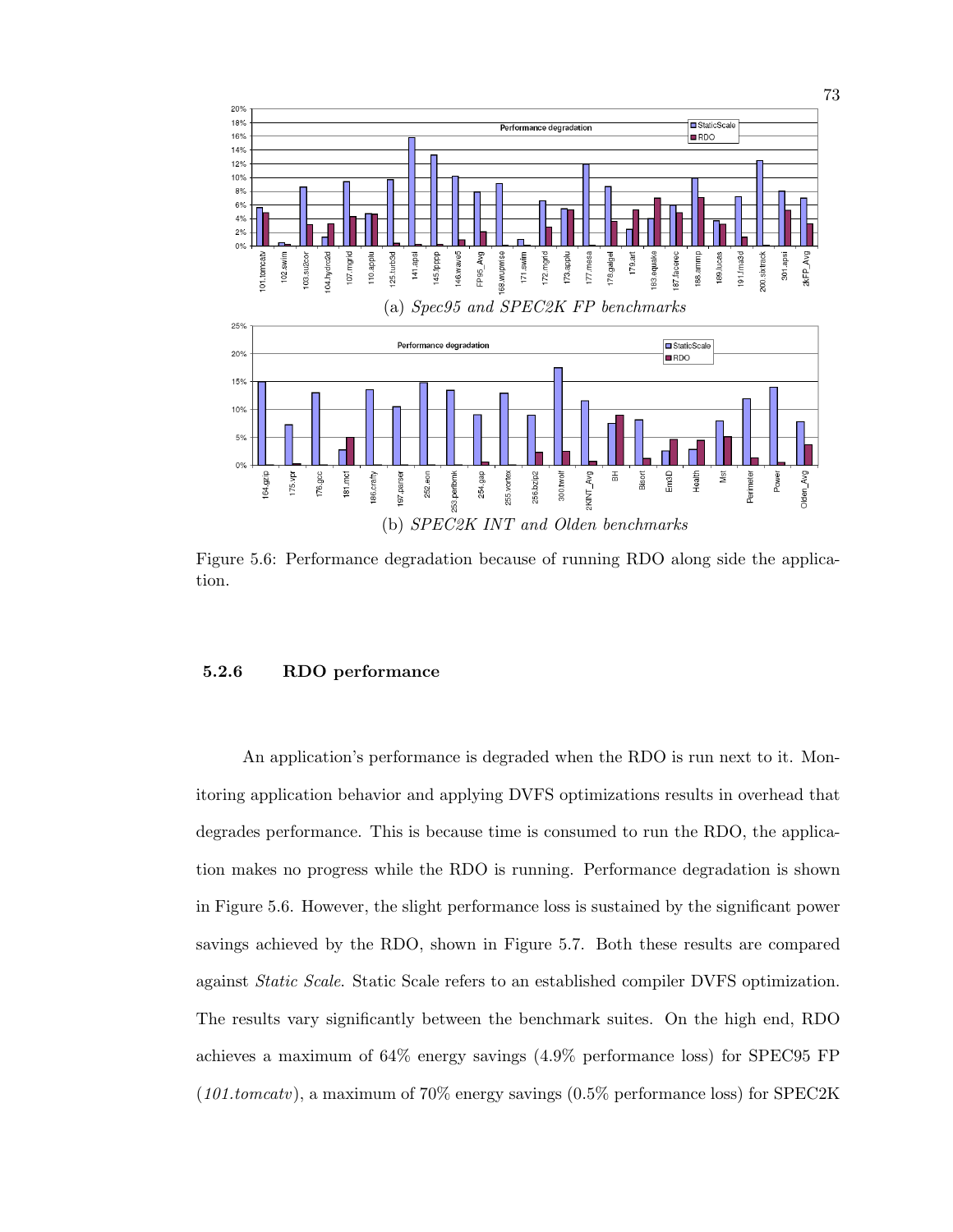

Figure 5.7: Energy savings achieved by the run-time dynamic voltage and frequency scaling optimizer.

FP (171.swim), a maximum of 44% energy savings (with 5% performance loss) for SPEC2K INT  $(181.mcf)$ , and a maximum of 61% energy savings  $(4.5\%$  performance loss) for Olden benchmarks. On the low end, the efficiency of a DVFS control is largely constrained by the memory boundedness of an application. The more memory bound an application is, the more opportunities and energy saving potentials there are for DVFS.

These results confirm that the mixed execution approach is a practical alternative to run-time system challenges. Specifically, the technique is successful when low overhead and architectural perturbation must be minimal. Additionally, despite the challenges in 5.1, the method is still capable of serving certain domains where the JITbased approach is impractical. Complete details on RDO are available in [38].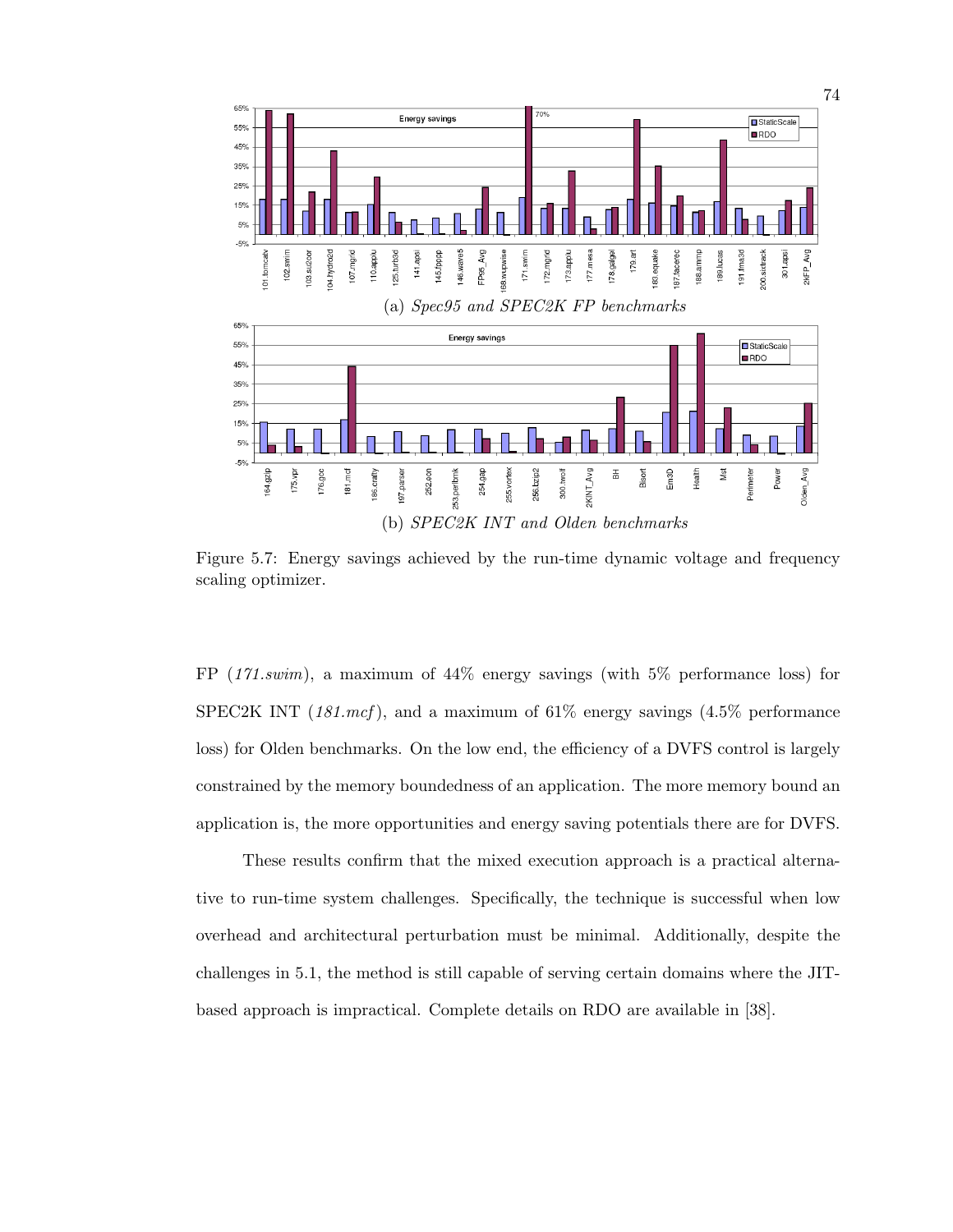# Chapter 6

## Summary and conclusion

Dynamic code transformation systems contribute significantly to computing environments by providing services such as program optimization, security, ISA translation etc. Despite their potential, these systems are yet to become prevalent. Run-time systems are faced with the fundamental challenge of keeping the execution overhead minimal. This overhead is an aggregate of the *transformation cost* and the *translated* code performance. This thesis presents these overheads in light of application's behavior, as well as the design of a run-time system.

Existing run-time system overheads must be understood and mitigated for these systems to become part of mainstream computing. However, applications and run-time systems exhibit certain traits that are leveraged to the benefit of code transformation systems. This thesis presents, *persistence* and *mixed execution*, two execution models that gain from distinct aspects of an application and a run-time system to address the execution overheads. These aspects are exploited in the proposed models to mitigate the transformation and translated code performance penalties. These executions models are evaluated in a state-of-the-art Just-In-Time based code transformation system. Their evaluation leads to the conclusion that, in certain computing environments, existing dynamic code transformation systems can be successfully deployed.

Persistence exploits the fact that applications exhibit minimal execution path variance across input data sets. As such, it addresses the substantial overhead due to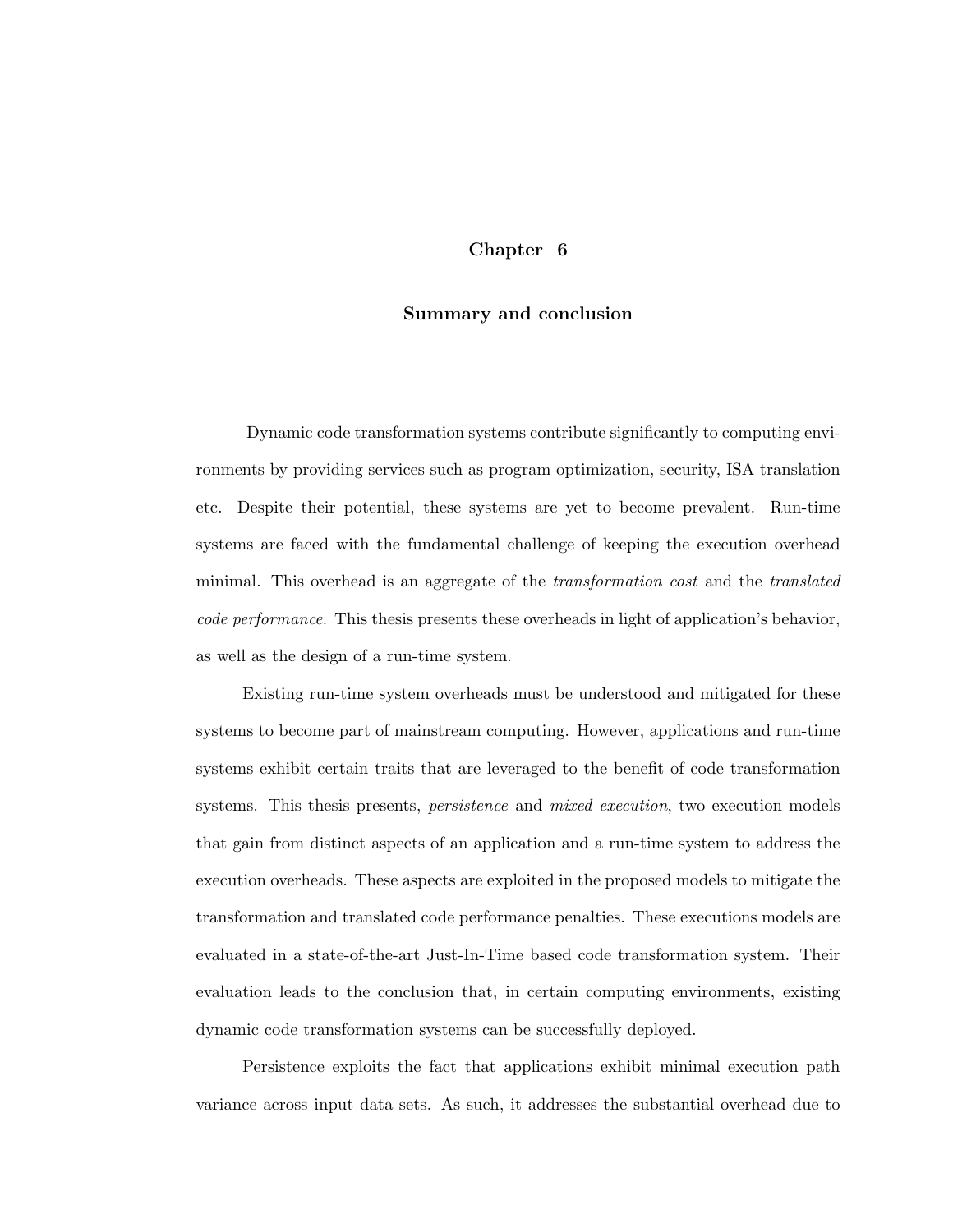code transformation by performing execution caching. Subsequent invocations of the same program experience lower run-time transformation overhead due to the re-use of already translated code sequences. The concept is evaluated in a run-time binary instrumentation engine, Pin, creating a system known as Persistent Pin (PPin). PPin is capable of caching instrumented program executions and reusing the cached instrumented executions in separate invocations. Additionally, it is capable of caching new code paths in subsequent executions, if the application changes behavior from prior executions and supports multi-threaded applications. The model is shown to be very effective for Pin. Experimental data shows code transformation overhead reductions up to 90% for interative graphic program start-up costs and up to 25% for SPEC benchmarks for instrumented executions.

Mixed execution addresses a challenging aspect of run-time systems which is poor performance of the translated code. Thus far, solutions addressing the translated code performance problem have been unsuccessful. As such, mixed execution deals with the problem by executing a mix of the original and translated code, achieving the required task. As a result, minimal translation overheads are incurred relative to its pure JITbased run-time system approach. It is a practical alternative to pure when extremely low overheads and minimal architectural perturbation are the critical constraints.

This thesis contributes a new concept called function migration, that facilitates mixed execution using the fundamental technique, code splicing. The concept addresses an existing code splicing limitation of possible breakage of execution if smaller instructions are overwritten with a larger instruction. An implementation of the concept enables safe and fine-grained transformation of x86 instructions. This is accomplished by generating a transformed copy of the original function in the code cache.

Mixed execution's practicality, in contrast to its JIT counterpart, is evaluated by addressing the issue of microprocessor power consumption within a run-time system. The goal of the system is to achieve power savings without considerable performance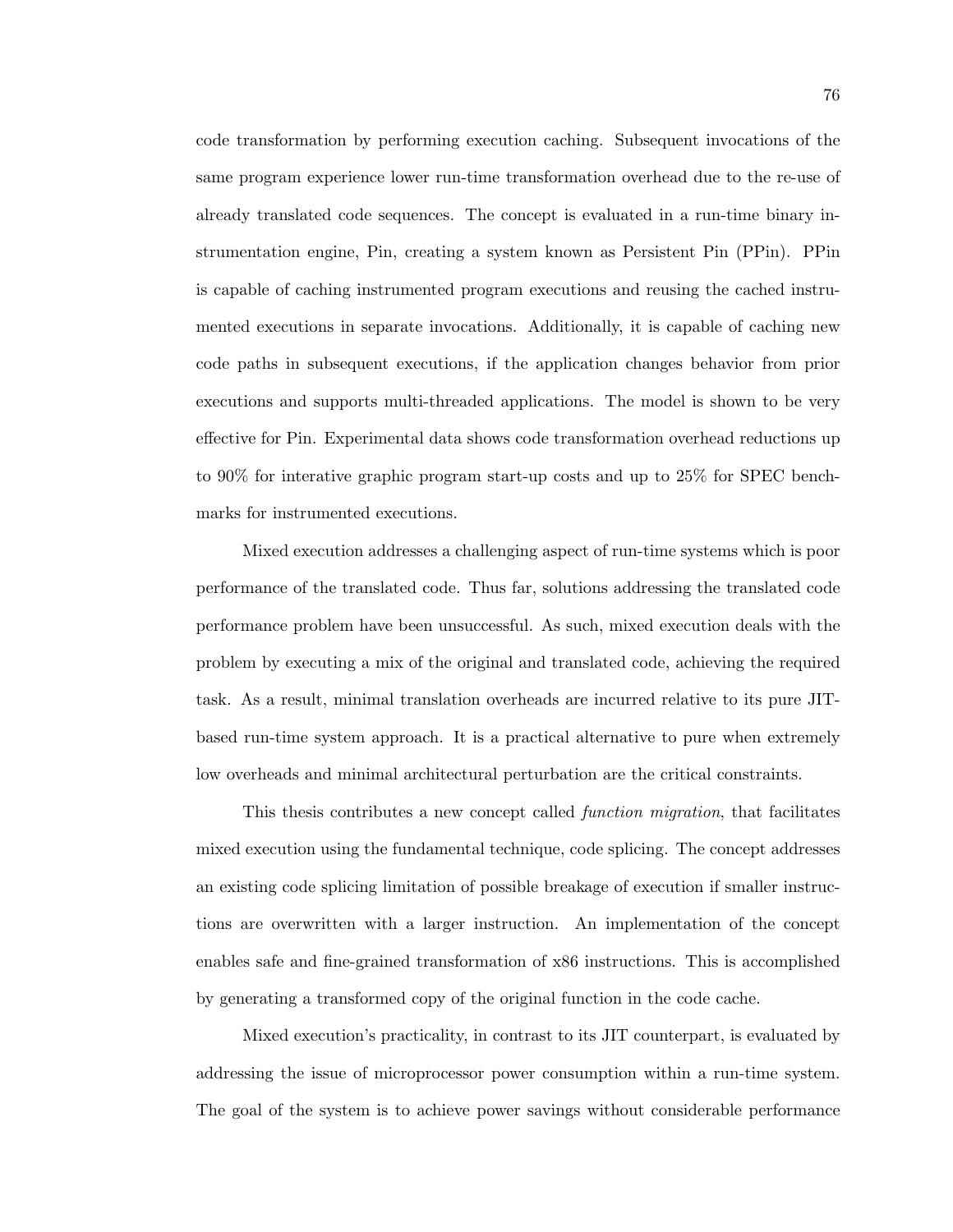loss. To successfully accomplish its task, the system itself needs to exhibit minimal overheads. Using the mixed execution approach, the system successfully achieves energy savings up to 70% for applications in the SPEC benchmark suite with an approximate 4% performance degradation in execution time.

The above execution models successfully address the transformation and translation overheads discussed in this work. However, domains exist in which either one of the methods are ill-suited. It is possible to surpass this obstacle with more support from the host environment, or software and hardware layers.

In summarizing, this work concludes that while general-purpose computing environments have much to gain from run-time code transformation, significant amounts of future research is required in order to further understand their practical deployment.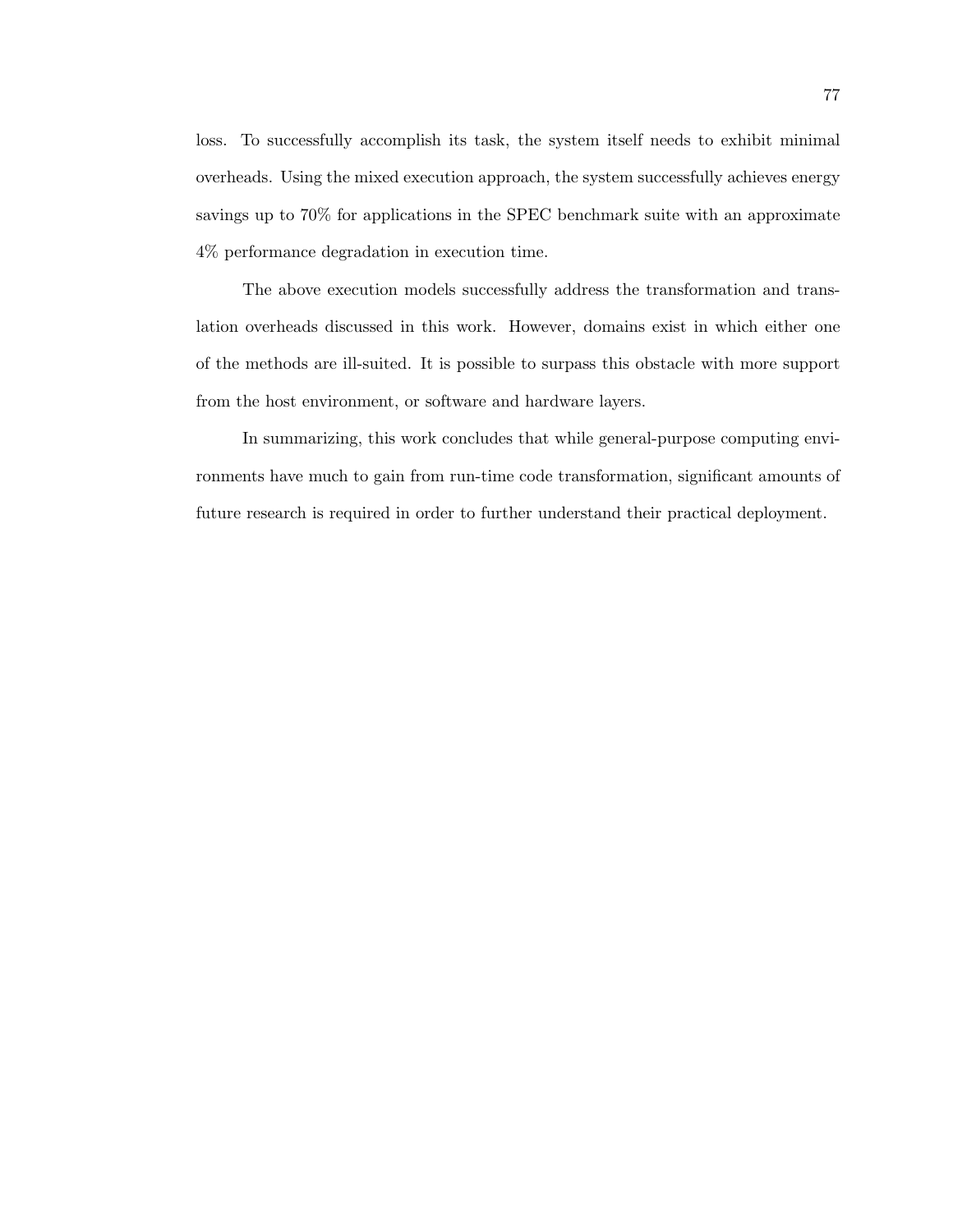# Bibliography

- [1] J. Anderson, L. M. Berc, J. Dean, S. Ghemawat, M. R. Henzinger, S. Leung, R. L. Sites, M. T. Vandevoorde, C. A. Waldspurger, and W. E. Weihl. Continuous profiling: Where have all the cycles gone? In Proceedings of the 16th ACM Symposium of Operating Systems Principles, pages 1–14, October 1997.
- [2] M. W. Shapiro B. M. Cantrill and A. H. Leventhal. Dynamic instrumentation of production systems. In Proceedings of the 2004 USENIX Conference, pages 15–28.
- [3] V. Bala, E. Duesterwald, and S. Banerjia. Dynamo: A transparent dynamic optimization system. In Proceedings of the ACM SIGPLAN '00 Conference on Programming Language Design and Implementation, pages 1–12, June 2000.
- [4] Leonid Baraz, Tevi Devor, Orna Etzion, Shalom Goldenberg, Alex Skaletsky, Yun Wang, and Yigal Zemach. IA-32 Execution Layer: a two-phase dynamic translator designed to support IA-32 applications on Itanium-based systems. In Proceedings of the 36th International Symposium on Microarchitecture, December 2003.
- [5] B. Brock and K. Rajamani. Dynamic power management for embedded systems. In Proceedings of the IEEE SOC Conference, Sep 2003.
- [6] Derek Bruening, Timothy Garnett, and Saman Amarasinghe. An infrastructure for adaptive dynamic optimization. In CGO '03: Proceedings of the international symposium on Code generation and optimization, pages 265–275. IEEE Computer Society, 2003.
- [7] Bryan R. Buck and Jeffrey K. Hollingsworth. An API for Runtime Code Patching. In Journal of High Performance Computing Applications 14 (4), Winter 2000.
- [8] D. Maier J. Walpole-P. Bakke S. Beattie A. Grier P. Wagle Q. Zhang H. Hinton C. Cowan, C. Pu. In Proceedings of the 1998 USENIX Security Symposium, pages 63–78, January 1998.
- [9] S. Beattie Greg Kroah-Hartman C. Cowan, M. Barringer. Formatguard: Automatic protection from printf format string vulnerabilities. In Proceedings of the 2001 USENIX Security Symposium, August 2001.
- [10] Cache Performance for SPEC CPU2000 Benchmarks. http://www.cs.wisc.edu/multifacet/misc/spec2000cache-data/.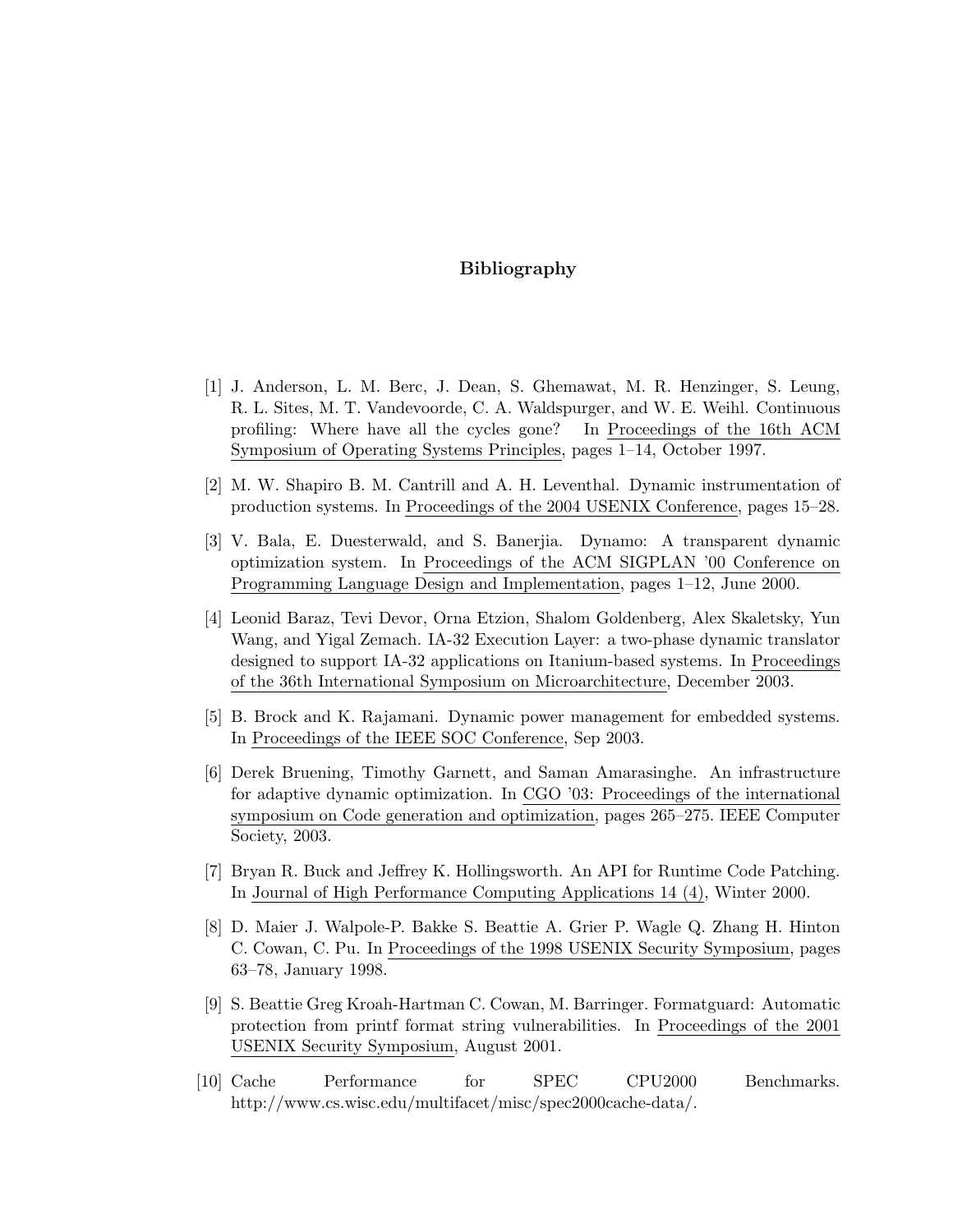- [12] Robert S. Cohn, David W. Goodwin, and P. Geoffrey Lowney. Optimizing alpha executables on windows nt with spike. Digital Technical Journal, 9(4):3–20, 1998.
- [13] Giuseppe Desoli, Nikolay Mateev, Evelyn Duesterwald, Paolo Faraboschi, and Joseph A. Fisher. DELI: A new run-time control point. In 35th Annual International Symposium on Microarchitecture, December 2003.
- [14] K. Ebcioglu and E. R. Altman. DAISY: Dynamic compilation for 100% architectural compatibility. In Proceedings of the 24th International Symposium on Computer Architecture, June 1997.
- [15] M. Frantzen and M. Shuey. Stackghost: Hardware facilitated stack protection. In Proceedings of the 10th USENIX Security Symposium, r001.
- [16] S. Gochman, R. Ronen, and Others. The Intel Pentium M processor: Microarchitecture and performance. Intel Technology Journal, 07(2), 2003.
- [17] Kim Hazelwood. Code cache management in dynamic optimization systems. Master's thesis, Department of Computer Science, Harvard University, Cambridge, Massachusetts, May 2005.
- [18] John L. Henning. Spec cpu2000: Measuring cpu performance in the new millennium. Computer, 33(7):28–35, July 2000.
- [19] R. J. Hookway and M. A. Herdeg. Digital FX!32: Combining emulation and binary translation. Digital Technical Journal, 9(1), August 1997.
- [20] C-H Hsu and U. Kremer. The design, implementation, and evaluation of a compiler algorithm for CPU energy reduction. In Proc. of PLDI-2003, pages 38–48, June 2003.
- [21] Shiwen Hu, Madhavi Valluri, and Lizy Kurian John. Effective adaptive computing environment management via dynamic optimization. In CGO '05: Proceedings of the international symposium on Code generation and optimization, pages 63–73, Washington, DC, USA, 2005. IEEE Computer Society.
- [22] M.C. Huang, J. Renau, and J. Torrellas. Positional adaptation of processors: Application to energy reduction. In Proceedings of ISCA, June 2003.
- [23] C. J. Hughes and S. V. Adve. A formal approach to frequent energy adaptations for multimedia applications. In Proc. of 31st ISCA, June 2004.
- [24] Galen Hunt and Doug Brubacher. Detours: Binary interception of win32 functions. In Proceedings of the 3rd USENIX Windows NT Symposium, pages 135–143, July 1999.
- [25] Intel Virtualization Technology. http://www.intel.com/technology/computing/vptech/.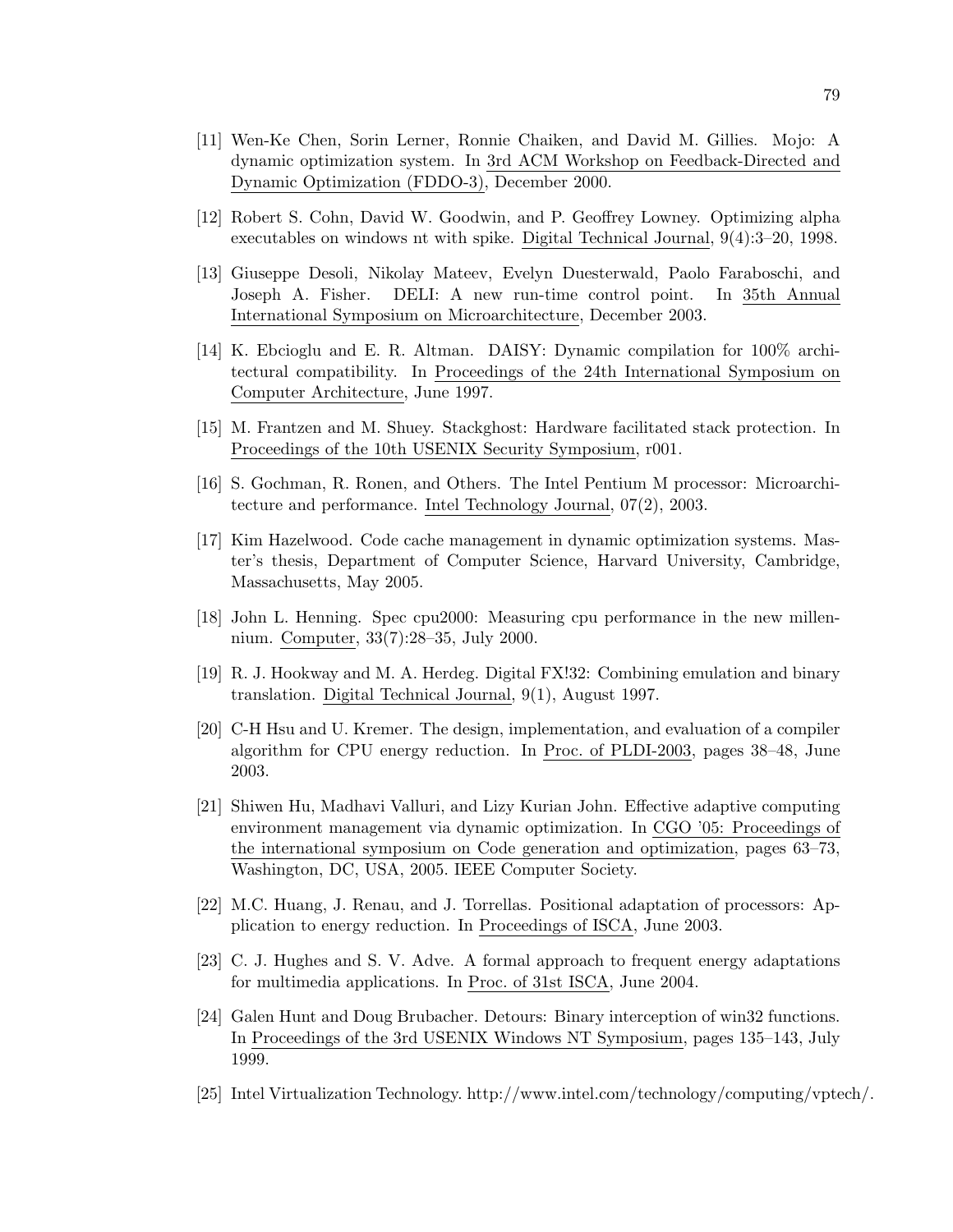- [26] John P. Banning-Richard Johnson Thomas Kistler Alexander Klaiber Jim Mattson James C. Dehnert, Brian Grant.
- [27] M. Martonosi K. Skadron, P. S. Ahuja and D. W. Clark. Improving prediction for procedure returns with return-address-stack repair mechanisms. In Proceedings of the 31st International Symposium on Microarchitecture, December 1998.
- [28] T. Kistler and M. Franz. Continuous program optimization. In IEEE Transactions on Computers vol. 50 n. 6, June 2001.
- [29] Jiwei Lu, Howard Chen, Pen-Chung Yew, and Wei-Chung Hsu. Design and implementation of a lightweight dynamic optimization system. In Journal of Instruction-Level Parallelism 6(2004), pages 1–24, April 2004.
- [30] C-K. Luk, R. Cohn, R. Muth, H. Patil, A. Klauser, G. Lowney, S. Wallace, V. J. Reddi, and K. Hazelwood. Ispike: A post-link optimizer for the intel itanium architecture by chi-keung luk, robert muth, harish patil, robert cohn, geoff lowney (intel). In Proceedings of the 2nd International Symposium on Code Generation and Optimization, March 2004.
- [31] C-K. Luk, R. Cohn, R. Muth, H. Patil, A. Klauser, G. Lowney, S. Wallace, V. J. Reddi, and K. Hazelwood. Pin: Building customized program analysis tools with dynamic instrumentation. In Proceedings of the ACM SIGPLAN 2005 Conference on Programming Language Design and Implementation, June 2005.
- [32] D. Marculescu. On the use of microarchitecture-driven dynamic voltage scaling. In In Workshop on Complexity Effective Design, Vancouver, Canada, June 2000., June 2000.
- [33] John Markoff and Laurie J. Flynn. Apple's next test: Get developers to write programs for intel chips. June 2005.
- [34] Nicholas Nethercote and Julian Seward. Valgrind: A program supervision framework. In Proceedings of the 3rd Workshop on Runtime Verification, July 2003.
- [35] Paradyn Parallel Performance Tools. http://www.paradyn.org/.
- [36] PAX. Web site: http://pax.grsecurity.net/.
- [37] David J. Pearce, Paul H. J. Kelly, Tony Field, and Uli Harder. GILK: A dynamic instrumentation tool for the linux kernel. In Proceedings of the 12th International Conference on Modeling Tools and Techniques for Computer and Communication System Performance Evaluation (TOOLS '02), pages 220–226, 2002.
- [38] Youfeng Wu Jin Lee-Dan Connors David Brooks Margaret Martonosi Doughlas W. Clark Qiang Wu, V.J. Reddi. A dynamic compilation framework for controlloing microprocessor energy and performance. In Proceedings of the 38th Annual International Symposium on Microarchitecture (MICRO-38), November 2005.
- [39] G. Semeraro, D.H. Albonesi, S.G. Dropsho, G. Magklis, S. Dwarkadas, and M.L. Scott. Dynamic frequency and voltage control for a multiple clock domain microarchitecture. In Proc. of the 35th Micro, pages 356–367, November 2002.